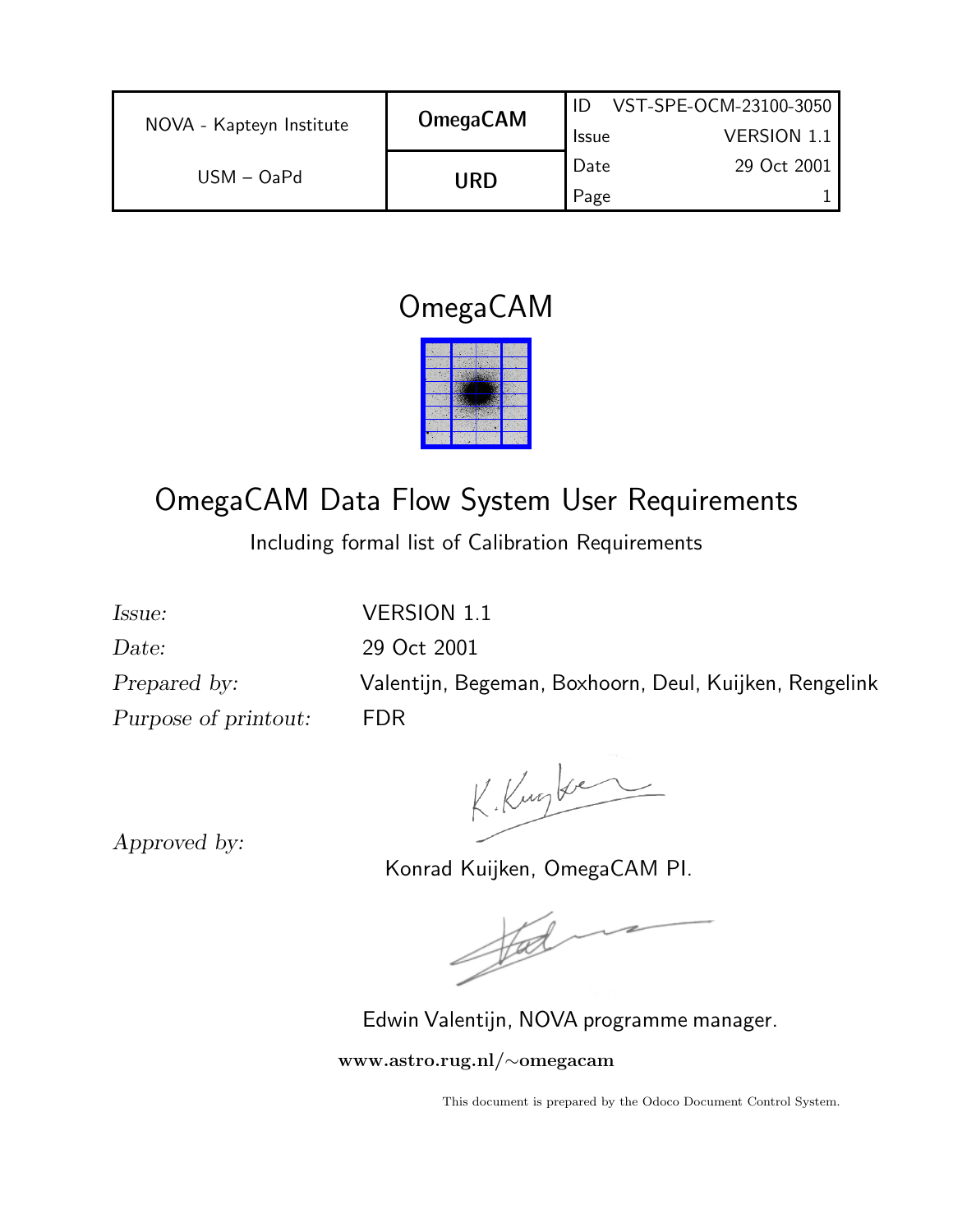|                          | <b>OmegaCAM</b> |              | VST-SPE-OCM-23100-3050 |
|--------------------------|-----------------|--------------|------------------------|
| NOVA - Kapteyn Institute |                 | <b>Issue</b> | <b>VERSION 1.1</b>     |
| $USM - OaPd$             | URD             | Date         | 29 Oct 2001            |
|                          |                 | Page         |                        |

# CHANGE RECORD

Changes between Version 1.0–FINAL DESIGN REVIEW and Version 1.1–FINAL DESIGN REVIEW

Additions

New section on 2-3 day cycle specifications – 2.2 DFS requirements. Specify all three levels of TSF's, as given in VST-SPE-OCM-23100-3064, in requirements.

Detailed estimates of observing times for photometric checks – 2.2 DFS requirements, req.562, req.563, req.564.

Include tilt determination – req. 571  $\emph{Camera focus/tilt}.$ 

CalFile– 562S  $Sky~brightness$  – req.562.

Reference to req.563 in  $CA - \text{req.}564$ .

OmegaCAM DID – 1.2 Applicable documents.

Once/year dark dome test  $-$  req.533.

Processing of calibration data follows telescope schedule – 2.2 DFS requirements, 6.1 Data reduction software requirements.

#### Updates

Clarify fast recipe for Technical Specifications conformance  $-$  req.562, req.563.

Erroneous references to darkcurrent check for req. 547 Quick detector responsivity check removed.

Nonexistent CalFile-561 removed - req.533.

Stars have to be observed during the night  $-$  req.525.

req. 571  $\textit{Camera}\, \textit{focus/tilt}$  is no longer a workhorse/ $\textit{doit} - 1.4$  Abbreviations and Acronyms, 5.10 On site quick look analysis.

Exposure times TBC during commissioning  $-$  reg. 561.

More accurate description of the algorithm  $-$  req.523.

Lamp procedure TBC. – 5.4 Detectors operational specific calibrations.

Removed reference to  $QCO -$ **seq.–631**.

Mention acceptance of multi-extension FITS files  $-$  seq. $-$  631.

Target-related template parameters (only) where applicable – 4.4 Observ-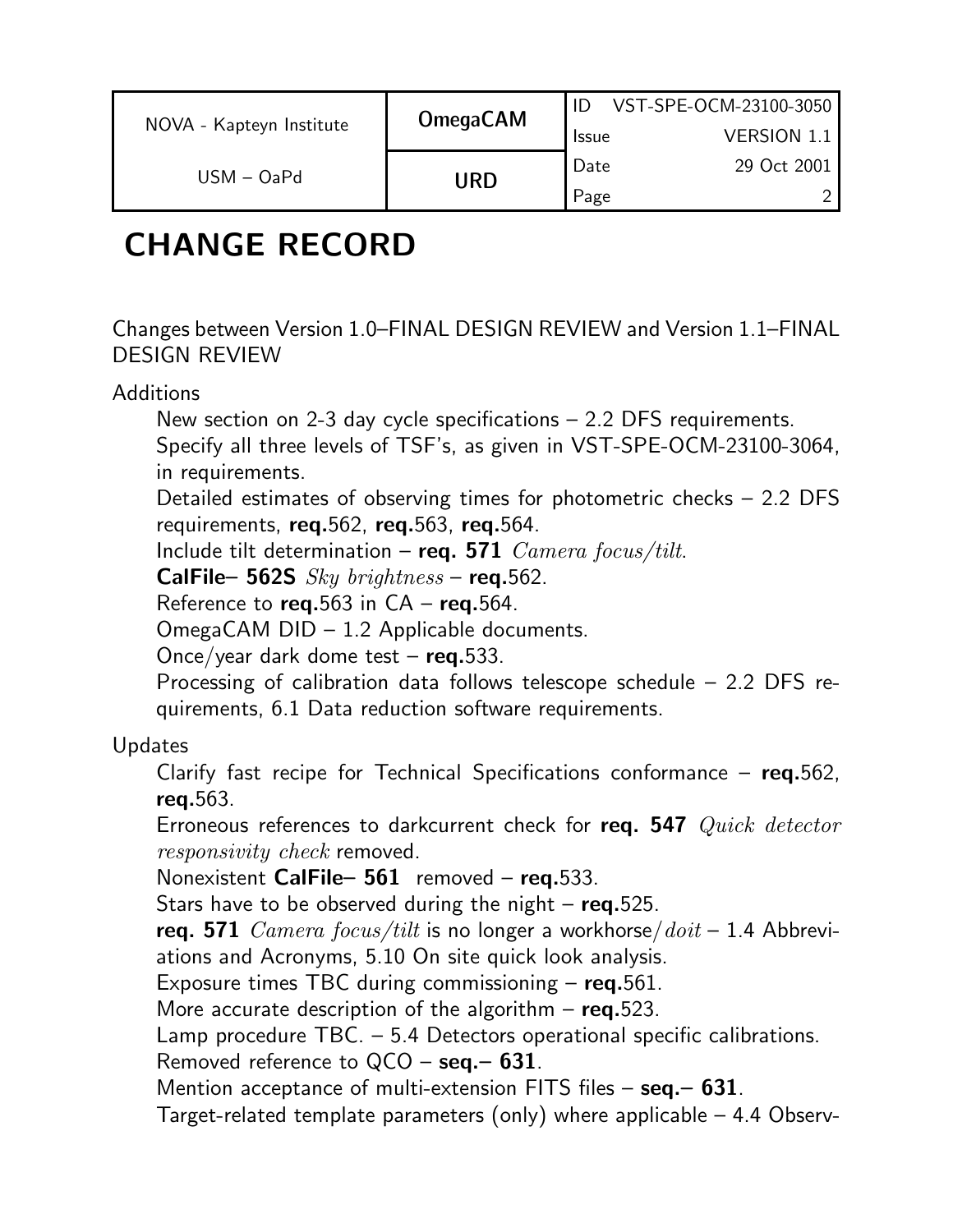|                          | <b>OmegaCAM</b> |              | VST-SPE-OCM-23100-3050 |
|--------------------------|-----------------|--------------|------------------------|
| NOVA - Kapteyn Institute |                 | <b>Issue</b> | VERSION 1.1            |
| $USM - OaPd$             |                 | Date         | 29 Oct 2001            |
|                          | URD             | Page         |                        |

ing Templates.

Reworded sentence about DFS-pipeline – 5.10 On site quick look analysis. Reworded sentence about modules – 6.1 Data reduction software requirements.

Rotator  $offset$  angle – 4.4 Observing Templates.

Use plots for analysis  $-$  req.571.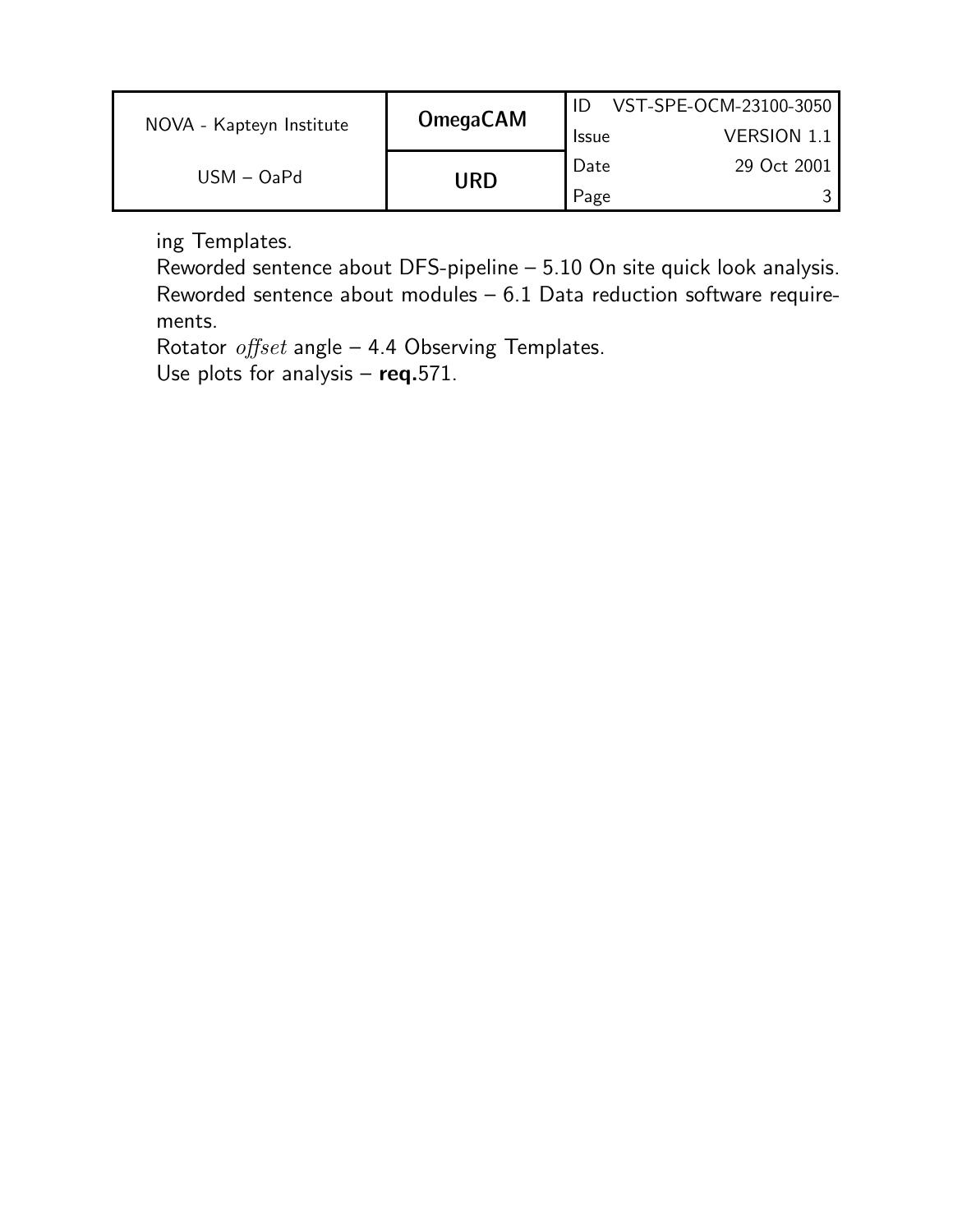|                          | <b>OmegaCAM</b> |              | VST-SPE-OCM-23100-3050 |
|--------------------------|-----------------|--------------|------------------------|
| NOVA - Kapteyn Institute |                 | <b>Issue</b> | <b>VERSION 1.1</b>     |
| $USM - OaPd$             |                 | Date         | 29 Oct 2001            |
|                          | URD             | Page         |                        |

# TABLE of CONTENTS

|                                                   | -31 |
|---------------------------------------------------|-----|
|                                                   |     |
|                                                   |     |
|                                                   |     |
|                                                   |     |
|                                                   |     |
|                                                   |     |
|                                                   |     |
|                                                   |     |
|                                                   |     |
|                                                   |     |
|                                                   |     |
| 5 BASELINE CALIBRATION REQUIREMENTS 41            |     |
|                                                   |     |
|                                                   |     |
| 5.2 Detector Electronics specific Calibrations 48 |     |
|                                                   |     |
|                                                   |     |
|                                                   |     |
|                                                   |     |
|                                                   |     |
|                                                   |     |
|                                                   |     |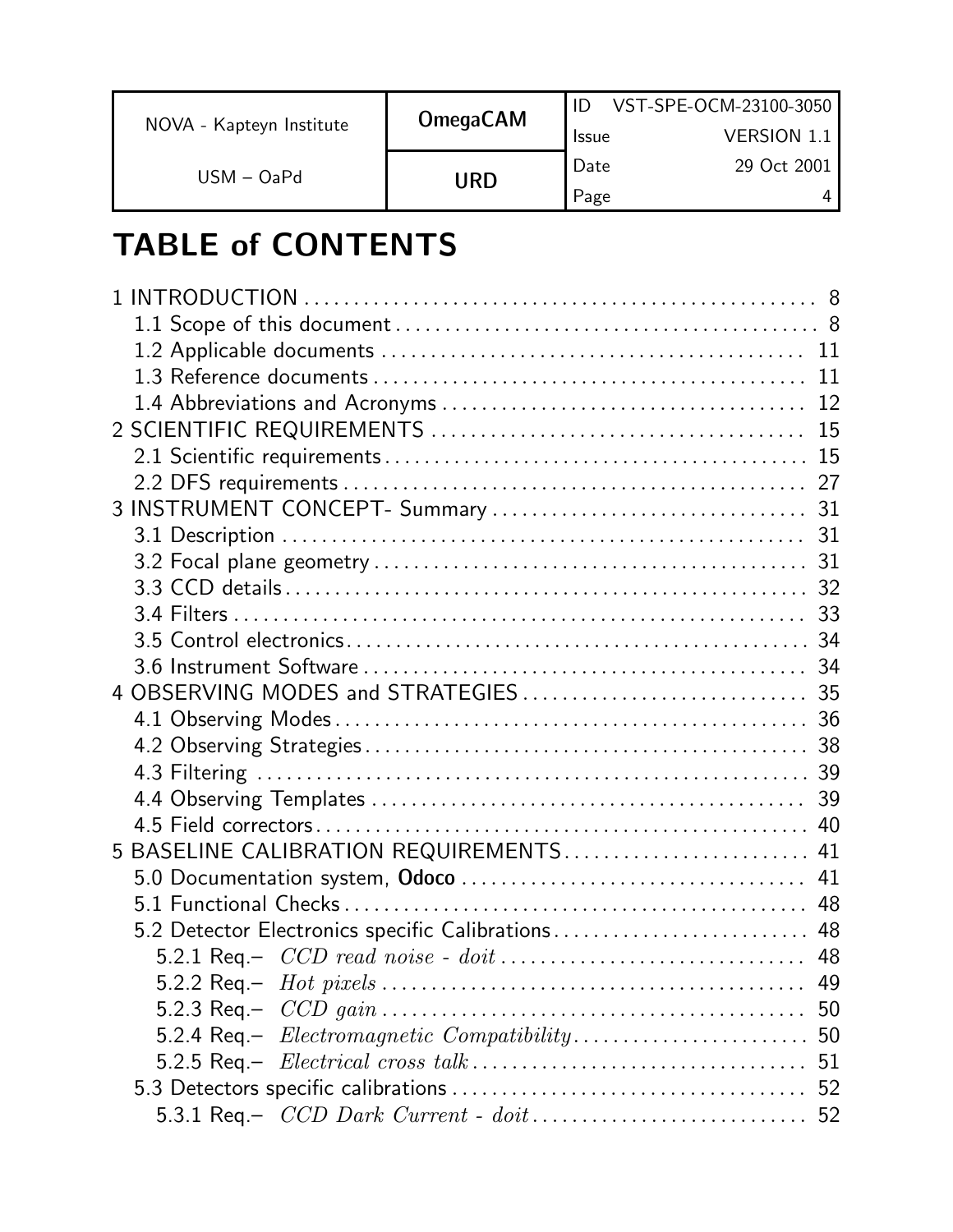|                          | <b>OmegaCAM</b> |              | VST-SPE-OCM-23100-3050 |
|--------------------------|-----------------|--------------|------------------------|
| NOVA - Kapteyn Institute |                 | <b>Issue</b> | <b>VERSION 1.1</b>     |
| $USM - OaPd$             | URD             | Date         | 29 Oct 2001            |
|                          |                 | Page         | г.                     |

| 5.3.6 Req.- CCD Hysteresis, strong signal 55                              |  |
|---------------------------------------------------------------------------|--|
| 5.4 Detectors operational specific calibrations  55                       |  |
|                                                                           |  |
| 5.4.2 Req.- $Flat-field$ - dome key bands + user bands - doit 61          |  |
|                                                                           |  |
|                                                                           |  |
|                                                                           |  |
|                                                                           |  |
|                                                                           |  |
|                                                                           |  |
|                                                                           |  |
|                                                                           |  |
|                                                                           |  |
|                                                                           |  |
|                                                                           |  |
| 5.5.5 Req.- The astrometric solution for templates - doit -see 6.3.4 72   |  |
|                                                                           |  |
|                                                                           |  |
|                                                                           |  |
|                                                                           |  |
| 5.6.3 Req.- <i>Photometric Calibration - zeropoint keybands - doit</i> 80 |  |
| 5.6.4 Req. – <i>Photometric Calibration - zeropoint user bands</i> 81     |  |
| 5.6.5 Req. – Filter band passes - user bands vs key bands 82              |  |
| 5.6.6 Req. – Dependency on rotator angle/reproducibility 83               |  |
|                                                                           |  |
|                                                                           |  |
|                                                                           |  |
|                                                                           |  |
|                                                                           |  |
|                                                                           |  |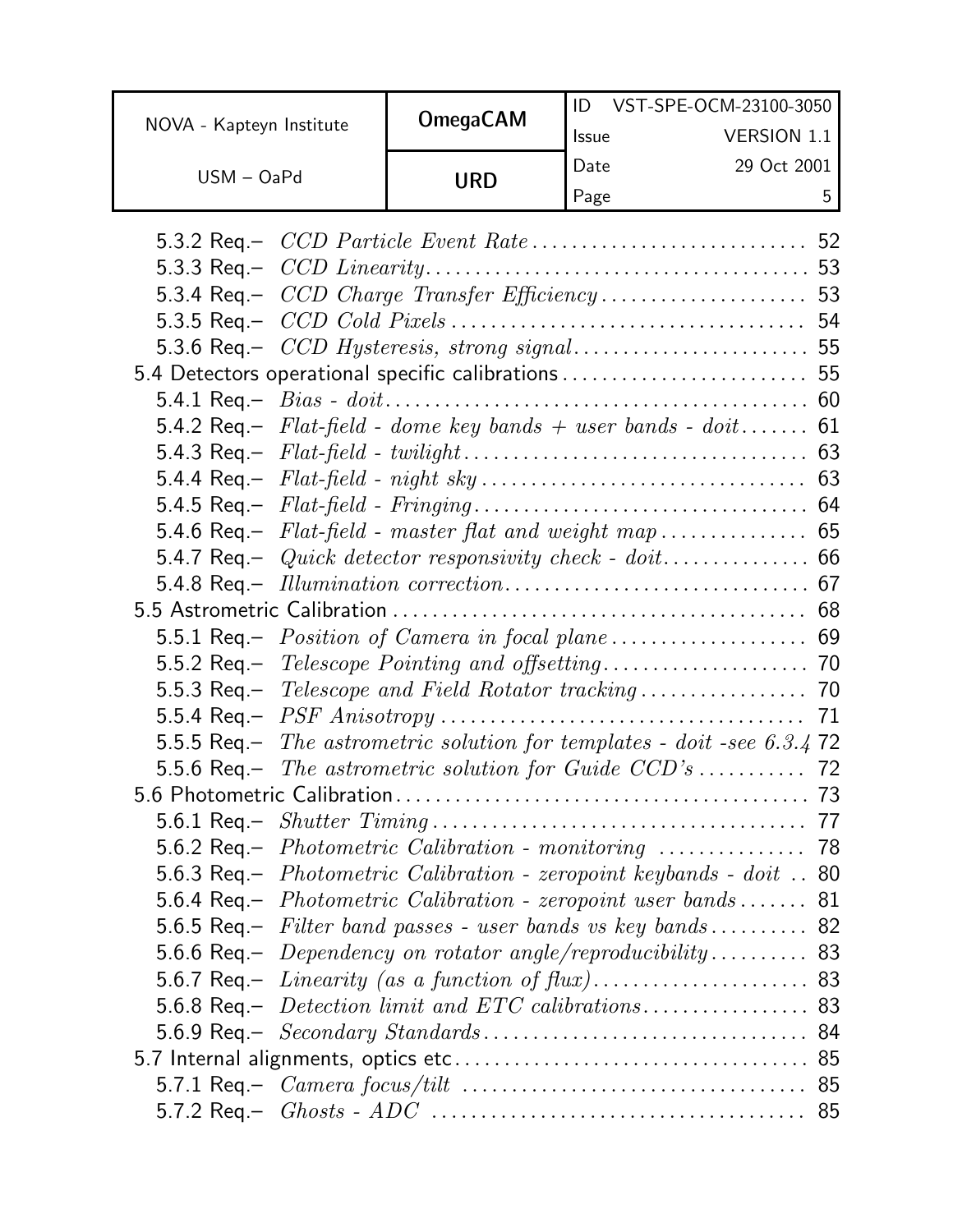|                                                                                                                                                      |                 |              | ID VST-SPE-OCM-23100-3050 |
|------------------------------------------------------------------------------------------------------------------------------------------------------|-----------------|--------------|---------------------------|
| NOVA - Kapteyn Institute                                                                                                                             | <b>OmegaCAM</b> | <b>Issue</b> | <b>VERSION 1.1</b>        |
| $USM - OaPd$                                                                                                                                         |                 | Date         | 29 Oct 2001               |
|                                                                                                                                                      | <b>URD</b>      | Page         | 6                         |
| Fig 6. Data Flow of Science and Calibration data  89<br>6.3 Baseline Requirements for the Image Pipeline<br>A1 LIST of CALIBRATION REQUIREMENTS  105 |                 |              | 101<br>107                |

A4 LIST of DFS INPUT REFERENCE CATALOGUES................... 110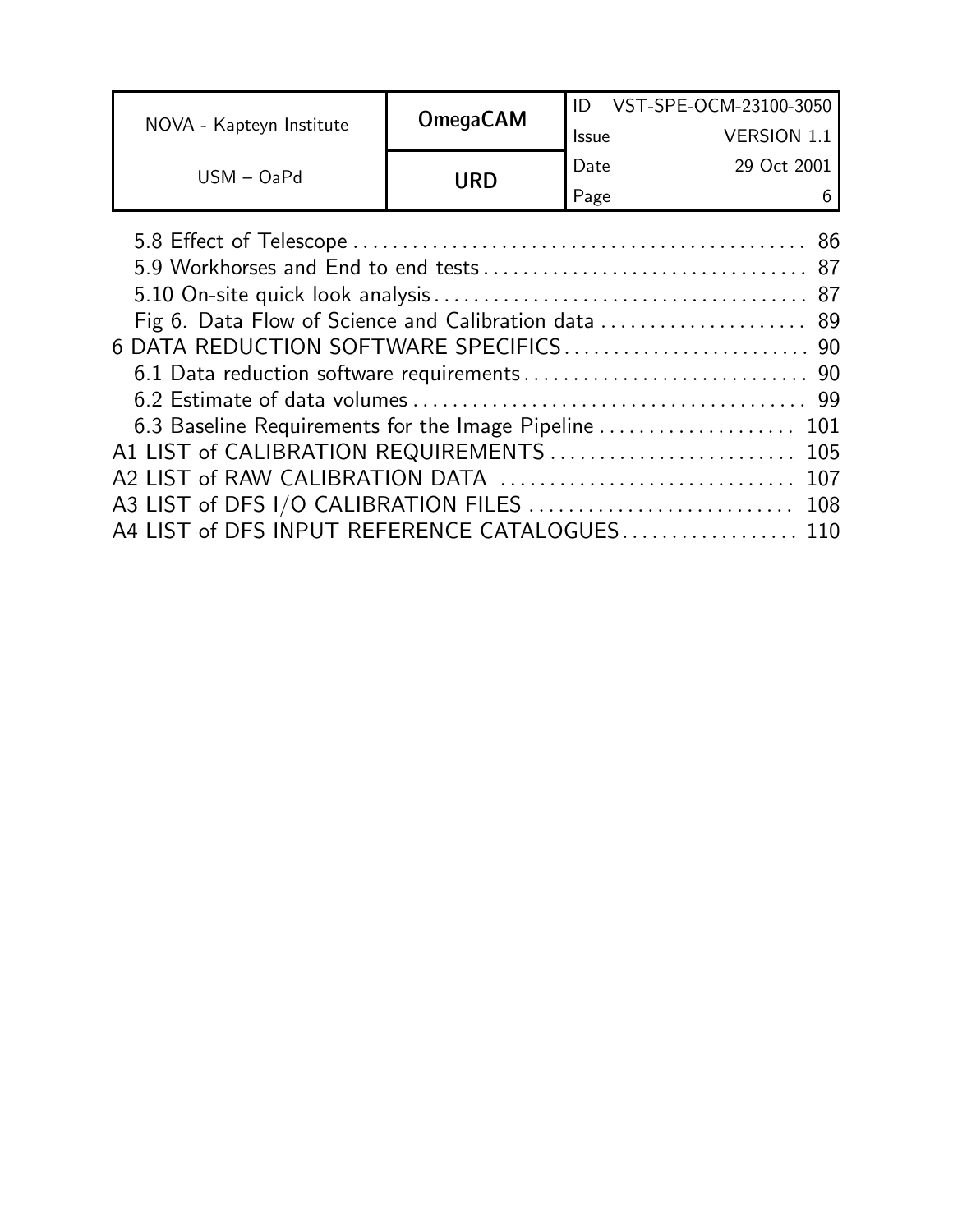|                          | <b>OmegaCAM</b> |              | VST-SPE-OCM-23100-3050 |
|--------------------------|-----------------|--------------|------------------------|
| NOVA - Kapteyn Institute |                 | <b>Issue</b> | <b>VERSION 1.1</b>     |
| $USM - OaPd$             |                 |              | 29 Oct 2001            |
|                          | URD             | Page         |                        |

# Lay-out of the sections

| <b>OmegaCAM</b>                 |     | <b>URD</b> |
|---------------------------------|-----|------------|
| Introduction                    | 1.0 |            |
| <b>Scientific Requirements</b>  | 2.0 |            |
| <b>Instrument Concepts</b>      | 3.0 |            |
| <b>Observing Strategies</b>     | 4.0 |            |
| <b>Calibration requirements</b> | 5.0 |            |
| Data reduction                  | 6.0 |            |
| <b>Preparatory Programmes</b>   | 7.0 |            |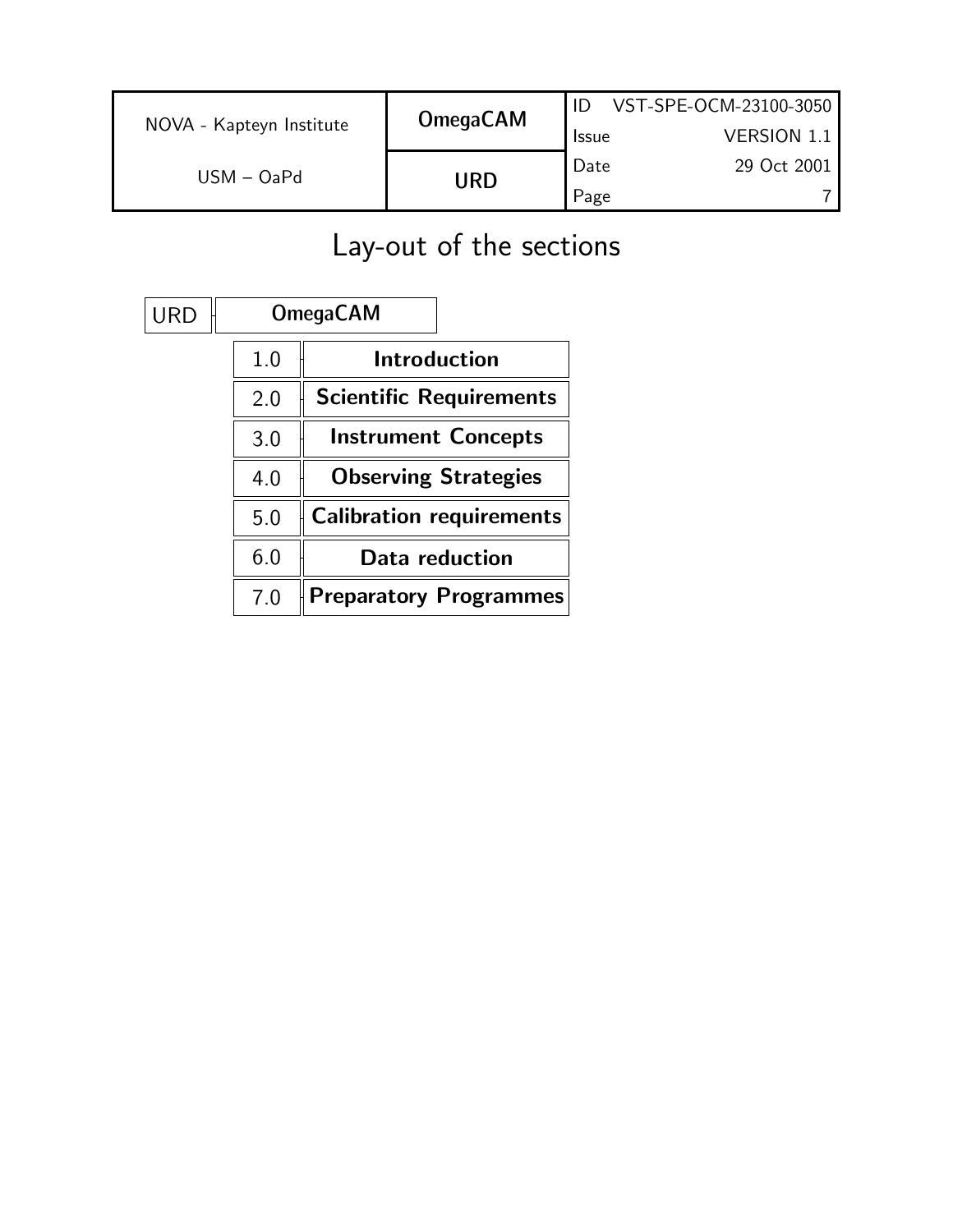|                          | <b>OmegaCAM</b> |              | VST-SPE-OCM-23100-3050 |
|--------------------------|-----------------|--------------|------------------------|
| NOVA - Kapteyn Institute |                 | <b>Issue</b> | VERSION 1.1            |
| $USM - OaPd$             |                 | Date         | 29 Oct 2001            |
|                          | URD             | Page         |                        |

# 1 INTRODUCTION

OmegaCAM is planned as the first instrument for the VLT Survey Telescope (VST) on ESO's Paranal site. It is expected to operate for a period of ten years, and at least during the first 3-5 years of operations of the VST the OmegaCAM is foreseen to be the only instrument on this telescope. OmegaCAM is a 16,384  $\times$  16,384 pixel (16k  $\times$  16k) imaging camera which will image a field of 1 square degree of sky.

The instrument is envisaged to execute dedicated observing programmes defined by individual users or teams. About 2/3 of the available observing time will be allocated by ESO's OPC. The remaining time is labeled as guaranteed time for the consortia involved in the construction of the telescope and the camera. Both small dedicated programmes, and bulk wide field sky surveys, are expected.

The VST and OmegaCAM are built to provide an observing facility for the purpose of selecting targets for follow-up observations at the VLT, but also to conduct stand-alone observing programmes that require wide-field imaging. The camera and its associated data reduction will facilitate accurate photometry and astrometry over its entire field of view, following the requirements on the VST and its instrumentation. Primary Performance Characteristics for the VST wide-angle CCD camera are laid out in the Memorandum of Understanding (MoU) between OmegaCAM and ESO in Section A.4.1, while guidelines for its implementation in ESO's Data Flow System (DFS) are given in A.4.2 of the MoU which in turn refers to VLT-SPE-ESO-19000-1618.

## 1.1 Scope of this document

The present document provides the deliverable 'Data Flow System User Requirements' as proposed in VLT-SPE-ESO-19000-1618: "it defines the user requirements including operational scenarios which must be supported and therefore may impact definition of observing modes, Exposure Time calculator (ETC) or pipeline procedures".

The OmegaCAM User requirements related to the Instrument Software are specified in a separate document [VST-SPE-OCM-23100-3060].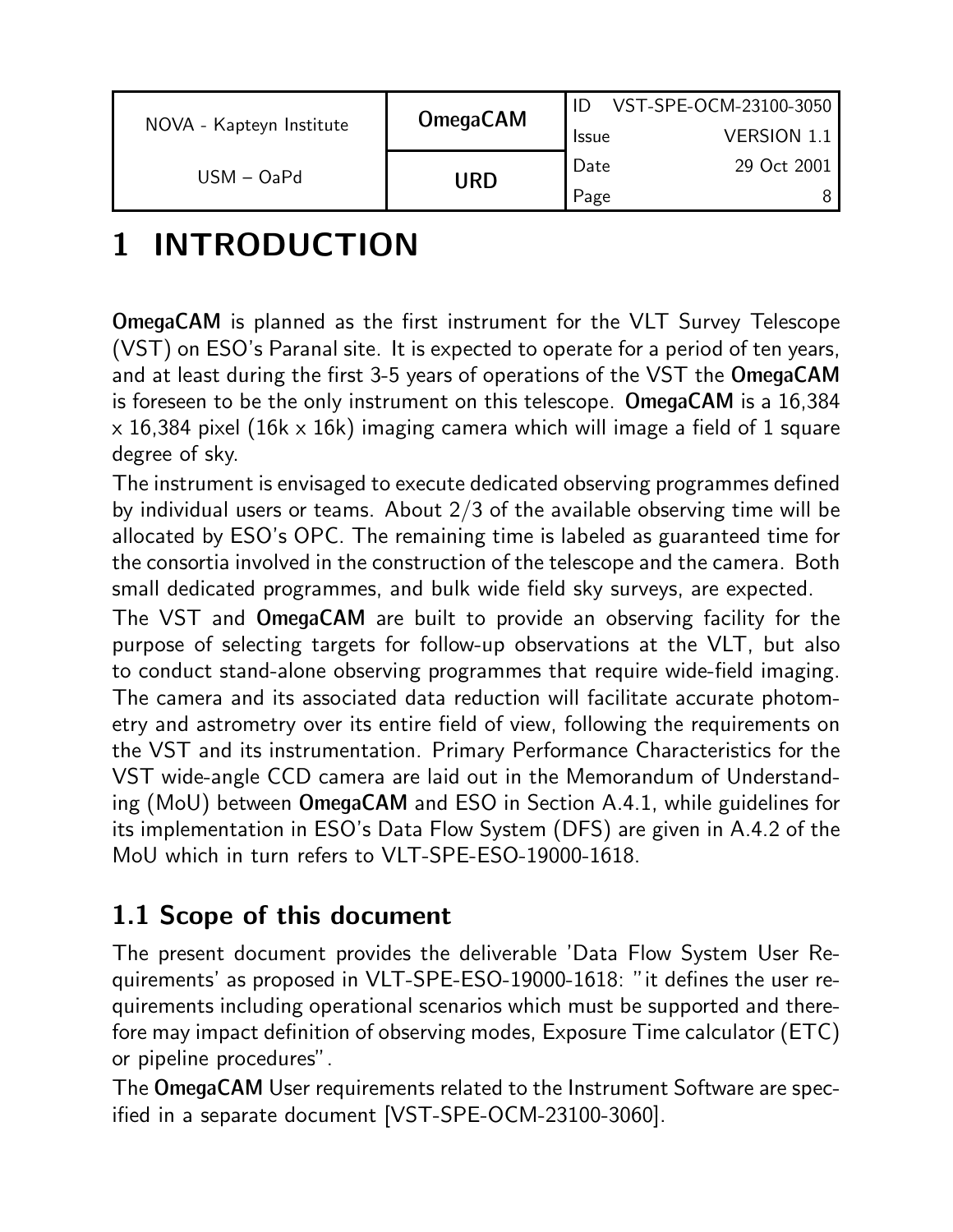|                          | <b>OmegaCAM</b> |              | VST-SPE-OCM-23100-3050 |
|--------------------------|-----------------|--------------|------------------------|
| NOVA - Kapteyn Institute |                 | <b>Issue</b> | <b>VERSION 1.1</b>     |
| $USM - OaPd$             | URD             | Date         | 29 Oct 2001            |
|                          |                 | Page         |                        |

Standardization of observing modes, calibration procedures and related data reduction procedures play an import role in the OmegaCAM instrument concept and the present document includes the specification of the standardized observing scenarios for science observations (templates) and the basic requirements for the qualification, quality control and calibration of the instrument both during switch-on, commissioning phase (CP) and routine phase (RP). Implementations of these requirements shall be further specified in the Cali**bration Plan document**. Details of the related data reduction are given in the Data Reduction Specification document. Instantiations of the Calibration Plan will form the Schedule of the telescope, which for the commissioning phase shall be written by the Instrument Consortium and will form a part of the Commissioning plan. During routine operations the schedule shall be written by ESO.

Figure 1 sketches that part of the organization of the OmegaCAM consortium which relates to the deliverables of data reduction and calibration issues. The sketch is not exhaustive, but is meant to highlight the basic relation between National tasks (mostly NL as far as data reduction is concerned, with products/results marked in blue) and tasks relating to deliverables to ESO (on the right side, with deliverables marked in red).

For some Dutch National tasks collaborations are foreseen with other European data centers for wide field imaging, such as Terapix (France), the Astronomical Observatories of Capodimonte and Padova, and the Sternwarte München.

The deliverables to ESO are driven by the Memorandum of Understanding between the Consortium and ESO, which in turn refers to 'Data Flow System User Requirements' VLT-SPE-ESO-19000-1618 (DFS-req-16 in the sketch), which in turn specifies the hierarchy of deliverables: User Requirement Document (URD) and Calibration Plan document and various S/W deliverables.

The consortium has implemented a documentation control system with a strict documentation format for the definition of calibration req.'s, and named this Odoco (OmegaCAM document control). This system is explained in detail in Section 5.0. The green encircled region in the figure indicates the various documents and files which will be guarded by Odoco.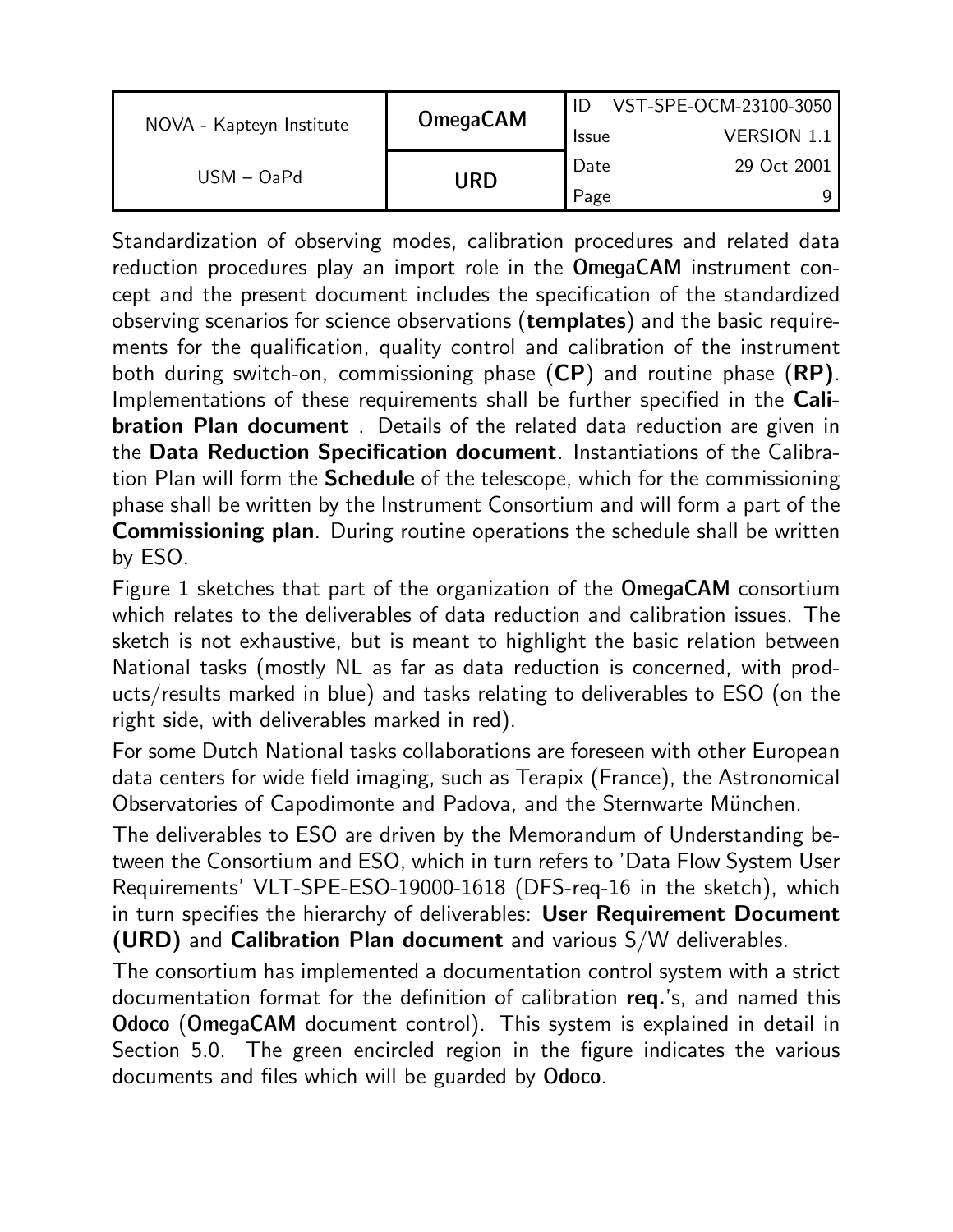|                          | <b>OmegaCAM</b> |              | VST-SPE-OCM-23100-3050 |
|--------------------------|-----------------|--------------|------------------------|
| NOVA - Kapteyn Institute |                 | <b>Issue</b> | <b>VERSION 1.1</b>     |
| $USM - OaPd$             | URD             | Date         | 29 Oct 2001            |
|                          |                 | Page         |                        |

#### **OmegaCAM data reduction and calibration deliverables scheme**



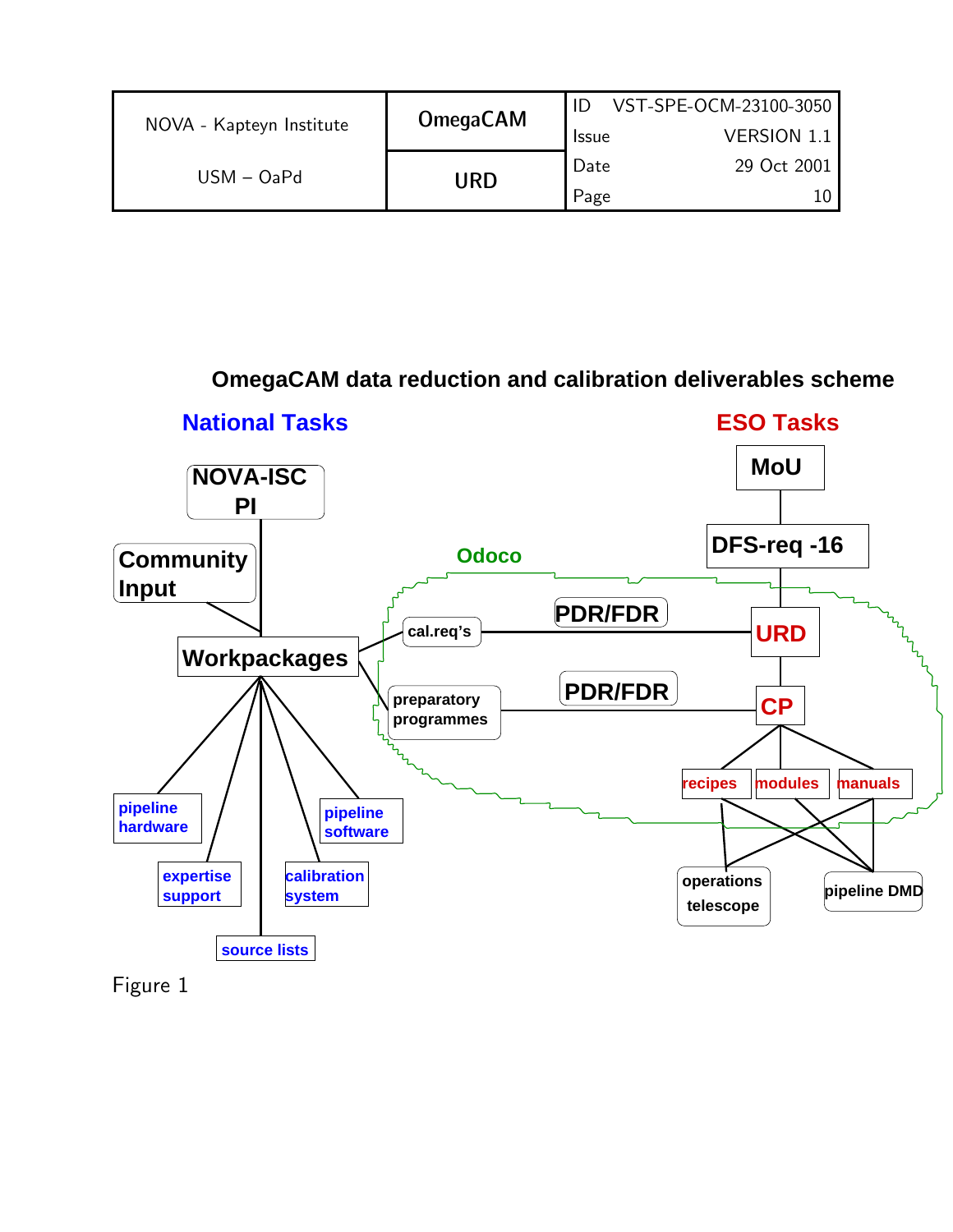|                          | <b>OmegaCAM</b> |              | VST-SPE-OCM-23100-3050 |
|--------------------------|-----------------|--------------|------------------------|
| NOVA - Kapteyn Institute |                 | <b>Issue</b> | <b>VERSION 1.1</b>     |
| $USM - OaPd$             |                 | Date         | 29 Oct 2001            |
|                          | URD             | Page         |                        |

## 1.2 Applicable documents

The following documents, of the exact issue shown, form a part of this document to the extent specified herein. In the event of conflict between the documents referenced herein and the contents of this document, the contents of this document shall be considered as a superseding requirement.

- [] VST-PLA-OCM-23100-3090 OmegaCAM Calibration Plan
- [] VST-PLA-OCM-23100-3051 OmegaCAM Data Reduction Specifications
- [] VST-PLA-OCM-23100-3100 OmegaCAM Commissioning Plan
- [] VST-PLA-OCM-23100-3010 Project Management Plan and Project Plan and Schedule
- [] VST-PLA-OCM-23100-3020 Product Assurance Plan
- [] VST-SPE-OCM-23100-3551 ICD OmegaCAM ESO-DMD
- [] VST-PLA-OCM-23100-3080 Technical Operations and Maintenance Plan
- S/W deliverables depending on the URD
- [] OmegaCAM Data Interface Dictionary
- [] OmegaCAM Template Signature Files
- [] OmegaCAM Exposure Time Calculator

### 1.3 Reference documents

The following documents are referenced in this document.

| [] VLT-SPE-ESO-19000-1618 | 1.0 $21/04/1999$ - VLT Data flow for the VLT                                        |
|---------------------------|-------------------------------------------------------------------------------------|
|                           | instruments Requirement Specification                                               |
|                           | MoU OmegaCAM - ESO                                                                  |
|                           | [] VST-PLA-OCM-23100-3030 Safety Analysis and Compliance Assessment                 |
|                           | [] VST-TRE-OCM-23100-3040 Design Analysis, Performance Report                       |
|                           | [] VST-TRE-OCM-23100-3041 Design Analysis, Performance Report: Mechan-<br>ical      |
|                           | [] VST-ESO-OCM-23100-3042 Design Analysis, Performance Report: Detec-<br>tor System |
|                           | [] VST-TRE-OCM-23100-3043 Design Analysis, Performance Report: Electronic           |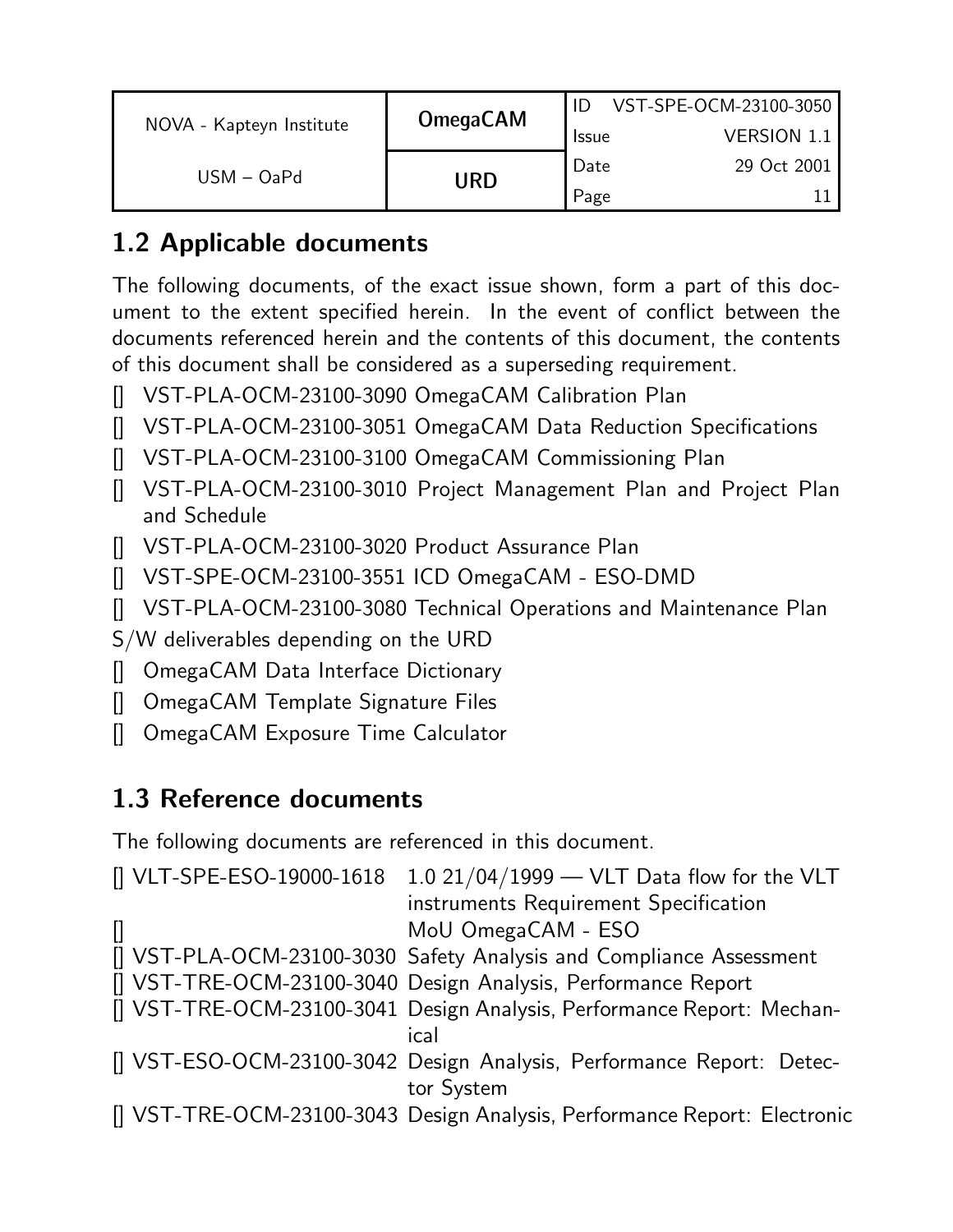|                                                                                                                                                            | <b>OmegaCAM</b>                                                    | ID VST-SPE-OCM-23100-3050 |                    |  |
|------------------------------------------------------------------------------------------------------------------------------------------------------------|--------------------------------------------------------------------|---------------------------|--------------------|--|
| NOVA - Kapteyn Institute                                                                                                                                   |                                                                    | <b>Issue</b>              | <b>VERSION 1.1</b> |  |
| $USM - OaPd$                                                                                                                                               | <b>URD</b>                                                         | Date                      | 29 Oct 2001        |  |
|                                                                                                                                                            |                                                                    | Page                      | 12                 |  |
| [] VST-SPE-OCM-23100-3050 Data Flow System User Requirements                                                                                               |                                                                    |                           |                    |  |
| [] VST-SPE-OCM-23100-3060 Instrument Software                                                                                                              |                                                                    |                           |                    |  |
|                                                                                                                                                            | [] VST-SPE-OCM-23100-3064 OmegaCAM Observation Software Design De- |                           |                    |  |
|                                                                                                                                                            | scription                                                          |                           |                    |  |
| [] VST-PLA-OCM-23100-3070 MAIT and Alignment Plan                                                                                                          |                                                                    |                           |                    |  |
| [] VLT-MAN-ESO-19000-2050 FTU FITS Translation Utility User Manual                                                                                         |                                                                    |                           |                    |  |
| 0                                                                                                                                                          | SExtractor v2.1.3 User's guide                                     |                           |                    |  |
| []                                                                                                                                                         | Eclipse Developer's Guide                                          |                           |                    |  |
| $[] \centering \includegraphics[width=0.47\textwidth]{images/TrDiM1.png} \caption{The first two different values of $d \sim 10^{-4}$.} \label{TrDiM1.png}$ | Eclipse User's Guide                                               |                           |                    |  |
| []                                                                                                                                                         | The LDACTools Library v1.2 User's guide                            |                           |                    |  |
| []                                                                                                                                                         | Pipeline Documentation Ver. 1.3                                    |                           |                    |  |
| []                                                                                                                                                         | Swarp v1.20 User's guide                                           |                           |                    |  |

## 1.4 Abbreviations and Acronyms

### Abbreviations and Acronyms used in this document

| A/D            | Analog/digital                           |
|----------------|------------------------------------------|
| ACS-dbase      | Astronomical Calibration Source database |
| <b>ADC</b>     | Atmospheric Dispersion Corrector         |
| <b>ADU</b>     | Analog to Digital Unit                   |
| <b>AGN</b>     | <b>Active Galactic Nucleus</b>           |
| <b>BRD</b>     | <b>Baseline Requirements Document</b>    |
| CA             | <b>Calibration Analysis</b>              |
| <b>CAP</b>     | <b>Calibration Analysis Procedure</b>    |
| <b>CCD</b>     | <b>Charge Coupled Device</b>             |
| C <sub>O</sub> | Calibration Observation                  |
| CP             | <b>Commissioning Phase</b>               |
| CalP           | <b>Calibration Plan</b>                  |
| <b>CTE</b>     | Charge Transfer Efficiency               |
| <b>CVS</b>     | <b>Code Version System</b>               |
| <b>DFS</b>     | Data Flow System                         |
| <b>ESO</b>     | European Southern Observatory            |
| ETC            | <b>Exposure Time Calculator</b>          |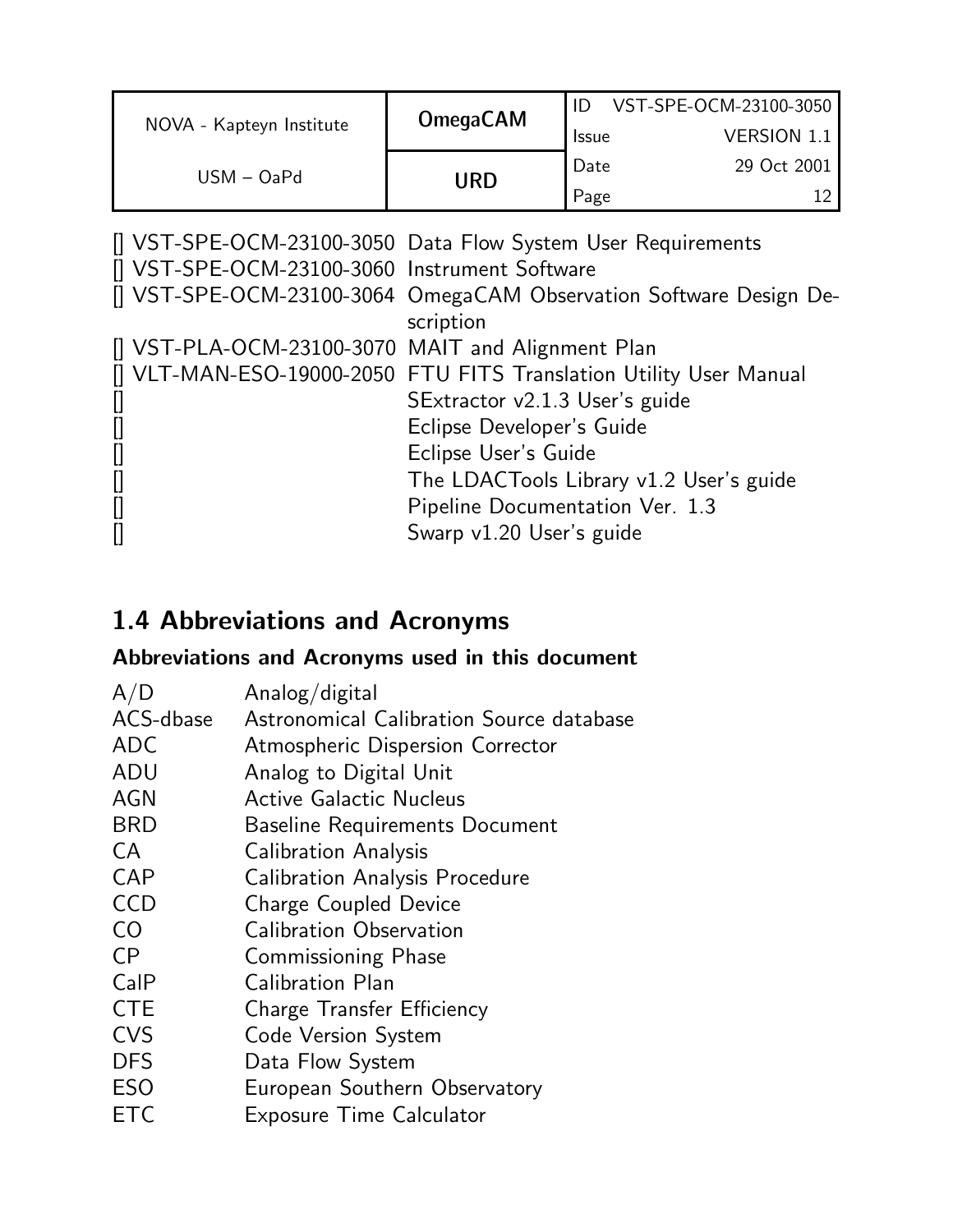|             |                                         |                                                     | ID    | VST-SPE-OCM-23100-3050 |
|-------------|-----------------------------------------|-----------------------------------------------------|-------|------------------------|
|             | NOVA - Kapteyn Institute                | <b>OmegaCAM</b>                                     | Issue | <b>VERSION 1.1</b>     |
|             | $USM - OaPd$                            |                                                     | Date  | 29 Oct 2001            |
|             |                                         | <b>URD</b>                                          | Page  | 13                     |
| <b>FOV</b>  | Field of View                           |                                                     |       |                        |
| <b>FWHM</b> | Full Width at Half Maximum              |                                                     |       |                        |
| <b>GRB</b>  | Gamma Ray Burst                         |                                                     |       |                        |
| GT          | <b>Garanteed Time</b>                   |                                                     |       |                        |
| <b>HZSS</b> |                                         | High Redshift Supernova Search                      |       |                        |
| <b>ICS</b>  | <b>Instrument Control Software</b>      |                                                     |       |                        |
| <b>IWS</b>  | Instrument Workstation                  |                                                     |       |                        |
| <b>ISO</b>  | Infrared Space Observatory              |                                                     |       |                        |
| <b>IST</b>  | Instrument Science Team                 |                                                     |       |                        |
| <b>KBO</b>  | Kuiper Belt Object                      |                                                     |       |                        |
| MoU         |                                         | Memorandum of Understanding                         |       |                        |
| <b>NOVA</b> |                                         | (Dutch) Nederlandse Onderzoekschool Voor Astronomie |       |                        |
| OaPd        |                                         | Astronomical Observatory of Padua                   |       |                        |
| <b>OB</b>   | Observation block                       |                                                     |       |                        |
| <b>OD</b>   | <b>Observation Description</b>          |                                                     |       |                        |
| <b>OPC</b>  | <b>Observing Programme Committee</b>    |                                                     |       |                        |
| <b>OT</b>   | <b>Optical Transient</b>                |                                                     |       |                        |
| <b>OT</b>   | <b>Observing Template</b>               |                                                     |       |                        |
| <b>PPP</b>  | <b>Photometry Preparatory Programme</b> |                                                     |       |                        |
| <b>PSF</b>  | Point Spread Function                   |                                                     |       |                        |
| QC0         | <b>Quality Control zero</b>             |                                                     |       |                        |
| QC1         | <b>Quality Control one</b>              |                                                     |       |                        |
| QSO         | Quasi-Stellar Object                    |                                                     |       |                        |
| <b>RPE</b>  | <b>Relative Pointing Error</b>          |                                                     |       |                        |
| <b>RP</b>   | <b>Routine Phase</b>                    |                                                     |       |                        |
| <b>RSRF</b> |                                         | <b>Relative Spectral Response Function</b>          |       |                        |
| <b>SCP</b>  | Supernova Cosmology Project             |                                                     |       |                        |
| <b>SED</b>  | <b>Spectral Energy Distribution</b>     |                                                     |       |                        |
| <b>SSO</b>  | Solar System Object                     |                                                     |       |                        |
| S/N         | Signal/Noise                            |                                                     |       |                        |
| S/W         | Software                                |                                                     |       |                        |
| <b>TBC</b>  | To Be Confirmed                         |                                                     |       |                        |
| <b>TBD</b>  | To Be Defined                           |                                                     |       |                        |
| <b>TBW</b>  | To Be Written                           |                                                     |       |                        |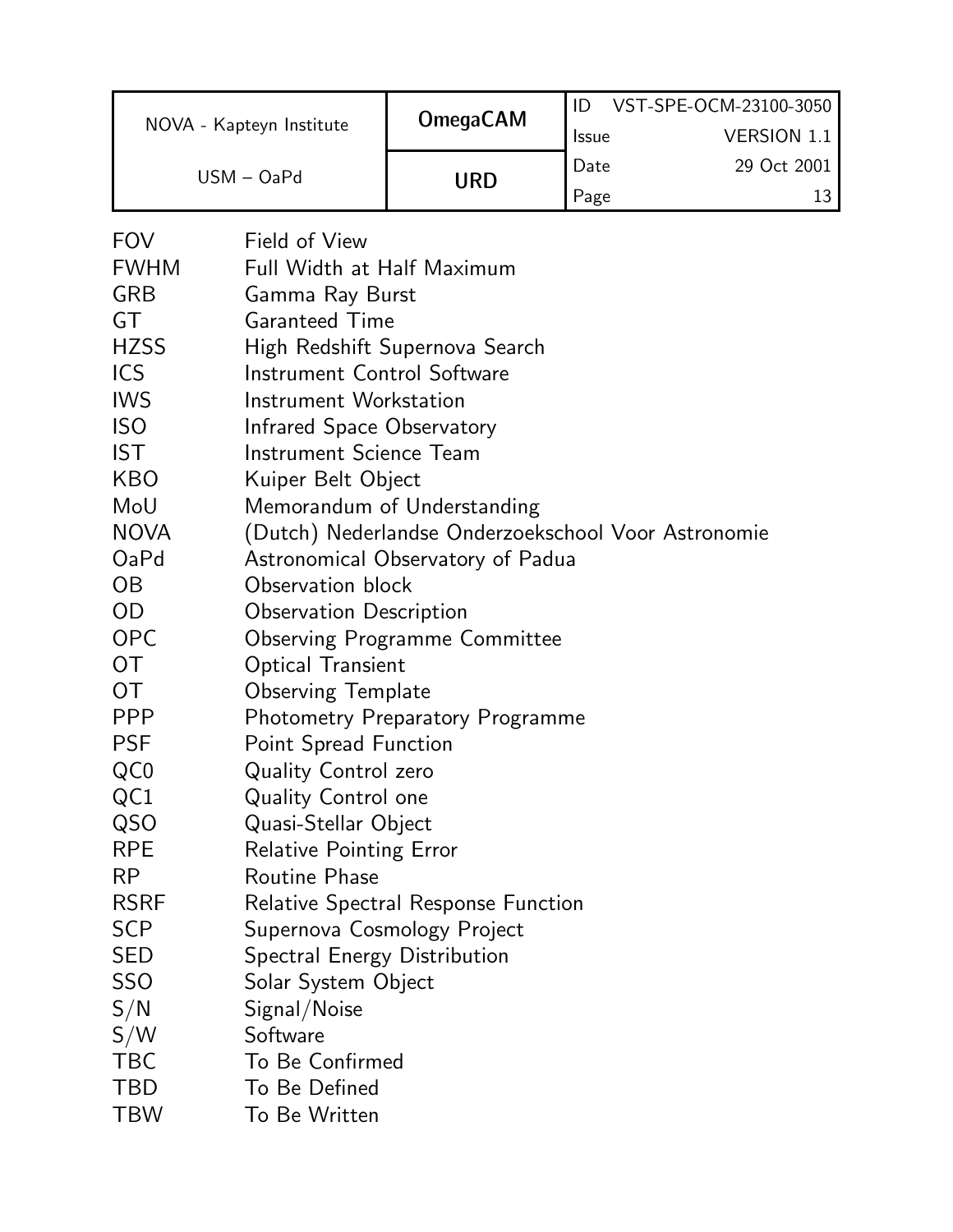|                          | <b>OmegaCAM</b> |              | VST-SPE-OCM-23100-3050 |
|--------------------------|-----------------|--------------|------------------------|
| NOVA - Kapteyn Institute |                 | <b>Issue</b> | <b>VERSION 1.1</b>     |
| $USM - OaPd$             |                 | Date         | 29 Oct 2001            |
|                          | URD             | Page         | 14                     |

- TCS Telescope Control System
- TP Target Package
- TSF Template Signature File
- URD User Requirement Document
- USM Universitäts Sternwarte München
- VLT Very Large Telescope
- VST VLT Survey Telescope
- WFI@2.2m Wide Field Imager at the ESO 2.2m telescope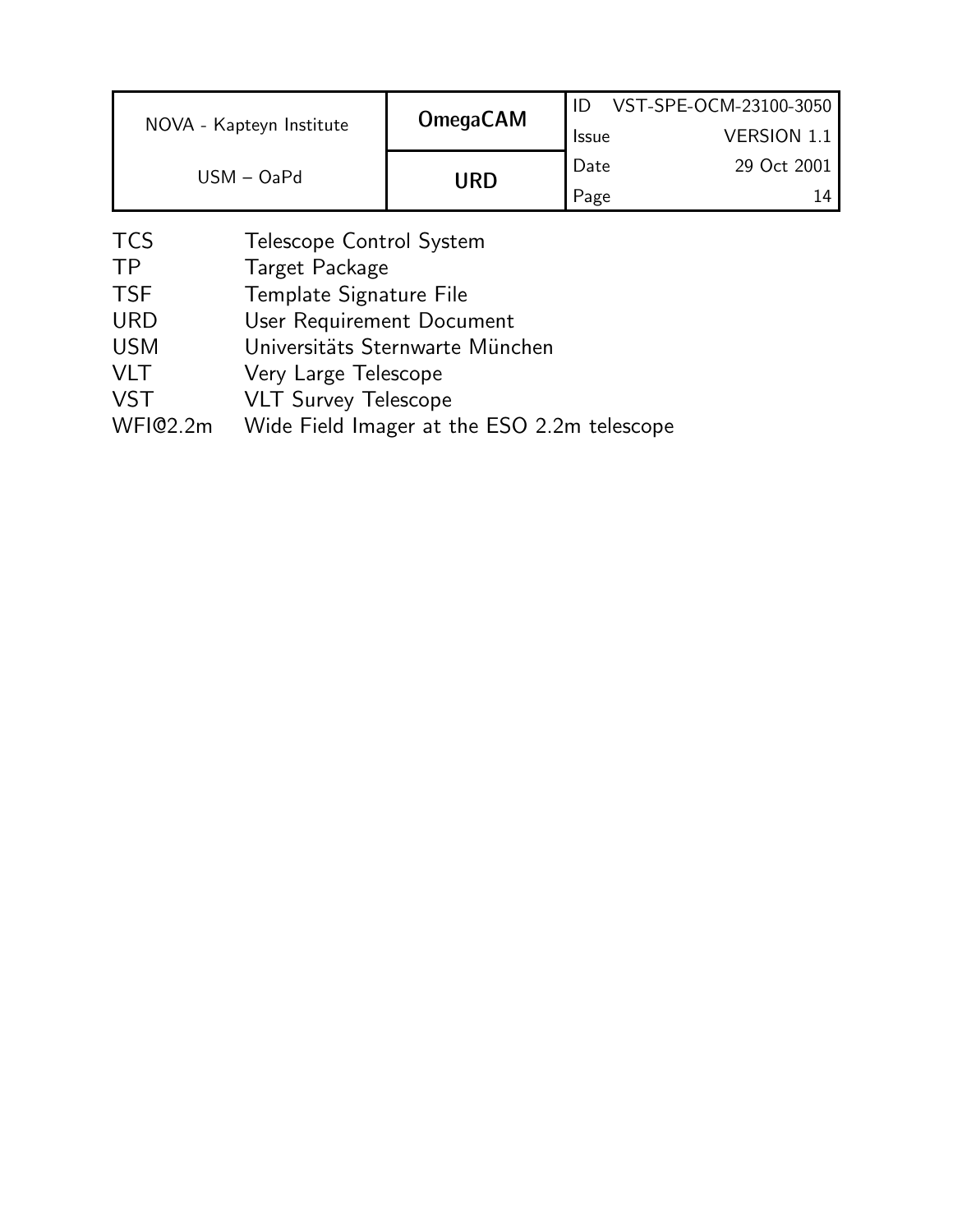|                          | <b>OmegaCAM</b> |              | VST-SPE-OCM-23100-3050 |
|--------------------------|-----------------|--------------|------------------------|
| NOVA - Kapteyn Institute |                 | <b>Issue</b> | <b>VERSION 1.1</b>     |
| $USM - OaPd$             | URD             | Date         | 29 Oct 2001            |
|                          |                 | Page         | 15                     |

# 2 SCIENTIFIC REQUIREMENTS

### 2.1 Scientific requirements

The scientific case for the construction of a wide field imaging facility to be dedicated to "supply complete databases for the VLT science" was presented by Astronomical Observatory of Capodimonte in 1997. After consideration of specific research projects, of the specific needs for VLT target selection and a survey of existing and planned wide field imaging facilities worldwide, a number of scientific requirements were extracted which drove the design of the telescope and also provided the references for the design of the associated camera.

OmegaCAM and the VST are entirely dedicated to wide field optical imaging, and the design must comply with the scientific requirements derived in the VST science case and the MoU which are repeated below (items 1–11). Further scientific requirements (items 12–19) have been derived from considerations of specific scientific use cases, described later in this section.

These scientific requirements propagate as requirements on Instrument S/W [VST-SPE-OCM-23100-3061], a set of Baseline Calibration requirements (Section 5) and requirements on the Data reduction (Section 6).

#### List of science driven requirements (Sc. Req's):

- 1 A telescope diameter of 2.6m
- 2 1 deg<sup>2</sup> field of view
- 3 the highest efficiency achievable
- 4 CCD filling factor as close as possible to 100%
- 5 good seeing sampling of at least  $2 \times 2$  pixels within seeing element (good match is 15  $\mu$ m, i.e. 0.21" pixel<sup>-1</sup> scale)
- 6 80% of energy within 2  $\times$  2 pixels across the whole field
- 7 achromatic PSF or less than 2% effect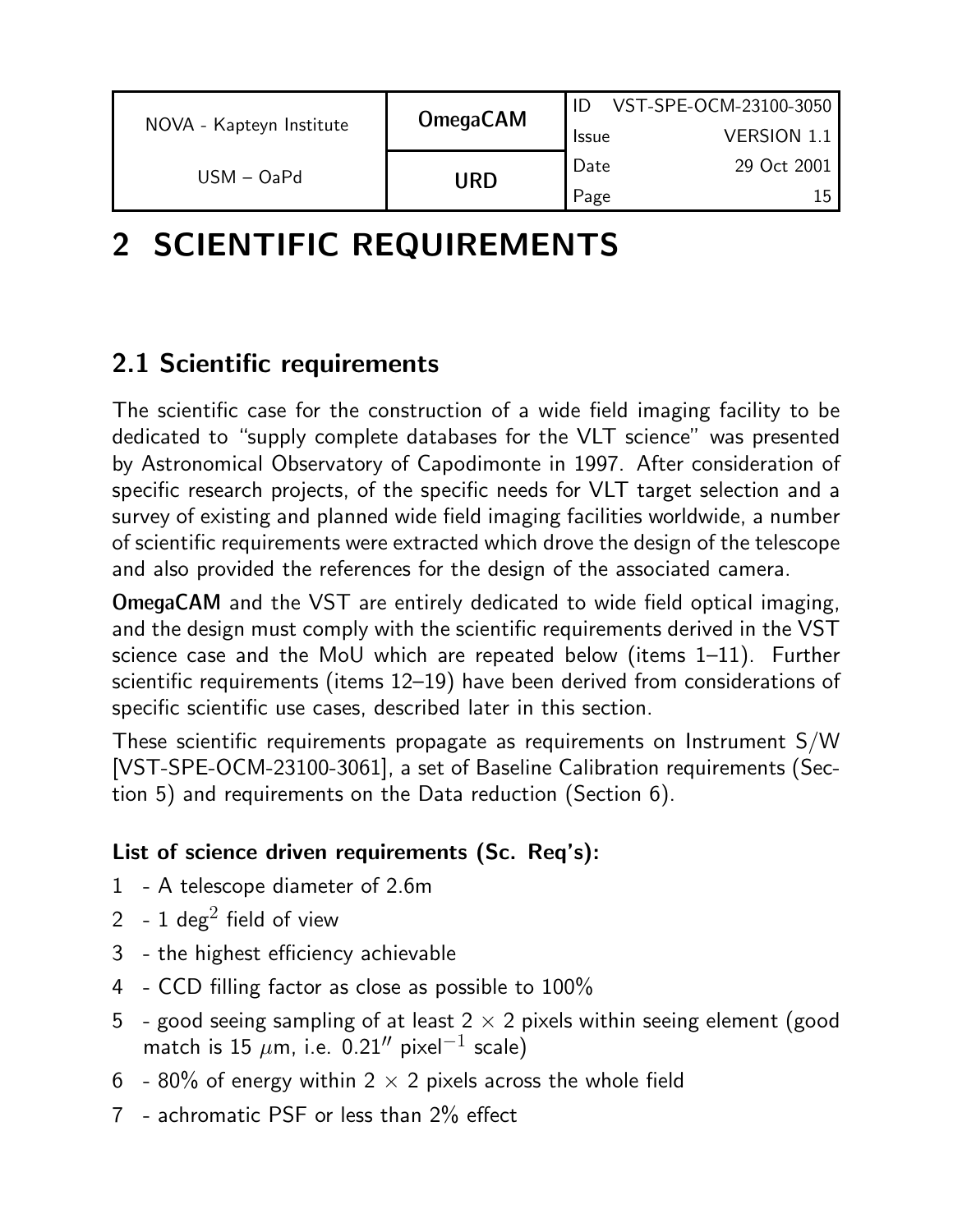|                          | <b>OmegaCAM</b> |              | VST-SPE-OCM-23100-3050 |
|--------------------------|-----------------|--------------|------------------------|
| NOVA - Kapteyn Institute |                 | <b>Issue</b> | <b>VERSION 1.1</b>     |
| $USM - OaPd$             | URD             | Date         | 29 Oct 2001            |
|                          |                 | Page         |                        |

- 8 astrometry with an internal accuracy of  $0.01$ - $0.02$ " rms (goal) and  $0.05$ " rms (formal), an accuracy of  $0.1''$  rms with respect to an external standard and an absolute accuracy of  $0.2$ - $0.3$ " rms (goal) and  $1$ " rms (formal value).
- 9  $1\%$  accuracy in flat fielding
- 10 multi-color photometry
- 11 narrow band imaging
- 12 four observing modes: stare (single exposures), jitter (few pixels shifts between sub-exposures), dither (shifts larger than the largest gaps in the CCD mosaic) and SSO - solar system objects, facilitating non-siderial tracking
- 13 10-12 filters available on-line
- 14 accurate photometric calibration of all broad-band filters to a level of 0.01 mag rms (goal) and 0.05 mag rms (formal) in the zero point in instrumental magnitudes and 10% in the color transformation terms from the instrumental to the Johnson-Cousin standard photometric system
- 15 astrometric and photometric performance monitored and administrated throughout the life time of the instrument; certain data items related to these calibrations need to be delivered separately to the consortium. Specifications of these items are given in a separate Interface control document between ESO-DMD and the OmegaCAM consortium [VST-SPE-OCM-23100- 3551]
- 16 observing programs must allow for new inclusions or modifications on a day by day basis
- 17 if required, raw, observational data must be made available to the proponents, for analysis within 2-3 working days
- 18 the "pipeline data reduction must be able to fully reduce an average day worth of science and calibration exposures within 12 hours elapsed time, operator preparation of the execution shall not exceed half an hour" following the specification of Annex A.4.1 of the MoU.
- 19 observing (scheduling), calibration and data reduction stategies should support the following type of survey strategies :
	- Basic observing modes on single fields
	- Deep integrations of single fields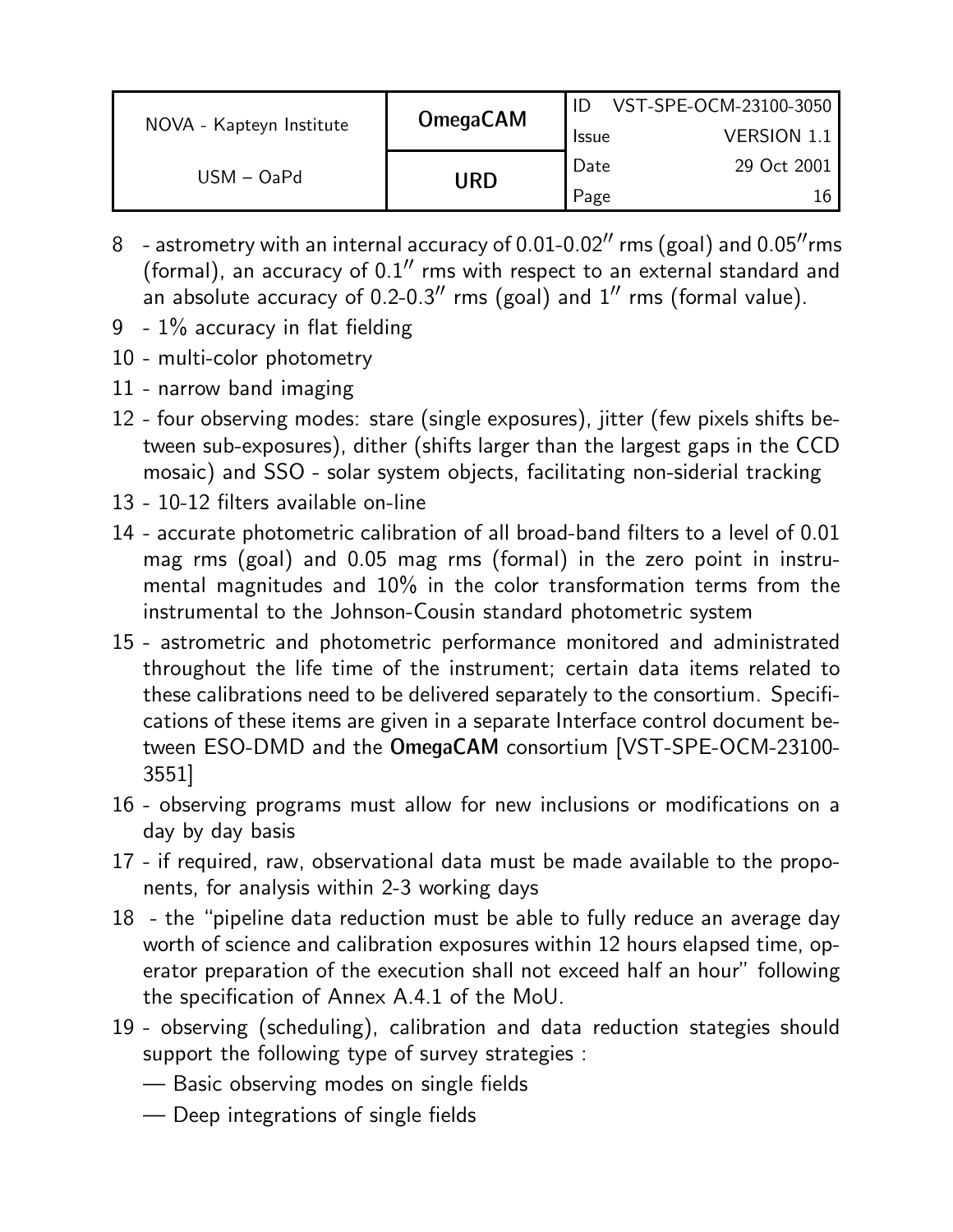|                          | <b>OmegaCAM</b> |              | VST-SPE-OCM-23100-3050 |
|--------------------------|-----------------|--------------|------------------------|
| NOVA - Kapteyn Institute |                 | <b>Issue</b> | VERSION 1.1            |
| $USM - OaPd$             |                 | Date         | 29 Oct 2001            |
|                          | <b>URD</b>      | Page         |                        |

- Wide-area real-time variability searches.
- Wide-area surveys with full sky coverage

The rest of this Section provides further details and justifications for this list. Note on req. 12:

Wide area coverage and deep integration on single fields, usually require that the gaps in the CCD mosaic are covered by the combination of several exposures  $(≥ 5)$  with a **dithering** larger than the maximum gap in the CCD mosaic. For some programmes (e.g. variability monitoring, weak lensing), it is more important that at corresponding positions in the sky the PSF shows a minimum variation. In this case, the best strategy is to obtain multiple exposures with only a small jittering to remove bad pixels.

Note on Sc. Req. 13:

Because of flexible scheduling, the need to be able to monitor transient or variable objects in several filters, and the measurement of atmospheric extinction, the number of filters available on-line must be on the order of a dozen. 5 of these are required for the continuous maintenance of the photometric scale at 4 key bands (see Section 5.6).

Note on Sc. Req. 14:

Accurate calibration to the Johnson-Cousin standard photometric system is strictly required by many stellar population studies. Required accuracy for such programmes is 0.01 mag. (Also many other programs, even those not using standard filters, will require a calibration link to a standard photometric system.) To provide the necessary infrastructure for this goal a proper monitoring of the sky conditions, in particular of the extinction coefficient, is required, next to the continuous monitoring of the overall responsivity variations of the instrument. Data acquisition and baseline calibration plan shall be designed to achieve the goal, but this will not be provided by the standard pipeline, which is required to achieve the nominal 5% photometric accuracy. Additional dedicated off-ESOpipeline data-analysis will be required to qualify 1% accuracy.

#### Note on Sc. Req. 15, (i):

A major fraction of the observing time will be spent on wide area surveys in different filters. Some of the projects may require several years to be completed.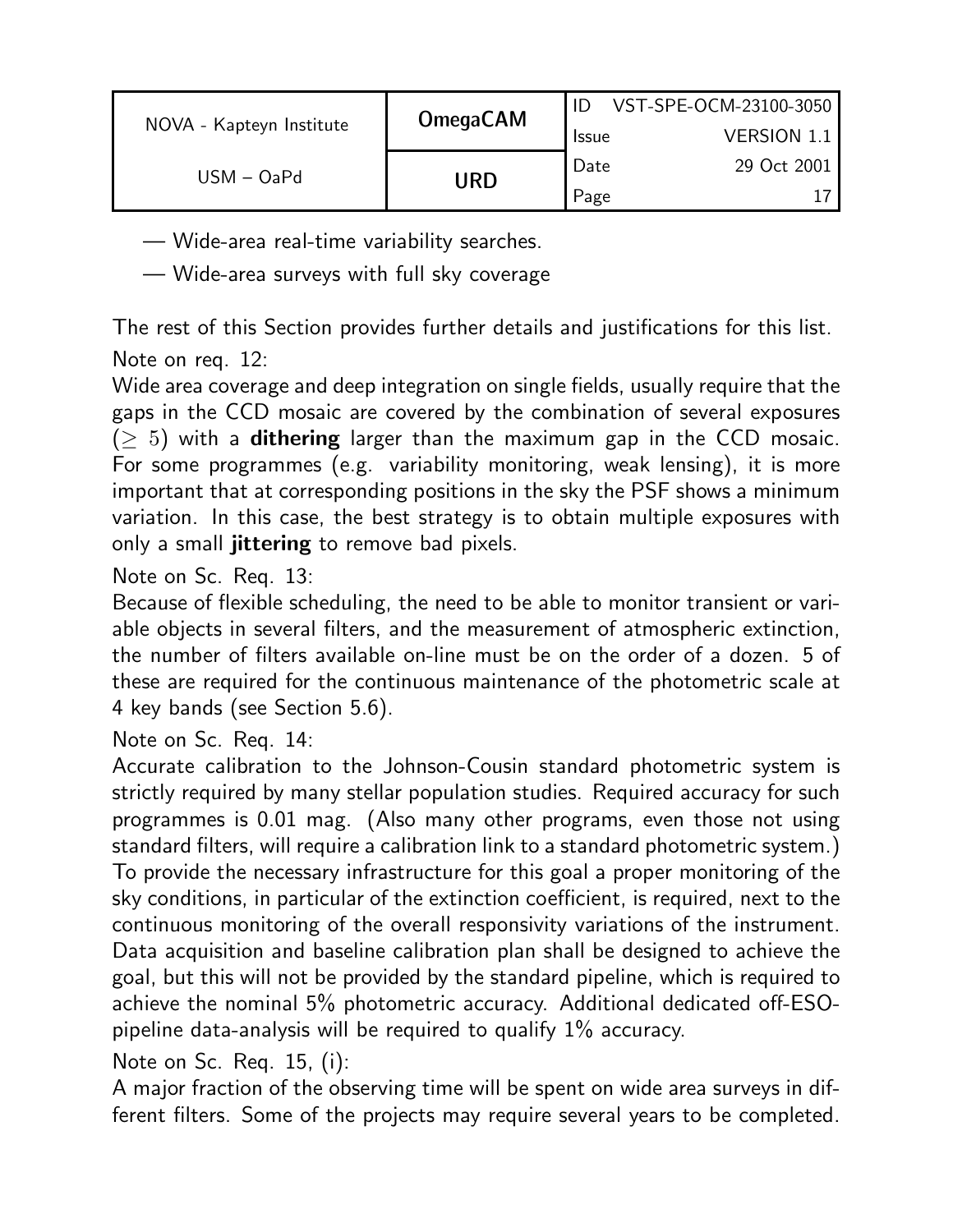|                          | <b>OmegaCAM</b> |              | VST-SPE-OCM-23100-3050 |
|--------------------------|-----------------|--------------|------------------------|
| NOVA - Kapteyn Institute |                 | <b>Issue</b> | <b>VERSION 1.1</b>     |
| $USM - OaPd$             |                 | Date         | 29 Oct 2001            |
|                          | URD             | Page         | 18                     |

To ensure uniform quality of the products, accurate monitoring of the performance of the instrument is required. This performance shall be continuously administrated and available for trend analysis. This administration should be integrated in the DFS infrastucture and/or its peripheral infrastructure ready for inspection and analysis.

Note on Sc. Req. 15, (ii):

ESO's processing of the OmegaCAM data is described as "the removal of instrumental fingerprints from the raw data", essentially leading to astrometrically and photometrically calibrated images. Clearly, more reduction steps have to be taken in order to obtain extracted source parameters and the error bars on these parameter values. Also the stacking of images with user provided qualification criteria (modes deep and mosaic) or the achievement of high, 1%, photometric accuracy requires re-processing of the data with user provided criteria. In order to provide the end-user insight in the quality of the data the administrative data relevant for the OmegaCAM photometric and astrometric calibration need to be distributed to the consortia National Data Reduction Centers. The Interface document ICD [VST-SPE-OCM-23100-3551] between ESO-DMD and the OmegaCAM consortium specifies the essential data items for this distribution. Note on Sc Reqs. 16, 17:

The main purpose of  $OmegaAM + VST$  is to perform the target selection for VLT follow-up. For variable targets (e.g. microlensing events, GRBs optical transients, supernovae etc...) this requires flexibility in the observing programs and near real time data analysis. Even as a stand-alone facility, a medium size telescope such as VST can become competitive with larger ones if it allows for a flexible operation and prompt access to the data.

### SCIENTIFIC USE CASES

We found in our national communities a widespread scientific interest for widefield imaging, covering virtually all fields of astrophysics from the Solar System to cosmology and ranging from the search for special unique objects to statistical studies of classes of objects, thus motivating our efforts in the construction of OmegaCAM.

A few representative scientific projects were sketched in the proposal to build OmegaCAM, submitted to ESO in October 1998. They were intended to high-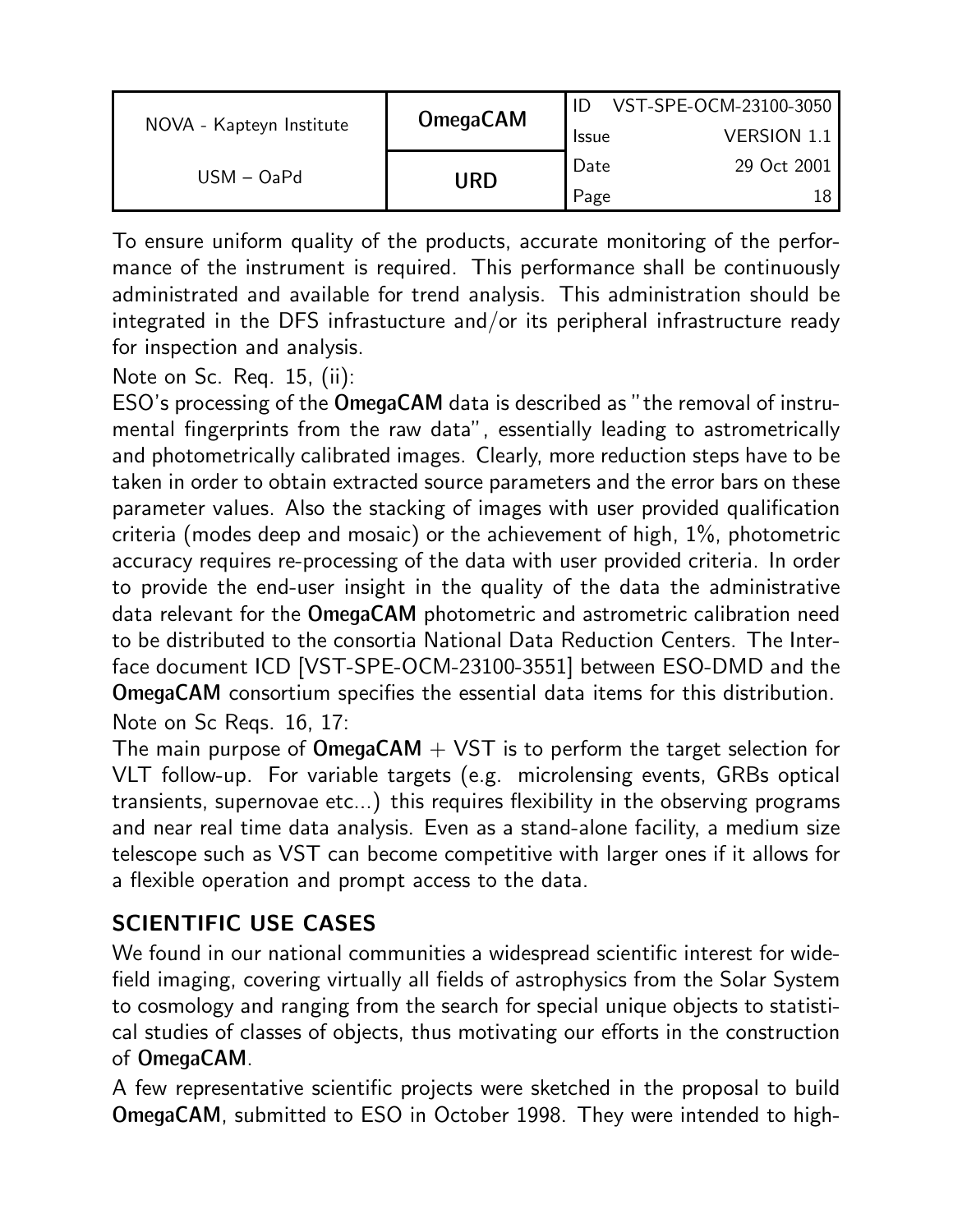|                          |                 |              | VST-SPE-OCM-23100-3050 |
|--------------------------|-----------------|--------------|------------------------|
| NOVA - Kapteyn Institute | <b>OmegaCAM</b> | <b>Issue</b> | <b>VERSION 1.1</b>     |
| $USM - OaPd$             |                 | Date         | 29 Oct 2001            |
|                          | URD             | Page         |                        |

light specific topics of interest for our communities and which were not presented in the VST science case documents. Though in some cases the research strategy of these projects will need to be refined following the most recent advances in the field, they can still serve as examples of the scientific problems to be addressed with OmegaCAM. Here, we summarize various scientific projects which are anticipated for the VST/OmegaCAM and we identify a set of science driven requirements on the instrument, its operations and its data reduction system. These projects can be taken as use cases for the OmegaCAM project.

#### A. Scientific case: Microlensing

The unprecedented combination of OmegaCAM and VST is ideal for studies of microlensing in the inner Galaxy, allowing the simultaneous detection and monitoring of the  $> 14$  on-going microlensing events expected per square degree. A small survey, based on two-hour sampling of 10 fields over one month would yield the microlensing optical depth to **brown dwarfs** in the disk and bulge, a regime unexplored by current surveys. A larger effort could be made to create a bulge microlensing survey that will be unparalleled worldwide. Larger detection efficiencies for faint and rare microlensing anomalies such as those due to extra-solar planets are guaranteed by the superior site and field size; if they are numerous, a major bulge survey could yield tens of planets located a few AU from their parent lenses every year. The technical advantages of OmegaCAM on the VST together with the rapid sampling intrinsic to microlensing monitoring will also produce, simultaneously, a catalog of faint or rare eclipsing objects that can be used to constrain the binary mass function into the regime of shortperiod Jupiter-sized companions. Metallicity and limb-darkening measurements for faint bulge stars and lens kinematics can be obtained through rapid (5–10 minute) photometric monitoring and VLT spectroscopy of  $on\text{-}going$ , causticcrossing events. Such a capability would require on-site, near real-time analysis of the data in order to find the microlensing event candidates. Such a microlensing survey can be interleaved with other projects at any phase of the moon.

Special requirement on DFS and/or its peripheral infrastructure– Astronomical target objects for VLT follow up observations must be identified from OmegaCAM image data within 1-2 days after data taking. The user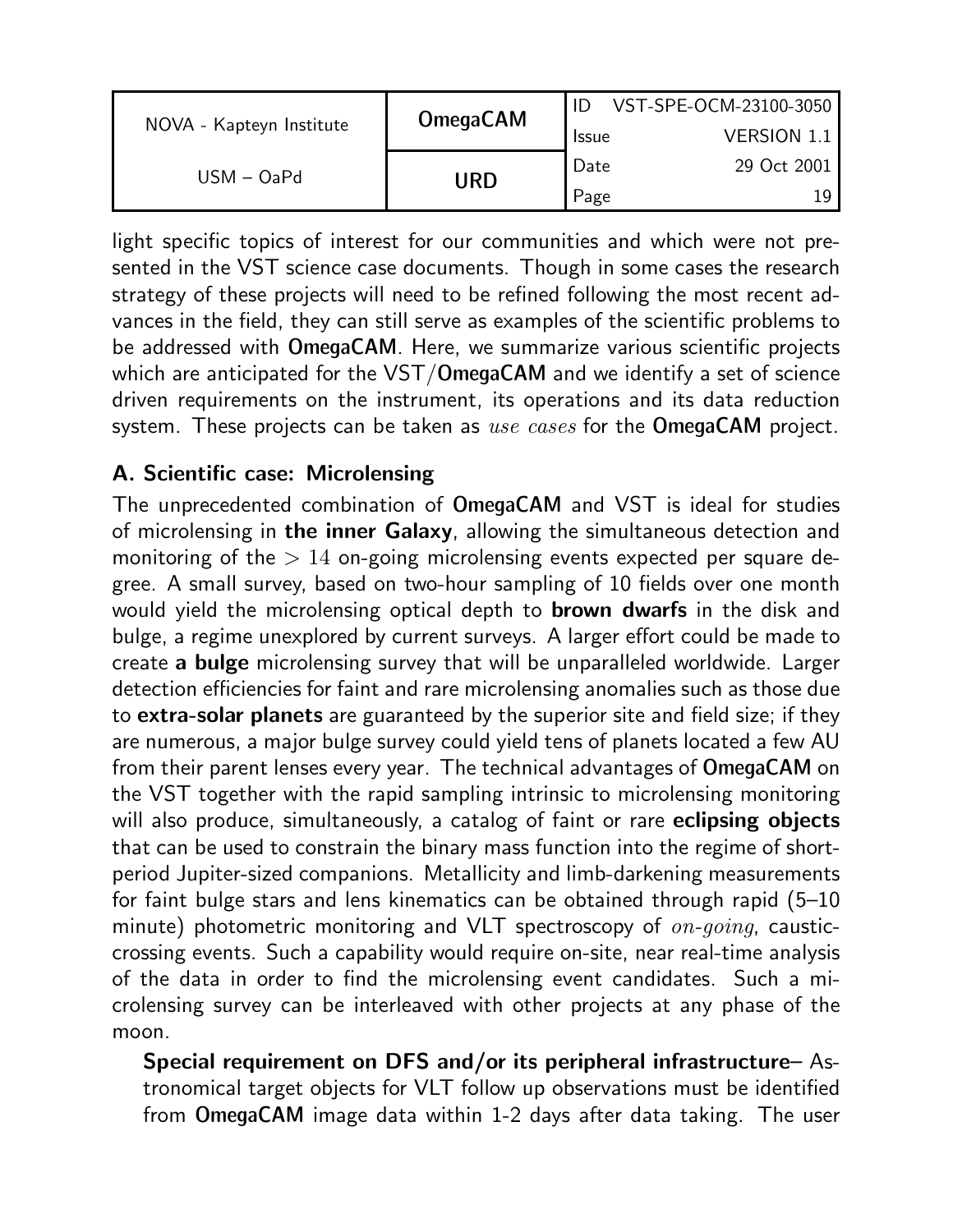|                          | <b>OmegaCAM</b> |              | VST-SPE-OCM-23100-3050 |
|--------------------------|-----------------|--------------|------------------------|
| NOVA - Kapteyn Institute |                 | <b>Issue</b> | VERSION 1.1            |
| $USM - OaPd$             | URD             | Date         | 29 Oct 2001            |
|                          |                 | Page         |                        |

will have to work on calibrated images and to execute identification/source extractions

Clearly, such special operations will need additional arrangements, in which balances have to be found between services provided by ESO and ad hoc data reductions done by the user at or near Paranal.

#### B. Scientific case: Optical Transients to Gamma-Ray Bursts

Gamma-ray bursts are short outbursts of highly energetic photons. In 1997 it was finally shown that GRBs do show afterglows and are situated at cosmological distances. The HETE-2 experiment (launched on October 9, 2000) will be able to localize about 50 GRBs per year with an accuracy better than 10 arc-minute (i.e., radial distance from the true burst position) in the mediumenergy X-ray band using the WXM. These localizations shall be calculated on board the spacecraft within 10-100 seconds of burst onset, depending on burst duration and temporal structure (GRBs have durations ranging from 10 ms to 1000 seconds). The GRBs coordinates will be transmitted to ground station in near real time  $(< 10$  seconds), immediately passed to GCN and from there to the community of ground-based optical, IR, and radio observers in searches for GRB counterparts and their after glows.

By exploiting the large field of view of **OmegaCAM** it will be possible to monitor the first few minutes/hours of the GRBs optical afterglow, even before this has been identified.

An interesting prediction of current theories is that GRBs may be beamed, in which case many more optical transients (OTs) (GRBs without  $\gamma$ -rays) than GRBs with  $\gamma$ -rays will exist due to a lower bulk Lorentz-factor of the emitting material. Estimates of the fraction of  $\gamma$ -ray rich over  $\gamma$ -ray less GRBs range over more than 4 orders of magnitude, with predicted event rates from  $\sim 4\,10^{-3}$  OT/square degree /yr (isotropic case) to 30 OT/square degree/yr (pencil beam GRB). Any statistics on this fraction will provide extremely important information on the beaming factor and, therefore, intrinsic properties of GRBs. A fast, wide-area optical transient survey independent of gamma-ray detections will address the issue.

Special requirement on DFS and its peripheral infrastructure  $-$  As-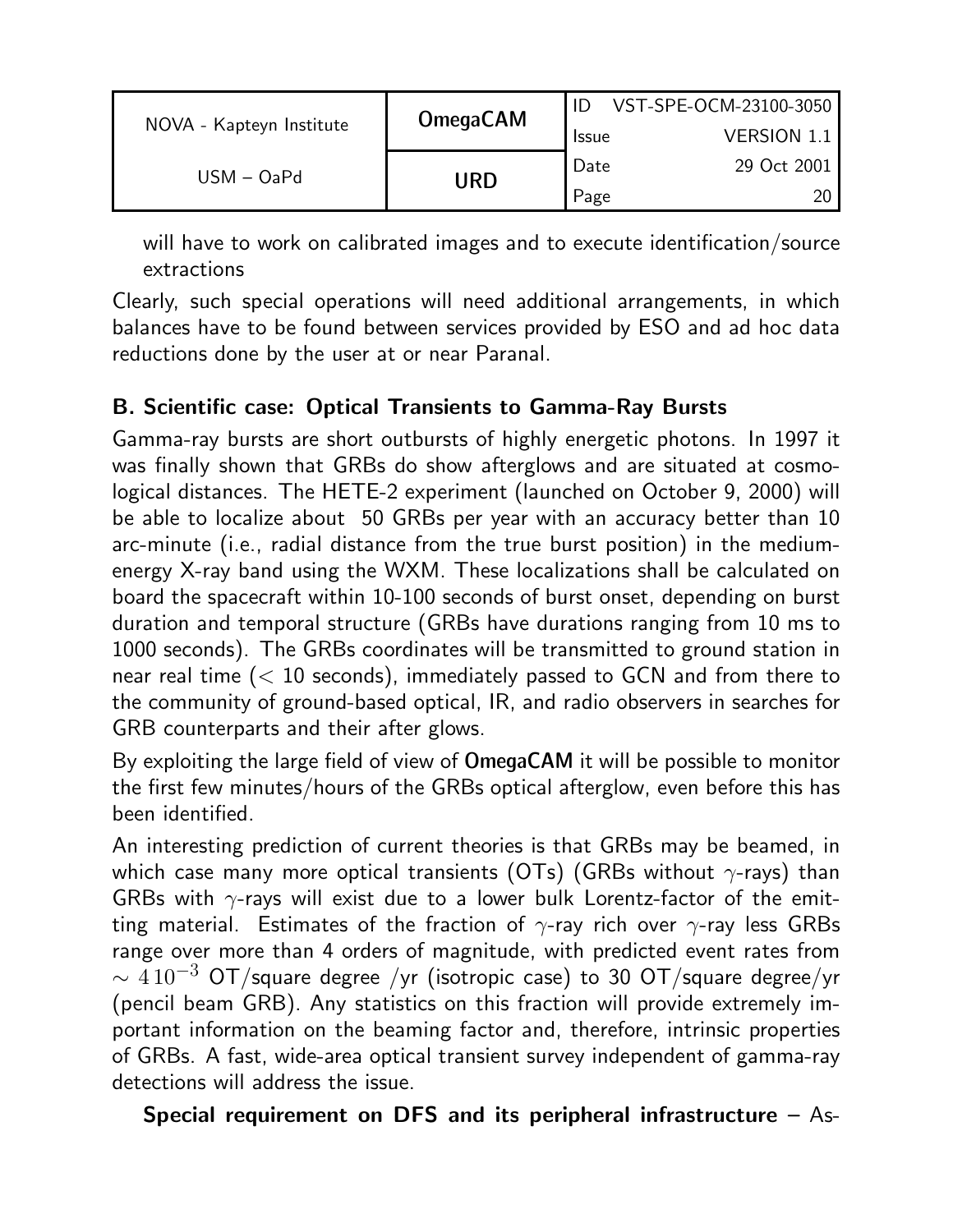|                          | <b>OmegaCAM</b> |              | VST-SPE-OCM-23100-3050 |
|--------------------------|-----------------|--------------|------------------------|
| NOVA - Kapteyn Institute |                 | <b>Issue</b> | <b>VERSION 1.1</b>     |
| $USM - OaPd$             |                 | Date         | 29 Oct 2001            |
|                          | URD             | Page         |                        |

tronomical target object for VLT follow up observations must be identified from OmegaCAM image data within 1-2 days after data taking

Also these special operations require additional arrangements, in which balances have to be found between services provided by ESO and ad hoc data reductions done by the user at or near Paranal.

Special requirement on Operations – Observing schedule must allow for modifications on a day by day basis

#### C. Scientific case: Search for Supernovae at high redshift

Type Ia SNe are probably the best distance indicators to test cosmological models. Even though two major programs (SCP & HZSS) aimed at the study of SNe at intermediate redshift ( $z = 0.4 - 1.0$ ) are already running today, it will require a few more years to accumulate sufficient statistics and to settle definitively the debate on the value of the Hubble constant and of the density parameter. Good statistics are also needed to test the present assumption that SN Ia properties show no evolution with redshift.

Given the expected limiting magnitude for OmegaCAM, and assuming that a single field is observed once per month for one year we expect to find 50-100 SN Ia. Most of these will be in the redshift range  $z = 0.3 - 0.6$ , but a significant fraction ( $\sim 5\%$ ) will be at higher redshift.

Once the targets have been identified the current approach is to spectroscopically confirm the candidates and measure their redshifts. For the faintest, and potentially more interesting candidates, this will require an 8-m class telescope and long exposures. Whereas this remains the best option, an alternative strategy can be devised that relies on multicolor photometry for the confirmation and classification of the SN candidates (very similar to the photometric redshift approach used for galaxies).

In addition to contribute to the direct measurement of cosmological parameters, this approach could allow for the first time the study of the evolution of the SN rate with redshift, which contains unique information on the starformation history, the initial-mass function of stars and the progenitor scenario. In particular, estimates of the rates of core collapse SNe at high redshift can significantly improve our understanding of the intrinsic nature and age of the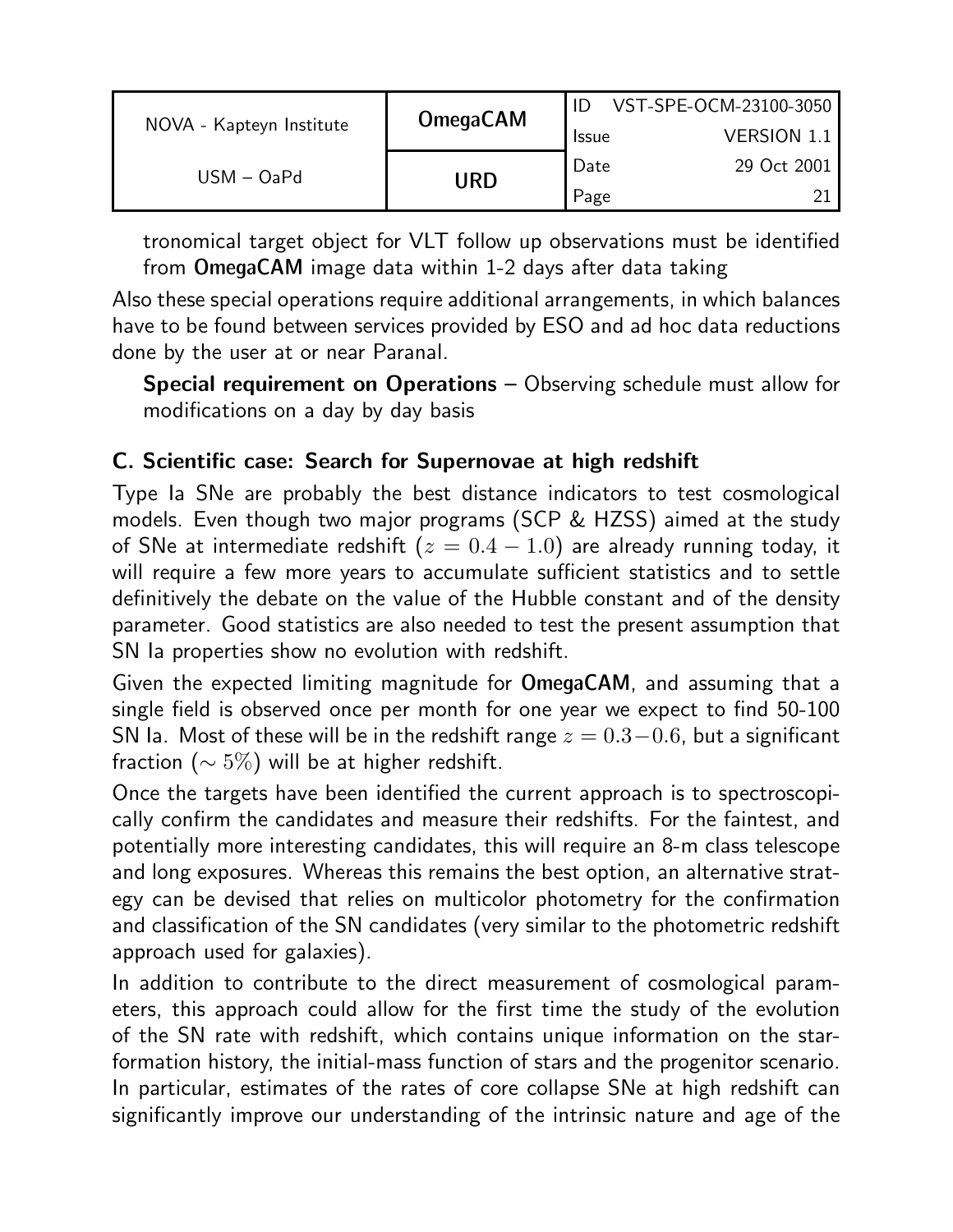|                          | <b>OmegaCAM</b> |              | VST-SPE-OCM-23100-3050 |
|--------------------------|-----------------|--------------|------------------------|
| NOVA - Kapteyn Institute |                 | <b>Issue</b> | <b>VERSION 1.1</b>     |
| $USM - OaPd$             |                 | Date         | 29 Oct 2001            |
|                          | URD             | Page         | າາ                     |

populations involved in the SN explosions and eventually can be used to probe the star-formation and heavy-element enrichment history of the Universe.

A high-redshift SN search will obviously exploit the wide field-of-view of Omega-CAM and also, because of the need to disentangle the SNe from their parent galaxies, will especially benefit from the good seeing at Paranal.

Special requirement on DFS and its peripheral infrastucture– For VLT follow up candidates must be identified within 3-4 days

Clearly, also these special operations will need additional arrangements, in which balances have to be found between services provided by ESO and ad hoc data reductions done by the user.

#### D. Scientific case: A wide-area proper motion survey

In order to locate and study intrinsically faint stars, a deep wide-field survey  $(\sim 100$  square degrees) in two colors will be conducted on a regular basis so as to select those objects with high proper motions. Down to faint absolute magnitude limits, this will allow all objects with halo kinematics within a distance of 100pc in the directions surveyed to be located.

For example, if a significant population of **halo white dwarfs** exists, one such object should be found by this survey per square degree, even if their cooling ages are 16 Gyr. A proper motion survey is the only way to detect intrinsically faint stars from the ground: at faint apparent magnitudes, galaxies dominate the counts to such an extent that faint-star counts are virtually impossible. Only by pre-selecting objects with proper motions can galaxies be eliminated, and the faint end of the stellar luminosity function reliably studied.

Special requirement on Instrument  $-0.01$ <sup>"</sup> accuracy in relative astrometry

#### E. Scientific case: A deep 20 sq degree wide-intermediate and narrowband survey

This program consists of a deep survey of a total of 20 square degrees towards several lines-of-sight at various galactic latitudes and longitudes in a set of broad-, medium-, and narrow-band filters, as well as a deeper I-band survey in a 5-square degree subfield. The many filters allow a significantly better object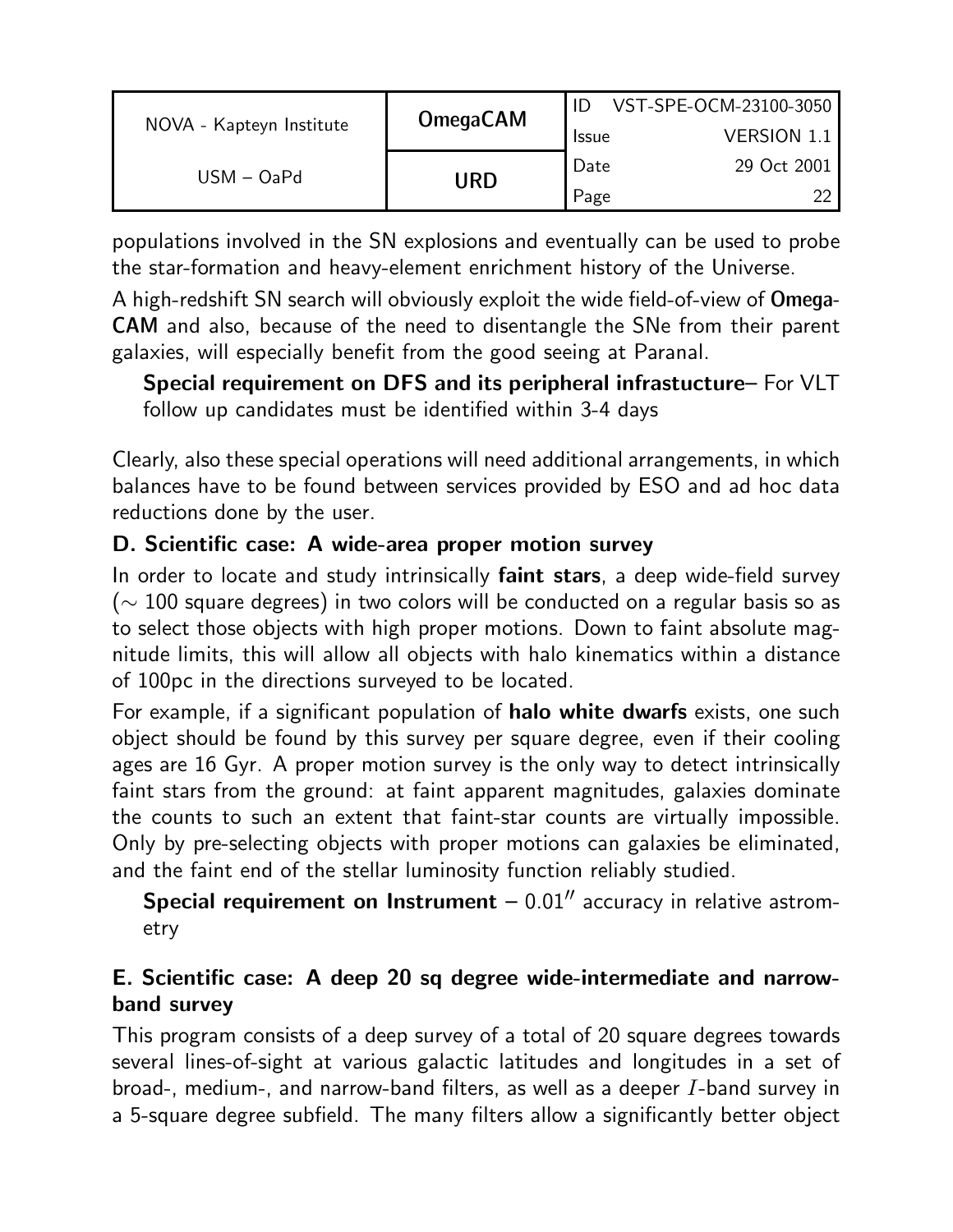|                          | <b>OmegaCAM</b> |              | VST-SPE-OCM-23100-3050 |
|--------------------------|-----------------|--------------|------------------------|
| NOVA - Kapteyn Institute |                 | <b>Issue</b> | <b>VERSION 1.1</b>     |
| $USM - OaPd$             |                 | Date         | 29 Oct 2001            |
|                          | URD             | Page         |                        |

classification and permit the determination of accurate spectral energy distributions of essentially all objects down to a limiting magnitude of 26 in the  $B$  band. Key research programs will be related to galactic structure, gravitational lensing, low surface-brightness galaxies, and the cosmological evolution of galaxies and of quasars. Some of these projects rely solely upon VST observations, while others are of a preparatory nature for detailed VLT observations. Sub-projects are:

• E1. The contribution of hot subdwarfs and white dwarfs to the Galaxy:

A complete identification of these stars in a subvolume within a volume of radius of  $\sim$  30 kpc will solve the controversy about the scale length of their distribution and thus, will constrain the structure of the halo, and that of the thin and the thick disks. Furthermore, the luminosity function of these objects will be determined for the first time (and with precision) thus allowing constraints on the star-formation history of the Milky Way. Data from OmegaCAM will allow the identification of hot subdwarfs in the dwarf-galaxy satellites of the Milky Way yielding constraints on their structure and star-formation history as well.

**Special requirement**  $-0.01$  mag absolute photometric calibration

• E2. Galaxies in the nearby Universe  $(z < 0.1)$ :

A complete census of galaxies down to  $very\ low$  absolute luminosities and  $very$  $low$  surface brightnesses will allow the determination of the luminosity density, the star-formation rate, and the luminosity function in the local Universe with a previously unrealized precision. In particular, the contribution of the faint end of the luminosity function will be clarified. The goal is to obtain reliable statistics from an appropriately large volume, including a wide range of density regimes, and with the same selection criteria as applied to high-redshift galaxies. This knowledge of the local Universe can then be used in comparison with results of analyses of objects at higher redshifts in order to constrain the evolution of galaxies and its large-scale structure. The philosophy of this survey is distinct from that of the Sloan Digital Sky Survey that is more limited to intrinsically brighter objects.

• E3. Formation and evolution of high-redshift galaxies:

Following the pioneering drop-out technique introduced by Steidel and Hamilton (1992), we will archive a sample of several tens of thousands of galaxies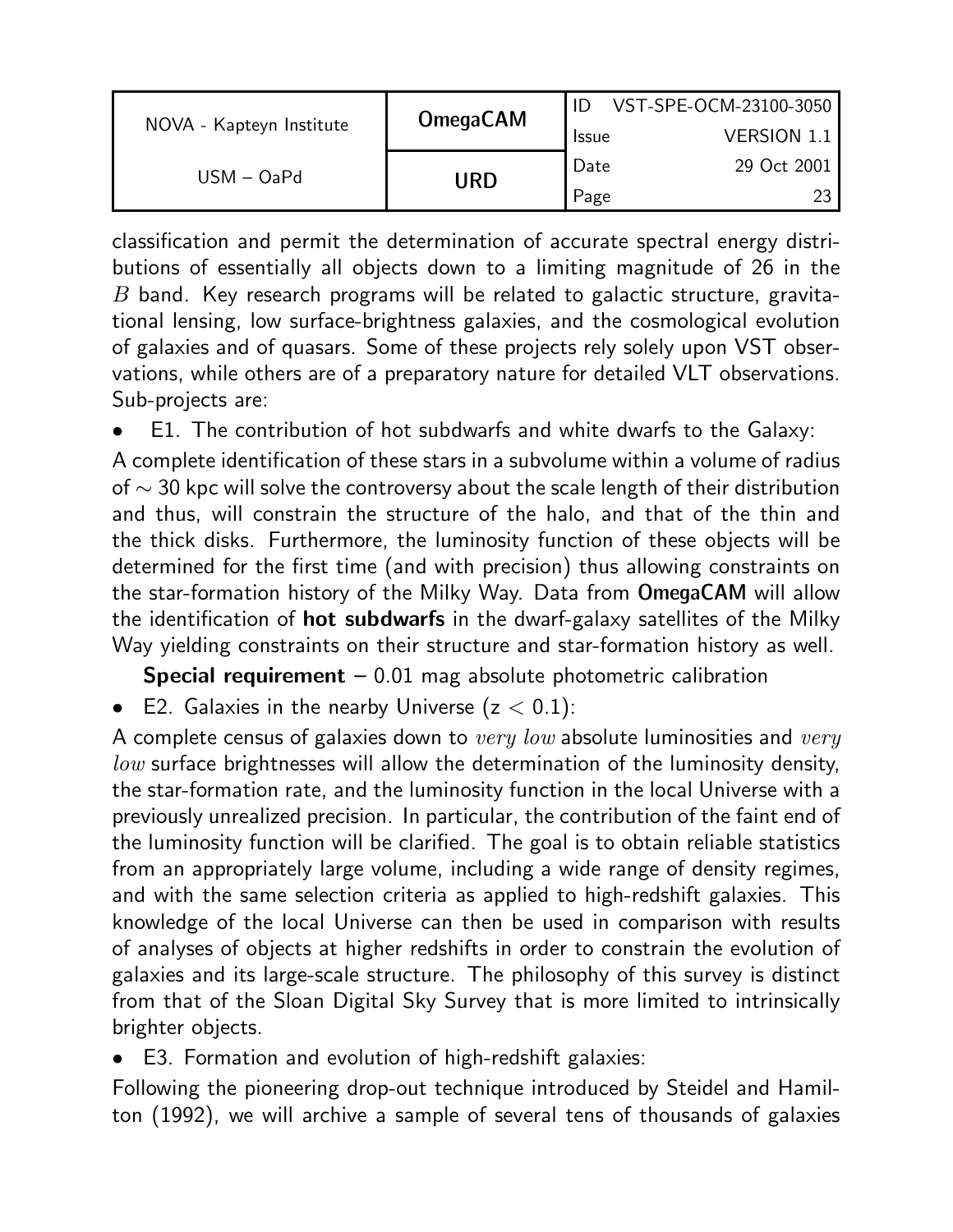|                          | <b>OmegaCAM</b> |              | VST-SPE-OCM-23100-3050 |
|--------------------------|-----------------|--------------|------------------------|
| NOVA - Kapteyn Institute |                 | <b>Issue</b> | <b>VERSION 1.1</b>     |
| $USM - OaPd$             |                 | Date         | 29 Oct 2001            |
|                          | URD             | Page         | 24                     |

at redshifts above 2.5,  $\geq$  50 $\times$  more than presently known. These data, and with follow-up VLT observations, will allow comparative studies of the evolution of the luminosity density, star-formation activity, oxygen abundances, and luminosity function in several redshift intervals. Analyses of such data will also constrain the models for the formation and evolution of galaxies as well as those for the formation of structure. Statistically complete sets of these objects will be selected for detailed spectroscopic follow-up with the VLT in order to study the evolution of the scaling relations of spiral and elliptical galaxies in the field and in clusters.

• E4. Quasars and AGNs:

The reconstruction of spectral energy distributions as well as surveys of variability will allow the identification of a large number of AGNs and QSOs over a large redshift range. This data will constrain the formation epoch of QSOs, and will serve as a set of faint, optically selected AGNs that will be needed to solve the longstanding debate on the origin of the X-ray background. Moreover, with these data, the role of the surrounding density on the AGN phenomenon can be reliably studied. Finally, the survey will identify a large number of QSOs that are good targets to study the large-scale structure by the aid of  $Ly\alpha$  absorption systems. All of these projects will need VLT follow-up spectroscopy.

• E5. Weak lensing on different mass scales:

The survey will provide the data to study the distribution of luminous and dark matter on various scales (10 h<sup>-1</sup> Mpc down to 10 h<sup>-1</sup> kpc) via lensing techniques. The mass selected  $(i.e.,$  lensing selected) sample of clusters and groups of galaxies can directly be compared with N-body simulations of structure formation, avoiding the usual assumptions about mass-to-light ratios, luminosity-temperature relation of clusters, etc. We will measure the mass-tolight ratio of clusters, its scatter, and its dependence on the cluster mass, and we can quantify any bias caused by the traditional optical clusters selection. Statistically, we will also be able to measure small density fluctuations by the large-scale structure ('cosmic shear') and thus constrain the amplitude and shape of the power spectrum directly.

#### F. Scientific case: Discovering new Solar system objects

OmegaCAM is expected to make a large inroad in solar system astronomy. A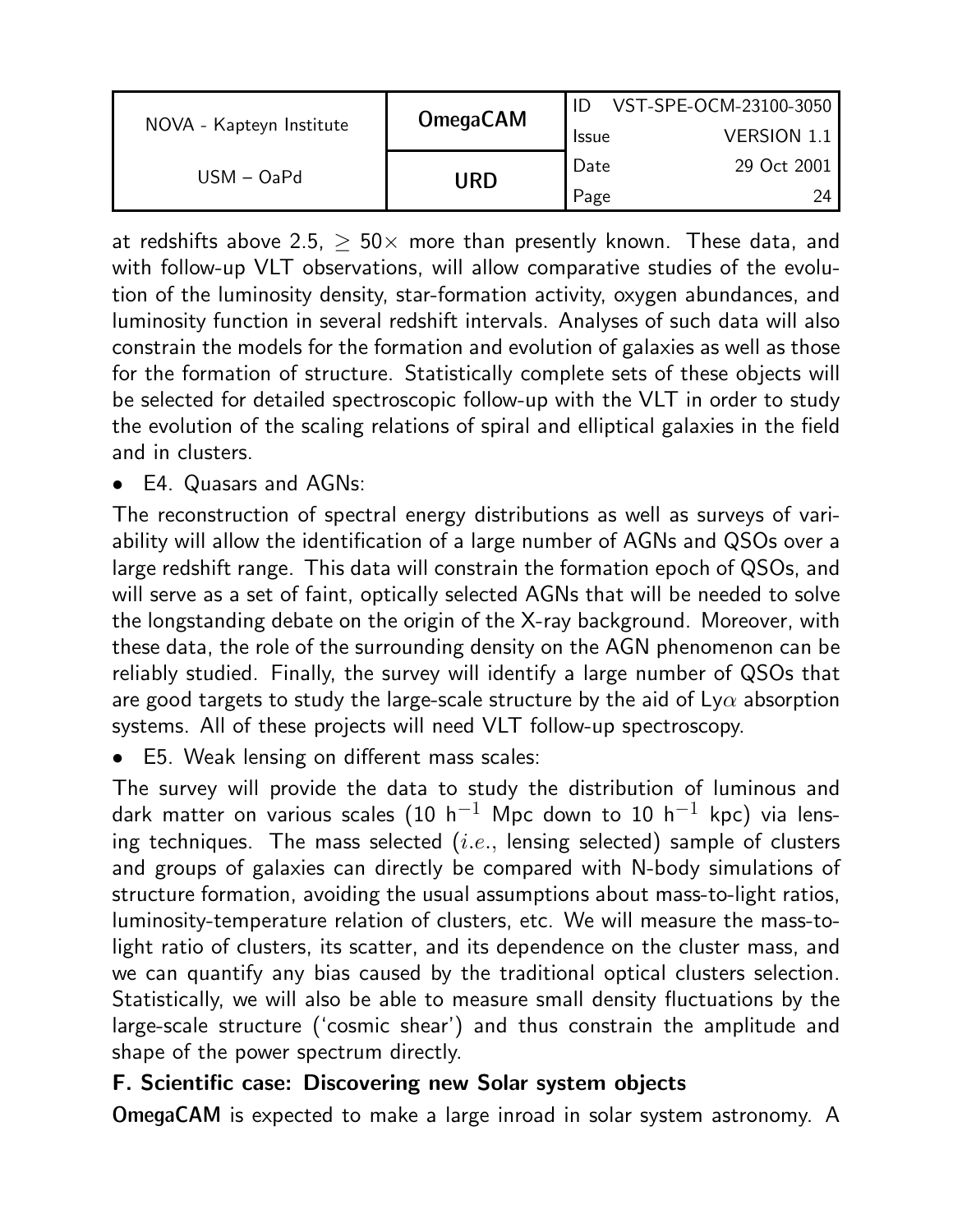|                          | <b>OmegaCAM</b> |              | VST-SPE-OCM-23100-3050 |
|--------------------------|-----------------|--------------|------------------------|
| NOVA - Kapteyn Institute |                 | <b>Issue</b> | <b>VERSION 1.1</b>     |
| $USM - OaPd$             | URD             | Date         | 29 Oct 2001            |
|                          |                 | Page         | 25                     |

belief commonly held is that the entire solar system has been inventoried – new comets and asteroids will continue to be found and catalogued, but these are just other members of the principal solar system populations. Recent years have seen this view sharply challenged. The outer solar system (in particular from Neptune outward) is now known to contain the Kuiper Belt, a vast population of cold primitive bodies, of which the Pluto-Charon binary is the most well known member. Two new irregular satellites of Uranus were discovered as recently as 1997, and there is theoretical evidence that the inner solar system still harbours undiscovered populations in the form of terrestrial and Venus trojans. It is clear that our inventory of the solar system is far from complete, and this situation needs to be rectified if we ever hope to understand solar system formation as a general, galactic-wide phenomenon.

#### • F1. Kuiper belt objects:

A solar system survey that the OmegaCAM is particularly well equipped to carry out is the search for the largest (brightest) Kuiper Belt objects. The size distribution for the Kuiper Belt is only well established between  $21 \le m_B \le 26$ , since this magnitude region is well suited to conventional telescopes and CCDs. However, at brighter magnitudes, the surface density drops rapidly so that very large sky coverage is needed for positive detections. In spite of the difficulties, it is essential to extend the size distribution to large sizes (bright magnitudes) because this is the most informative area regarding theories of planetary growth. The numbers and sizes of the largest bodies in the Kuiper Belt will provide strong constraints on the "runaway growth" stage of accretion in the outer solar system, and should shed light on the still unsolved problem of the accretion of the outer planets.

Since the objects of interest are bright ( $m_B \sim 20$ ), such a survey could be carried out during bright time. A sky coverage of  $\sim 1000$  deg $^2$  at  $m_R^{\parallel} \sim 20$  can be achieved in 1 year with  $\sim$  5 hours of observation each month. Extrapolating from the known size distribution, the survey is expected to yield  $\sim 20$  Kuiper Belt objects brighter with  $m_B \sim 20$  in 1 year. With this rate, one could equal Clyde Tombaugh's survey (the largest outer solar system survey to date) in merely 1.5 years. Such a survey would answer the intriguing question whether other "Plutos" (bodies in the 1000 km-radius range) exist. Even without the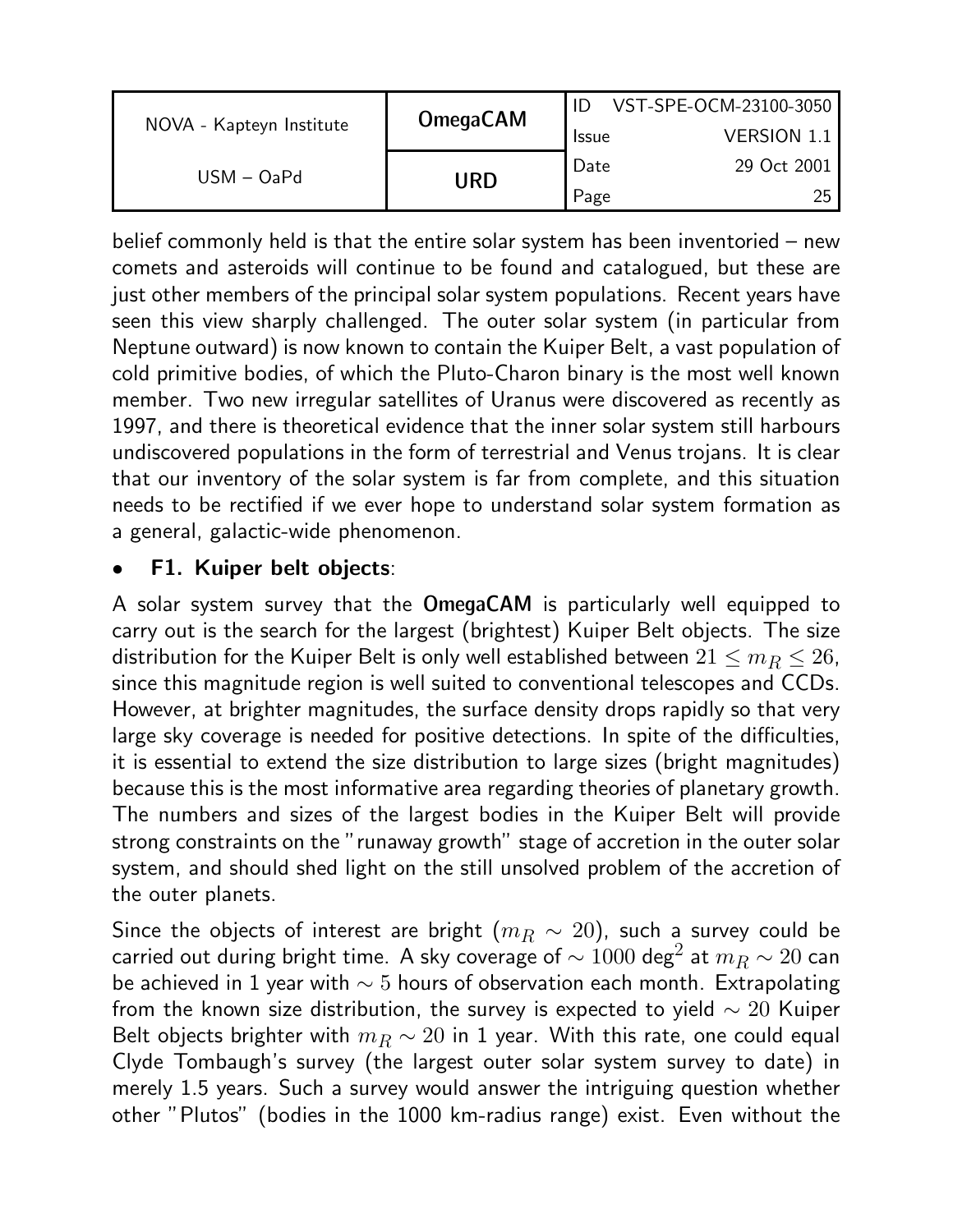|                          | <b>OmegaCAM</b> |              | VST-SPE-OCM-23100-3050 |
|--------------------------|-----------------|--------------|------------------------|
| NOVA - Kapteyn Institute |                 | <b>Issue</b> | <b>VERSION 1.1</b>     |
| $USM - OaPd$             |                 | Date         | 29 Oct 2001            |
|                          | URD             | Page         | 26                     |

spectacular discovery of more "Plutos", the expected yield of bright Kuiper Belt objects will provide an as-yet unavailable sample of bright targets ideal for detailed physical studies.

The typical angular motion of Kuiper belt objects is small ( $\sim$  3"/hr) and the observations can be done with standard siderial tracking and guiding (using observing Mode– Stare  $N=$ ). The data are preferably accessed within 3-4 days after the observations and could be processed with the standard image pipeline. (The slow motion of the KBOs means that they can be recovered even a few days after discovery, so that real-time data processing is desirable, but not imperative. It is sufficient, for example, to flatten one night's data within  $\sim 1 - 2$  days, and to spend another  $\sim 1 - 2$  days searching for candidates. After 4 days, a typical Kuiper belt object will have moved only  $\sim 300$ " and should be easily recoverable with conventional CCD detectors.)

• F2. Discovering fast moving objects such as asteroids near Earth and Venus at L4, L5:

At the other end of the solar system, i.e., the inner solar system, opportunities for exciting new discoveries also exist. It would be valuable to carry out searches for terrestrial and Venusian trojans, i.e., asteroids located at the L4 and L5 Lagrangian points of the Earth and Venus, respectively. In contrast to the small angular motion of Kuiper Belt objects the angular rates of these inner solar system bodies is  $\sim 140"$ /hr for terrestrial Trojans and  $\sim 240"$ /hr for Venusian Trojans. For some (sometimes uncertain) populations the orbital parameters can be predicted, implying that the searching for such faint objects can be facilitated by a non-siderial tracking of the telescope on the anticipated fast motion of the objects. As the typical exposure time of OmegaCAM is not expected to exceed 500 sec, the remaining uncertainty in the angular speed of the targets will nominally lead to larger image smearing than the effect of the tracking imperfections of the telescope without guiding. Thus there appears no compelling need for auto-guiding in such a non-siderial tracking mode.

#### **Special requirement**  $-$  Non-Siderial tracking observing mode - Mode- $SSO$  N=2-5

The option of a non-siderial tracking observing mode could support all kinds of other solar system observations.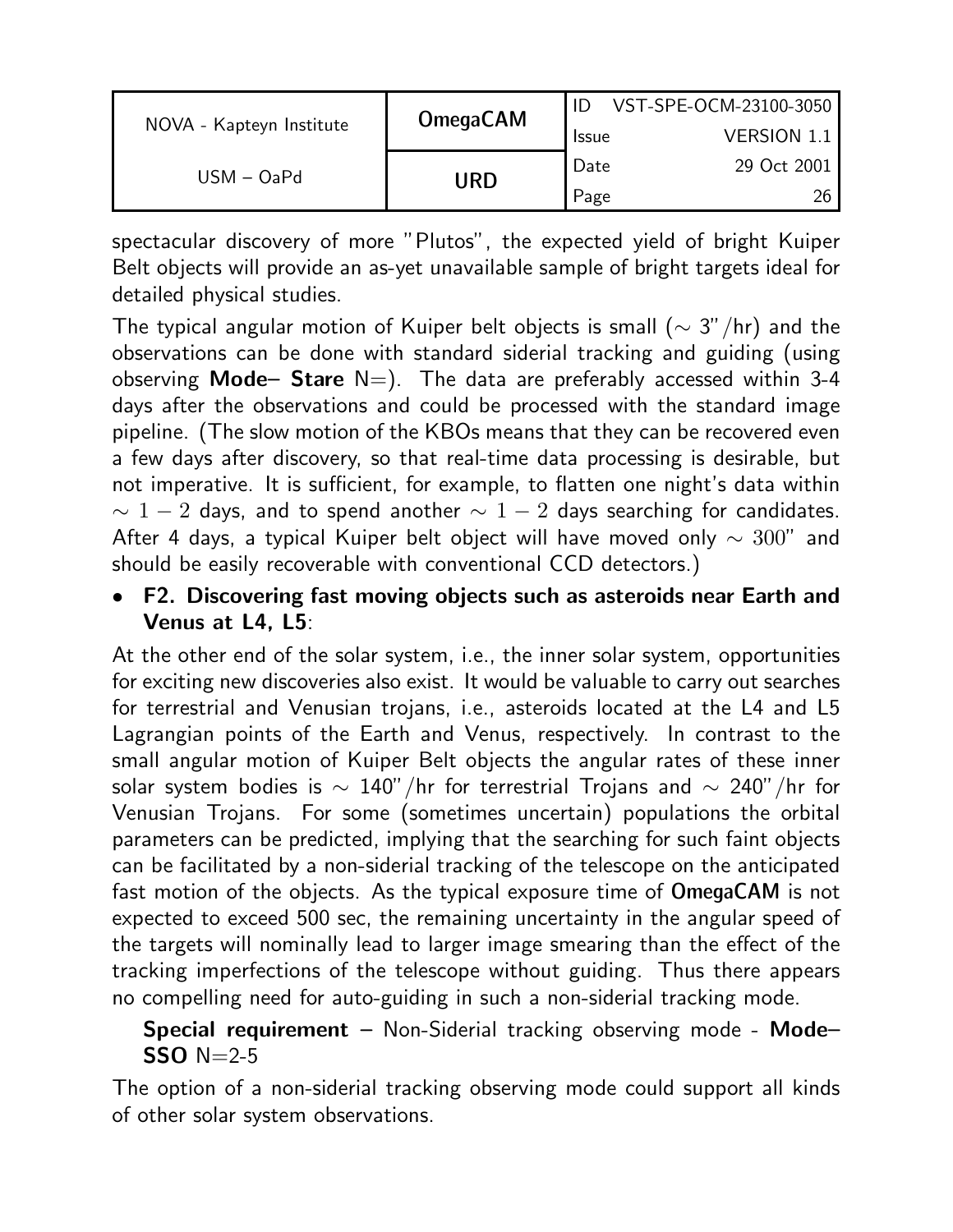|                          | <b>OmegaCAM</b> |              | VST-SPE-OCM-23100-3050 |
|--------------------------|-----------------|--------------|------------------------|
| NOVA - Kapteyn Institute |                 | <b>Issue</b> | <b>VERSION 1.1</b>     |
| $USM - OaPd$             | URD             | Date         | 29 Oct 2001            |
|                          |                 | Page         |                        |

The urgency of fast data reduction when dealing with Trojans of the terrestrial planets: in the extreme case, a Venusian Trojan will have moved 1.6 deg in 24 hours and will be difficult to recover with common CCD cameras. It should be easily recoverable, however, with wide-field cameras like OmegaCAM. For this reason, a survey for very fast moving objects such as near-Earth asteroids and terrestial Trojans will necessarily include follow-up time roughly 24 hrs after the discovery observations.

**Special requirement**  $-$  Provide users access to the raw data within 24 hours within Chile

## 2.2 DFS requirements

#### **GENERAL**

The Science requirements (Section 2.1) 15, 16, 17, 18 (see also Notes 15i, 15ii) propagate directly to requirements on the DFS pipeline infrastructure and the DFS peripheral infrastructure (housing operators manually running tools) and are not repeated here.

Prominent derivatives from these requirements include:

- Provide a quality control on all observational data– this task is matched by ESO's QC0 and QC1
- Provide a quality control on all results of the processing of OmegaCAM data, such as Calibration files and image data— this is provided by a trend analysis. Trend analysis is used as a tool to monitor the behaviour of the instrument. The results of trend analysis are not used to interpolate (calibration) results to be fed back to the pipeline.
- Parallel processing of image data
- Distribution of administration and calibration data to National data centers/Users facilitating further source extraction re-processing and error bar evaluation.

The Interface Control Document [VST-PLA-OCM-23100-3551] specifies the essential data items for this distribution.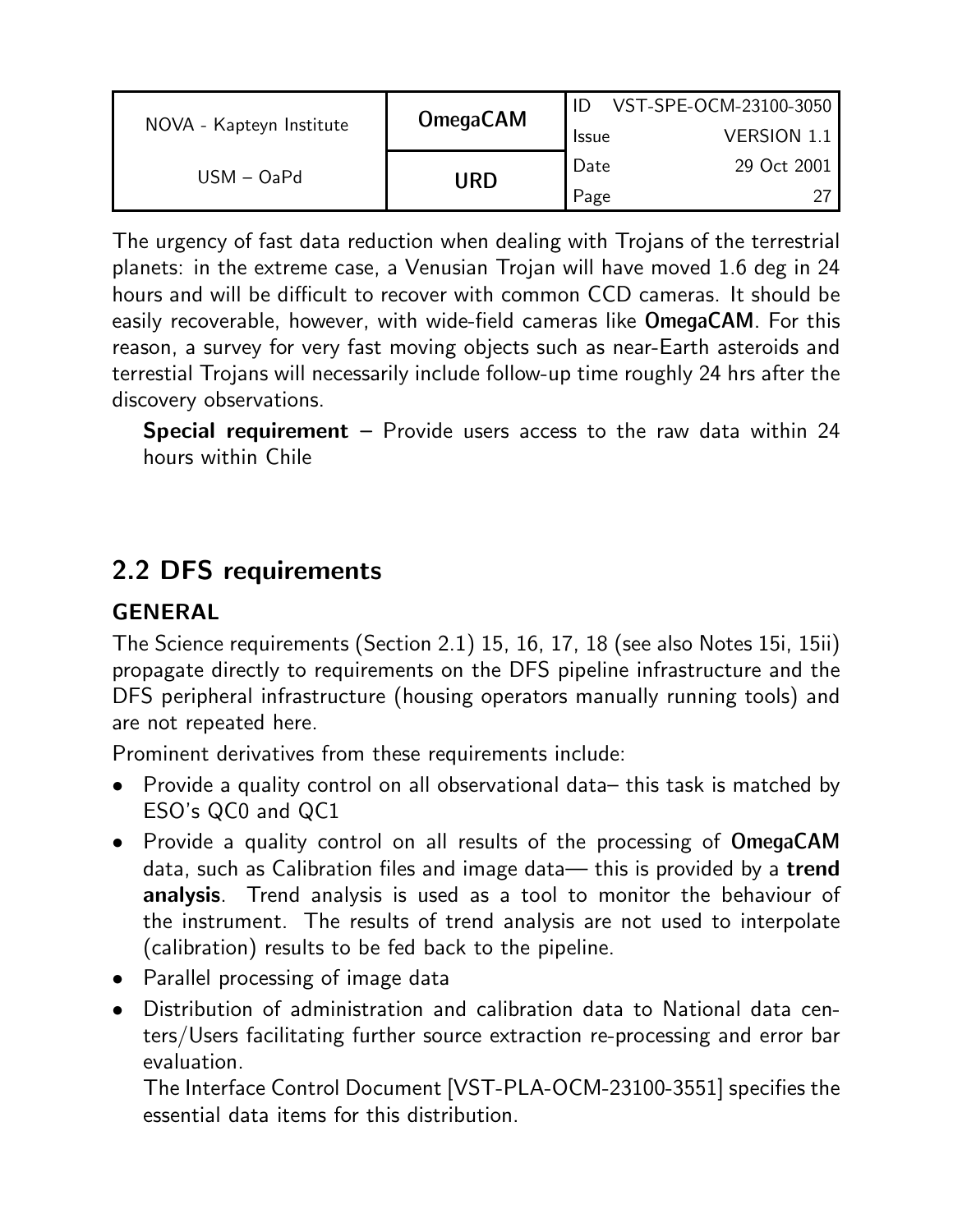|                          | <b>OmegaCAM</b>     |              | VST-SPE-OCM-23100-3050 |
|--------------------------|---------------------|--------------|------------------------|
| NOVA - Kapteyn Institute |                     | <b>Issue</b> | <b>VERSION 1.1</b>     |
|                          | $USM - OaPd$<br>URD | Date         | 29 Oct 2001            |
|                          |                     | Page         | 28.                    |

### QUICK ACCESS - 2-4 DAY CYCLE

The use cases:

- Supernova / Optical transients
- **Microlensing**
- Kuiper Belt objects and fast moving asteroïds

require some fast follow-up observations within typically a few days (1-2 lensing) to 3-4 days (supernova). For brevity we call this the 2-4 day cycle.

In the near future it is unlikely that the data transfer rates required to electronically transfer the raw image data to Europe will be available to the VST observers, but this might become possible in a couple of years, since the technology already exists.

For the time being, it appears that a 2-4 day cycle involves some data reduction to take place at, or near, Paranal. For most observing programmes it is enough to provide the user with the raw data and some calibration data. The user would then have to run some quick data reduction steps to identify the events which require fast follow-up observations.

As an indication how frequently and with what kind of data volumes the 2-4 day cycle would be loaded, the Consortium has made a small inventory on the estimated usage for the GT programmes. This might be used as an indication for the total usage, but beware individual programmes which might ask for exceptional data rates and we advise the OPC to include this as a consideration in the allocation procedures for any (also non 2-4 day cycle) programme.

### Supernova IA searches: GT about 10 nights per year (10 times 40 frames).

For the search with OmegaCAM, typical exposure time could be 45-60 min (splitted in 3-5 dithered exposures). This makes 30-40 science frames per average night. For the search, image processing through archive calibration files (master flats and bias) is sufficient.

### Micro-lensing: GT about 15 nights/year

We would spend (GT) two 1-week campaigns a year on monitoring the bulge, but there could also be a more extensive effort by combining with open time or other partners. This programme will mostly be useful for generating tighter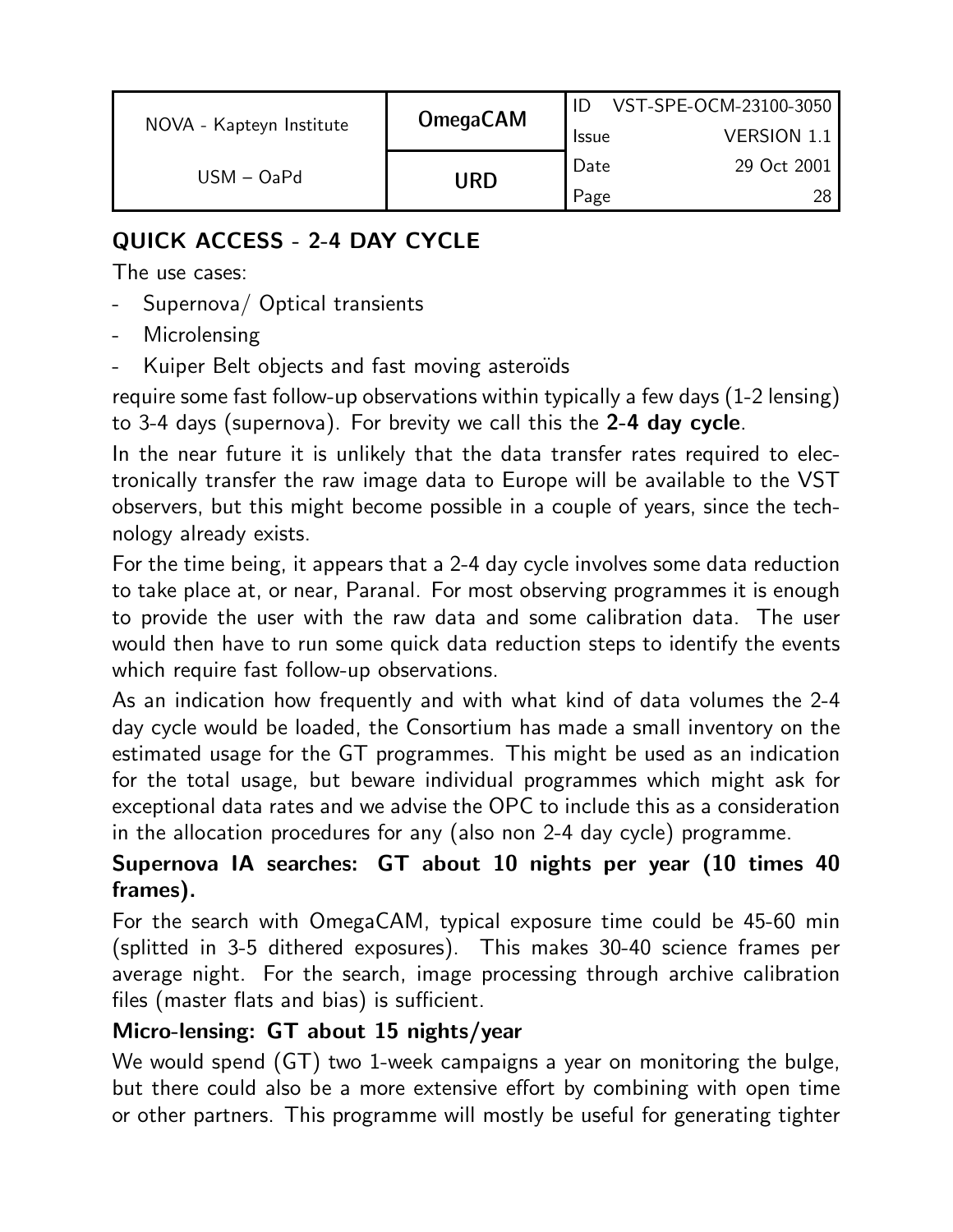|                          | <b>OmegaCAM</b> |              | VST-SPE-OCM-23100-3050 |
|--------------------------|-----------------|--------------|------------------------|
| NOVA - Kapteyn Institute |                 | <b>Issue</b> | <b>VERSION 1.1</b>     |
| $USM - OaPd$             |                 | Date         | 29 Oct 2001            |
|                          | URD             | Page         | 29                     |

limits on the optical depth in very short-duration events, which do not require follow-up per se. However, there are microlensing events all the time in each field, and it is likely some of these will be useful to study in real time with VLT (spectroscopically). In that case it is necessary to search for these events, which requires to analyse ALL data of those 2 weeks in near-real time. The programme could combine a microlensing search for brown dwarfs with a transit search for hot jupiters in the same fields.

#### Solar system Objects: Open Time up to 2-3 nights/month with 60 frames/night.

As already indicated by the several SSO oriented use cases described in Section 2.1 there are a number of programmes which need a fast turn around time.

Although the interest for such programmes is great we have not assigned much GT time to this and it is very difficult to estimate the usage or anticipate on OPC allocations for this mode. One possible OT proposal relayed to us asks for typically 5 nights/month for this mode for which roughly half of the data require the 2-4 day cycle.

Two SSO programs that need fast follow-up:

(1) Search for Near-Earth asteroids: this has 2 levels of turn-around time. The objects really nearby and not yet discovered need immediate follow-up observations, basically during the same night or within 1-2 nights after discovery. Somewhat more distant objects objects in the asteroid belt require a turn around time of around two weeks.

The searches must be done in both cases on the whole data set. The exposures will have 5-10 min integration time. The shorter the turn-around cycle time is the better.

(2) Search for Kuiper Belt Objects and MBOSSes: a few epochs per object need to be observed. Turn-around times up to the order of one month could be allowed, but it is preferably done within one week; this also depends on the survey method (one or two exposures per field) and how one combines the survey with other scientific programmes. Typical exposure times for this search will be 10-15 min with few images per field per night.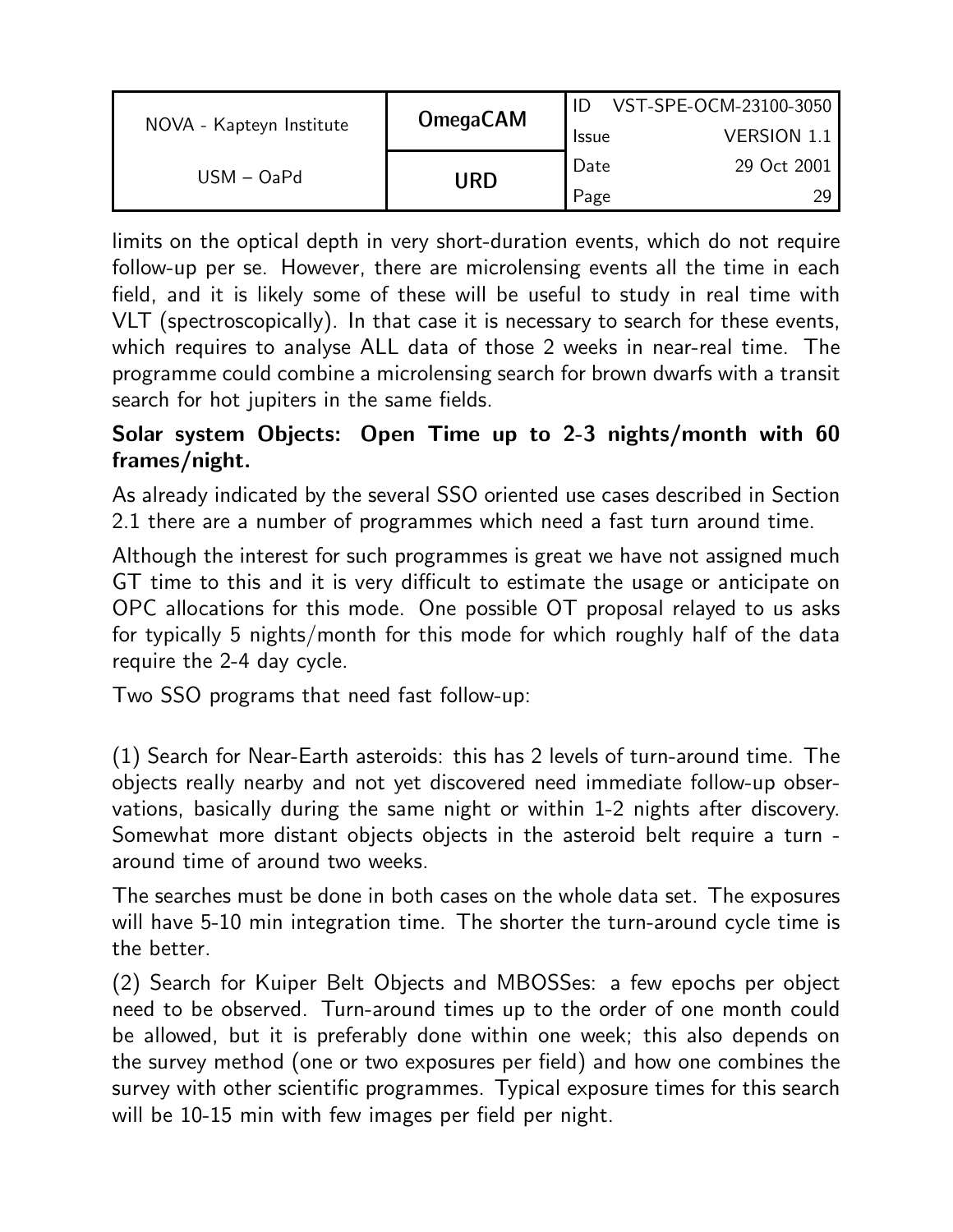|                          | <b>OmegaCAM</b> |              | VST-SPE-OCM-23100-3050 |
|--------------------------|-----------------|--------------|------------------------|
| NOVA - Kapteyn Institute |                 | <b>Issue</b> | <b>VERSION 1.1</b>     |
| $USM - OaPd$             |                 | Date         | 29 Oct 2001            |
|                          | URD             | Page         |                        |

#### SUM-UP 2-4 day cycle

The present rough estimate indicates that the consortium would want to make use of a 2-4 day cycle for a maximum of 25 nights/year with on average about 60 frames/night of its GT. The supernovae search (10 nights) has a high priority on our programme. Regarding open time, only for the SSOs one might expect of the order of 24 nights/year (also with on average 60 frames/night). Some of these programmes can be optimized by combining these programmes. As the lower priority programmes will not all run year after year we estimate that in practice the 2-4 cycle would be used for a fraction ranging from 10% to 20% of the total time.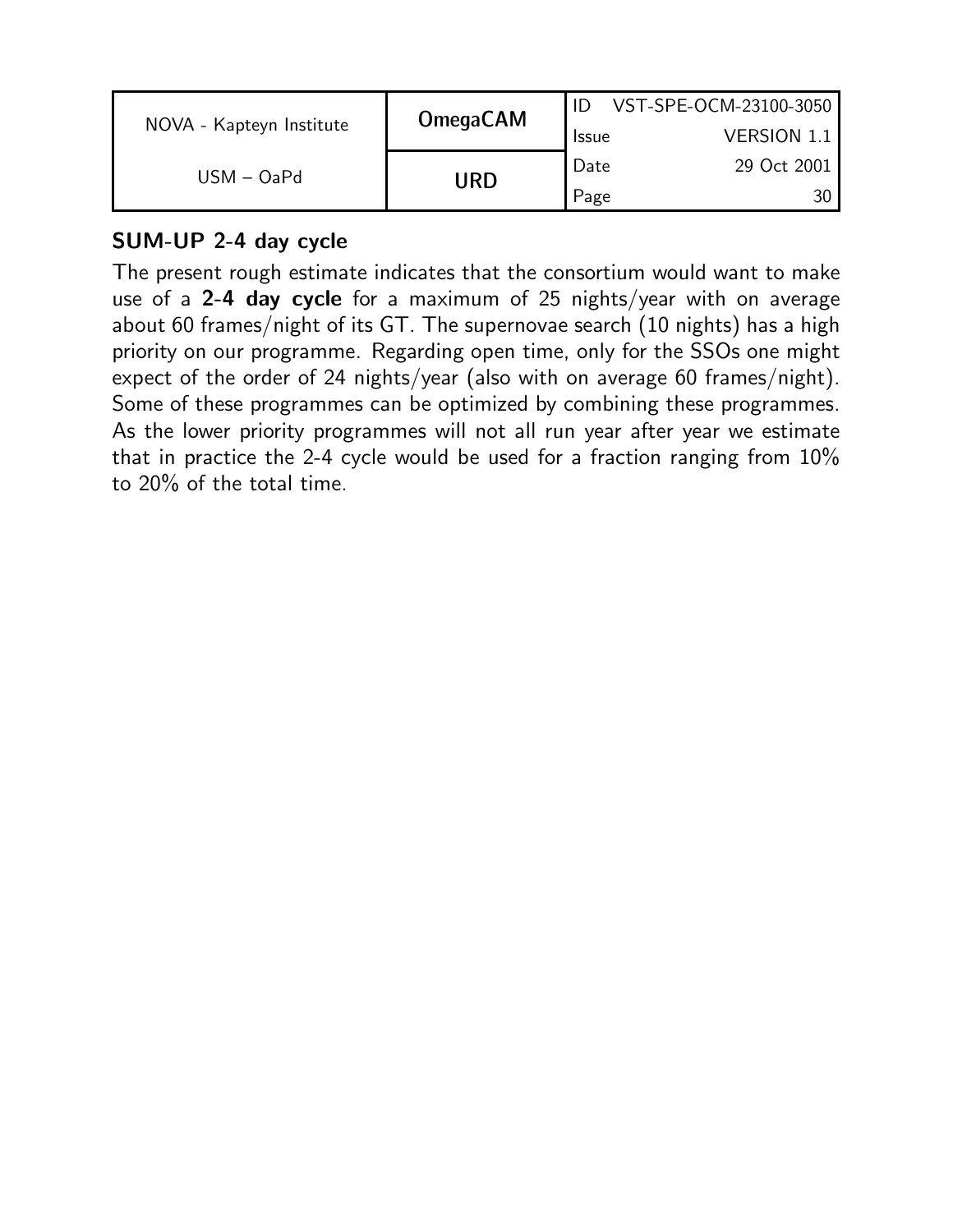|                          | <b>OmegaCAM</b> |              | VST-SPE-OCM-23100-3050 |
|--------------------------|-----------------|--------------|------------------------|
| NOVA - Kapteyn Institute |                 | <b>Issue</b> | <b>VERSION 1.1</b>     |
| $USM - OaPd$             |                 | Date         | 29 Oct 2001            |
|                          | <b>URD</b>      | Page         |                        |

# 3 INSTRUMENT CONCEPT- Summary

This Section summarizes those characteristics of the camera which potentially can have an impact on the User requirements on calibration and data reduction. Particularly relevant are the focal plane geometry, the cosmetics of the CCD's and the chosen set of both narrow and wide band filters.

## 3.1 Description

**OmegaCAM** is a wide field optical imager, featuring a  $4 \times 8$  mosaic of  $4k \times 2k$ pixels CCD's for a total imaging area of  $16k \times 16k$  pixels. It will cover the .<br>VST field of view of  $1^{\circ} \times 1^{\circ}$  and at the same time it will adequately sample the best seeing foreseen at Paranal. The standard observing mode is with a two-lens field corrector. In addition, a single lens plus atmospheric dispersion corrector can be used.

The instrument features a two-blade photometric shutter. An exposure is started by moving the blade that obscures the CCD's to a rest position, and finished by moving the other blade from its rest position to the position that obscures the CCD's.

The focal plane geometry of the CCD's is given in section 3.2 and the Omega-CAM filters are described in section 3.4.

### 3.2 Focal plane geometry

The layout for the CCD array is sketched in Fig 3.2. It consists of a, roughly square, science array of  $16384\times16384$  pixels, and four auxiliary CCD's for guiding and image analysis.

With the preferred LL,RR arrangement for orientations of the CCDs' readout ports the gaps between sensitive areas are 6.0 and 2.0 mm. Vertically there will be 7 2.0mm gaps, leading to a total gap of 14mm vertically.

16384 pixels of  $15\mu$ m comprise 246mm. Adding in the gaps, the total lightsensitive part of the science array is thus  $259 \times 260$ mm in size. The full unvi-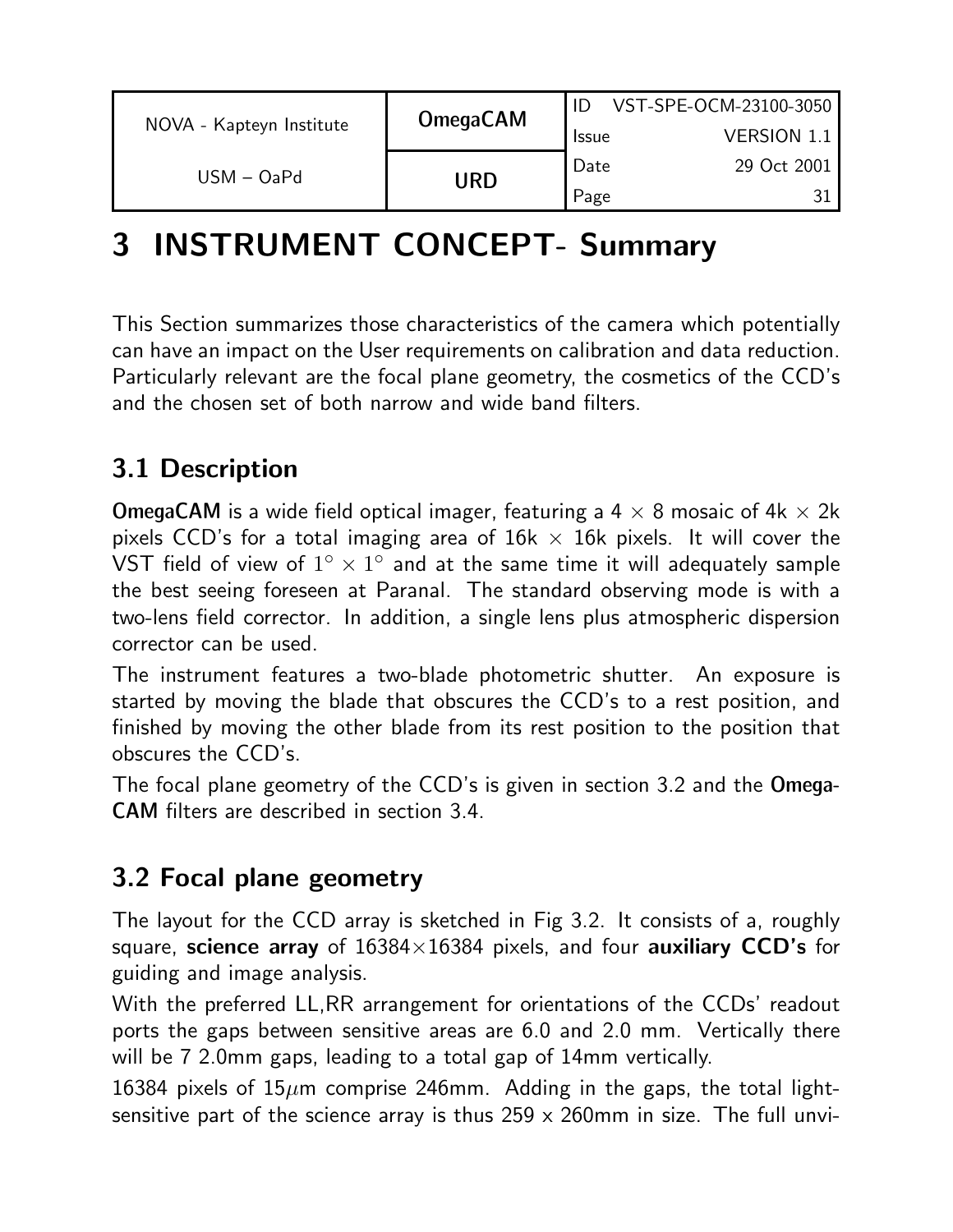| NOVA - Kapteyn Institute | <b>OmegaCAM</b> | VST-SPE-OCM-23100-3050 |                    |
|--------------------------|-----------------|------------------------|--------------------|
|                          |                 | <b>Issue</b>           | <b>VERSION 1.1</b> |
| $USM - OaPd$             | URD             | Date                   | 29 Oct 2001        |
|                          |                 | Page                   |                    |

gnetted field of the VST is 1.47 degrees, or 372mm in diameter. The planned array with gaps fits in the field.



Fig 3.2 Sketch of layout of CCD arrays. Units of X and Y axes are in mm.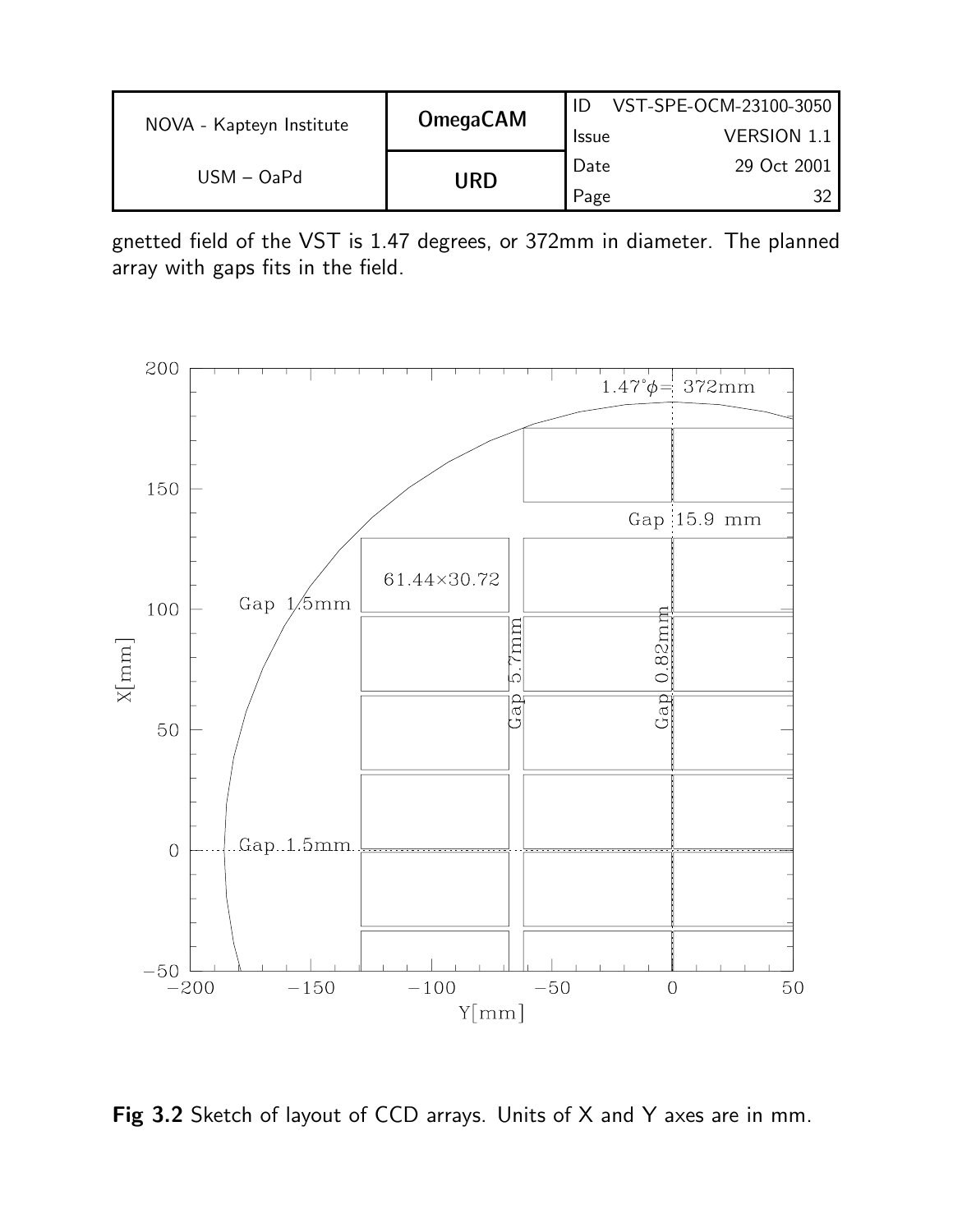| NOVA - Kapteyn Institute | <b>OmegaCAM</b> | VST-SPE-OCM-23100-3050 |                    |
|--------------------------|-----------------|------------------------|--------------------|
|                          |                 | <b>Issue</b>           | <b>VERSION 1.1</b> |
| $USM - OaPd$             | URD             | Date                   | 29 Oct 2001        |
|                          |                 | Page                   |                    |

## 3.3 CCD details

An extensive description of the CCDs is given in VST-TRE-OCM-23100-3042

## 3.4 Filters

The OmegaCAM filters are to be decided on jointly by the VST, OmegaCAM consortium and ESO. ESO has set up a VST/OmegaCAM Instrument Science Team (IST) for advise on such issues.

Discussions between VST and OmegaCAM have resulted in the following list of filters:

• Broad band (6 filters)

Given the importance of the Sloan survey in the North, the rather large width of g' for stellar work, and the desireability to maintain small colour terms with respect to the standard Johnson system for many applications, the top priority broad band filter set is:

- 2 Johnson B, V
- 4 Sloan u' g' r' i'
- Narrow band current preferences in bold  $-$  O[III]/100Å (FWHM) at redshifts of 2000 and 6000 km/s. – H $\alpha$ /80Å(FWHM) at redshifts of 2000 and 6000 km/s

The broad-band filters will be monolithic. The narrow-band filters are segmented, made up of two halves. A scheme where each half is made with a different passband is under investigation. Half the array would then be illuminated through one passband, half through the other. After a second exposure with the camera rotated through 180 degrees, the whole field will have been covered through both passbands, which can serve as each other's off-band image.

In addition a **composite filter**, comprising a  $u'$ ,  $B$ ,  $V$ , and i' quadrant for rapidly obtaining photometry measurements is envisioned. For details see section 5.6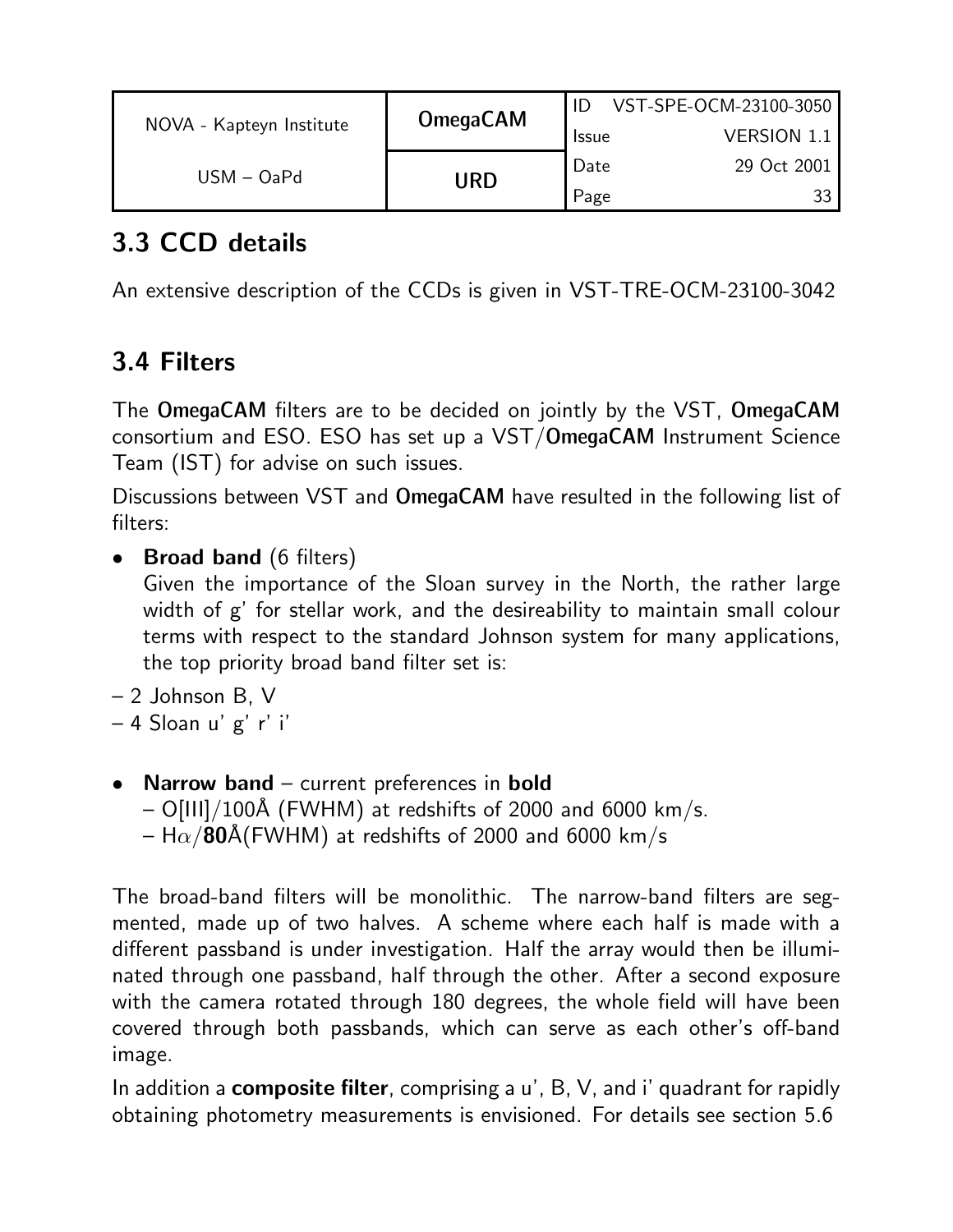| NOVA - Kapteyn Institute | <b>OmegaCAM</b> | VST-SPE-OCM-23100-3050 |                    |
|--------------------------|-----------------|------------------------|--------------------|
|                          |                 | <b>Issue</b>           | <b>VERSION 1.1</b> |
| $USM - OaPd$             | URD             | Date                   | 29 Oct 2001        |
|                          |                 | Page                   | 34                 |

Note that the f/5.5 beam is transfered to f/6 in front of the filters due to the corrector optics.

Note that the fast beam makes it impossible to define truly rectangular filter profiles. A relative wavelength spread of at least 0.4% is unavoidable. At 5000Å, for instance, this represents a 20Å broadening of any filter profile. Thus, an O[III] filter with a FWHM of  $50\text{\AA} = 3000\text{km/s}$ , has a flat part of  $40\text{\AA}$  2400km/s. For H $\alpha$  filter with FWHM 60 $\text{\AA}$  2600km/s, only 46 $\text{\AA}$ = 2000km/s is flat.

For this reason it is not useful to define rectangular filter transmissivity profiles for the narrow-band filters. This may reduce the number of coatings, and hence the cost, of the filters.

## 3.5 Control electronics

The OmegaCAM subsystems to be controlled by the control electronics include:

- Filters Unit
- Shutter Drive Unit
- Filter identification system
- Instrument status and diagnostic system
- Interlock system

The design is given in Hardware Control Electronics, VST-TRE-OCM-23100- 3043

## 3.6 Instrument Software

The Instrument Software shall be self-supporting and will internally verify whether commands have been successfully executed. Malfunctions or special status of the instrument will be displayed on the instrument monitor.

QC0 and the DFS-QC1 will not further check or double check these items.

The User requirements on the OmegaCAM instrument software are given in a separate document VST-SPE-OCM-23100-3060.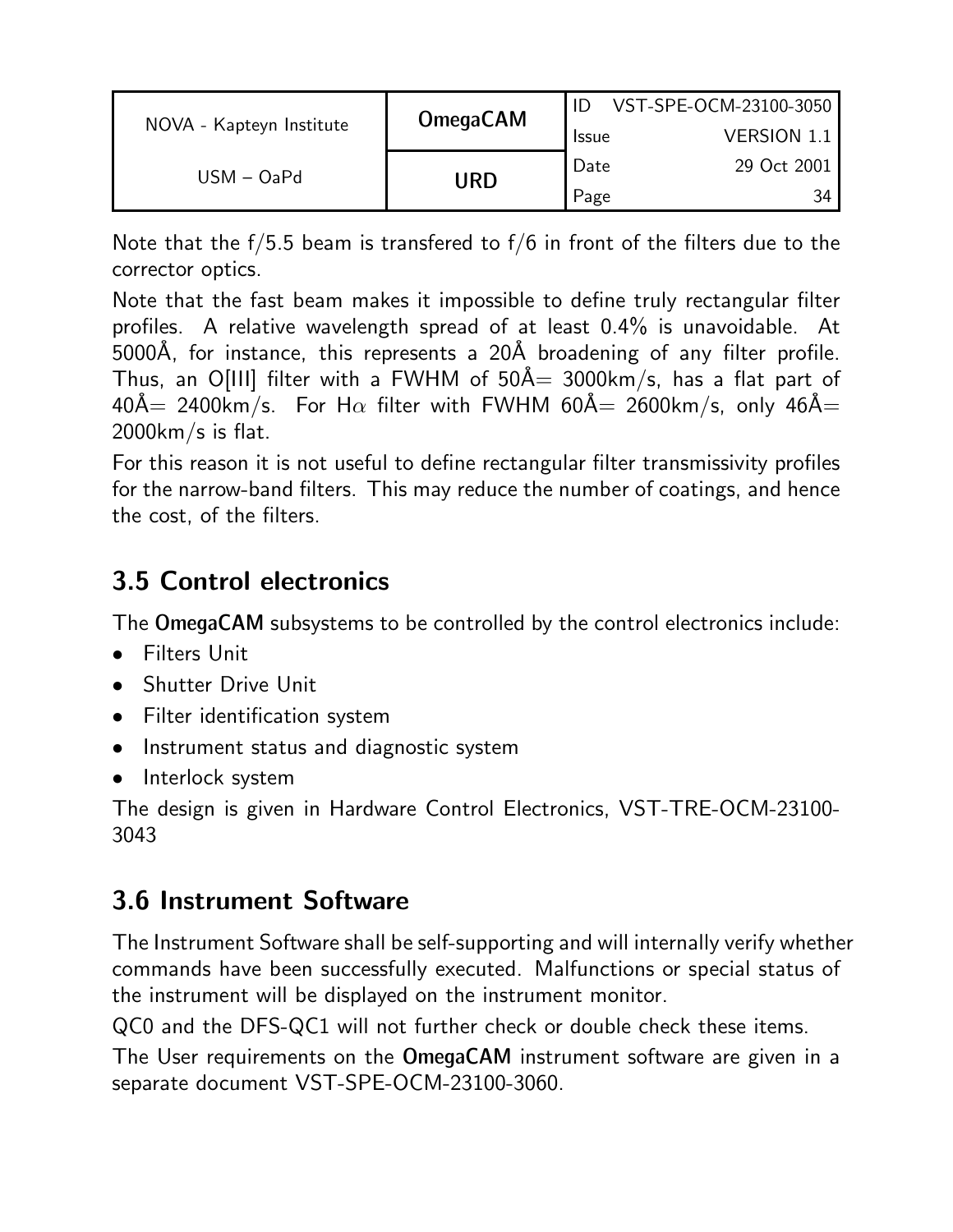| NOVA - Kapteyn Institute | <b>OmegaCAM</b> | VST-SPE-OCM-23100-3050 |                    |  |
|--------------------------|-----------------|------------------------|--------------------|--|
|                          |                 | <b>Issue</b>           | <b>VERSION 1.1</b> |  |
| $USM - OaPd$             | URD             | Date                   | 29 Oct 2001        |  |
|                          |                 | Page                   | 35                 |  |

# 4 OBSERVING MODES and STRATEGIES

OmegaCAM employs a fixed set of observing modes. These observing modes use a particular dithering method (Section 4.1 URD) and either use a set of key-filters or User-filters (Section 4.3 URD). The observing modes shall be implemented in observing templates (Section 4.4 URD).

Supervising observing strategies subscribe additional instructions for the scheduling and pipeline data reductions (optional for ESO-pipeline, Section 4.2 URD).

The calibration procedures, often involving a trend analysis for qualification/quality control purposes, are designed to support the set of observing modes and employ as much as possible identical observing modes.

A prominent concept is the designation of keyfilters, which are used to monitor the behaviour of the instrument and atmospheric transparency: the observational data obtained with the keyfilters will be subject to extensive administration and trend analysis. Contrary to the keyfilters, the data obtained with userfilters, in so-called user mode, will not be subject to trend analysis. Usermode data are cross-calibrated nightly to the key-filters. Observations taken with the Atmospheric Dispersion Corrector are considered as user mode.

The information about strategies and modes shall be strictly carried through the DFS by, amongst others, FITS-header items.

#### Glossary of OmegaCAM terms

| <b>Key filter</b> | Used for photometric calibration, instrument and atmo-<br>sphere monitoring |
|-------------------|-----------------------------------------------------------------------------|
| <b>Key bands</b>  | Sloan u' and i' and Johnson B and V                                         |
| Mode-             | Observing technique                                                         |
| Mode-Dither       | Shifts larger than the gaps in the CCD mosaic                               |
| Mode- Jitter      | Few pixels shifts between sub-exposures                                     |
| Mode-Stare        | Independent exposure(s) with identical pointing                             |
| Mode-SSO          | Solar System Object / Non-Siderial tracking                                 |
| $Strategy-$       | Observing strategy                                                          |
| Strategy-Deep     | Does deep integrations                                                      |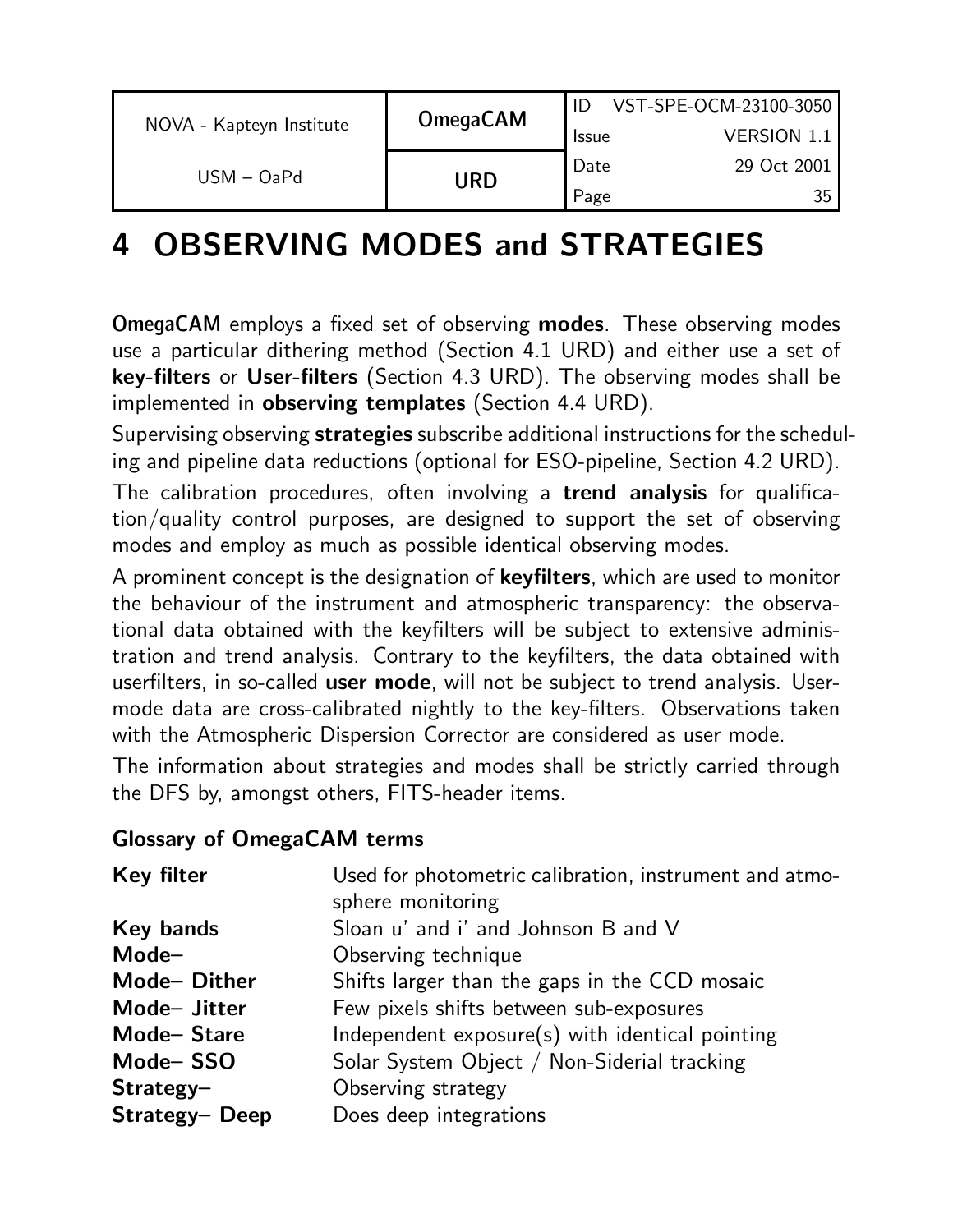| NOVA - Kapteyn Institute | <b>OmegaCAM</b> | VST-SPE-OCM-23100-3050 |                    |
|--------------------------|-----------------|------------------------|--------------------|
|                          |                 | <b>Issue</b>           | <b>VERSION 1.1</b> |
| $USM - OaPd$             | URD             | Date                   | 29 Oct 2001        |
|                          |                 | Page                   | 36                 |

**Strategy– Freq Frequently visits (monitors) the same field Strategy– Mosaic** Maps areas of the sky larger than  $1^{\circ}$ Strategy– Standard Consists of a single observation

## 4.1 Observing Modes

In order to overcome:

i) the effect of the blank columns and rows in between individual CCD chips,

ii) bad (hot or cold) pixels (columns) of the CCD chips,

iii) the effect of cosmic ray events,

dithering (i.e. obtaining very slightly offset images of the same patch of sky) will play a prominent role in the data acquisition and its associated data reduction. Dithering can involve from  $N = 1$  to 11 different positions on the sky.

There are two spatial domains to which the dithering can be optimized:

- I Dither offsets matching the size of the largest gaps of the CCDs in the focal plane  $(=$  above item i).
- II Jitter offsets matching the smallest gaps in CCDs, e.g. dead columns and bad pixels  $(=$  above items ii and iii).

While **dither mode** will provide maximum, complete, sky coverage with a minimum effect of the gaps in between the CCD's, its context map will be very heterogeneous (complex). Conversely, jitter mode will result in a very homogeneous context map, but the gaps in between CCDs will remain unobserved and sky coverage is incomplete. Depending on the scientific objectives of the observations the User can choose between **dither mode** with maximum sky coverage (completeness) and jitter mode with maximum homogeneity of the acquired data, which is expected to propagate as lower effective noise in the reduced data, as is desired for e.g deep fields.

Both dither and jitter observing modes will be supported. There will also be a stare mode, for which there are no offsets, and a mosaic mode, which is used to generate images larger than a single OmegaCAM field.

**Mode– Dither**  $N=$  will be operated with N pointings on the sky, with offsets matching the maximum gap between arrays, i.e.  $\sim$  380 pixels ( $\sim$  80 arcsec). In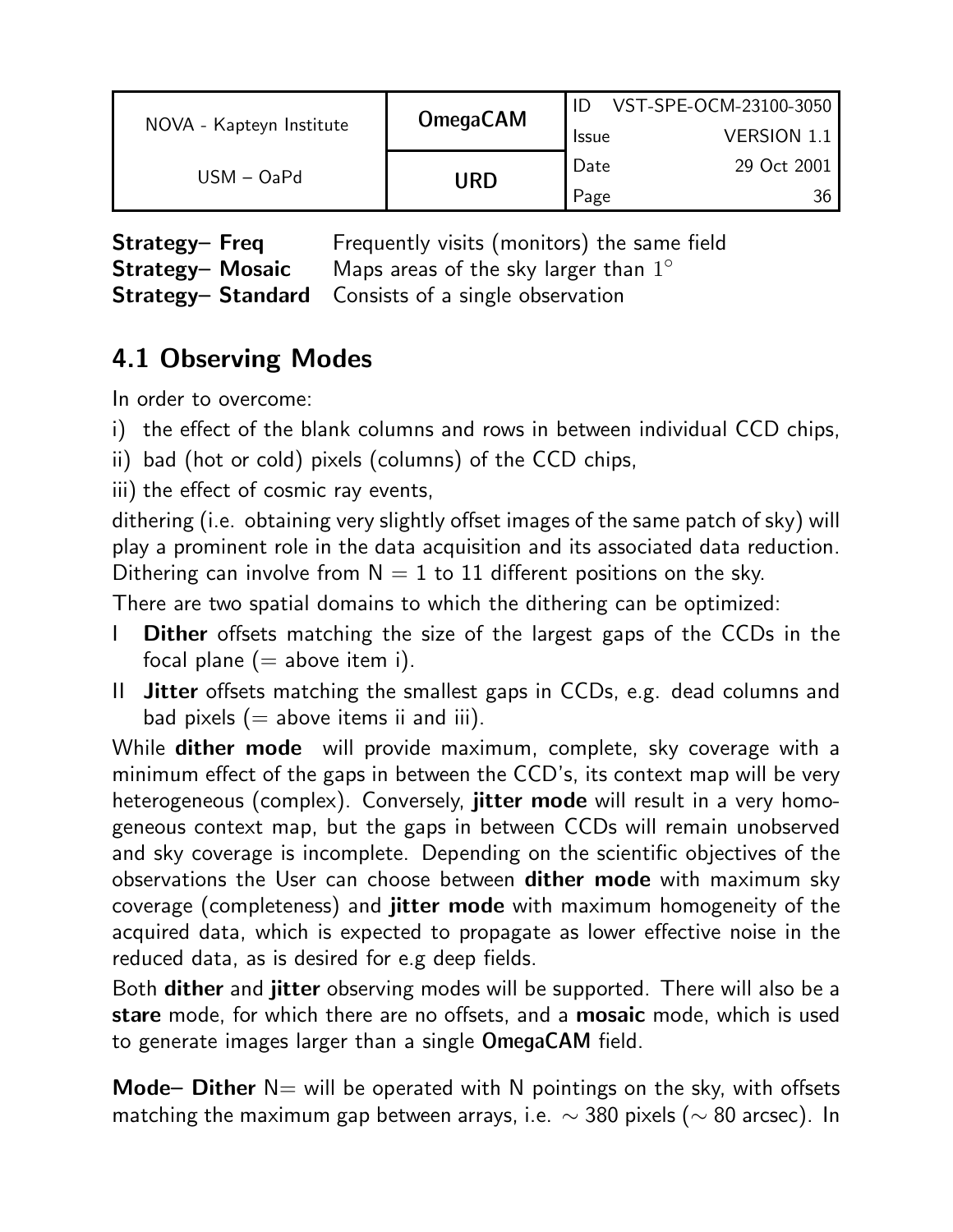|                          | <b>OmegaCAM</b> |              | VST-SPE-OCM-23100-3050 |
|--------------------------|-----------------|--------------|------------------------|
| NOVA - Kapteyn Institute |                 | <b>Issue</b> | <b>VERSION 1.1</b>     |
| $USM - OaPd$             |                 | Date         | 29 Oct 2001            |
|                          | URD             | Page         |                        |

standard observing mode  $N = 5$ , maximum supported (pipeline!) value of N is 11. Mode– Dither  $N=$  covers all the gaps in the focal plane, thus the resultant image has no gaps within the field of view, but the context map describing the origin of the various pixels in the resultant map will be very complex. Dither mode is optimized for maximum sky coverage. Mode– Dither  $N=$  is used for general surveys, which want to achieve complete sky coverage.

**Mode– Jitter** N= will be normally operated with N=3-5 pointings, with quite small offsets ( $\sim$  5 pixels). Maximum N = 11. Mode– Jitter N= is optimized for observations which require maximum homogeneity of the context map, and for which the acquisition of information in the wide CCD gaps is not critical. **Mode– Jitter**  $N=$  will have a minimum of discontinuous variations of the PSF over the field of view; also all the data from a single sky pixel originate from a single CCD chip.

Mode– Stare  $N=$  will have one fixed pointing position, but the same position of the sky might be re-observed subsequently  $(N>1)$ . Mode- Stare N= can be used to take all kinds of snapshots or calibration frames, but will also be the main workhorse for monitoring optical transients or fast moving objects. Facilities for direct on-line comparison of single **Mode– Stare**  $N=2$  frames both for variable target monitoring and for instrument qualification monitoring will be an important aspect of this mode.

**Mode– Mosaic**  $N=$  will facilitate surveys that aim to image areas of the sky larger than  $1^{\circ}$  diameter, or which for any other reason want to combine data from two adjacent partly overlapping fields. The prime characteristics of this mode are:

- the coordination of the definition of a set of pointings on the sky in the OB planning
- the combination of the data from different fields into one data product

In principle, this mode should be handled by the de-dithering  $(=$ co-addition) process, (this can be interpreted as a requirement on the co-addition code, namely produce an output image which is the rectangle of the overlapping area of several input images). If the co-addition (particularly the set of quality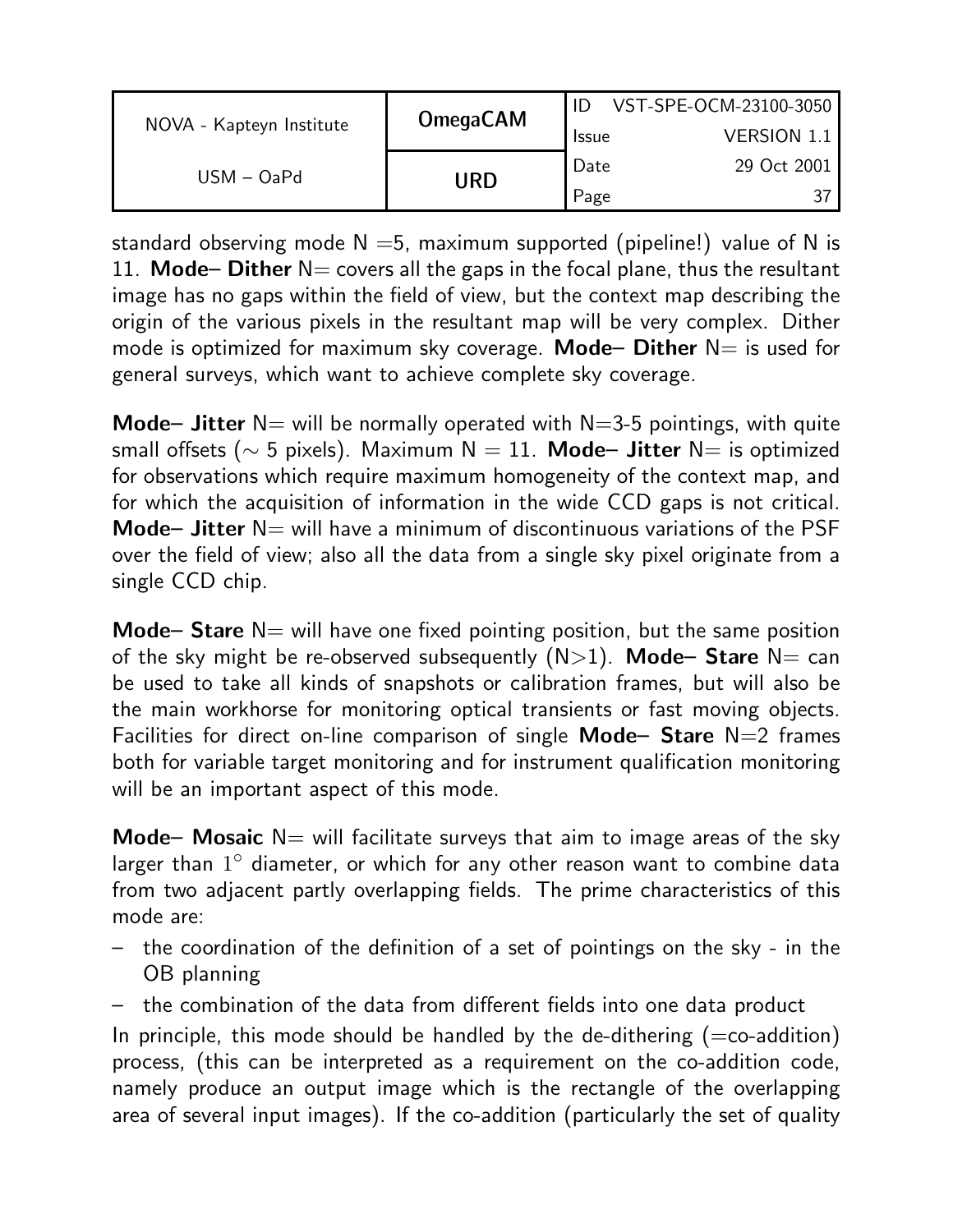| NOVA - Kapteyn Institute | <b>OmegaCAM</b> | VST-SPE-OCM-23100-3050 |                    |
|--------------------------|-----------------|------------------------|--------------------|
|                          |                 | <b>Issue</b>           | <b>VERSION 1.1</b> |
| USM – OaPd               |                 | Date                   | 29 Oct 2001        |
|                          | URD             | Page                   | 38                 |

control parameters) and the source extraction methods are handled correctly, this mode will form a natural extension of the **dither mode** and does not require additional developments. Maximum image size supported for this mode is TBD; for mosaiced source lists the maximum covered sky area is unconstrained and data volumes could well run into the Tbyte regime. It is not planned for the standard DFS pipeline to produce mosaiced images.

Mode–  $SSO$  N= will support the data taking of Solar system objects with a non-siderial tracking of the telescope. No-autoguiding is required for this mode as in general the uncertainties of the predicted angular velocities of yet to be discovered objects are larger than the expected jitter of the telescope when the autoguiding is disabled. This mode resembles very much the **Mode**-**Stare** N=, however the wanted quick  $(<24$  hour) data reduction for many fast moving targets implies that the DFS pipeline will not support the processing of these data fully. However, for observations which require a slower response (4 times 24 hour or longer) or which only require de-biasing and flatfielding, the standard pipeline can be configured to handle these data.

## 4.2 Observing Strategies

An **observing strategy** employs one of the basic **observing modes** and defines a number of additional instructions for specifically the scheduling of the observations. The observing strategy shall be recorded in the FITS headers of the observations. Optionally, this header information can be used in data reduction pipelines, particularly those operated by the Consortium when addressing the combination (e.g. stacking) of images. It is not expected that the ESO pipeline will recognize strategies, as the ESO pipeline will not combine various runs. We discriminate strategy:

Strategy– standard which consists of a single observation (observation block),

**Strategy– deep** which does deep integrations, possibly taken at selected atmospheric conditions over several nights; the standard image pipeline will not combine images taken over several nights.

Strategy– freq which frequently visits (monitors) the same field on timescales ranging from minutes to months and has overriding priority on the telescope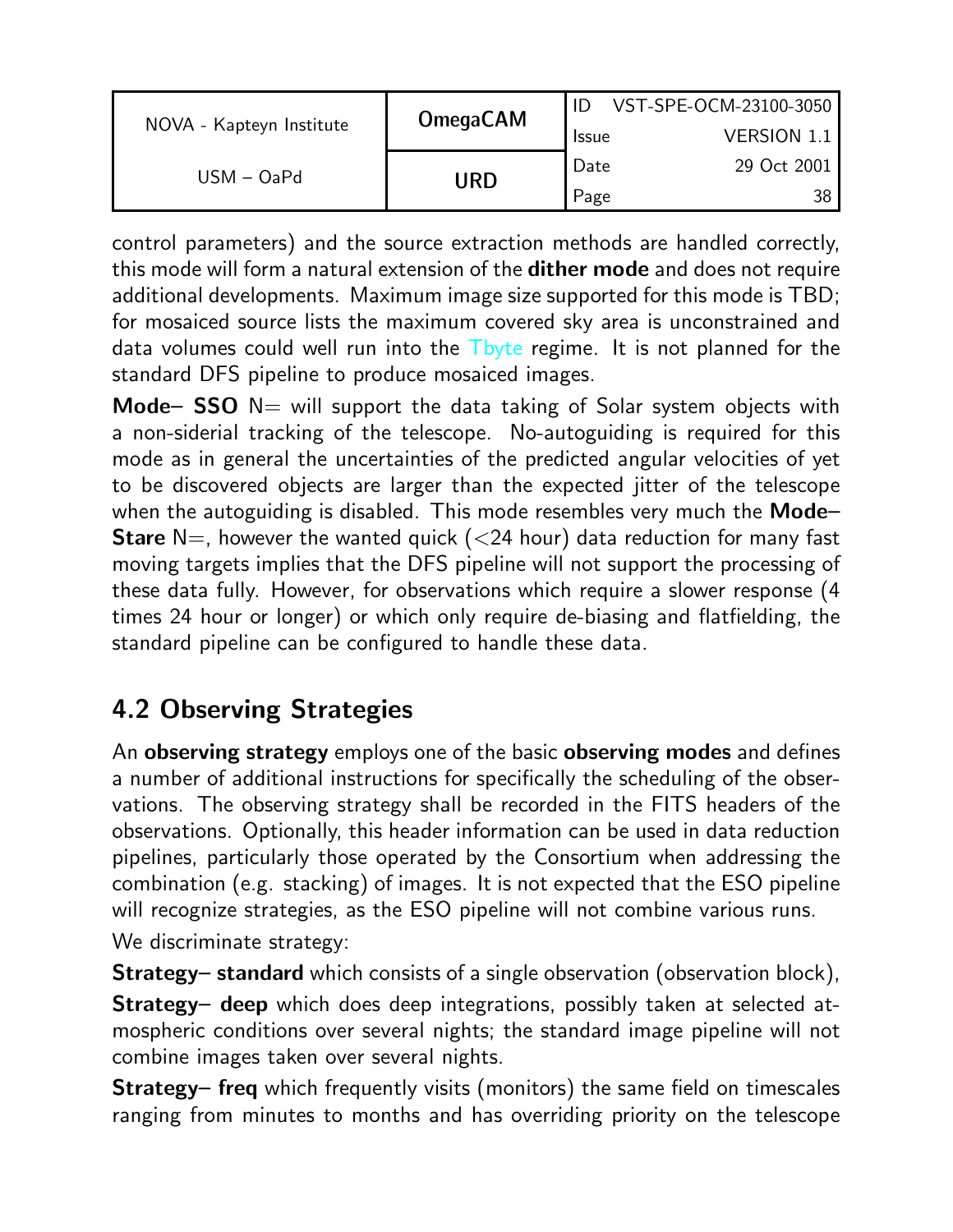| <b>OmegaCAM</b><br>NOVA - Kapteyn Institute |     | VST-SPE-OCM-23100-3050 |                    |
|---------------------------------------------|-----|------------------------|--------------------|
|                                             |     | <b>Issue</b>           | <b>VERSION 1.1</b> |
| $USM - OaPd$                                |     | Date                   | 29 Oct 2001        |
|                                             | URD | Page                   | 39.                |

schedule

**Strategy– Mosaïc** maps areas of the sky larger than  $1^{\circ}$ , which is essentially an item for the scheduling, as the pipeline has to produce uniform quality data anyway. The combination of various field centers into one image is not considered a standard pipeline task.

# 4.3 Filtering

OmegaCAM employs the following type of filters (see Section 3.4 for details):

- Broad-band filters (Johnson B, V and Sloan set)
- Intermediate band (e.g. Stromgren and deep sky filters 200A)
- narrow band ( e.g. O[III],  $H\alpha$  )

A set of keyfilters will be defined which will be used for the photometric calibration. These keybands will be used for monitoring the instrument and the atmosphere at timescales from hours up to years. The keyfilters will be used for standard, beginning of the night checks, the monitoring of the atmospheric extinction and for a variety of trend analyses relating to the photometric calibration of the instrument. The photometric system of the instrument shall be continuously maintained at these keybands. One composite keyfilter will be available, which will contain in each quadrant a different passband, namely the four different keybands. The composite filter will be extensively used for quick checks, extinction measurements and other monitoring of the photometric system.

The observing modes related to the photometric calibration (req.'s 5.6) will employ the concept of keyfilters. The other filters (Userbands) will be cross calibrated versus the keyfilters (see  $req.5.6.5$ ). Monitoring of the atmospheric extinction will be done with the keyfilters (req.562).

The 4 keyfilters are Sloan u' and i' and Johnson B and V.

## 4.4 Observing Templates

The Observing Templates for OmegaCAM are defined in Instrument Software Functional Specifications (VST-SPE-OCM-23100-3064). This definition is based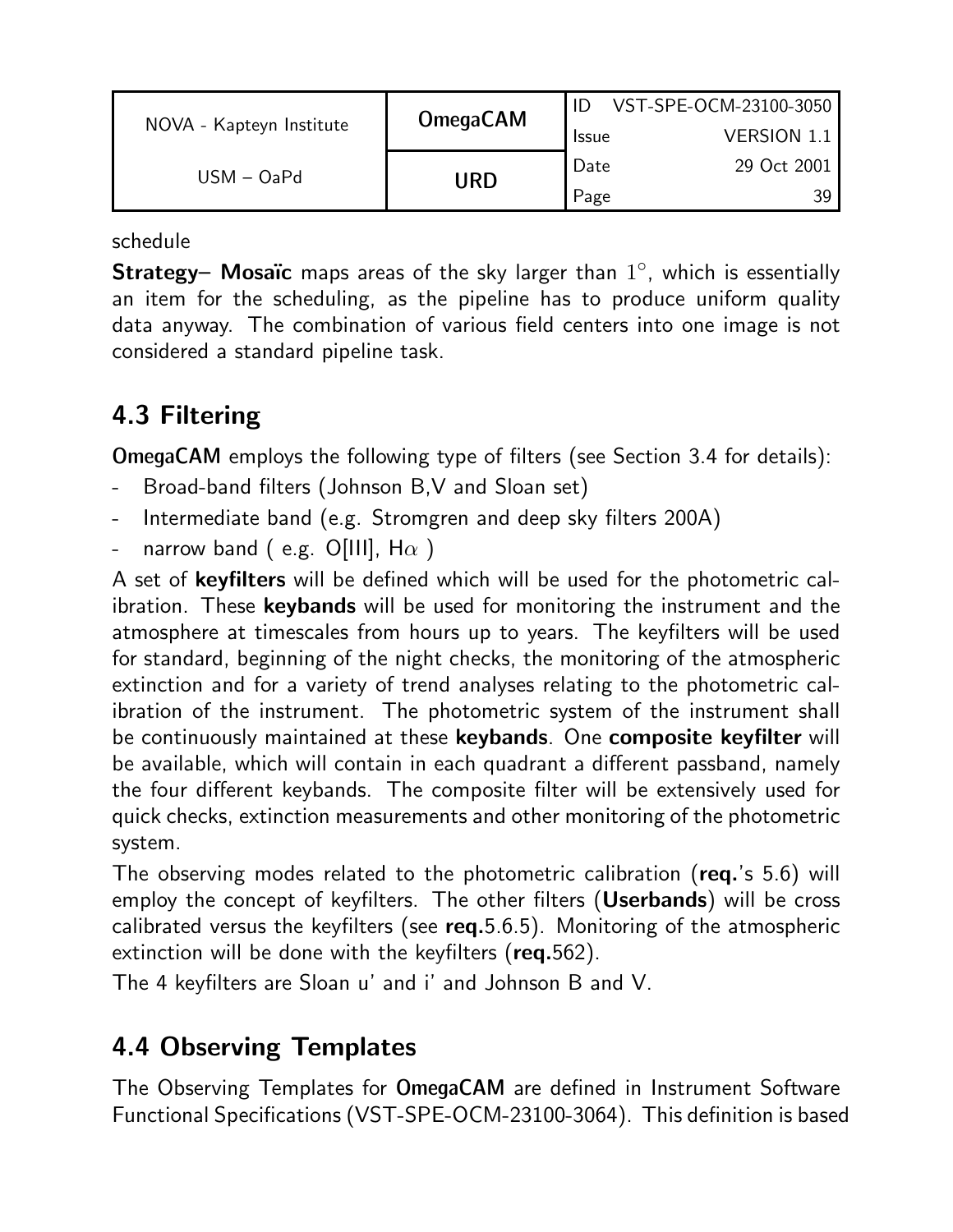| NOVA - Kapteyn Institute |                 | VST-SPE-OCM-23100-3050 |             |  |
|--------------------------|-----------------|------------------------|-------------|--|
|                          | <b>OmegaCAM</b> | <b>Issue</b>           | VERSION 1.1 |  |
| $USM - OaPd$             |                 | Date                   | 29 Oct 2001 |  |
|                          | URD             | Page                   | 40.         |  |

on the requirements as set out in the present document. The observation modes described in the previous section imply three basic OTs for science observations.

TSF- OCM\_img\_obs\_dither Observe with N pointings (default 5) in the sky, with offsets  $>$  maximum gap between detectors ( $> 750$  pixels) between exposures. - TSF- OCM\_img\_obs\_jitter

Observe with N pointings (2-5) in the sky, with small offsets ( $\approx$  5 pixels) between exposures.

- TSF- OCM\_img\_obs\_stare Observe N (default 1) exposures with one fixed pointing position.

## 4.5 Field correctors

The VST and OmegaCAM employ two different field correctors:

**Two lenses field corrector:** In the U–I bands  $(0.320-1.014 \ \mu m)$  the worst case (edge of field) diffraction encircled 80% energy diameter is 1.33 pixel at Zenith. The transmission is 93%.

One lens plus Atmospheric dispersion corrector - ADC: In the B–I bands (0.365–1.014  $\mu$ m) the ADC produces a diffraction encircled 80% energy diameter of 2.0 pixels (worst case at edge of field) at a Zenith distance of  $50^{\circ}$ . The transmission is 88%. At  $70^{\circ}$  Zenith angle this is 2.88 pixel (2.63 average over the field). The ADC cannot be used in the U band.

For observations near Zenith the two-lens corrector will be preferred because of its higher throughput. At larger zenith distance (value depends on wavelength), the ADC will yield better imaging performance.

## The standard  $(=\text{key})$  observing mode is with the two-lens corrector.

The ADC observing mode is considered a User mode.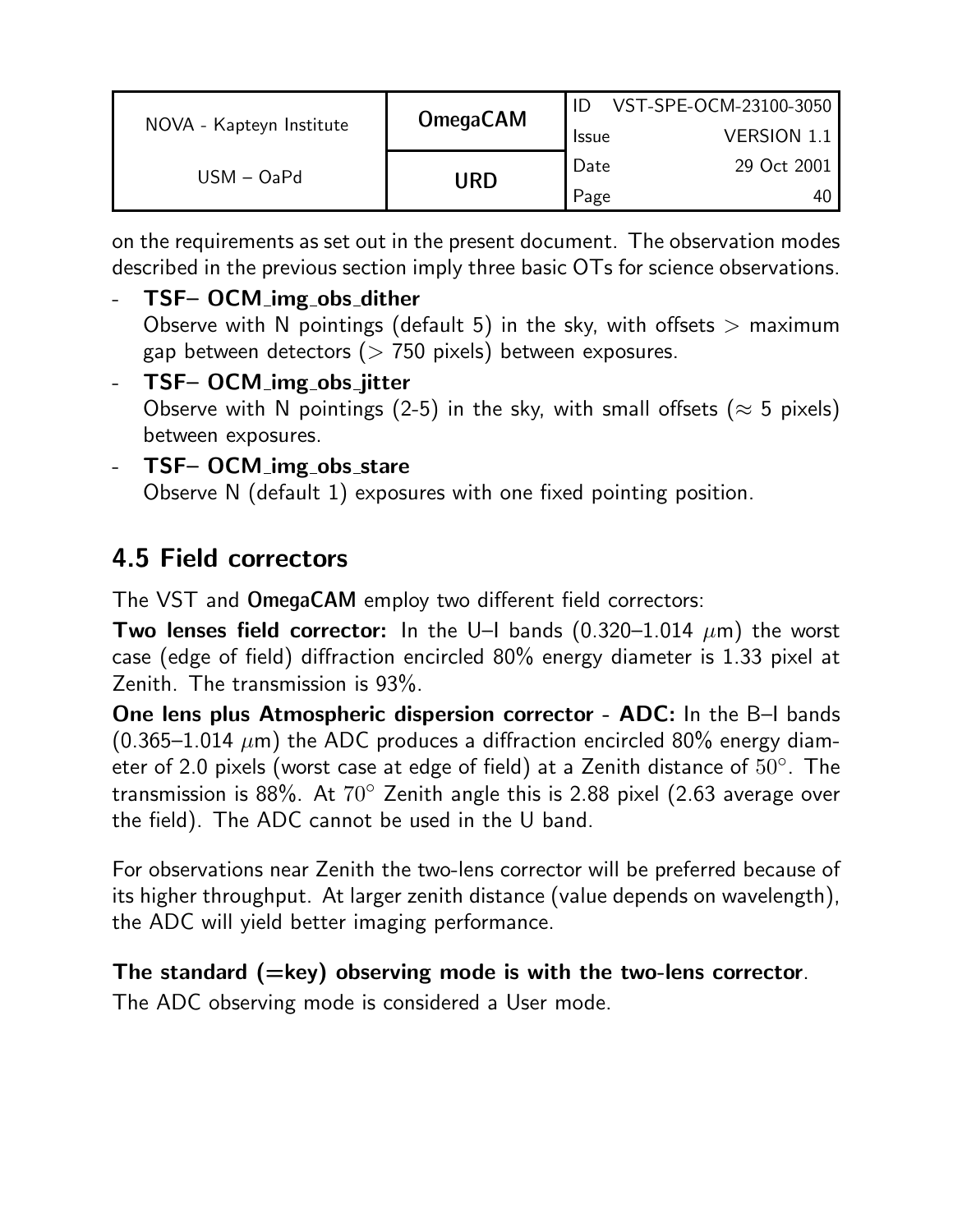| NOVA - Kapteyn Institute |                 |              | VST-SPE-OCM-23100-3050 |
|--------------------------|-----------------|--------------|------------------------|
|                          | <b>OmegaCAM</b> | <b>Issue</b> | <b>VERSION 1.1</b>     |
| $USM - OaPd$             | URD             | Date         | 29 Oct 2001            |
|                          |                 | Page         |                        |

# 5 BASELINE CALIBRATION REQUIREMENTS

## 5.0 Documentation system, Odoco

The trajectory of the data through the DFS shall be guided by the Omega-CAM documentation system, Odoco. The set-up of the specifications of the calibrations and its data reduction is done in purely requirement driven fashion.

The calibration documentation system (Odoco) is a collection of files which contains a description of both the requirements on OmegaCAM calibrations, as well as detailed descriptions of the envisaged Calibration Observations  $(CO's)$ and their analysis and data-reduction. The Odoco is meant to avoid unnecessary duplication of work for the documentation of the various stages of the project; from the definition of basic requirements, to implementations and final operation and user manuals. It should also aid the documentation of development work. The Odoco was originally developed for ISO and provided a full uplink system (IOCD). The present version, adapted for OmegaCAM, contains essentially only the part which deals with text, pseudo code, recipe's and automatic document creation. The Odoco system is essentially a set of TeX macros, with LaTeX emulation, together with some supporting C routines. The whole present document is generated by Odoco, but particularly this section, listing the baseline calibration requirements, uses some more advanced Odoco options.

The very strict document control of the original IOCD will not be maintained, but CVS (Concurrent Versions System) will be used for local versioning control. Official versions of documents shall be filed separately.

The contents of the Odoco will be continuously evolving and fonts are chosen for optimal reading on a computer monitor screen.

In Odoco, calibrations are specified under requirement subsections (req.'s) which are labeled with 3-digit numbers. Each subsection contains a number of items: e.g. the **objective** of the requirement, a description of a specific Calibration Observation or a cross-reference to the use of a CO that has been defined under another requirement. Also, the end-results have been specified and the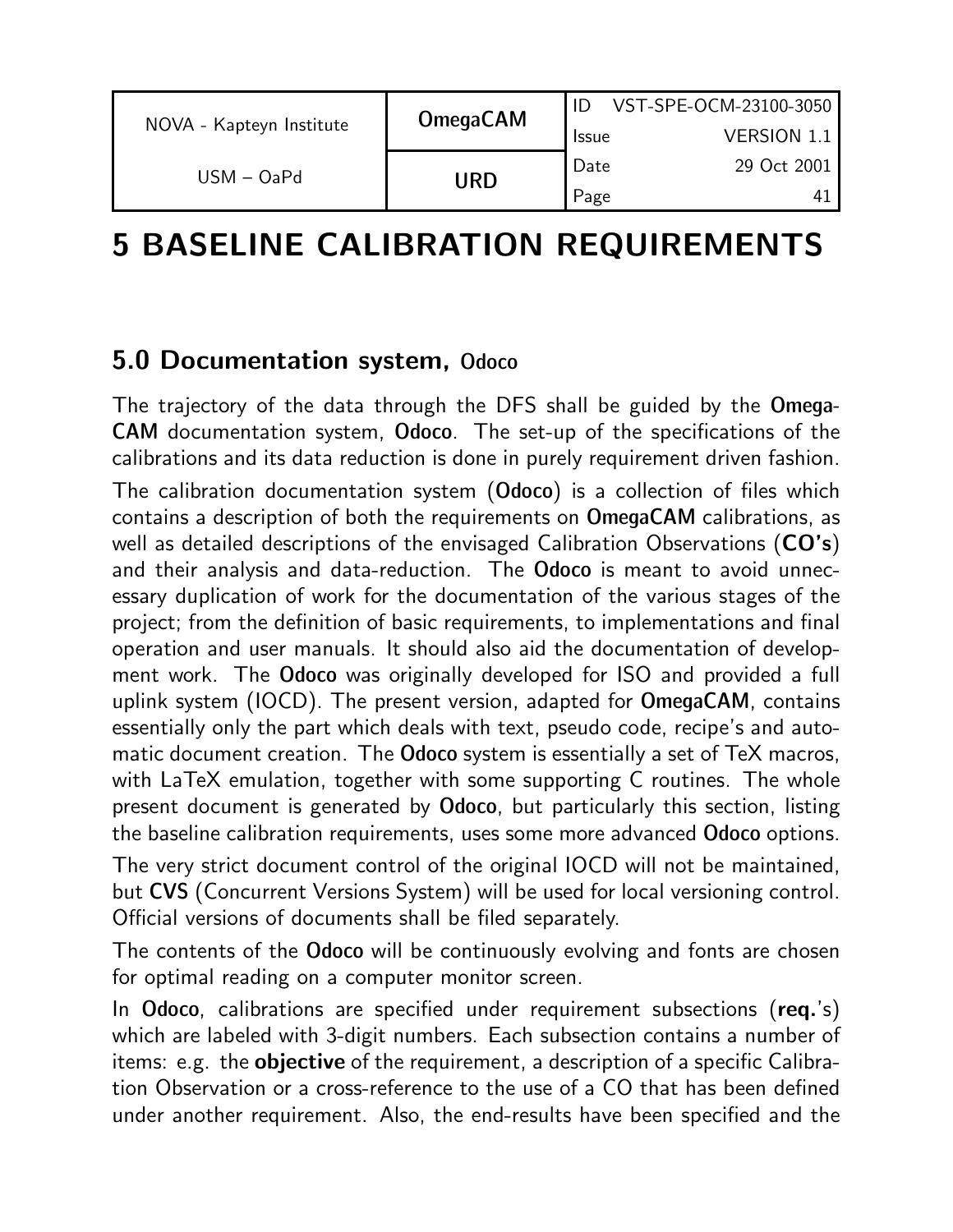| NOVA - Kapteyn Institute |                 |              | VST-SPE-OCM-23100-3050 |
|--------------------------|-----------------|--------------|------------------------|
|                          | <b>OmegaCAM</b> | <b>Issue</b> | <b>VERSION 1.1</b>     |
| $USM - OaPd$             |                 | Date         | 29 Oct 2001            |
|                          | URD             | Page         |                        |

text contains various descriptions for both Template Signature Files (TSF's) which define the creation of the observation blocks (OB) and for the off-line data analysis. Overall priorities have been defined (essential, very important, desirable) and are specified under the item priority.

The chosen items for the descriptions of the requirements (req.'s) match well to the items needed for the recipes for DFS data reductions. In section 6.1 complete listings of both the req. items and the recipe items are given. The req.'s as listed in the Odoco will eventually evolve into the deliverable recipe's.

The Odoco is designed to provide a comprehensive and accessible documentation system of the various activities that relate to the OmegaCAM calibrations. It serves a variety of purposes, and facilitates the extraction of text from the Odoco data base into complete documents. The Odoco can provide the following documents:

- 1. A listing of the Baseline OmegaCAM Calibration Requirements. Odoco contains an up-to-date listing of all the baseline requirements for the Omega-CAM calibrations, i.e. for each requirement (req.) the text under the items: Objective, When performed/frequency, Required accuracy, Priority. See section 5 of the URD.
- 2. Full documentation of the OmegaCAM calibration plan. A detailed description of all the OmegaCAM calibration requirements and their implementations. See Section 5 of the Calibration Plan. Summary sections (two digit sections) have been introduced for a variety of calibration activities: e.g. detector specific calibrations, photometric calibrations etc. A general overview of the OmegaCAM calibrations can be obtained by printing the summary sections of the Odoco. In order to further ease the readability of this document, both each requirement and each calibration analysis procedure text item begins with a 'one-liner' stating the overall idea.
- 3. A description of the Template Signature File necessary to produce observation blocks, TSF's. When a requirement can not be fulfilled by means of data analysis of observations made for another requirement, Odoco contains a detailed description of the instrument configuration and procedures under the items Sources, observations and TSF, (TSF, Template Signature File). Note, the term selfstanding has an important meaning: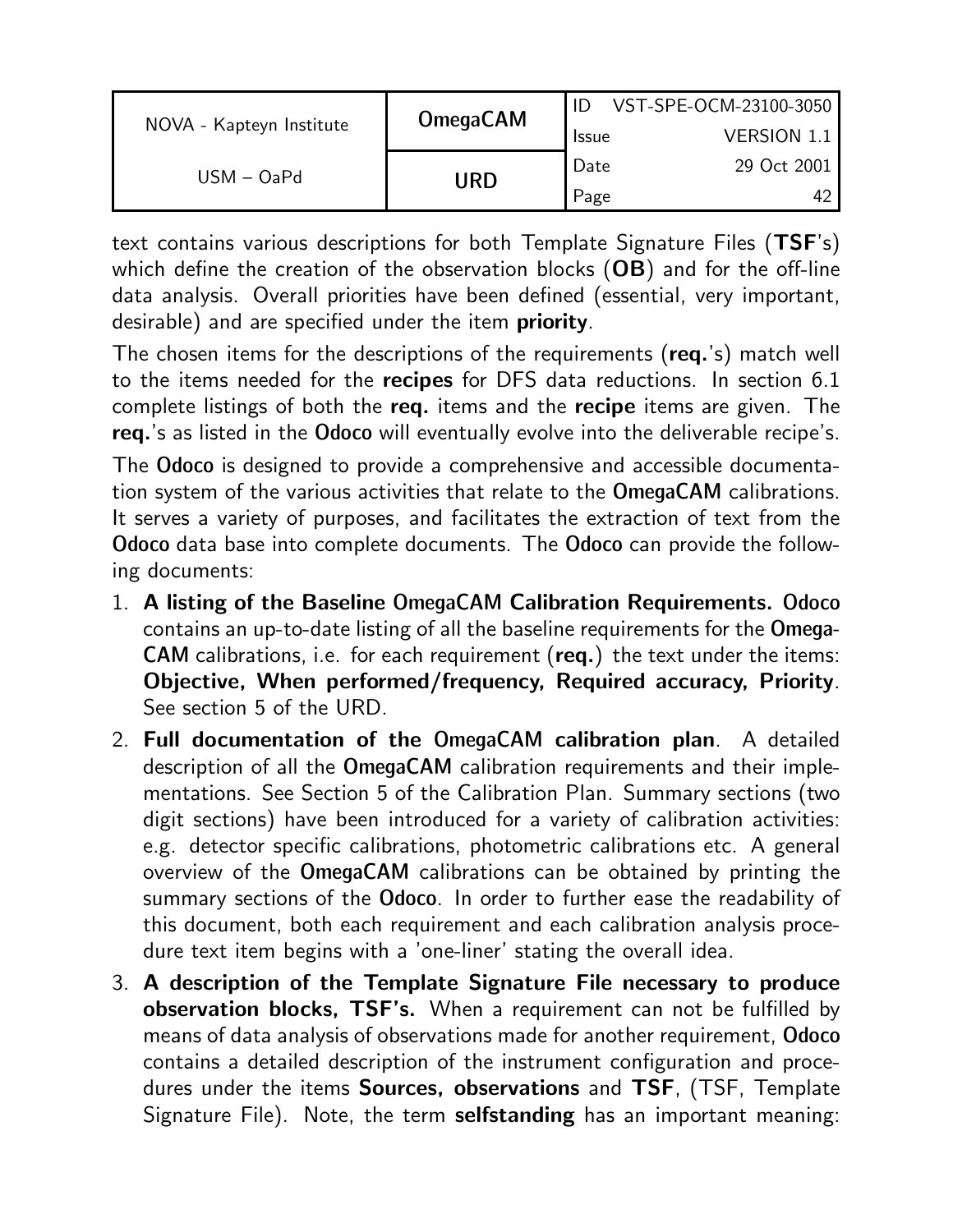|                          | <b>OmegaCAM</b> |              | VST-SPE-OCM-23100-3050 |
|--------------------------|-----------------|--------------|------------------------|
| NOVA - Kapteyn Institute |                 | <b>Issue</b> | <b>VERSION 1.1</b>     |
|                          |                 | Date         | 29 Oct 2001            |
| $USM - OaPd$             | URD             | Page         | 43                     |

when a requirement is selfstanding, it will normally propagate as a single dedicated calibration observation, with a single dedicated data reduction task. Conversely, non-selfstanding requirements will have more complex dependencies and often involve a data reduction of data taken for another selfstanding requirement.

Under the item TSF the hierarchical structure of observation specifications is detailed (when applicable) on different lines:

- first line: observing Strategy–
- $-$  second line: observing **Mode**  $-$  N=
- third line: generic/base  $TSF-$
- fourth line: specific/dependent  $==$  TSF–
- 4. Description of Calibration Analysis (CA). For each requirement, a specification of the data analysis related to the requirement is given under the item CA. Standard functionalities can be quoted in the optional item Needed functionalities for CA. A detailed description of the implementation, which could include guidelines for the data analysis or pseudo code is given under the items CAP (Calibration Analysis Procedure). Inputs and **Outputs** defines the various calibration tables. Thus a document listing all the text of the items CA, CAP and Inputs and Outputs gives a complete overview of the Calibration data reduction analysis.
- 5. A reference document for timelining OmegaCAM Calibration observations. The items When performed/frequency and Estimated time needed can be used to design a detailed Schedule of calibration observations both in the commissioning phase  $(CP)$  and during the Routine Phase (RP).
- 6. A listing of the various requirements for an Astronomical Calibration Source data base, (ACS-dbase).
- 7. The recipes belonging to the execution of requirements.

As Odoco can provide various documents with a different filtering of the source of information, each printout contains a table, listing the selection criteria. Also, the status of the printout is marked (formal issue, or private workcopy). Each printout contains this section.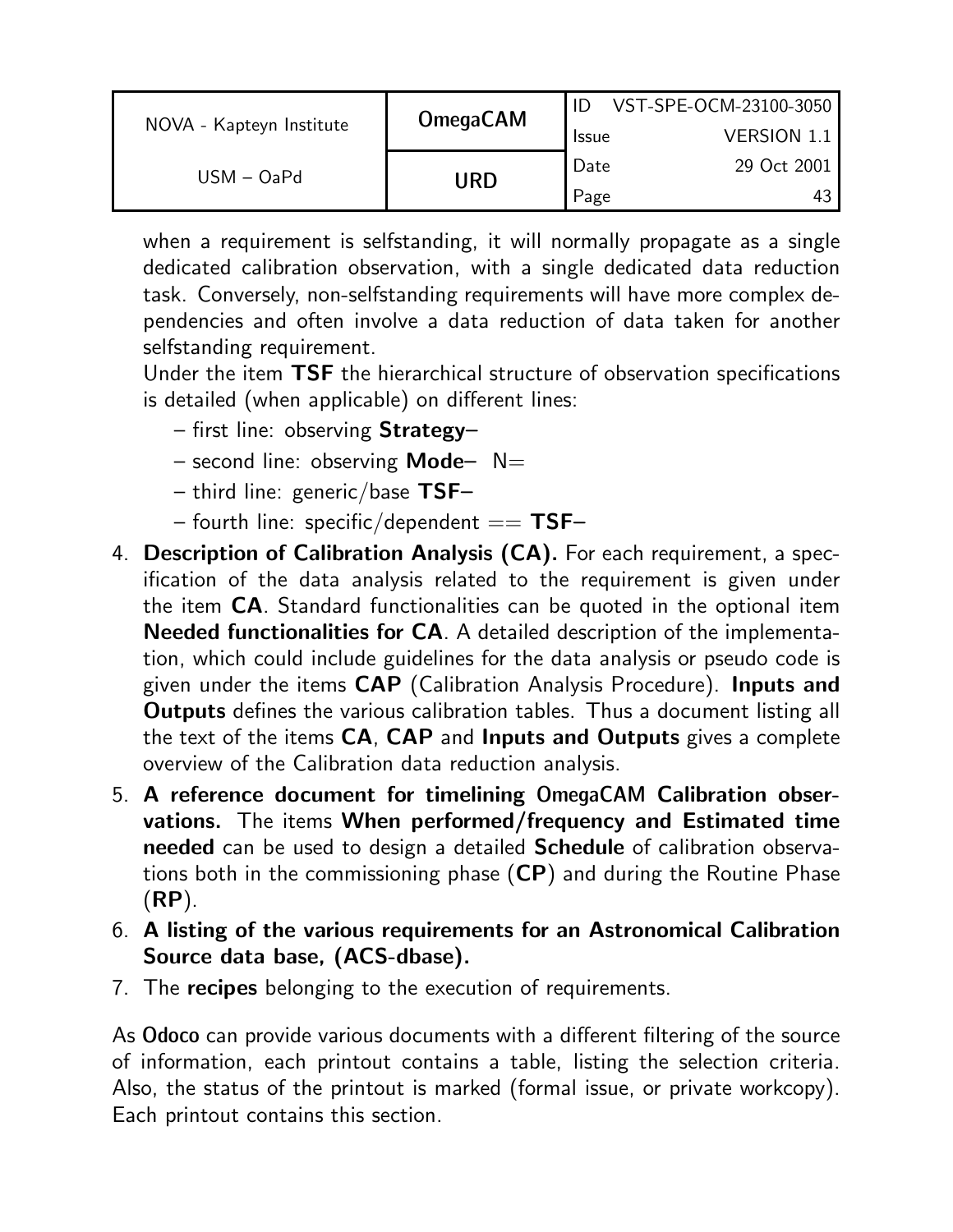| NOVA - Kapteyn Institute |                 |              | VST-SPE-OCM-23100-3050 |
|--------------------------|-----------------|--------------|------------------------|
|                          | <b>OmegaCAM</b> | <b>Issue</b> | VERSION 1.1            |
| $USM - OaPd$             |                 | Date         | 29 Oct 2001            |
|                          | URD             | Page         | 44                     |

On the following pages a print-out is included which is believed to be relevant for the present document.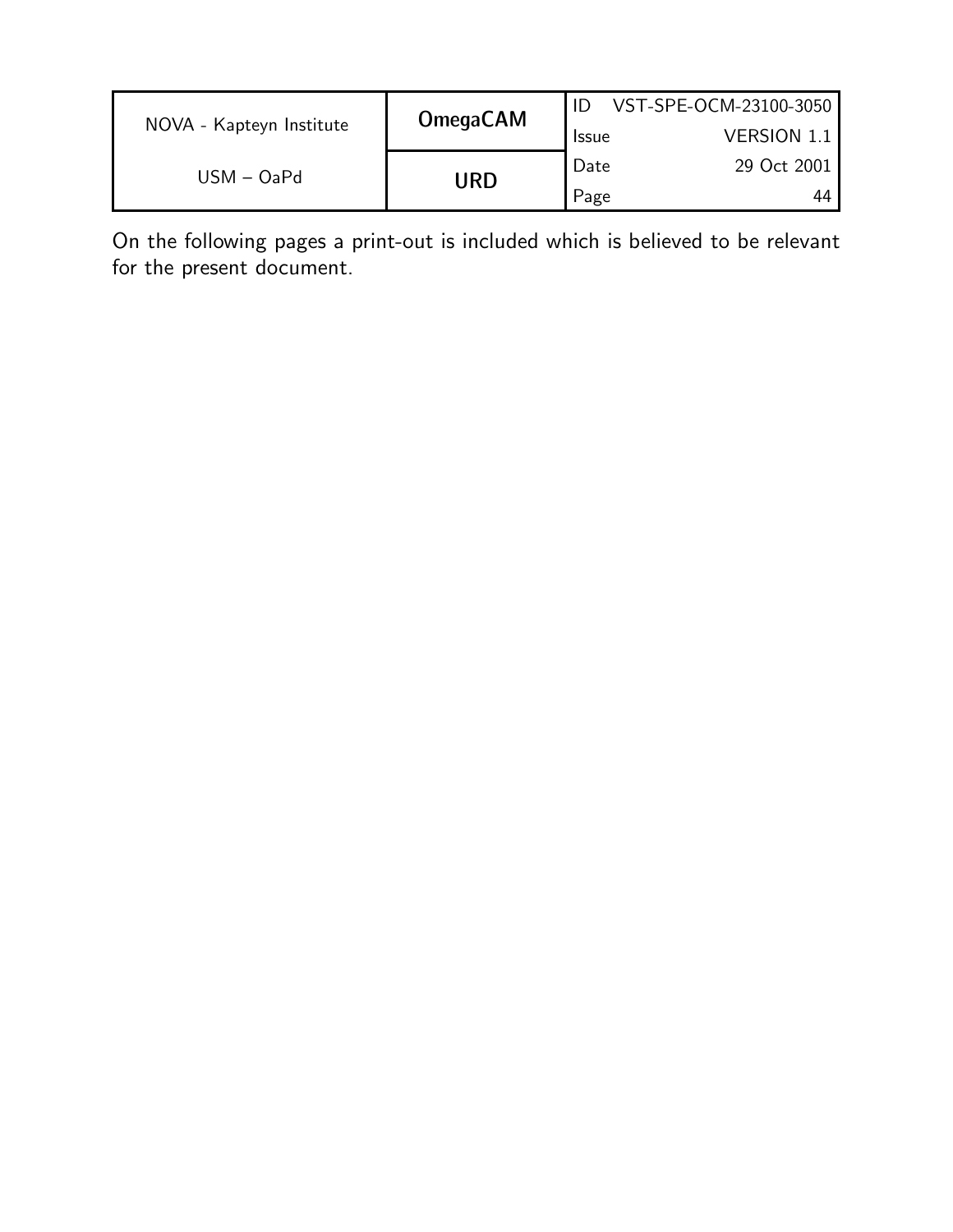| NOVA - Kapteyn Institute | <b>OmegaCAM</b> | VST-SPE-OCM-23100-3050 |                    |
|--------------------------|-----------------|------------------------|--------------------|
|                          |                 | <b>Issue</b>           | <b>VERSION 1.1</b> |
| $USM - OaPd$             | URD             | Date                   | 29 Oct 2001        |
|                          |                 | Page                   | 45                 |

# OmegaCAM - USER REQUIREMENTS

# Baseline Calibration Requirements

Issue: VERSION 1.1

Purpose of printout: FDR

Date: 29 Oct 2001 Prepared by: Valentijn, Begeman, Boxhoorn, Deul, Kuijken, Rengelink

| Selected items from the Odoco file system |  |
|-------------------------------------------|--|
| Summary sections                          |  |
| Items:                                    |  |
| Objective                                 |  |
| Fulfilling or fulfilled by                |  |
| When performed/frequency                  |  |
| Sources, obs.,                            |  |
| Inputs                                    |  |
| Outputs                                   |  |
| Required accuracy, constraints            |  |
| Estimated time needed                     |  |
| Priority                                  |  |
| Template Signature File.                  |  |
| Recipe                                    |  |
| Calibration Analysis spec's               |  |
| <b>Needed Functionalities</b>             |  |
| CA implementation (pseudo code)           |  |
| Status of Req.                            |  |
| FLAG                                      |  |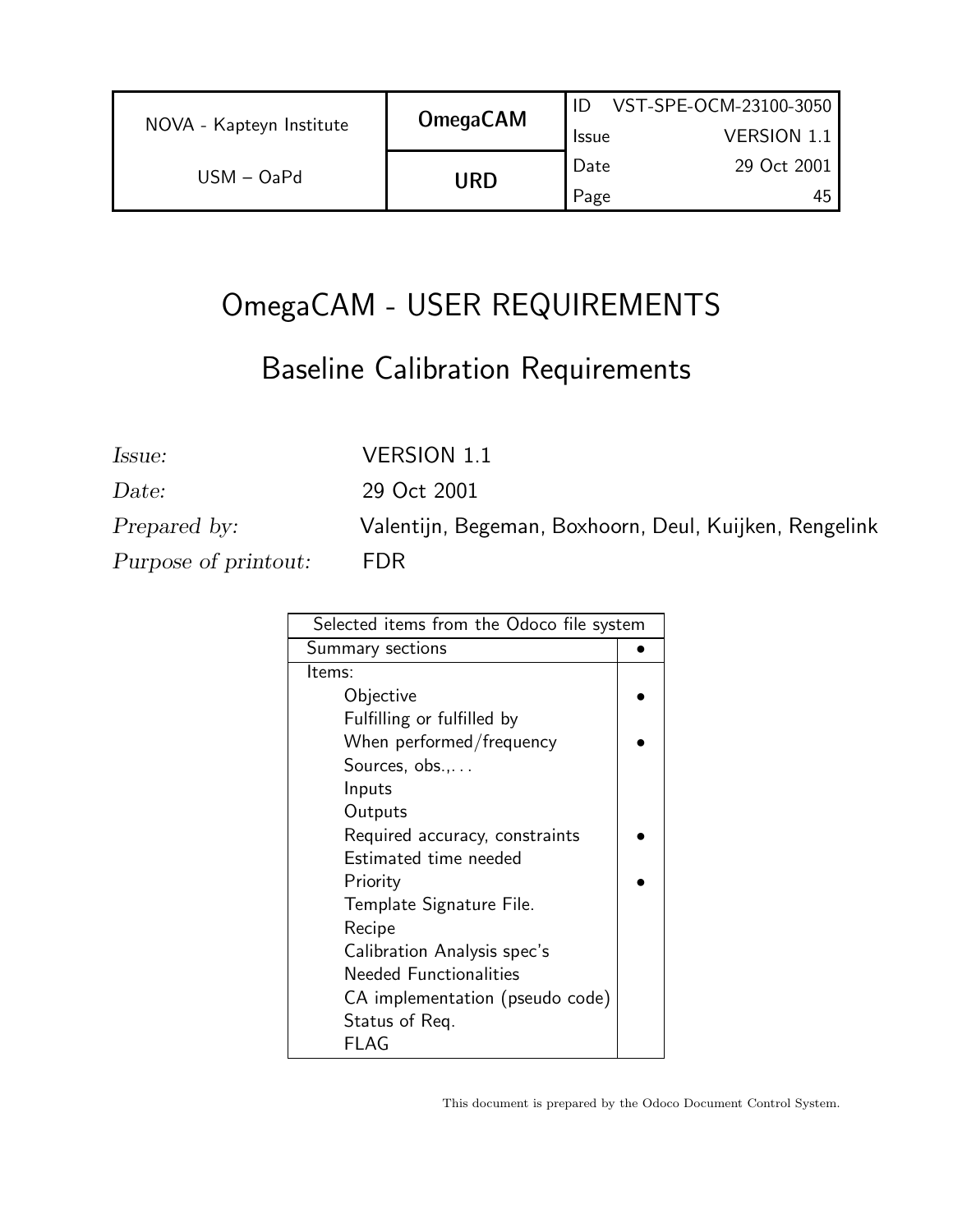|                          |                 | VST-SPE-OCM-23100-3050 |             |
|--------------------------|-----------------|------------------------|-------------|
| NOVA - Kapteyn Institute | <b>OmegaCAM</b> | <b>Issue</b>           | VERSION 1.1 |
|                          | URD             | Date                   | 29 Oct 2001 |
| $USM - OaPd$             |                 | Page                   | 46          |

## LAY-OUT of BASIC CALIBRATION REQUIREMENTS DETECTOR RELATED

| 5.1 |       | <b>Functional Checks</b>       |                    |  |
|-----|-------|--------------------------------|--------------------|--|
| 5.2 |       | <b>Electronics specific</b>    |                    |  |
|     | 5.2.1 | $CCD$ read noise - $doit$      | CalFile-521        |  |
|     | 5.2.2 | CCD hot pixels                 | CalFile-522        |  |
|     | 5.2.3 | CCD gain                       | CalFile-523        |  |
|     | 5.2.4 | Electromagnetic compatibility  |                    |  |
|     | 5.2.5 | Electrical cross talk          |                    |  |
| 5.3 |       | Detectors specific             |                    |  |
|     | 5.3.1 | CCD Dark current - doit        | CalFile-531        |  |
|     | 5.3.2 | CCD Particle event rate        | CalFile-532        |  |
|     | 5.3.3 | <b>CCD</b> linearity           | CalFile-533        |  |
|     | 5.3.4 | CCD Charge transfer efficiency | CalFile-534        |  |
|     | 5.3.5 | <b>CCD Cold pixels</b>         | CalFile-535        |  |
|     | 5.3.6 | CCD hysteresis                 | CalFile-536        |  |
| 5.4 |       | <b>Detectors operational</b>   |                    |  |
|     | 5.4.1 | Bias - $\textit{doit}$         | CalFile-541        |  |
|     | 5.4.2 | Flat field - Dome              | CalFile $-$ 542(L) |  |
|     | 5.4.3 | Flat field - Twilight          | CalFile-543        |  |
|     | 5.4.4 | Flat field - Night sky         | CalFile-544        |  |
|     | 5.4.5 | Flat field - fringing          | CalFile-545        |  |
|     | 5.4.6 | Flat field - master flat       | CalFile- $546(W)$  |  |
|     | 5.4.7 | Quick detector check           | CalFile- $547(r)$  |  |
|     | 5.4.8 | Illumination correction        | CalFile-548        |  |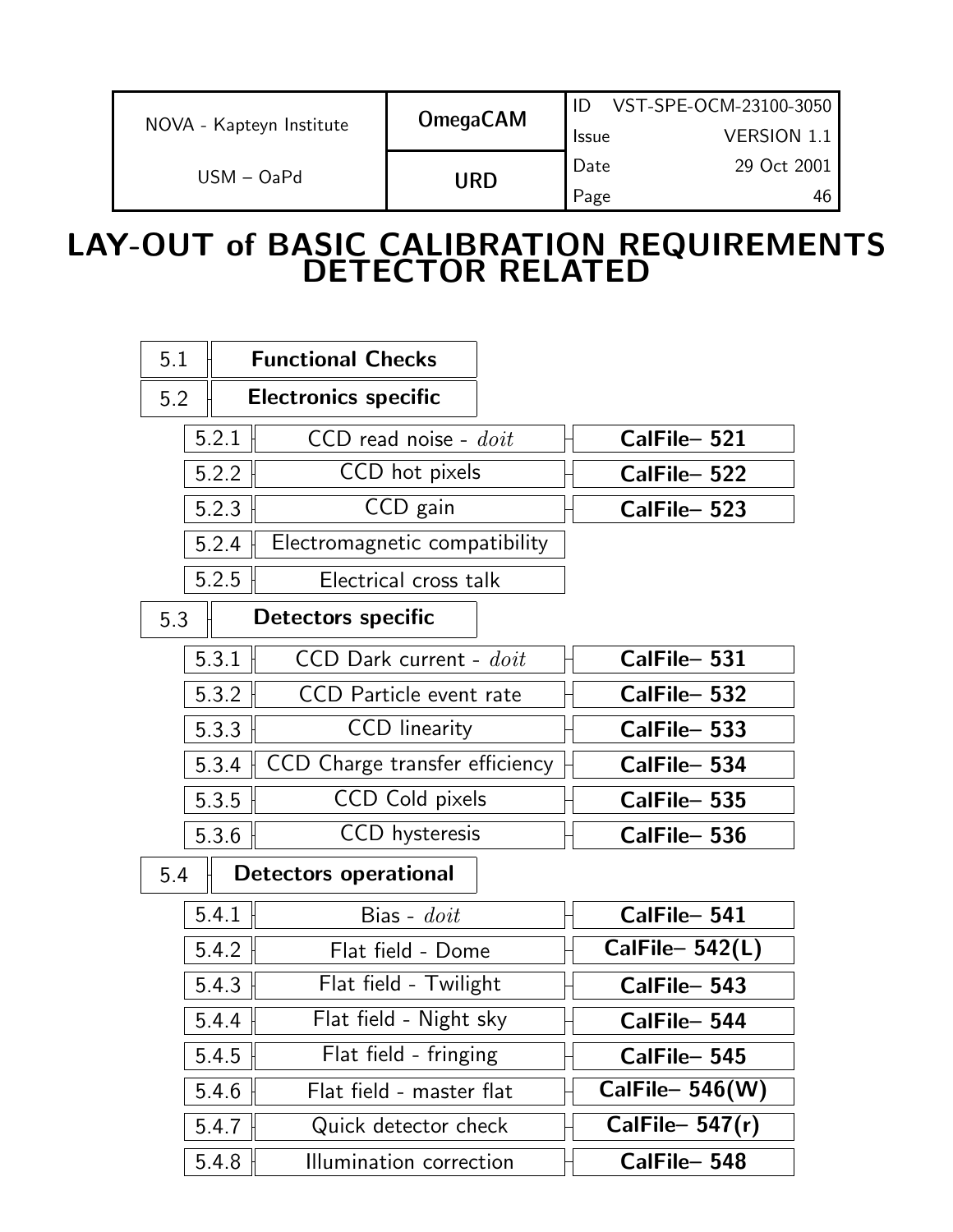|                          | <b>OmegaCAM</b> |              | VST-SPE-OCM-23100-3050 |
|--------------------------|-----------------|--------------|------------------------|
| NOVA - Kapteyn Institute |                 | <b>Issue</b> | <b>VERSION 1.1</b>     |
| $USM - OaPd$             | URD             | Date         | 29 Oct 2001            |
|                          |                 | Page         | 47                     |

## LAY-OUT OF BASIC CALIBRATION REQUIREMENTS cont'd

| 5.5 |       | <b>Astrometric</b>                       |                    |
|-----|-------|------------------------------------------|--------------------|
|     | 5.5.1 | Focal plane position of camera           | CalFile-551        |
|     | 5.5.2 | <b>Telescope Pointing</b>                |                    |
|     | 5.5.3 | Telescope and rotator tracking           |                    |
|     | 5.5.4 | PSF anisotropy                           | CalFile-554        |
|     | 5.5.5 | The astrometric solution - $\emph{doit}$ | $SeqFile-634(CR)$  |
|     | 5.5.6 | Astrometry - Guide CCD's                 | CalFile-556        |
| 5.6 |       | <b>Photometric</b>                       |                    |
|     | 5.6.1 | Shutter timing                           |                    |
|     | 5.6.2 | Photometric monitoring                   | CalFile- 562(uBVi) |
|     | 5.6.3 | Zeropoint key bands <i>doit</i>          | CalFile-563Z,I     |
|     | 5.6.4 | Zeropoint user bands                     | CalFile-564        |
|     | 5.6.5 | Filter band pass - user $-$ > key        | CalFile-565        |
|     | 5.6.6 | Rotation angle - ADC, rotator            |                    |
|     | 5.6.7 | Linearity                                |                    |
|     | 5.6.8 | Detection limit                          |                    |
|     | 5.6.9 | Secondary standards                      | CalFile-569        |
| 5.7 |       | <b>Alignment</b>                         |                    |
|     | 5.7.1 | Camera focus/tilt                        |                    |
|     | 5.7.2 | Ghosts - ADC                             |                    |
| 5.8 |       | <b>Telescope</b>                         |                    |
| 5.9 |       | End to end tests                         |                    |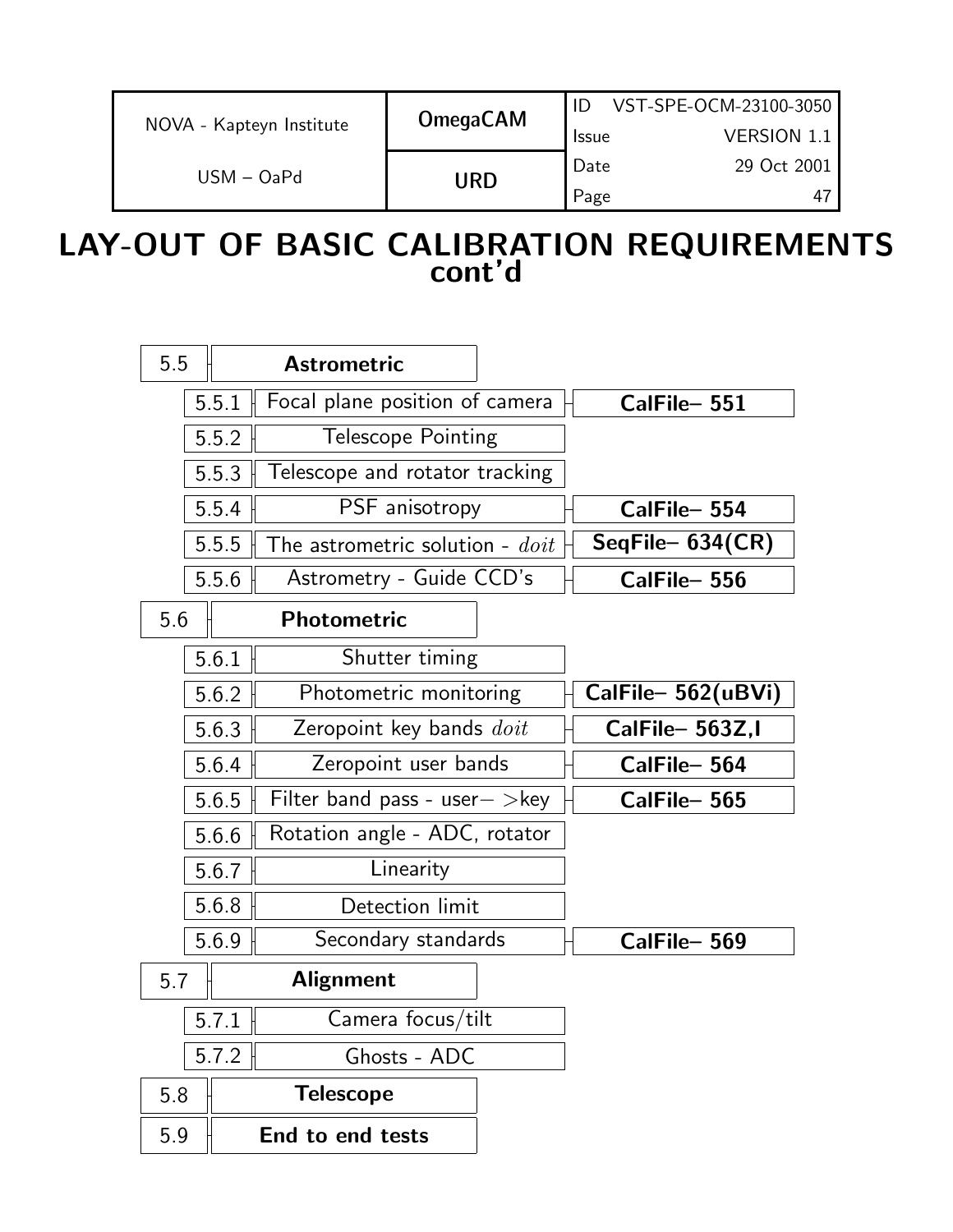|                          | <b>OmegaCAM</b> |              | VST-SPE-OCM-23100-3050 |
|--------------------------|-----------------|--------------|------------------------|
| NOVA - Kapteyn Institute |                 | <b>Issue</b> | <b>VERSION 1.1</b>     |
| $USM - OaPd$             | URD             | Date         | 29 Oct 2001            |
|                          |                 | Page         | -48                    |

## 5.1 Functional Checks

The commissioning plan [VST-PLA-OCM-23100-3100] lists a large set of acceptance tests. Most of these test are engineering tests and need not to be repeated here. Those engineering tests which can be executed with requirements from the URD/CP contain the proper reference to the URD in the commissioning plan.

The technical operations and maintenance plan [VST-PLA-OCM-23100-3080] describes activities during Routine Phase (RP). Both the URD, CP and the DRS specifies the requirements and the activities for fulfilling these requirements during RP. The label RP always points to activities that shall be followed in the technical operations and maintenance plan.

## 5.2 Detector Electronics specific Calibrations

Section 5.2 contains the requirements for the characterization of the detector system on electronics level, while Section 5.3 lists more detector specific calibrations. The separation between these Sections is somewhat artificial. In Section 5.4 more daily characterizations are listed, which involve the flatfielding and de-biasing. Requirements which are foreseen to become 'workhorses' are labeled with  $dot$ , e.g. a quick daily evaluation of the read noise serves as a daily health check.

The CCD's are operated at one port; electrical cross talk is not expected to significantly affect the observations. However, as a check, the absence of significant cross-talk is verified (req.525).

The hot pixel (req.522) and cold pixel (req.535) characterization are combined in the weight maps (req.546).

As the standard read-out time of the arrays is already very fast,  $\sim$  40 sec , no extra fast **read-out mode** is supported in the characterization.

CCD rebinning mode and windowing mode are not supported in the calibration and data reduction procedures.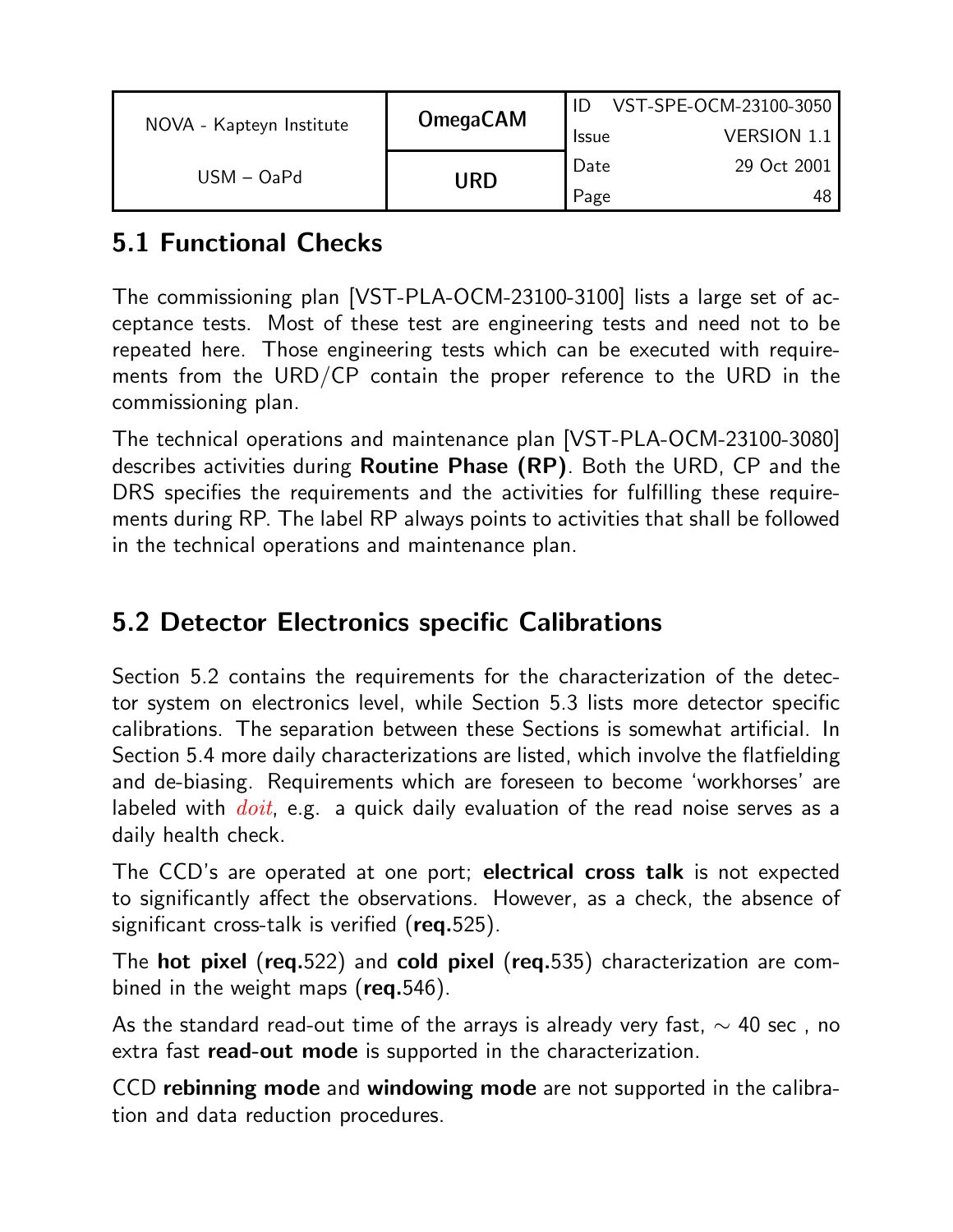|                          | <b>OmegaCAM</b> |              | VST-SPE-OCM-23100-3050 |
|--------------------------|-----------------|--------------|------------------------|
| NOVA - Kapteyn Institute |                 | <b>Issue</b> | <b>VERSION 1.1</b>     |
| $USM - OaPd$             |                 | Date         | 29 Oct 2001            |
|                          | URD             | Page         | 49                     |

## 5.2.1 Req.  $\sim$  CCD read noise - doit

### Objective:

Measure the CCD read noise (in ADU's) as a standard health check.

Pairs of zero-second bias exposures are used. The rms scatter of the dif-Pairs ot zero-second bias exposures are used. The rms scatter of the dif-<br>ferences between two exposures is computed and divided by  $\sqrt{2}.$  Monitor variations with trend analysis. This is the first order daily health check.

#### When performed/frequency:

daytime- Commissioning, during all operations: daily health check.

## Required accuracy, constraints:

Readout noise less than 5e−.

Variation in readout noise w.r.t. previous readout noise less than 0.5e−. These are lab values. The corresponding limits in ADU can be calculated using the  $e^-$ /ADU conversion factor from req.523.

#### Priority:

essential

## 5.2.2 Req.  $-$  Hot pixels

## Objective:

Determine CCD bad/hot pixels.

 $5\sigma$  outliers in the master bias frame are bad-hot pixels. These pixels should be recorded and ignored (assigned a weight of 0) in dedithering and dejittering. For this purpose the bad/hot pixel map is used to assign a weight of zero to the affected pixels in the weight map (req.546). The search for hot pixels would also identify traps.

## When performed/frequency:

daytime- Commissioning, in RP twice per week.

#### Required accuracy, constraints:

Number of hot pixels to be determined by experience/lab values. The total number of bad pixels (hot pixels  $+$  cold pixels) is less than 80000. Difference in number of hot pixels w.r.t. the previous version, less than 100.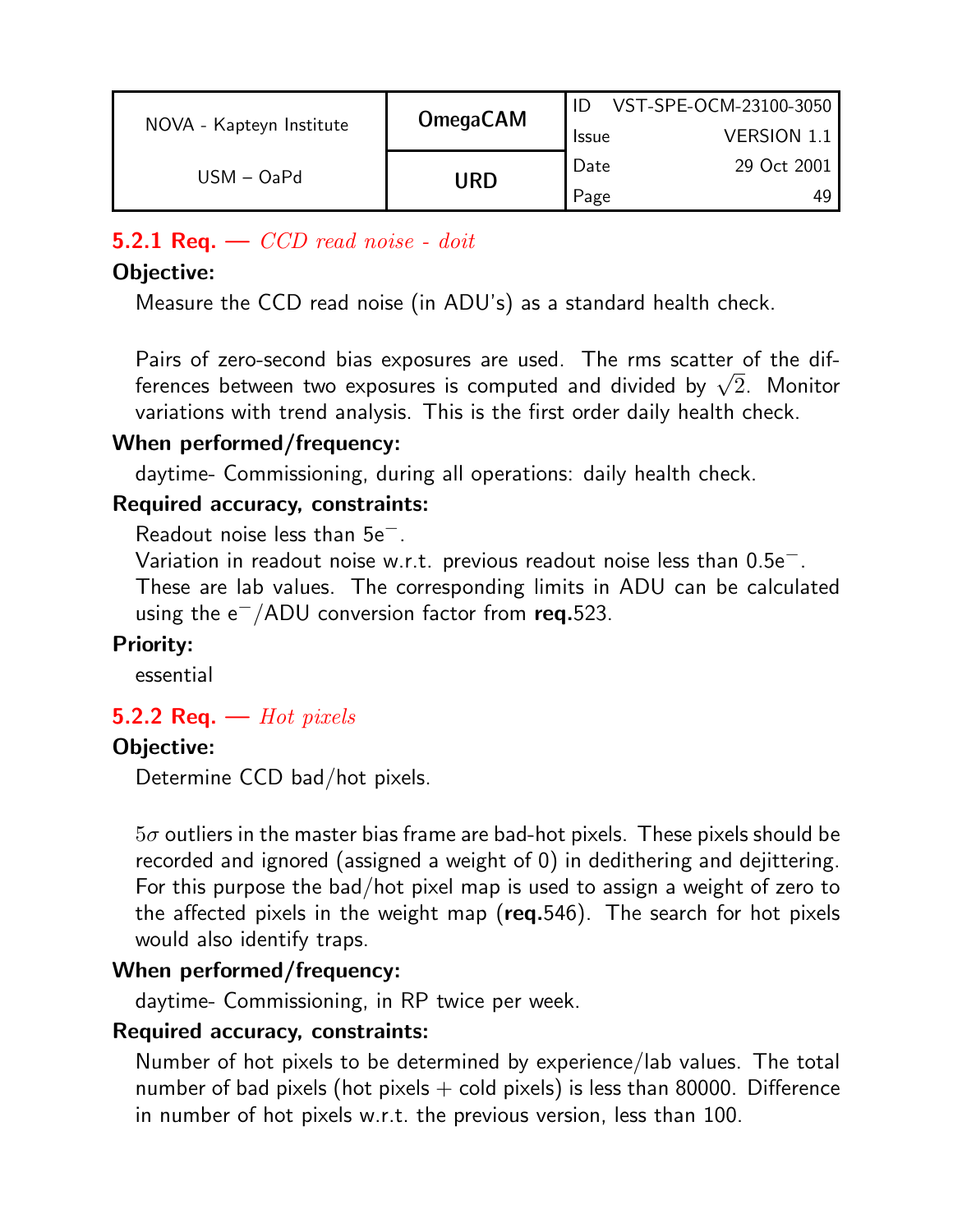|                          |                 |              | VST-SPE-OCM-23100-3050 |
|--------------------------|-----------------|--------------|------------------------|
| NOVA - Kapteyn Institute | <b>OmegaCAM</b> | <b>Issue</b> | <b>VERSION 1.1</b>     |
| $USM - OaPd$             | URD             | Date         | 29 Oct 2001            |
|                          |                 | Page         | 50                     |

## Priority:

essential

## 5.2.3 Req.  $\sim$  CCD gain

## Objective:

Determine CCD gain and variation with time

Determine the conversion factor between the signal in ADU's supplied by the readout electronics and the detected number of photons (in units  $e^-/ADU$ ) and monitor variations in time.

The gain factors are needed to convert ADU's in raw bias-corrected frames to the number of electrons, i.e. detected photons.

Take two series of 20 dome flatfield exposures with wide range of exposure times. Derive the rms of the differences of two exposures taken with similar exposure (integration time). Exposure differences of pairs should not exceed 4%. The regression of the square of these values with the mean level yields the conversion factor in e−/ADU (assuming noise dominated by photon shot noise). Compare with previous measurements, as a qualification (trend analyis).

## When performed/frequency:

daytime- Commissioning, in RP once week.

## Required accuracy, constraints:

Accuracy: In units of e<sup>-</sup>/ADU, from lab values or found empirically. Trend analysis better than 1%. On-site quality check.

Quality check: Difference with previous version less than 10%.

## Priority:

essential

## **5.2.4 Req.** — *Electromagnetic Compatibility*

## Objective:

Verify whether any external source (e.g. dome drives, control systems) is not interfering in the CCD overall detector system, leading to additional, mostly non-white noise.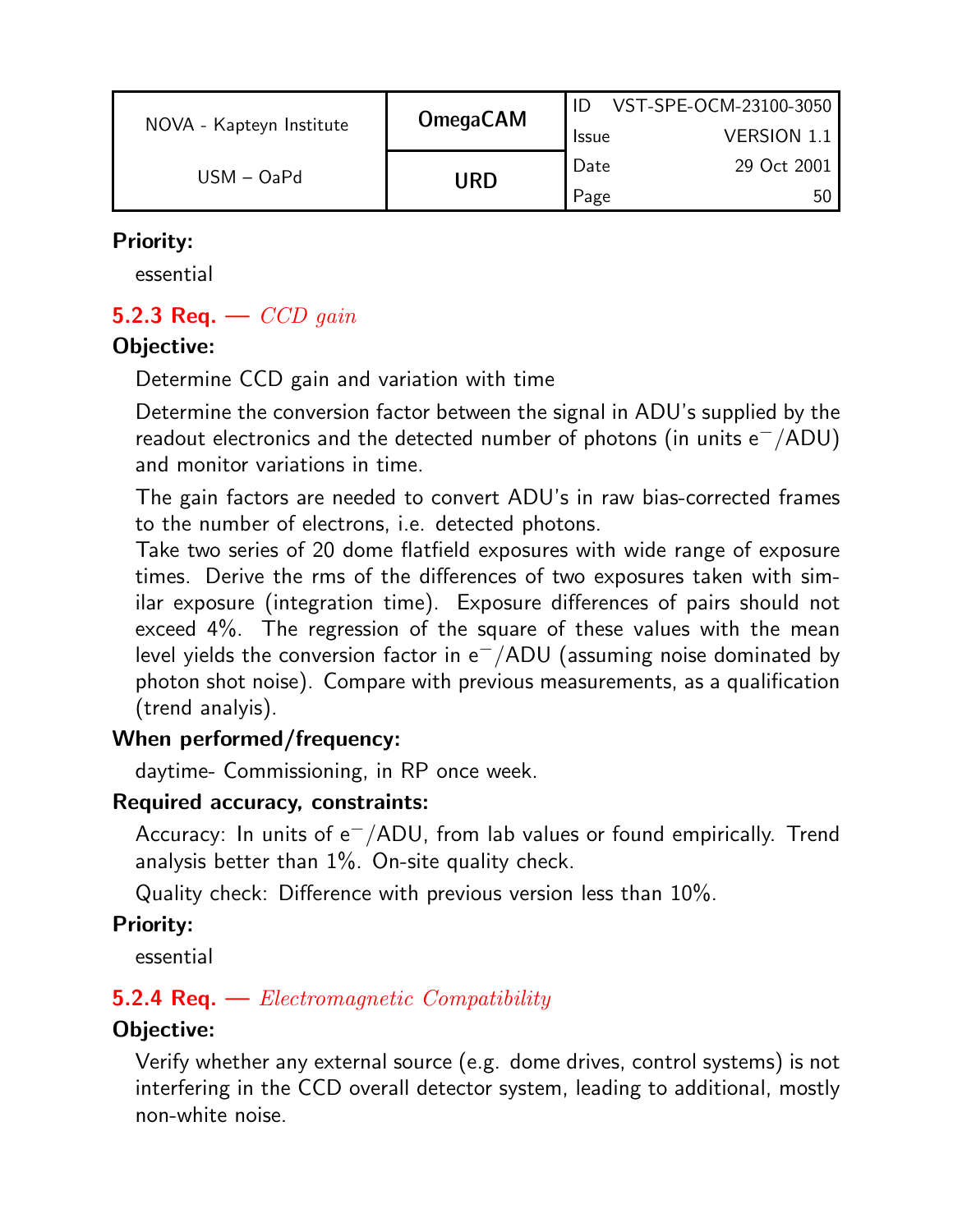|                          |                 |              | VST-SPE-OCM-23100-3050 |
|--------------------------|-----------------|--------------|------------------------|
| NOVA - Kapteyn Institute | <b>OmegaCAM</b> | <b>Issue</b> | <b>VERSION 1.1</b>     |
| $USM - OaPd$             |                 | Date         | 29 Oct 2001            |
|                          | URD             | Page         | Б1                     |

Technical specifications require less than 20% effect on read-out noise, for external interference and less than 10% effect on read-noise for internal Omega-CAM interference.

If electronic interference occurs then this will put constraints on the operation of the instrument. For example, if interference occurs during movement of the telescope, one cannot read the CCDs and move the telescope at the same time,.

Interference is detected by measuring the read noise (req.521) under operational conditions. This means doing bias measurements while the telescope and/or dome are moving.

## When performed/frequency:

Day time; Commissioning; once a year; every time a major system change has been made; To be determined by experience

#### Required accuracy, constraints:

Difference between read noise under operational conditions and the standard read noise measurement should be smaller than 20% for external and 10% for internal causes of interference.

## Priority:

essential

## **5.2.5 Req.**  $\rightarrow$  *Electrical cross talk*

## Objective:

Although crosstalk is not detectable in the WFI, and only one part per CCD is used, the sharing of one FIERA by 16 CCD's opens up the possibility of cross talk.

Observe a bright (mag 5-8) star at 16 different chips (1 FIERRA serves 16 chips).

## When performed/frequency:

Nighttime Commissioning.

## Required accuracy, constraints:

```
10^{-5}
```
## Priority:

desirable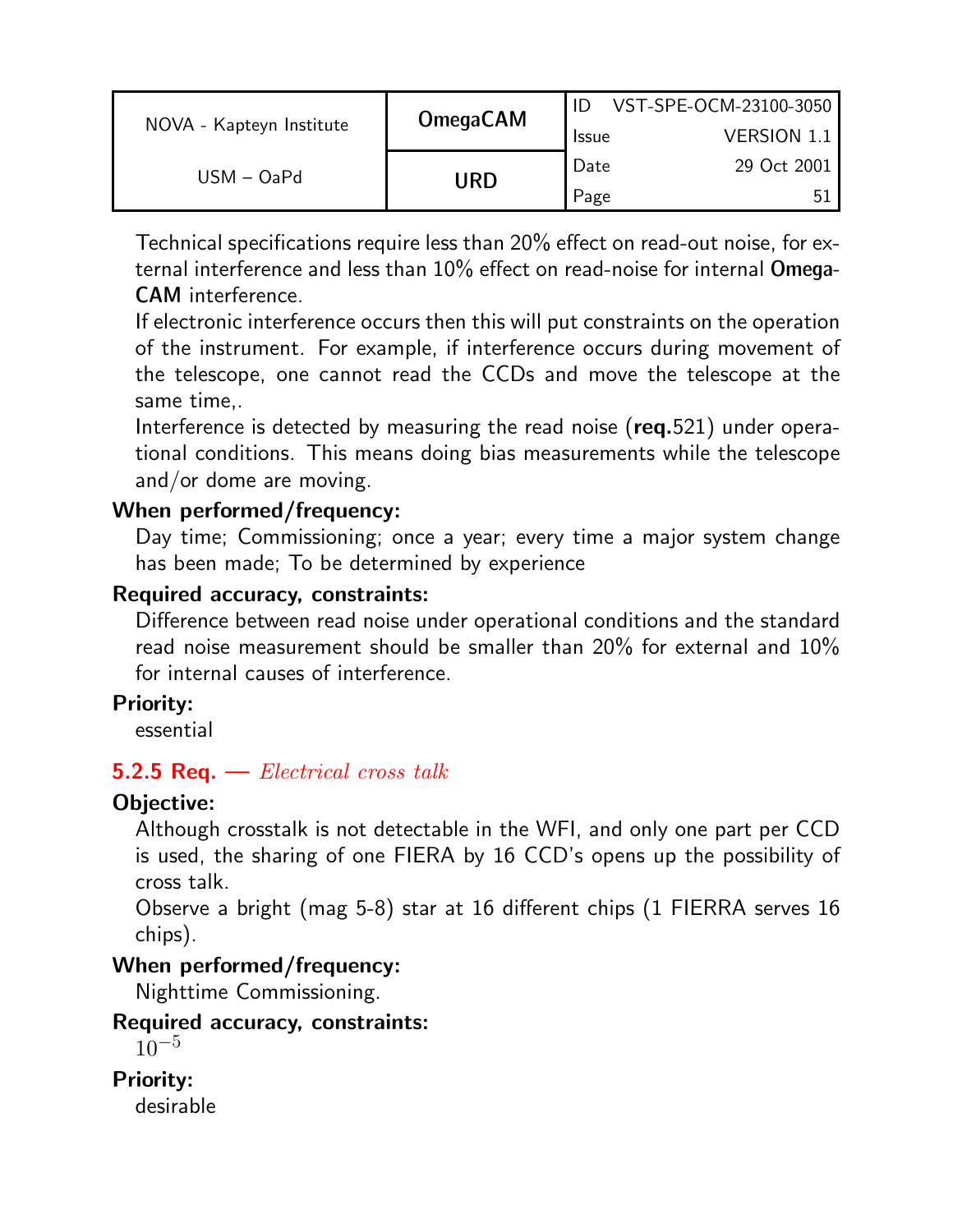|                          |                 |              | VST-SPE-OCM-23100-3050 |
|--------------------------|-----------------|--------------|------------------------|
| NOVA - Kapteyn Institute | <b>OmegaCAM</b> | <b>Issue</b> | <b>VERSION 1.1</b>     |
| $USM - OaPd$             |                 | Date         | 29 Oct 2001            |
|                          | URD             | Page         |                        |

## 5.3 Detectors specific calibrations

## 5.3.1 Req.  $\sim$  CCD Dark Current - doit

## Objective:

Measure CCD dark current (in ADU/pixel/sec) for qualification purposes of the detector chain (qualification and trend analysis). The particle event rate will be determined on the fly.

Repeating the test with the dome lights on will provide information on possible light leaks.

Three one hour exposures are taken with the shutter closed. After rejection of the cosmic ray events, the signal above the bias level is the dark signal.

For the reduction of the science observations the subtraction of the sky brightness will include the dark current, and a separation of both contributions is normally not required.

Do a trend analysis.

## When performed/frequency:

Daytime (if dome and camera are proven to be light tight enough) - Commissioning; once per week. Alternatively, one dark frame per day could be taken, followed by a trend analysis once/month.

#### Required accuracy, constraints:

Dark count rate should be less than 3 e<sup>-</sup>/pixel/hour excluding bad pixels. Accuracy of determining particle event rate 1 ADU/cm2/hour.

Particle event rates should be identical for each chip.

## Priority:

very important

## **5.3.2 Req.**  $\sim$  *CCD Particle Event Rate*

## Objective:

Determine CCD particle event rate by evaluating dark current measurements.

Verify the absence of a local radiation source affecting the detector. The data will be inspected for significant differences of the rates on different chips, and will be screened for local effects.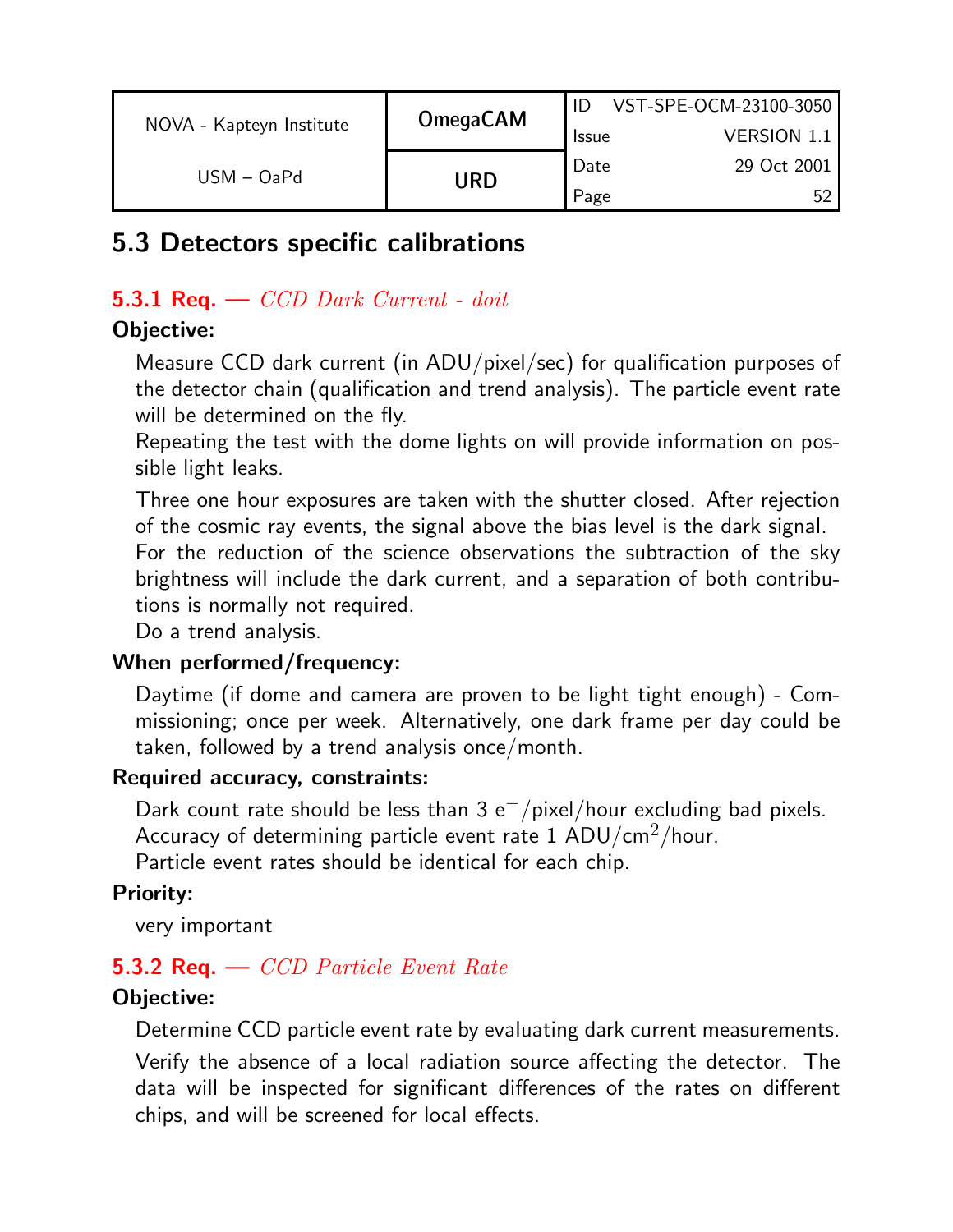|                          | <b>OmegaCAM</b> |              | VST-SPE-OCM-23100-3050 |
|--------------------------|-----------------|--------------|------------------------|
| NOVA - Kapteyn Institute |                 | <b>Issue</b> | <b>VERSION 1.1</b>     |
| $USM - OaPd$             |                 | Date         | 29 Oct 2001            |
|                          | URD             | Page         |                        |

## When performed/frequency:

Commissioning and when dark current is measured.

#### Required accuracy, constraints:

better than 1 ADU/cm<sup>2</sup>/hour

#### Priority:

desirable

## 5.3.3 Req.  $\sim$  CCD Linearity

## Objective:

Characterize the linearity of the system over the full dynamic range of the A/D converter.

Both the overall absolute linearity of the system and the pixel-to-pixel variation in linearity are of interest.

The overall linearity of the system can be obtained by measuring the counts as a function of exposure time for a series of dome flats. The data to use for this can be the same as for the measurement of the Gain ( $req.523$ , q.v.)

The pixel-to-pixel variation in the linearity is obtained by dividing a flatfield with a mean exposure level of more than 30000 ADU by a flatfield with an exposure level of less than 1000 ADU. Pixels that deviate more than  $5\sigma$  from the mean, in this divided image, have an anomalously high nonlinearity. This map of nonlinear pixels may be used in conjunction with the hot and cold pixel maps to produce a map of bad pixels.

In addition, during a cloudy night, once per year, the linearity will be checked by taking various exposures with a variety of exposure times on the dome screen.

#### When performed/frequency:

daytime- Commissioning, in RP once per month, dark dome test once/year

#### Required accuracy, constraints:

better than 1% on the photometric scale

#### Priority:

essential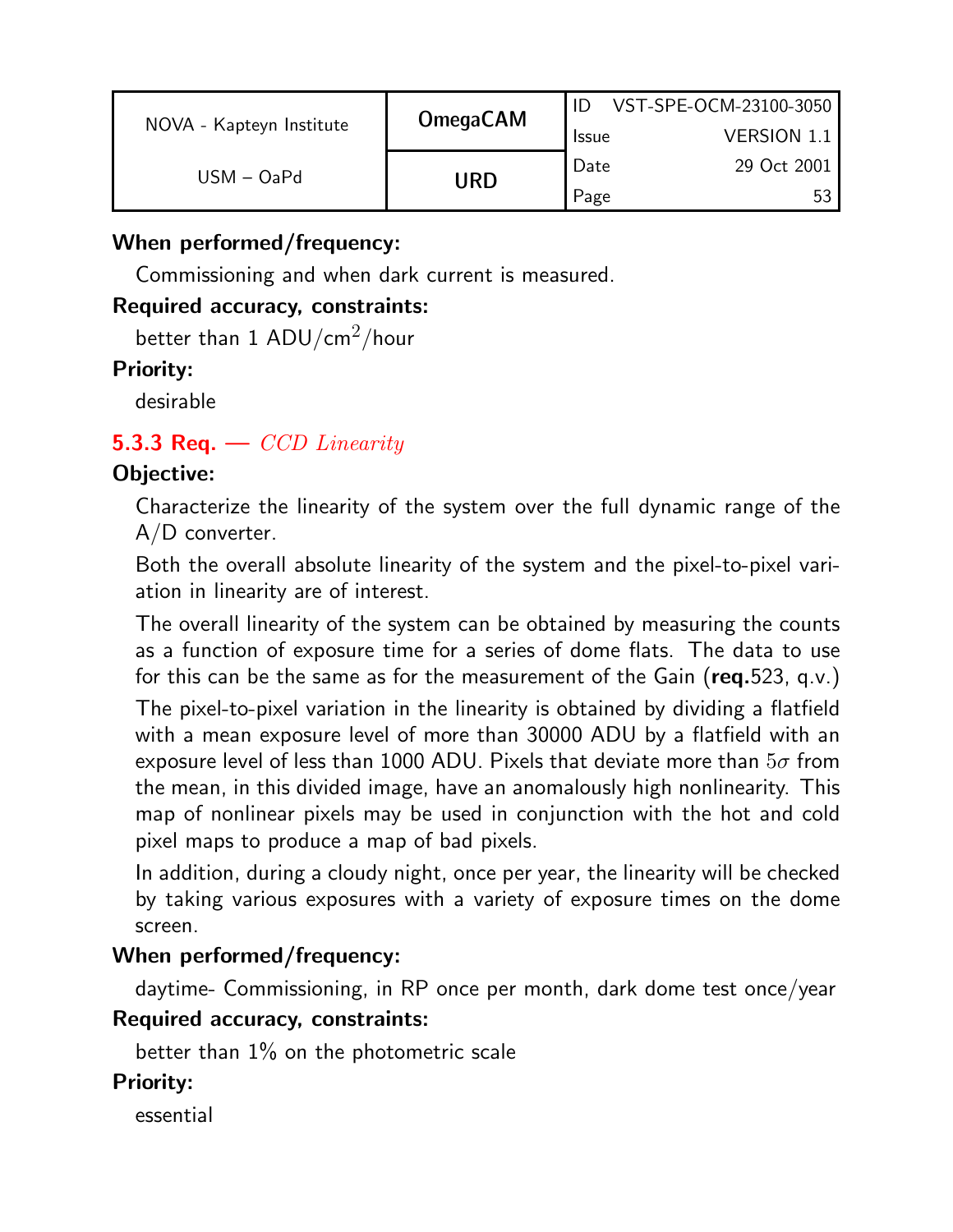|                          | <b>OmegaCAM</b> |              | VST-SPE-OCM-23100-3050 |
|--------------------------|-----------------|--------------|------------------------|
| NOVA - Kapteyn Institute |                 | <b>Issue</b> | <b>VERSION 1.1</b>     |
| $USM - OaPd$             |                 | Date         | 29 Oct 2001            |
|                          | URD             | Page         | 54                     |

## **5.3.4 Req.**  $\rightarrow$  *CCD Charge Transfer Efficiency*

## Objective:

Characterize horizontal and vertical transfer efficiency (CTE) per single transfer (in units of the fraction of the charge actually transferred).

(taken from WFI@2.2m:) Ten flatfields are taken with 50 vertical and 50 horizontal overscan pixels and a mean exposure level of about 20000 ADU's. The mean is computed and corrected for the bias. Average signal levels are determined in the two overscan regions as well in the light sensitive pixels just preceeding the respective overscan pixels. Any signal found in the overscan pixels was due to non-unity CTE lost from the neighbouring light-sensitive pixels. The fractional charge still remaining in the light-sensitive pixels is the CTE.

## When performed/frequency:

daytime- Commissioning, in RP once half year

#### Required accuracy, constraints:

 $CTE > 0.999995$  per parallel or serial shift.

## Priority:

desirable

## 5.3.5 Req.  $\sim$  CCD Cold Pixels

## Objective:

Identify cold pixels.

From a set of 5 low-level flatfield exposures a mean image is computed. This mean image is smoothed. The smoothed mean is used to flatfield the mean image. In this flatfielded image, pixels that are smaller than the mean minus  $5\sigma$ , are taken to be cold pixels. Make sure to differentiate between hot and cold pixels.

Cold pixel maps are used, together with the hot pixel maps (req.522), to identify pixels that should be ignored (assigned a weight of 0) in further processing.

## When performed/frequency:

daytime- Commissioning, in RP once per 3 months.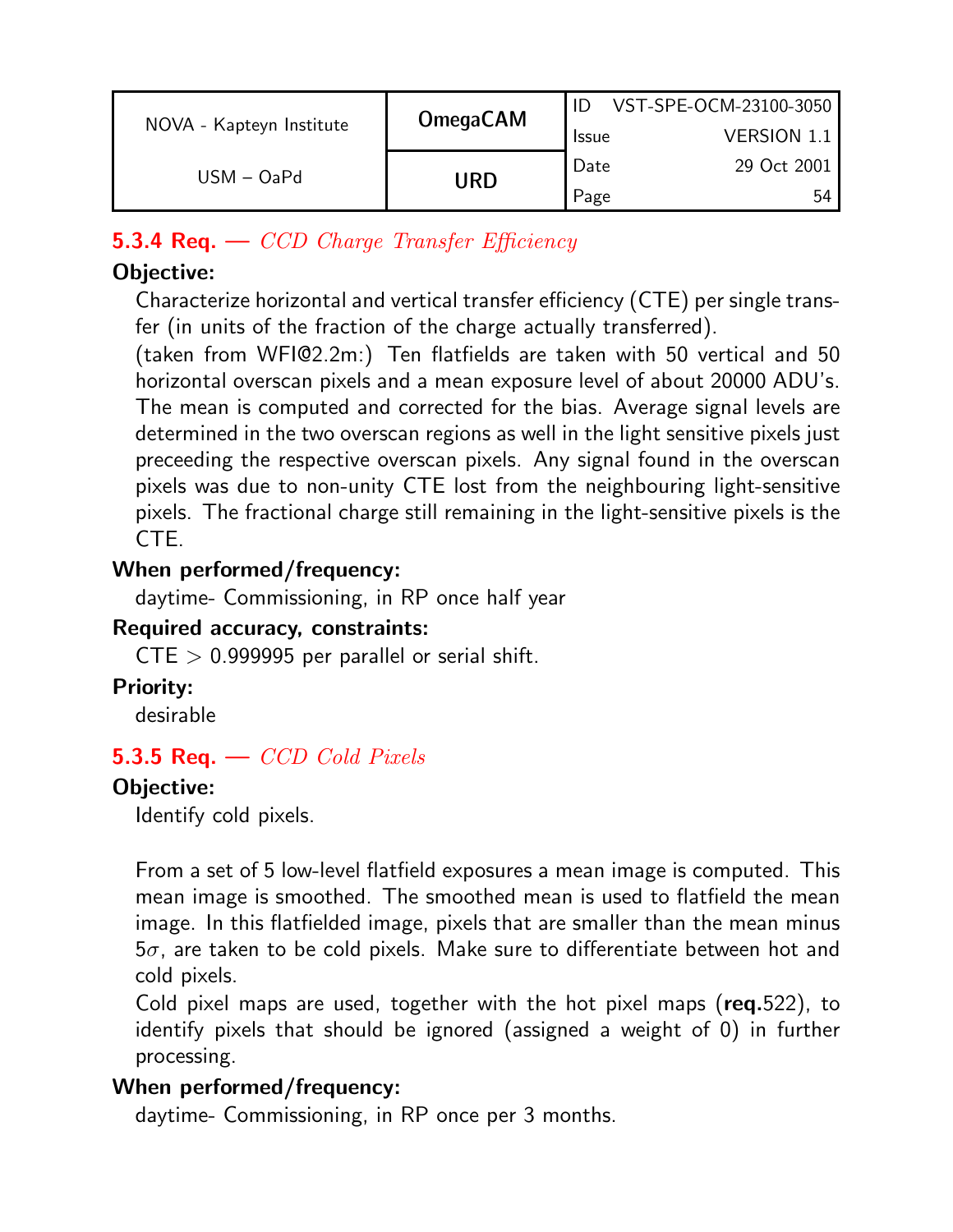|                          | <b>OmegaCAM</b> |              | VST-SPE-OCM-23100-3050 |
|--------------------------|-----------------|--------------|------------------------|
| NOVA - Kapteyn Institute |                 | <b>Issue</b> | VERSION 1.1            |
| $USM - OaPd$             | URD             | Date         | 29 Oct 2001            |
|                          |                 | Page         | 55                     |

#### Required accuracy, constraints:

Quality Check: Number of hot pixels to be determined by experience/lab values. The total number of bad pixels (hot pixels  $+$  cold pixels) is less than 80000. Difference in number of cold pixels w.r.t. the previous version, less than 100.

#### Priority:

very important

## **5.3.6 Req.** —  $CCD$  Hysteresis, strong signal

## Objective:

Quantify the effect of CCD signal reminiscence.

Reminiscence of a strong signal (a saturated star) in subsequent observations ("ghosts") is a potentially debilitating problem for data reduction and interpretation. The absence of this effect should be verified by observations of very bright objects and subsequent dark exposures.

If "sources" are detected in the dark frames at the pixel positions of bright sources in the first field, signal reminiscence is a problem, which can characterized by the decay time of a strong signal.

The CCD readout mechanism means to cure for reminiscence.

## When performed/frequency:

Commissioning.

#### Priority:

desirable

## 5.4 Detectors operational specific calibrations

In this Section req.'s are listed which are essential related to the daily operations of the acquisition of the science data.

For all detector and photometry related calibrations each CCD is characterized independently of the others. (Only in the case of astrometric solutions, data of various chips is combined).

A set of calibration lamps together with a dome screen is used to monitor the health of the instrument and to measure the fine structure of the flatfield.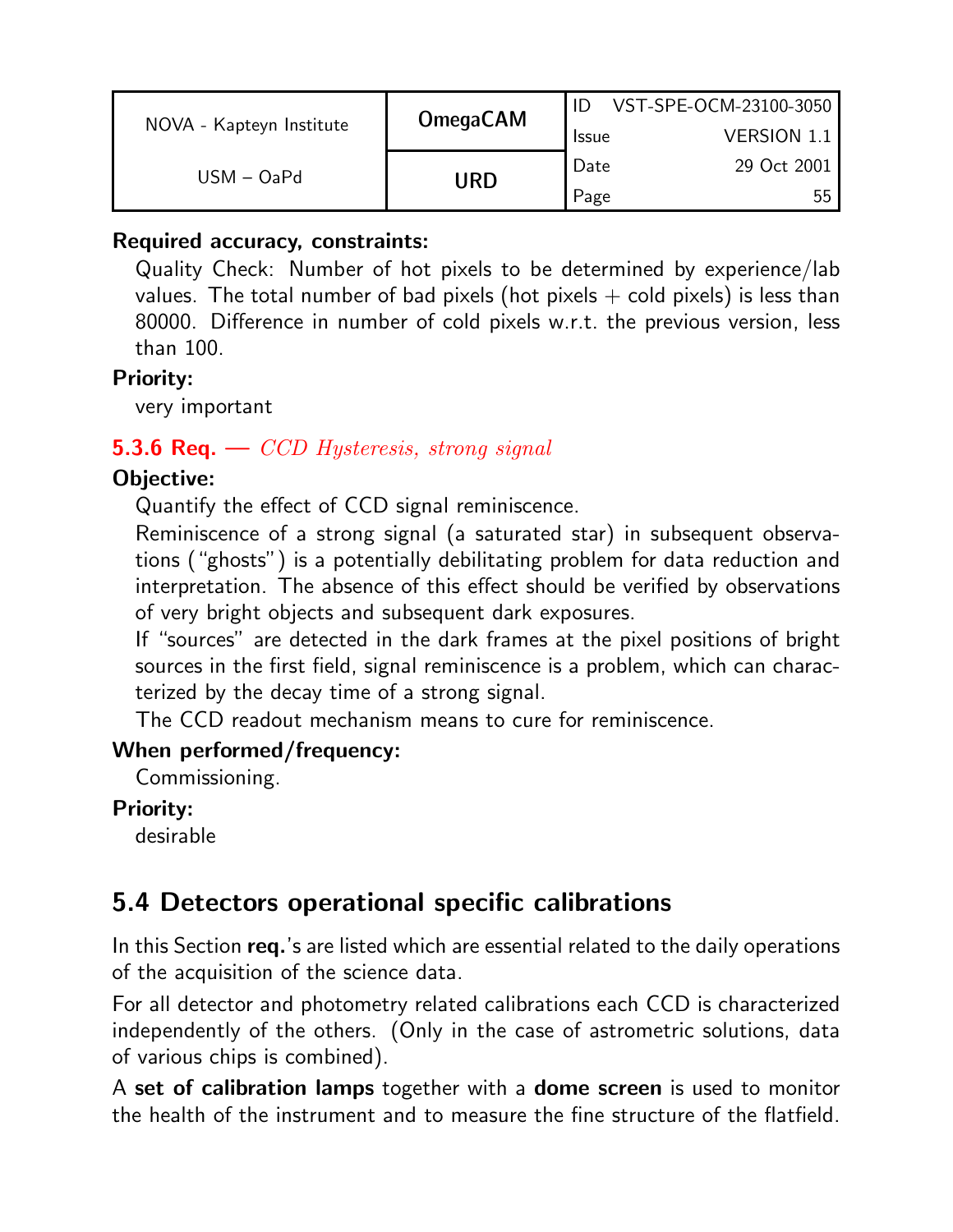|                          |                 |              | VST-SPE-OCM-23100-3050 |
|--------------------------|-----------------|--------------|------------------------|
| NOVA - Kapteyn Institute | <b>OmegaCAM</b> | <b>Issue</b> | <b>VERSION 1.1</b>     |
| $USM - OaPd$             |                 | Date         | 29 Oct 2001            |
|                          | URD             | Page         | 56                     |

The calibration lamp system contains two sets of 4 commercial 12-24V halogen lamps each. Each set is operated independently. Each set is stabilized in current supply (one unit for whole set). Lamps are switched on/off with a gradual increase/decrease of the current over a timespan of 3-5 minutes. Implementation TBC. When operated this way, the nominal lamp instabilities are expected to be of the order of 0.05%/hour for a timespan of 200 hours of lamp operations (private comm. Philips Labs). For a nominal 1-2 hour/day of operations the lamp instability is expected to be of the order 1.5-3 % per month. The lamp instabilities are expected to be strictly linear after 100 hours of operations. When operating two sets at different rates, say one set 1 hour/day the other set at say 1 hour/two weeks a full characterization of the lamp stability can be achieved at accuracies better than a few percent on a monthly basis. Also continuity after failiure of one lamp can be obtained. The accuracy is better than required as also other factors, like dust on the lamps and background light will affect the effective illumination of the screen. Altogether, the system is expected to provide control over the illumination of the screen with an accuracy better than 5-10%, which will be used for a daily health check on the overal throughput/health of the detectors (req. 547  $Quick \ detector$ responsivity and health check). This activity provides a deliberate redundancy with flatfield measurements on the dome screen (req. 542  $Flat$   $field$  –  $done$  $key\ bands–doit$ ), in order to provide the necessary cross-check in the off-line calibration analysis procedures. Next to the health checks taken during the night, a standard health check using a photometric standard field (also providing the absolute photometry is specified in req.  $562$  Photometric Calibration  $-$  Monitoring). The system of lamps, flatfields measurements, quick checks using the lamps and health checks on the sky on photometric standard fields is designed to support the photometric calibration of a Survey System, for many years to come. The system provides redundancy faciltating cross-checks and has a typical maintenance/update frequency once/month.

The calibration of science data can be divided in three steps.

- 1 Removing the effects of bias and differential gain.
- 2 Relating the overall gain, and hence counts  $S(x, y)$  to a photometric scale
- 3 Relating the  $x, y$  coordinates to an astrometric reference system.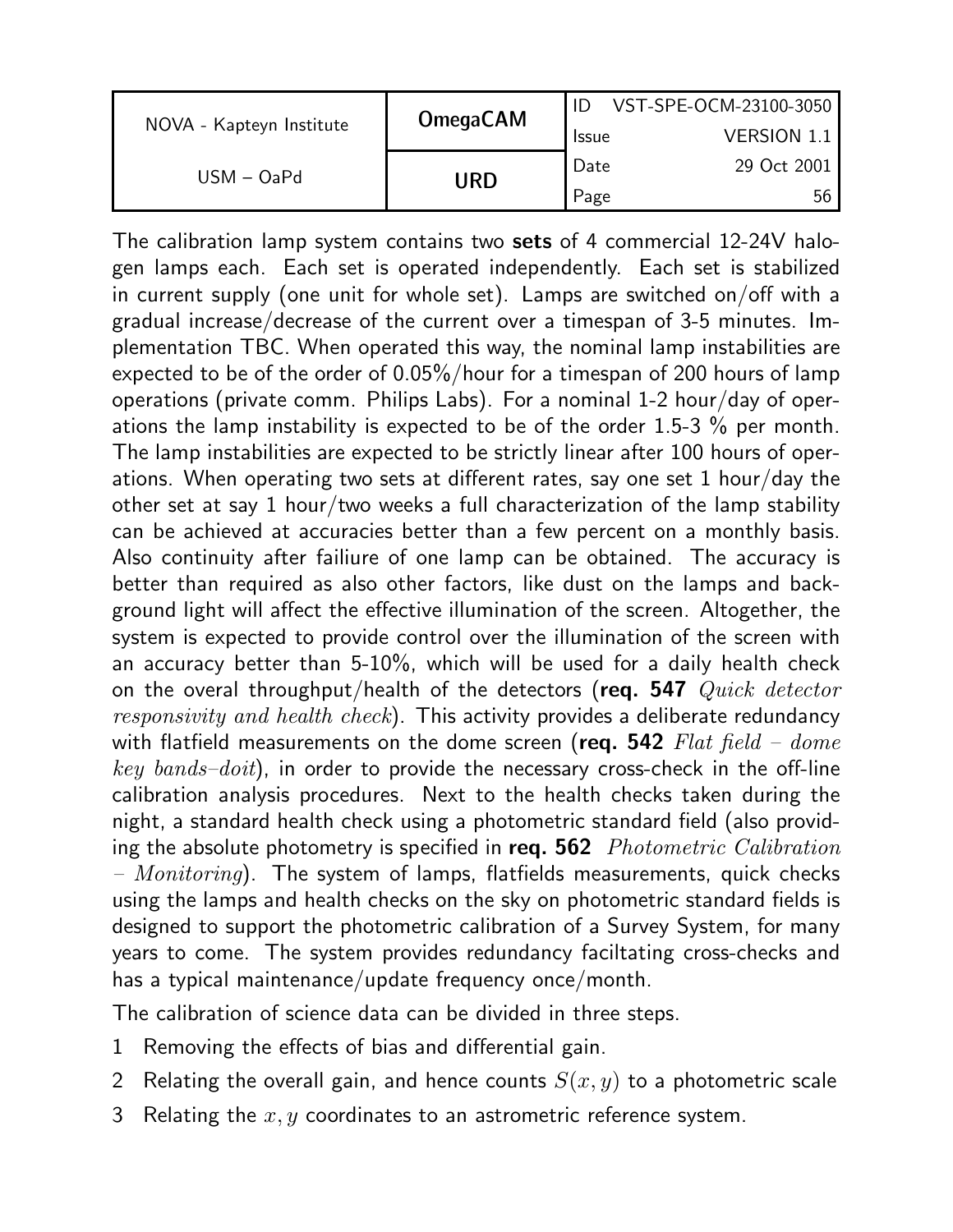|                          | <b>OmegaCAM</b> |              | VST-SPE-OCM-23100-3050 |
|--------------------------|-----------------|--------------|------------------------|
| NOVA - Kapteyn Institute |                 | <b>Issue</b> | <b>VERSION 1.1</b>     |
| $USM - OaPd$             |                 | Date         | 29 Oct 2001            |
|                          | URD             | Page         | 57                     |

The raw science and standard images record  $S(x, y)$  counts in pixel  $x, y$ , that are related to the incident photon flux  $I(x, y, \lambda)$  by:  $\ddot{\phantom{0}}$ 

 $S(x, y) = b(x, y) + G$  $g(x, y, \lambda)I(x, y, \lambda)d\lambda$ ,

with G the ADU conversion factor,  $g(x, y, \lambda)$  the quantum efficiency or gain as function of position and wavelength, and  $b(x, y)$  the bias offset.

The photometric and astrometric calibration (steps 2 and 3) are the subject of Sections 5.5 and 5.6, respectively. Here we list the calibration data necessary to remove the effects of bias and gain variation over the image. These calibration data include:

- Bias to subtract residual pattern in the bias offset.
- **Flatfields** to correct for non-uniform gain.
- **Fringe maps** to remove the fringe-patterns
- Weight maps to determine the relative contribution of each pixel when image data are combined,

A first-order approximation of the bias level in an image is provided by the median of the overscan region. A more accurate determination of the bias offset takes into account the following two effects: i) the bias level grows to its asymptotic level in the first few hundred lines, and ii) the bias level depends on the total signal in a given line. Therefore, an initial bias correction—the overscan correction, is applied by averaging the overscan pixels for each line, and subtracting this value from that line. Also, experience with the WFI has shown the presence of residual patterns in the bias offset over the image area. Under the assumption that these patterns are also present in OmegaCAM data its characterization by means of a master bias frame is specified in req.541.

The gain,  $q(x, y, \lambda)$ , incorporates the wavelength-dependent pixel-to-pixel variation in transmissivity of the different lightpaths through the telescope optics, filters and detectors. The gain can be approximated with

 $g(x, y, \lambda) = g_{DQE}(\lambda)g_{ff}(x, y),$ 

with  $g_{ff}(x, y)$  the pixel-to-pixel variation in the gain, and  $g_{DQE}(\lambda)$  the overall detector quantum efficiency (zeropoint), at  $g_{ff} = 1$ , which is subject to photometric calibration (Section 5.5).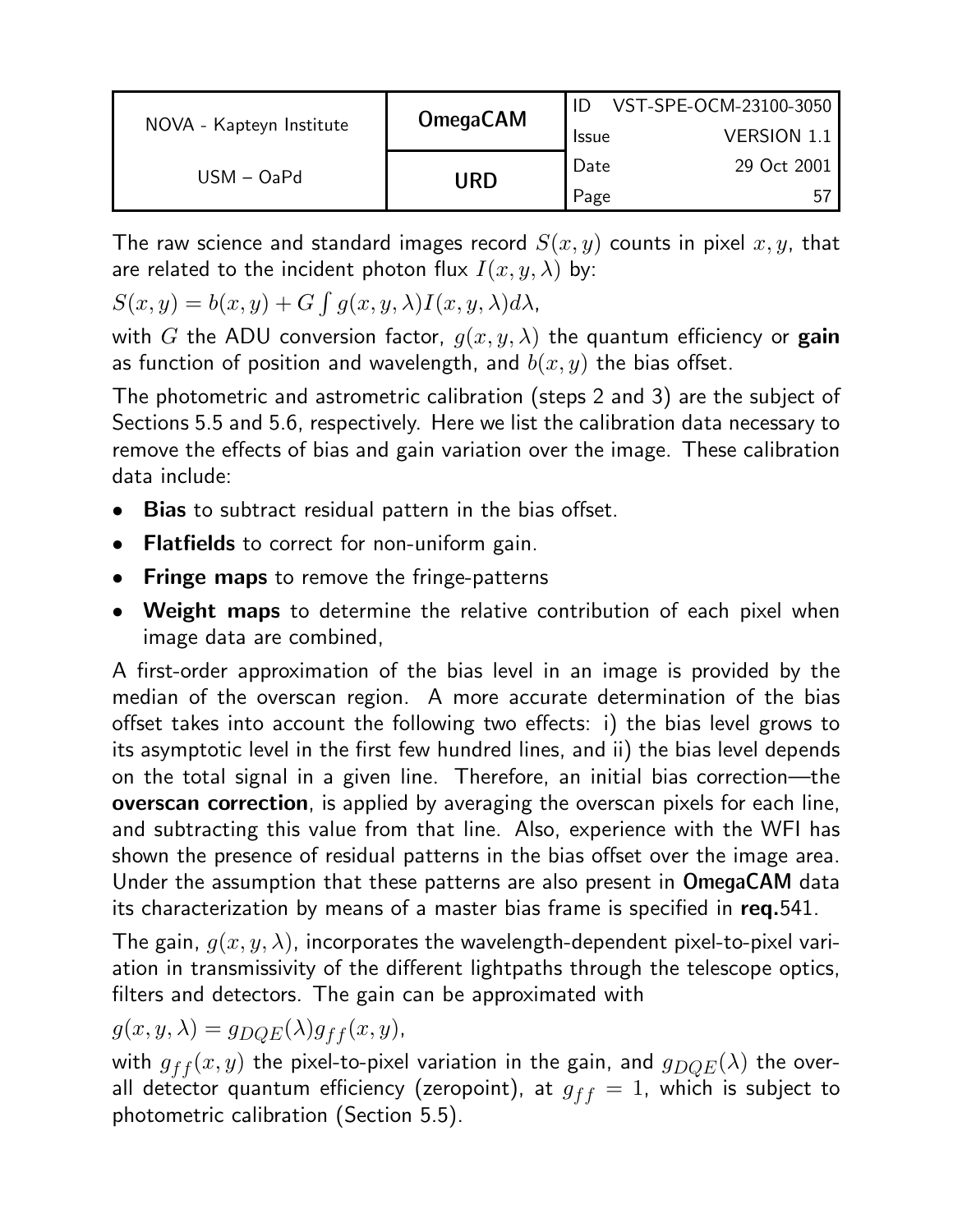|                          | <b>OmegaCAM</b> |              | VST-SPE-OCM-23100-3050 |
|--------------------------|-----------------|--------------|------------------------|
| NOVA - Kapteyn Institute |                 | <b>Issue</b> | <b>VERSION 1.1</b>     |
| $USM - OaPd$             | URD             | Date         | 29 Oct 2001            |
|                          |                 | Page         | 58                     |

The characterization of the pixel-to-pixel variation of the gain, the flatfield, is obtained by observing a spatially uniform source of illumination. A normalized version of such an image provides a measure of the relative variation of the gain over the image area,  $g_{ff}(x, y)$ . Note that this flatfield measures a combination in the pixel-to-pixel gain variation and the variation in transmissivity of the different light paths through the telescope optics and filters.

The ideal flatfield observation is:

i) uniformly illuminated

ii) bright, to minimize errors due to photon noise,

iii) of constant color, preferably a color that is the same as the night sky.

Several methods to determine a flatfield will be operational. However, each method suffers from different drawbacks. The various characterizations of the flat field, the dome, twilight, and night sky flats, are specified under the req.542-545, while the eventual master flatfield to be applied to science and standard field observations, is constructed from a suitable combination of the dome, twilight and night sky flat fields (req.546).

Dome flats (req.542) are obtained by observing in telescope screen park position a fixed domescreen *relatively* uniformly illuminated by the calibration lamp with a stabilizing power supply. The illumination is not sufficiently uniform to measure large scale variations, and the color is very different from the night sky.

Twilight flats (req.543) are based on a bright, uniform source of illumination (twilight sky), that is unfortunately not of constant brightness and color. Unfortunately the 'twilight gradient' precludes measurement of the largest scale gain variation. Also bright objects may be visible even at twilight, which provides an additional complication.

Night sky flats (req.544), obtained by combining a large number of science observations, most closely mimic the illumination properties of the science frames themselves. These are the only flatfields usable for measuring the largest scale gain variations. Unfortunately, the assumption that the illumination is uniform (except for astronomical sources of course), has proven to be invalid on WFI (e.g Manfroid et al, 2000). It remains to be seen how large this problem of "sky concentration" will be for OmegaCAM. Computing the night sky flat is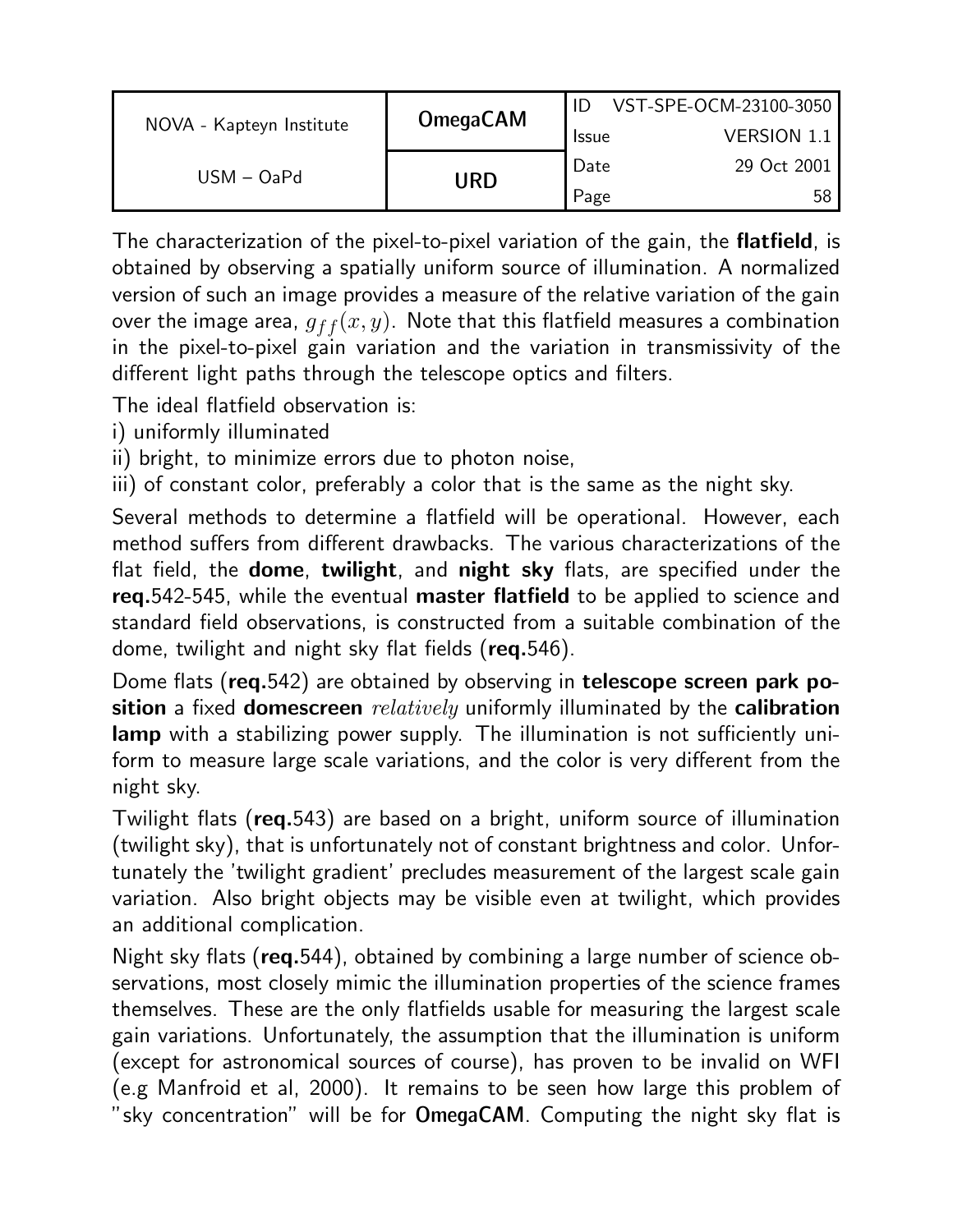|                          | <b>OmegaCAM</b> |              | VST-SPE-OCM-23100-3050 |
|--------------------------|-----------------|--------------|------------------------|
| NOVA - Kapteyn Institute |                 | <b>Issue</b> | <b>VERSION 1.1</b>     |
| $USM - OaPd$             | URD             | Date         | 29 Oct 2001            |
|                          |                 | Page         | 59                     |

also a computationally expensive process, both because of the large numbers of frames involved, and because the need for a proper masking of bright objects in the field. Fortunately, this measurement may also be usable for the fringe correction.

The master flatfield (req.546), to be applied to science and standard field observations, is constructed from a suitable combination of the dome, twilight and night sky flat.

The approximation that the pixel-to-pixel variation in the gain is independent of wavelength is in fact incorrect. Interference effects, mainly in the filters and thinned silicon layers of the CCDs, introduce wavelength dependent gain variations that vary on small angular scales. Since most sources are continuum sources, and only the convolution  $\int g(\lambda)I(\lambda)d\lambda$  is measured, this effect can be ignored when measuring source fluxes. However, due to variable strength of several sky lines, mostly apparent at the long wavelengths, the background will exhibit so-called fringing patterns, which can change during the night. This requires an additional calibration step for bands redward of R: the construction of suitable fringed background images (req.545).

The weight map is an important auxiliary file, which is used in several image processing steps. The weight map is intimately linked to the flatfields and therefore its construction is also addressed in this section.

Whenever individual pixels are combined, either in constructing source lists necessary for photometric and astrometric calibration, or in the coaddition of different frames, the OmegaCAM-reduction pipeline uses variance weighting (weight =  $1/\sigma^2$ ). The inverse variances are recorded in weight maps.

The debiased images record  $S(x, y)$  counts in pixel  $x, y$ , that are related to the photon flux  $I(x, y)$  by:

 $S(x, y) = Gg_{DOE}g_{ff}(x, y)I(x, y),$ 

Since photon shot-noise is much larger than the read-out noise, the rms-noise in the raw data is given by:

$$
\sigma_S(x, y) = G(g_{DQE}g_{ff}(x, y)I(x, y))^{1/2} = (GS(x, y))^{1/2}.
$$

Once data has been flatfielded  $(S^\prime=S/g_{ff})$ , the counts are given by:

 $S'(x, y) = Gg_{DQE}I(x, y),$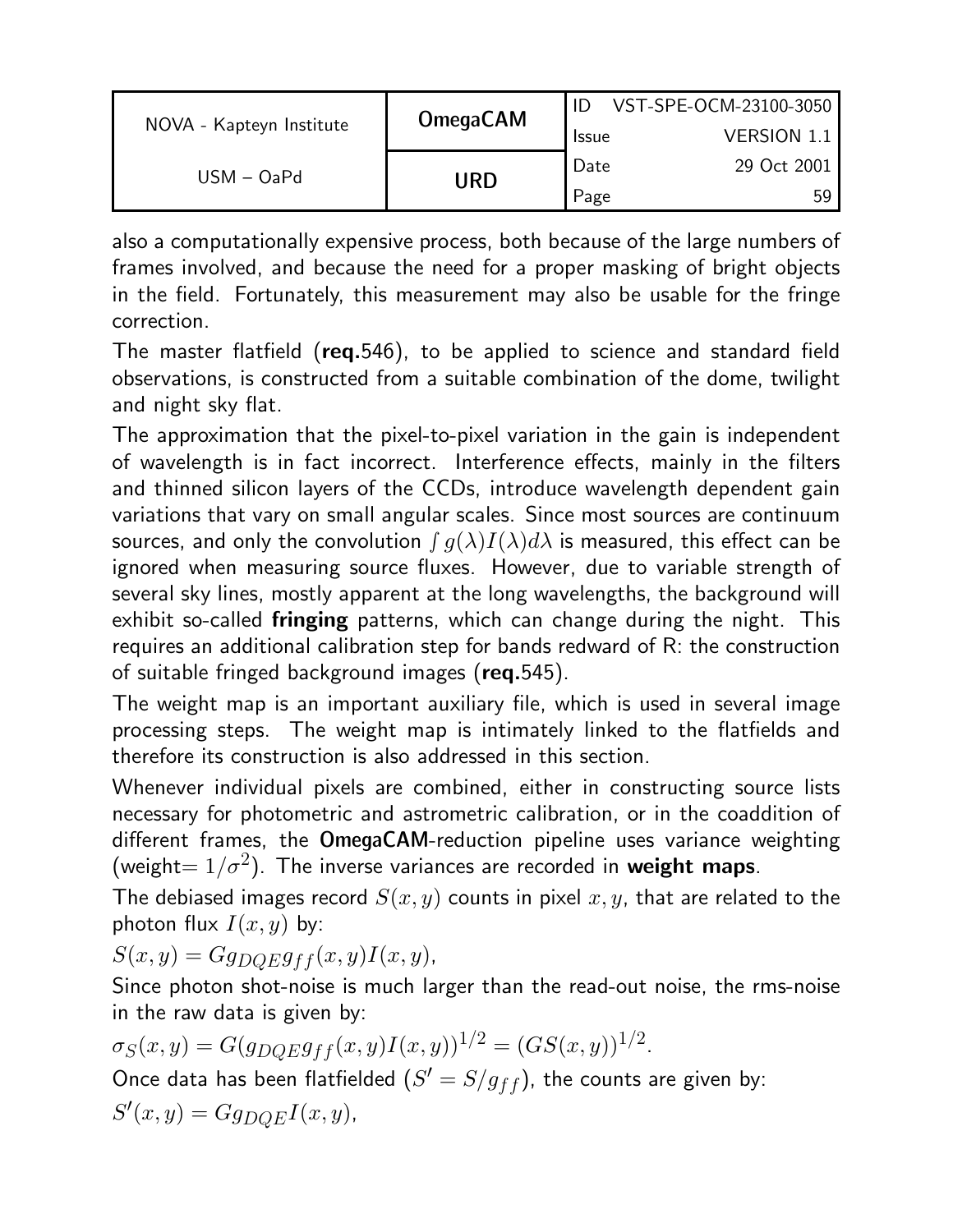|                          | <b>OmegaCAM</b> |              | VST-SPE-OCM-23100-3050 |
|--------------------------|-----------------|--------------|------------------------|
| NOVA - Kapteyn Institute |                 | <b>Issue</b> | <b>VERSION 1.1</b>     |
| $USM - OaPd$             | URD             | Date         | 29 Oct 2001            |
|                          |                 | Page         | 60                     |

and the rms-noise by:

 $\sigma_{S'}(x,y) = G(g_{DQE}g_{ff}(x,y)I(x,y))^{1/2})/g_{ff} = (GS'(x,y)/g_{ff})^{1/2}$ 

The photon flux  $I(x, y)$  is a sum of a uniform background  $I_{back}$  plus sources  $I_{src}(x, y)$ . Since, the surface brightness of the sky is (much) larger than the surface brightness of most sources, the rms-noise is given by:

 $\sigma_{S'}(x,y) = G[g_{DQE}I_{back}/g_{ff}(x,y)]^{1/2} = (GS'_{back}/g_{ff})^{1/2}$ 

Hence, the rms-noise in an image is the product of a factor  $((G S'_{back})^{1/2})$  that is constant over one image, but will vary between images, and a factor  $(g_{ff}^{-1/2})$ , the inverse of the square-root of the flatfield, which varies over the image.

To aid in the construction of weight maps for each individual science image **master weights** are constructed (req.546). These master weights are equal to the master flatfield, except that pixels that are hot ( $req.522$ ) or cold ( $req.535$ ), as well as pixels that have a gain outside a user defined range are assigned a weight of zero. Individual weight images for each science image can then be produced by determining the background level  $S_{back}$ , and dividing the master weight by  $GS_{back}$ . These individual weights can be further improved by detecting which pixels are affected by cosmic rays or satellite tracks, and assigning those a weight of zero too.

### 5.4.1 Req.  $-$  Bias - doit

## Objective:

Determine master bias frame.

The signal in raw scientific frames contains a component that is due to a bias current. This component shows up as an offset to the signal. The bias-offset has the following characteristics: i) the bias level grows to its asymptotic level in the first few hundred lines, and ii) the bias level depends on the total signal in a given line. Therefore, an initial bias correction—the **overscan correction**, is applied by averaging the overscan pixels for each line, and subtracting this value from that line.

In addition, the bias offset exhibits a residual pattern, which is measured by the master bias frame. To construct the master bias a series of 10 zerosecond bias exposures is overscan-corrected, and then averaged, rejecting  $5\sigma$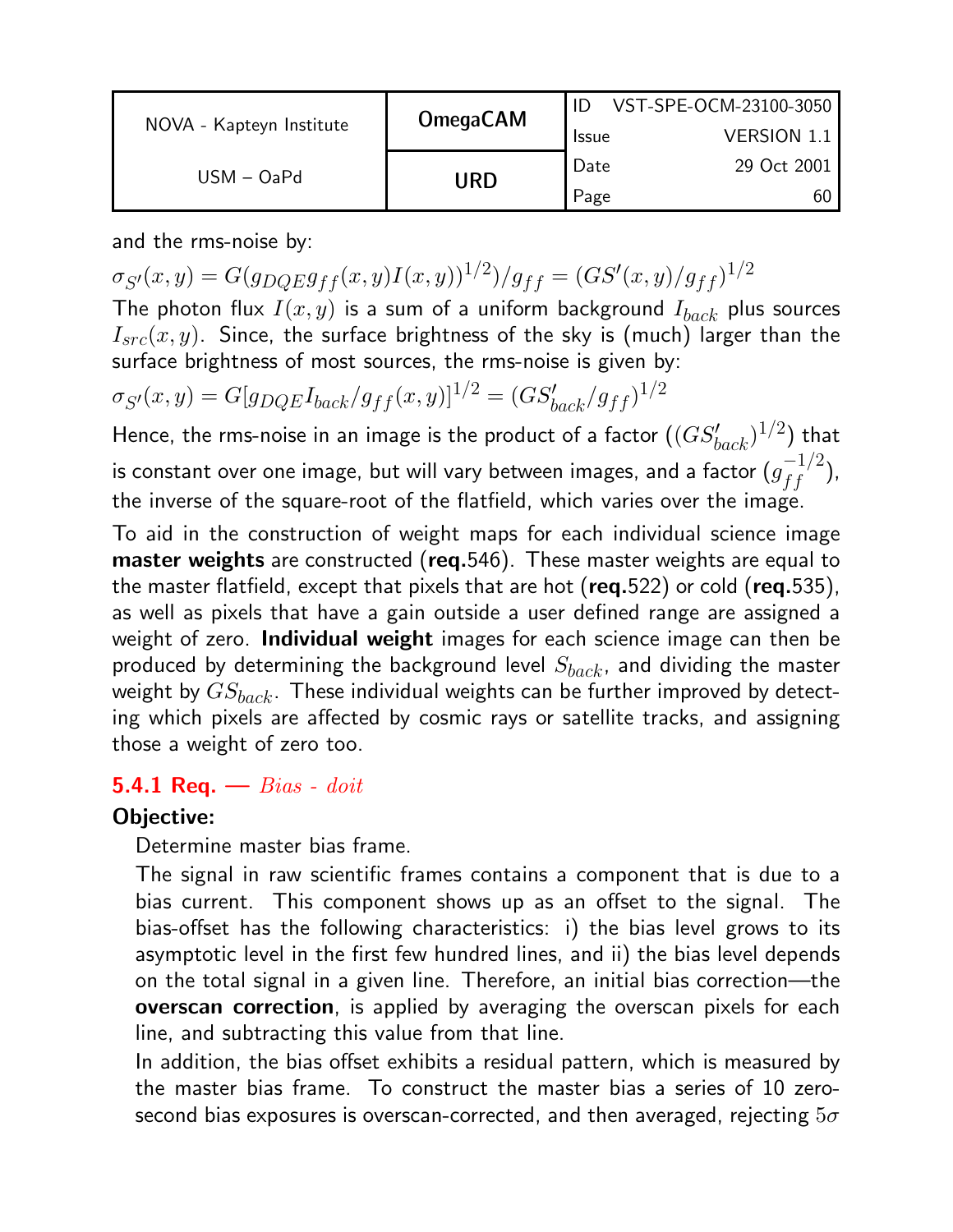|                          | <b>OmegaCAM</b> |              | VST-SPE-OCM-23100-3050 |
|--------------------------|-----------------|--------------|------------------------|
| NOVA - Kapteyn Institute |                 | <b>Issue</b> | <b>VERSION 1.1</b>     |
| $USM - OaPd$             | URD             | Date         | 29 Oct 2001            |
|                          |                 | Page         | 61                     |

outliers ( $\sigma$  = dispersion of the 10 bias exposures of individual pixels), due to particle hits during read-out. The resulting master bias frames will be used for the correction of all frames. For each master bias frame the mean value for each CCD chip will be determined and evaluated in a trend analysis.

As the readout noise dominates the rms scatter in the bias frames, while the shotnoise of the sky background dominates the rms scatter on the sky images, which is nominally much larger than the readout noise, it is sufficient to characterize the bias value at individual pixels with an accuracy of (readout to cnaracteri<br>noise/√ $\overline{1}0)$ .

A comparison with a previous master bias frame will be done as an evaluation of the overall health of the instrument and the quality of the data. This will thus measure short-term variations. Long term variations can be assessed using trend analysis.

A comparison of the mean level with laboratory values will be used as an overall quality check.

## When performed/frequency:

daytime- Commissioning, in RP initially daily. Later the frequency is to be determined by experience.

#### Required accuracy, constraints:

The required accuracy per pixel in the master bias frame is "nominal read-The required ac<br>outnoise/ $\sqrt{1}0"$ .

For the quality check: Deviation of the mean level of master bias (bias level) from lab values  $< 10\%$ .

#### Priority:

essential

## **5.4.2 Req.**  $\rightarrow$  Flat-field - dome key bands + user bands - doit

#### Objective:

Determine master dome flat frame for both Keybands and Userbands.

During the lifetime of OmegaCAM the dome flatfields shall be measured for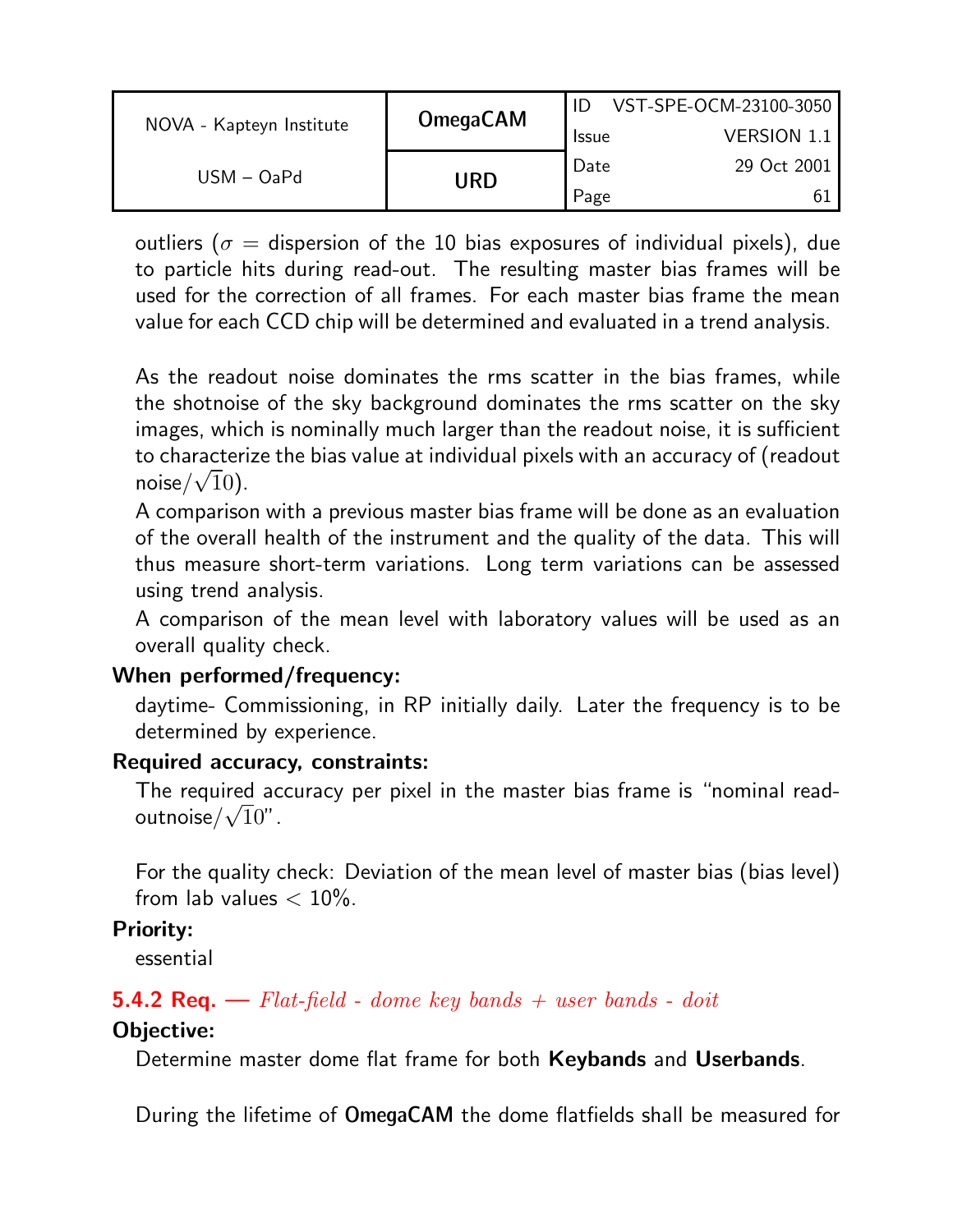|                          | <b>OmegaCAM</b> |              | VST-SPE-OCM-23100-3050 |
|--------------------------|-----------------|--------------|------------------------|
| NOVA - Kapteyn Institute |                 | <b>Issue</b> | <b>VERSION 1.1</b>     |
| $USM - OaPd$             | URD             | Date         | 29 Oct 2001            |
|                          |                 | Page         |                        |

the 4 keybands and the key-composite filter at least once/week. Thus at least within 3 days of the taking of science data a dome flatfield in the key passband will be available.

The sequence of dome flatfields in the keybands, acquired over periods of months to years will be used to perform a trend analysis on the long term stability of the instrument and lamp which illuminates the dome flatfield. With the exception of the effects of the unstability of the lamp, this trend analysis is redundant with that obtained from both req.  $563$  photometric zeropoint and that of **req. 562** Photometric calibration - Monitoring. Thus, by combining the results of these req.'s an accurate description of the behaviour of the lamp is feasible. The prediction of the behaviour of the lamp is a result, which will be used as an input for req. 546  $Quick \ detector \ responsibility$ check.

The dome flatfields will be used on an individual CCD chip level. The relative variations of the quantum efficiciency between individual CCD chips will be measured by req. 563 Photometric Calibration - zeropoint key bands -doit. The redundancy between various measurements of req. 563 Photometric *Calibration - zeropoint key bands -doit* and req. 542 *Dome flats* at keybands will be used to evaluate the relative chip-to-chip gain variations, and in due time, when advanced insight in this item is achieved, this knowledge might be used to further optimize observing scenarios.

For the userbands the dome flatfield will only be taken when during the period of week that particular passband has been used for science observations. No trend analysis will be done on the data taken in the User pass bands.

#### When performed/frequency:

Daytime, daily. For the keybands the dome flatfields will be measured at least once/week. For the Userbands the dome flatfields will be measured at least within 3 days that the Userband has been used for science observations. When filters have been changed in the cassette the presence of dust and/or scratches might require new flat field exposures.

#### Required accuracy, constraints:

Accurately measuring pixel-to-pixel gain variations as small as 1%, Adding 5 exposures of 20,000 counts satisfies this requirement.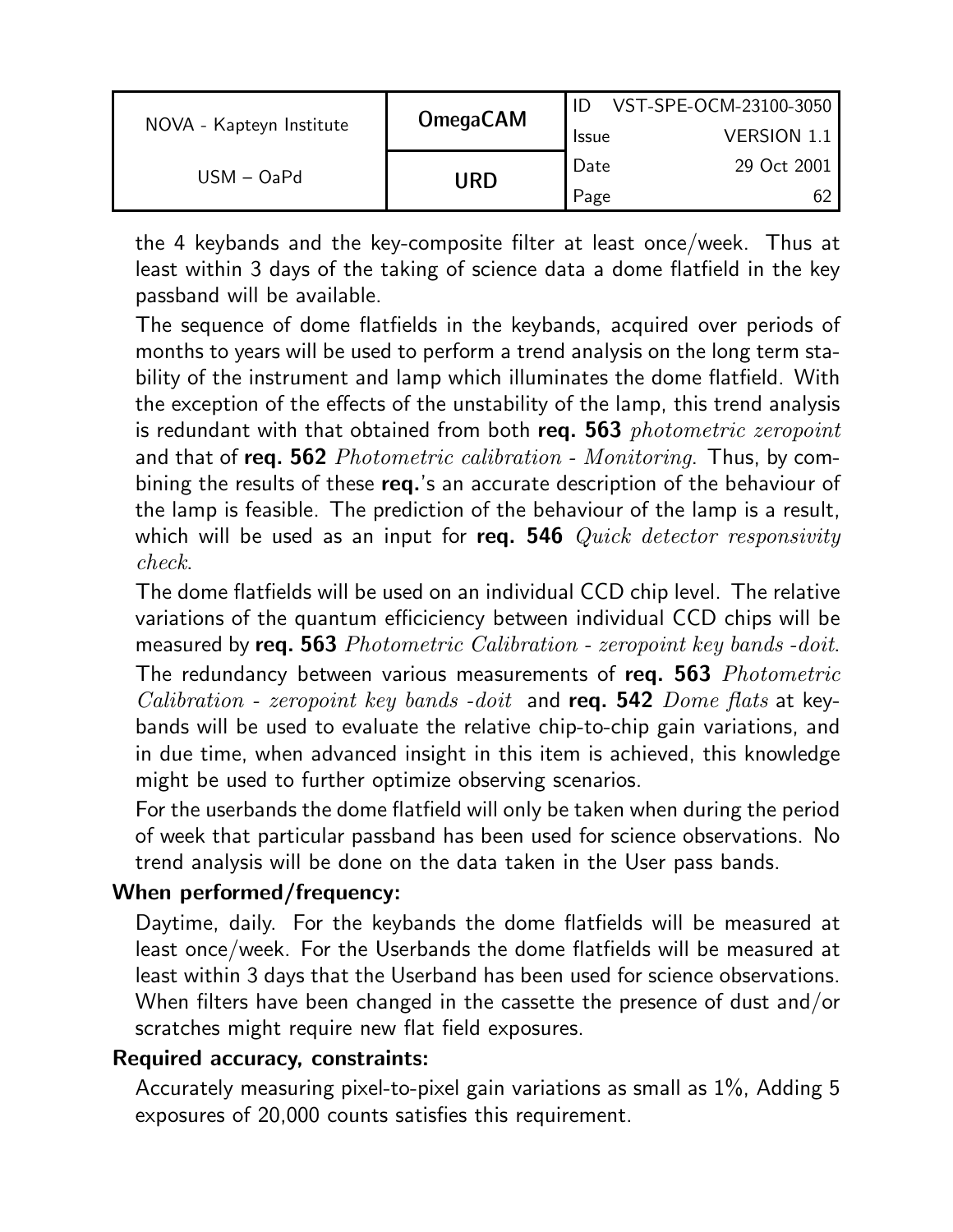|                          | <b>OmegaCAM</b> |              | VST-SPE-OCM-23100-3050 |
|--------------------------|-----------------|--------------|------------------------|
| NOVA - Kapteyn Institute |                 | <b>Issue</b> | <b>VERSION 1.1</b>     |
| $USM - OaPd$             | Date            | 29 Oct 2001  |                        |
|                          | URD             | Page         |                        |

### Priority:

essential

## **5.4.3 Req.**  $\rightarrow$  Flat-field - twilight

## Objective:

Determine master twilightflat frame, using observations of the twilight sky. Twilightflat observations will be attempted for each passband that is observed during that night. If insufficient twilight time is available then the twilightflat observations are taken preferably in the previous or subsequent night. In addition twilightflats of the 4 keybands will be taken at least once a week.

In order to minimize the spatial gradient in the sky brightness, the observations need to be made on the solar circle, i.e. the great circle through the zenith and the sun's position, at a zenith distance of about  $20^{\circ}$  in the solar antidirection. Preferably, the field of view does not include stars brighter than TBD magnitude.

## When performed/frequency:

Evening and morning twilight.

An attempt will be made to observe twilightflats for all bands observed during the night. For all observed bands, twilightflats will be observed within a maximum of 2 nights. In addition, twilightflats for the keybands will be obtained at least once a week, irrespective of whether keybands were used for science observations during that week.

#### Required accuracy, constraints:

Mean levels should be approximately 20000 ADU.

## Priority:

essential

## **5.4.4 Req.**  $\rightarrow$  Flat-field - night sky

#### Objective:

Create Night Sky flat frame.

The flatfield that most closely reproduces the actual gain variation of the science and standard observation, can be obtained by averaging a large number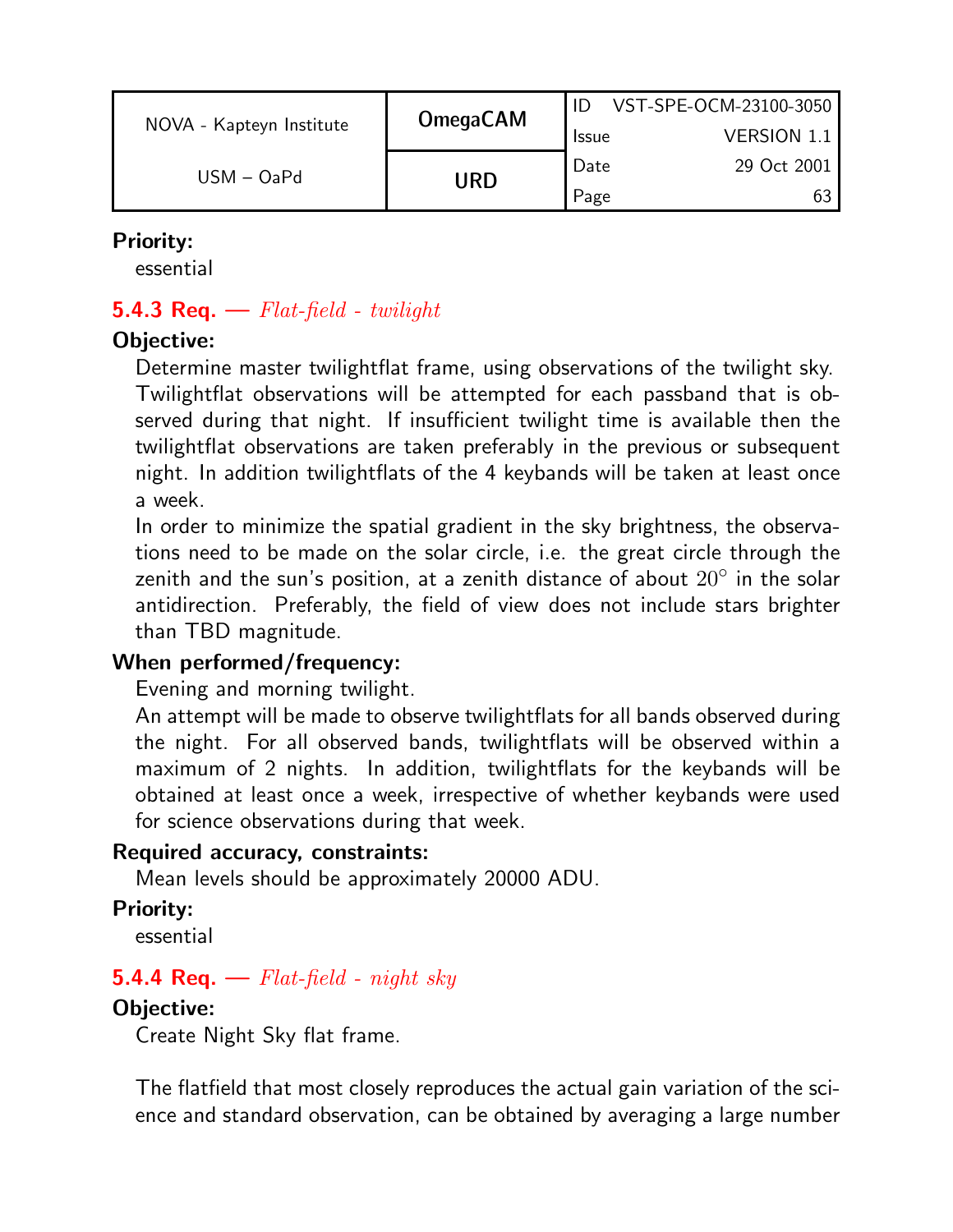|                          | <b>OmegaCAM</b> |              | VST-SPE-OCM-23100-3050 |
|--------------------------|-----------------|--------------|------------------------|
| NOVA - Kapteyn Institute |                 | <b>Issue</b> | <b>VERSION 1.1</b>     |
| $USM - OaPd$             | URD             | Date         | 29 Oct 2001            |
|                          |                 | Page         | 64                     |

of science and standard observations, taking care of properly masking the contaminating object. While such a night-sky flat (aka supersky) could, in principle, be superior in quality to the twilight flat, the procedure to obtain this flat can be computationally very expensive. On the other hand night-sky flats may also be suitable for fringe removal.

It remains to be seen to what extent the problem of sky concentration, i.e. nonuniform illumination due to stray light/reflection affects the quality of night-sky flat.

Because these night-sky flats can only be obtained from actual observations, we cannot guarantee their availability for bands for which only standards were obtained. It is, therefore, not clear how routine building of the skyframes should be incorporated into our photometric calibration scheme.

A minimum of 5 images in a night in a given band is required to optimally fulfill this requirement.

### When performed/frequency:

daytime, daily

## Required accuracy, constraints:

This procedure would benefit from a prior detection and masking of bright objects. If no masks of bright objects are available, then a minimum of 15 frames should be included.

## Priority:

very desirable

## 5.4.5 Req.  $-$  Flat-field - Fringing

## Objective:

Determine the fringe pattern of the background.

Fringing due to variable strength of several skylines, mostly apparent at the long wavelengths, requires a different approach to background subtraction. Normally, after flatfielding, the background can be expected to be flat over the entire image, and a median of the image, excluding  $5\sigma$  outliers, would in principle be sufficient to subtract the background.

In images that suffer from fringing we have to deal with a background that is variable on small  $(< 1')$  scales within the image, and can not be dis-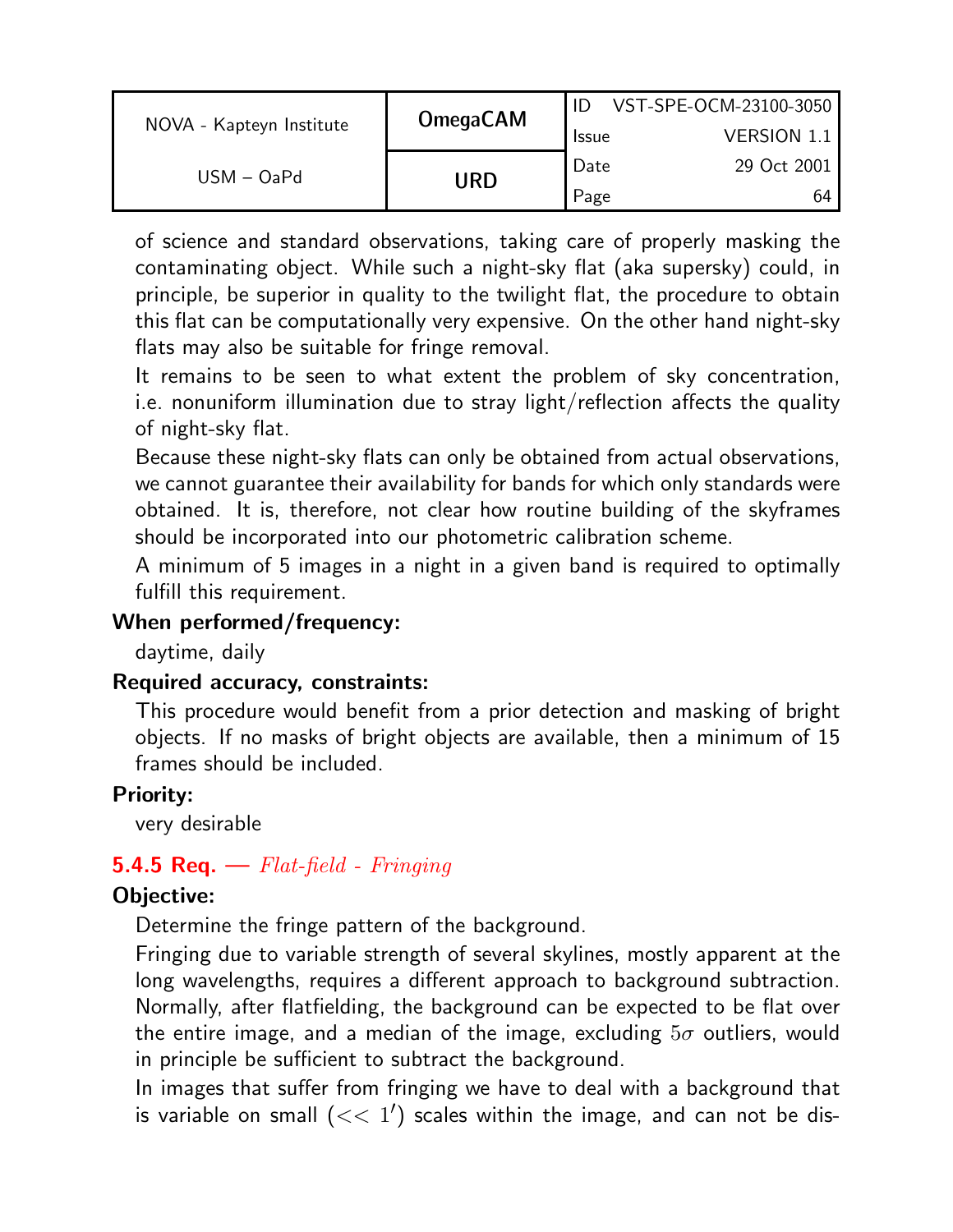|                          | <b>OmegaCAM</b> |              | VST-SPE-OCM-23100-3050 |
|--------------------------|-----------------|--------------|------------------------|
| NOVA - Kapteyn Institute |                 | <b>Issue</b> | VERSION 1.1            |
| $USM - OaPd$             | URD             | Date         | 29 Oct 2001            |
|                          |                 | Page         | 65                     |

tinguished from sources. The image itself can, therefore, not be used to determine the background. However, given the fact that most observations are taken in jitter or dither mode, the information of several images can be combined to determine a background. This average should include enough observations to properly exclude contamination from sources, and, because the standard jitter/dither patterns only include 5 pointings, one background computation per jitter/dither is probably not sufficiently accurate. On the other hand, because the fringing pattern varies with time and telescope position, a straight mean (the supersky) over an entire nights worth of data is also not usable.

A suitable strategy to construct a fringed background image, usable for subtraction, thereby removing the fringe pattern, remains to be determined. If the fringe pattern is stable over the night, a decomposition of the night-sky flat in an additive and multiplicative term is feasable. The assumption that the high-frequency spatial component in the night-sky flat are fringes, while the lowest frequency components represent gain variations has been used with reasonable success.

#### When performed/frequency:

Commissioning and when long wave science frames are taken.

#### Priority:

very important

#### **5.4.6 Req.**  $\rightarrow$  Flat-field - master flat and weight map

#### Objective:

Determine the master flatfield, to be used to correct for the pixel-to-pixel gain variation from the raw image data. Also use this flatfield to create a master weight map, to be used when co-adding image data.

Four different measures of the variation in the gain are available: the dome flat (req.542), the twilight flat (req.543), the night-sky flat (req.544) and the illumination correction (req.548). A suitable choice of the final master flatfield, based on a combination of one or more of these flatfields, and, optionally, the illumination correction will

A method whereby the dome flat is used to measure the pixel-to-pixel (smallscale) variation, and either the twilight or night-sky flat is used to measure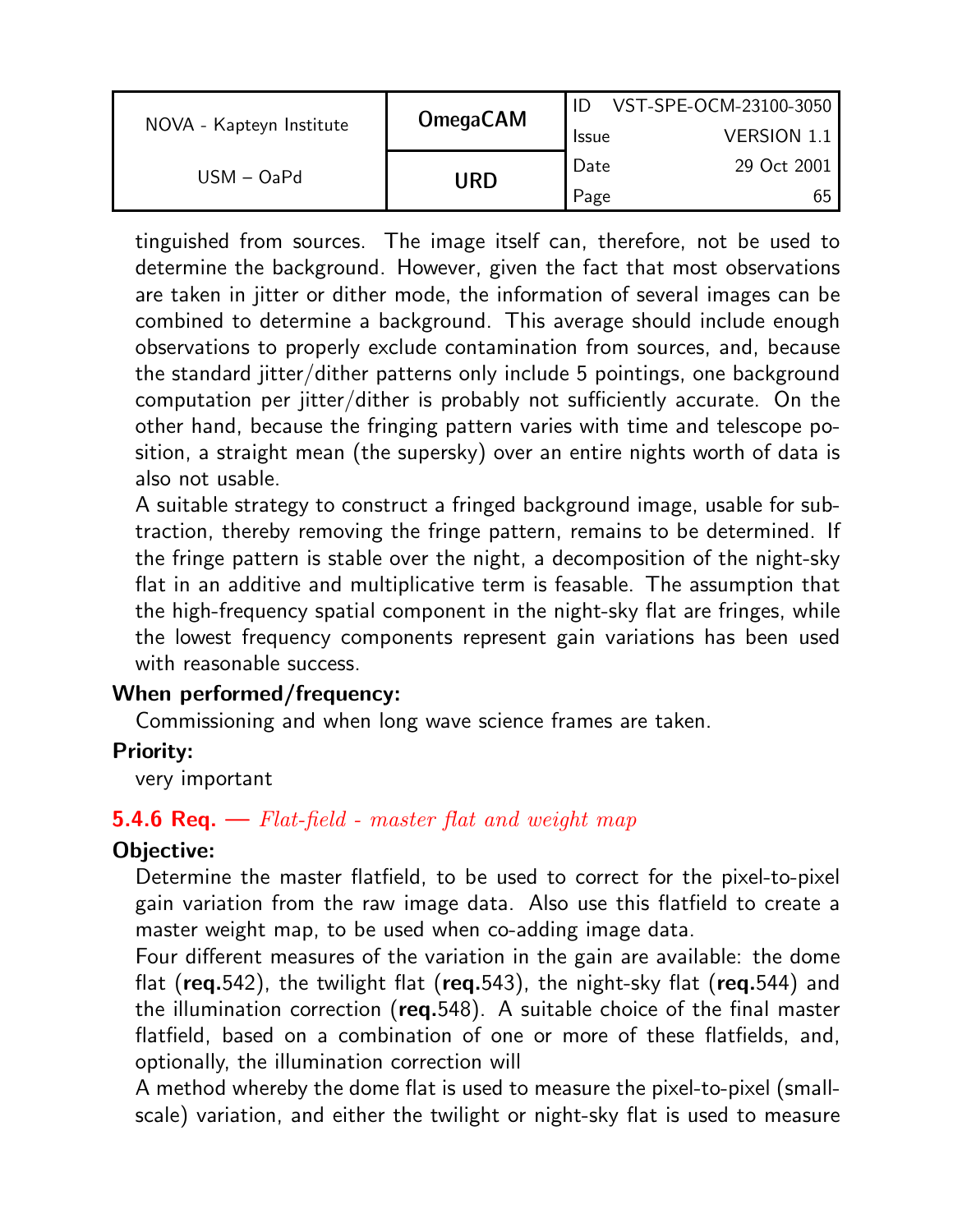|                          | <b>OmegaCAM</b> |              | VST-SPE-OCM-23100-3050 |
|--------------------------|-----------------|--------------|------------------------|
| NOVA - Kapteyn Institute |                 | <b>Issue</b> | <b>VERSION 1.1</b>     |
| $USM - OaPd$             | URD             | Date         | 29 Oct 2001            |
|                          |                 | Page         | 66                     |

the large scale variation, would provide a first-order approximation of the master flatfield. This master flatfield could then be used to flatfield the science and standard images.

Experience at FORS has shown that a suitable combination of twilight and night-sky flats provided the best determination of the gain variation. Experience with WFI indicates that some care has to be taken to address the issue of sky concentration. An optimal algorithm that takes this into account, (using the illumination correction), will be based on experiments with WFI and OmegaCAM data.

The master flatfield is proportional to the inverse variance in the flatfielded data and can therefore be used to build a master weight image. Weights of zero are assigned to hot ( $req.522$ ) and cold pixels ( $req.535$ ), as well as pixels that have a relative gain outside a user defined range.

The master weight maps are the basis on which individual weight maps are created (seq.– 632).These individual weight images also assign a weight of zero to cosmic-ray events and satellite tracks.

## When performed/frequency:

New weight and flag images should be constructed whenever a new flatfield is constructed.

## Priority:

essential

## **5.4.7 Req.** — Quick detector responsivity check - doit

## Objective:

Quickly check the overall health in terms of responsivity by observing the dome screen with the composite filter.

Together with req. 521 read-noise this item forms the most important day-to-day health check. The expected lamp intensity is characterized in req. 542  $Dome$  flat. This measurement will lead to a go/non-conformance flag and day report. The results will have to be inspected on the site, as this is a daytime health check of the instrument.

Trend analysis on the raw data will be redundant with that of req. 542  $\emph{done}$ flat.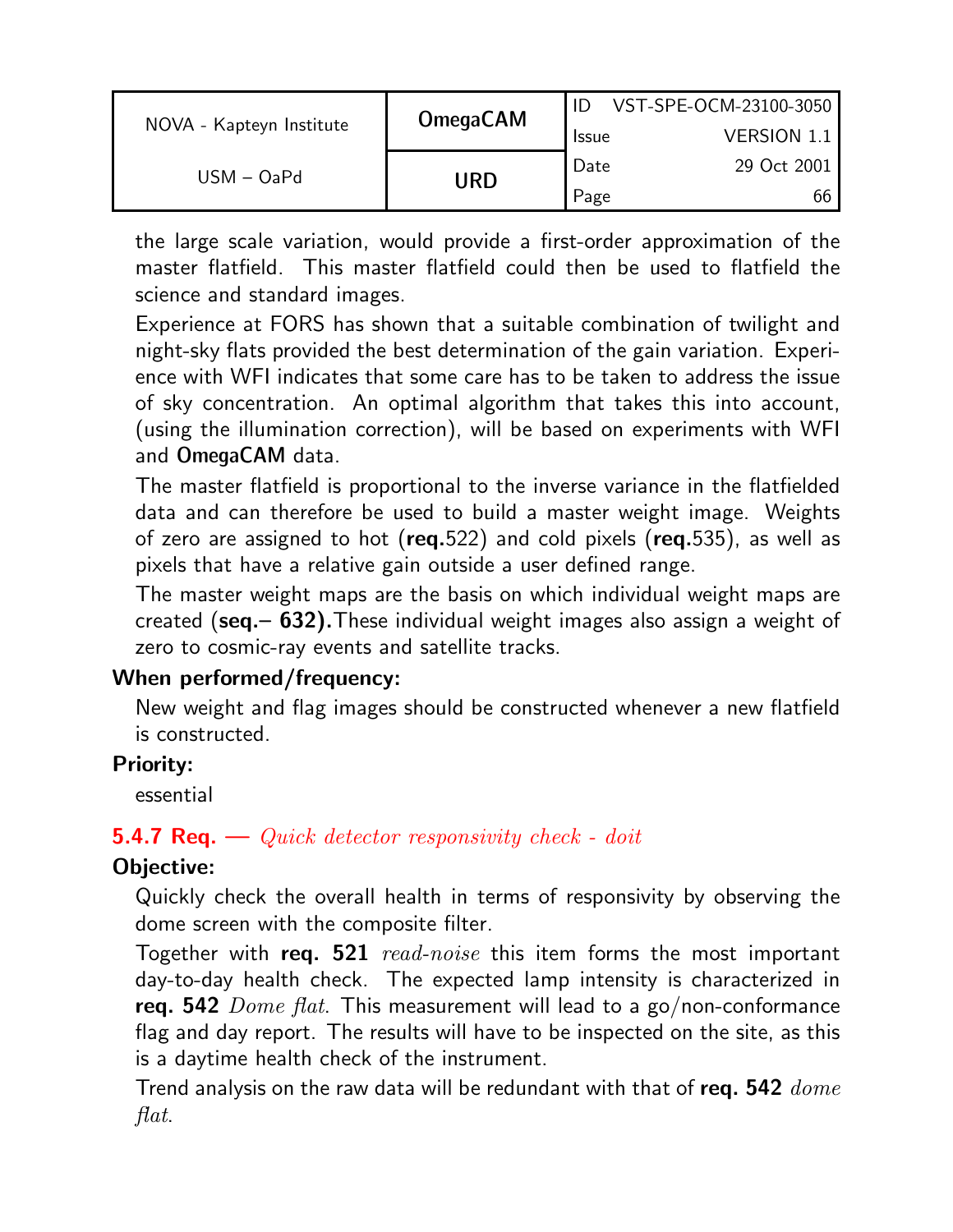|                          | <b>OmegaCAM</b> |              | VST-SPE-OCM-23100-3050 |
|--------------------------|-----------------|--------------|------------------------|
| NOVA - Kapteyn Institute |                 | <b>Issue</b> | <b>VERSION 1.1</b>     |
| $USM - OaPd$             | URD             | Date         | 29 Oct 2001            |
|                          |                 | Page         | 67                     |

The equivalent of this req. on the sky is provided by req. 562 Photometric Calibration - Monitoring

## When performed/frequency:

Commissioning, daytime, every day of operations both during CP and RP.

#### Required accuracy, constraints:

 $1\%$ 

## Priority:

very important

## **5.4.8 Req.** — Illumination correction

## Objective:

Characterize the illumination correction.

The zeropoint is determined individually for each CCD in req.563. The gain variation over individual chips is characterized by the twighlight and sky flatfields (req.533 and req.534) under the assumption of an ideal flat illumination over the field of view. In practice this ideal flat illumination can be affected by stray light (sky concentration) and the flatfield has to be corrected for this.

An initial verification that this effect is indeed present will be obtained when constructin g catalogues of secondary standards (req.569). In case it is found to have an amplitude over a single chip larger than 1% the effect has to be characterized by measurements of a standard field. The master flatfield (req.546) will apply this information when needed.

## When performed/frequency:

Verification of effect during commissioning. Measurement, during RP, once/month

## Required accuracy, constraints:

better than 1% for the amplitude over a single CCD.

## Priority:

essential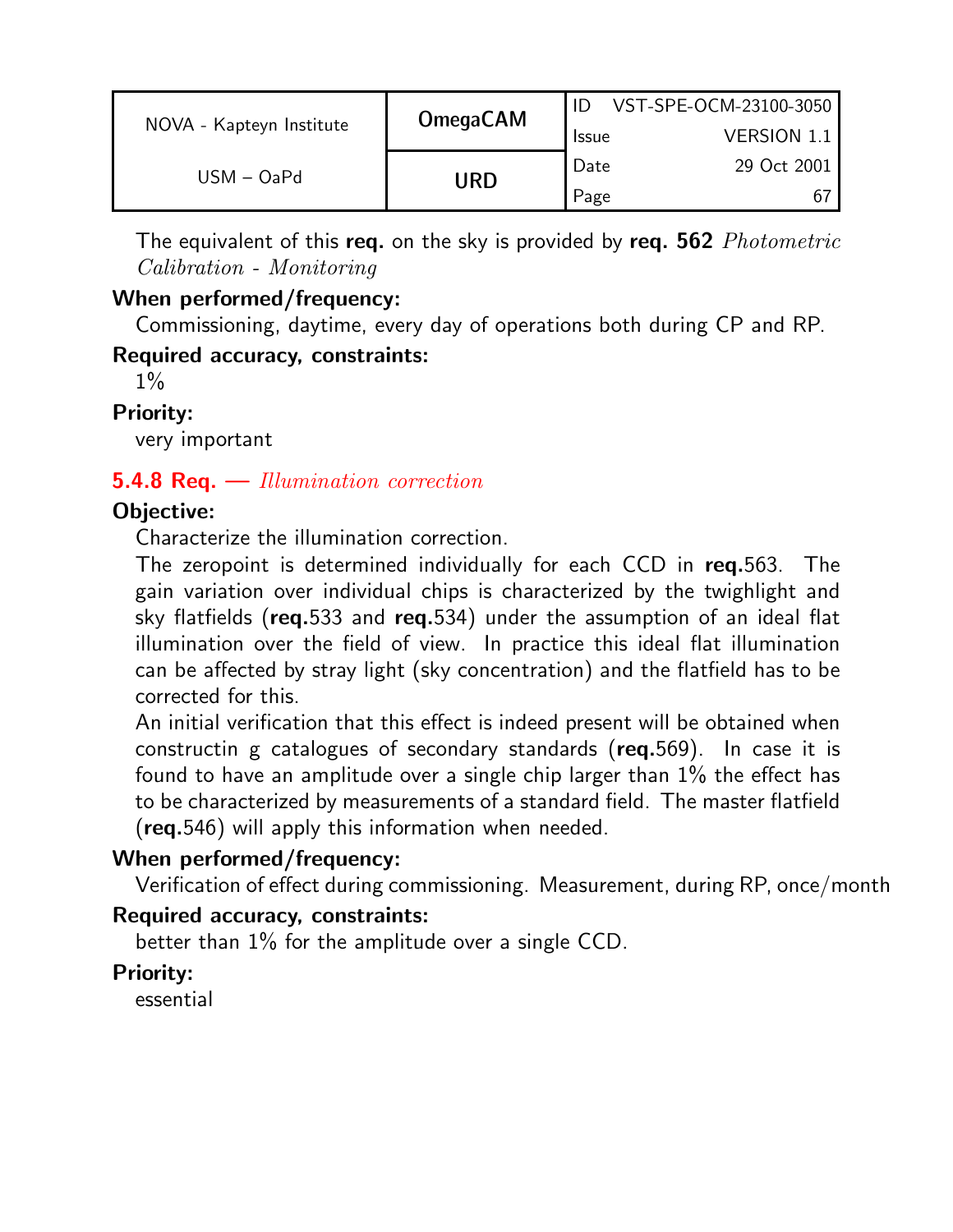|                          | <b>OmegaCAM</b> |              | VST-SPE-OCM-23100-3050 |
|--------------------------|-----------------|--------------|------------------------|
| NOVA - Kapteyn Institute |                 | <b>Issue</b> | <b>VERSION 1.1</b>     |
| $USM - OaPd$             | URD             | Date         | 29 Oct 2001            |
|                          |                 | Page         | 68                     |

## 5.5 Astrometric Calibration

The aim of the astrometric calibration is to accurately determine the projection matrix for converting pixel positions to sky coordinates. This will be done automatically in the data reduction pipeline.

For **Mode– SSO** N= the astrometric solution can be derived provided some observational limits, restricting the curvature of the stellar track, are met. When stellar tracks become more curved than the limits, all astrometric quality checks will have to be relaxed. All source positions will be derived using the firstorder moments of the pixel distribution of the detected objects. The resulting positions, in such cases, will be the weighted averages of the stellar tracks and that of the (than not) moving targets. The exposure time limitation is defined by the curvature of the stellar tracks in the field, which should be less than 1% over the full track. Estimates for limitations on tracking for OmegaCAM are defined by requiring the curvature of the stellar tracks to be less than 0.1 FWHM of the PSF  $( $0$ "6)$ . Assuming tracking in Ra, a track length of less than 0.1 degree at any declination is allowed. For a track length of 0.2 degree only declinations between 0 and  $+/-20$  deg or  $+/-70$  to  $+/-90$  deg are within the above limits. For the other modes there are no such restrictions.

The astrometric calibration can be derived using two fundamentally different methods.

The first, traditional, method is to derive the full projection matrix separately for each pointing, ignoring any detailed prior knowledge (apart from some rough initial estimates such as pointing, orientation and platescale). This method has great freedom and allows for instrument independent determination of the projection matrix. It can thus be used on a variety of instruments, but requires more input data elements to achieve an accuracy equal to that of the next method.

The second method allows for a separate determination—and use—of instrument specific characteristics of the geometry that do not change (much) among different pointings and the characteristics that do change with pointing. Fixed characteristics are, e.g., position of the chips relative to each other, the position of the rotator axis, the optical deformation at the position of the focal plane and perhaps pointing accuracy. Variable characteristics include items like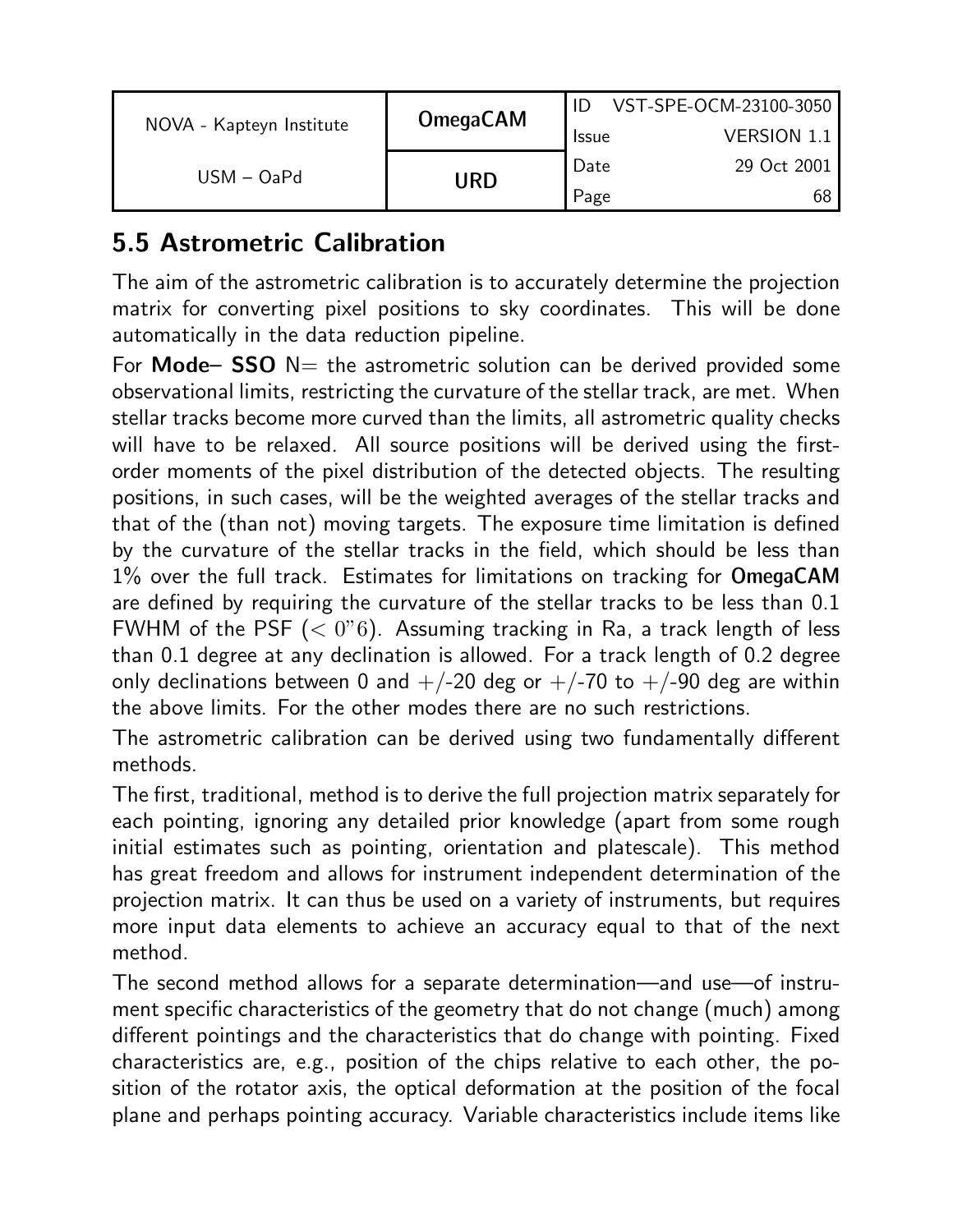|                          | <b>OmegaCAM</b> |              | VST-SPE-OCM-23100-3050 |
|--------------------------|-----------------|--------------|------------------------|
| NOVA - Kapteyn Institute |                 | <b>Issue</b> | <b>VERSION 1.1</b>     |
| $USM - OaPd$             | URD             | Date         | 29 Oct 2001            |
|                          |                 | Page         | 69                     |

the flexure of the telecope and its instrument. The latter items need to be determined for each pointing separately. This method can be robust and has less degrees of freedom facilitating accurate astrometry with a small amount of data points. It is, however, tightly fixed to the instrumental geometry. A geometric model must be obtained and associated parameter values must be determined before standard astrometric reduction can be done.

Both methods will make use of an astrometric reference catalog. Current catalogs have positional accuracies that are not extremely high on the scale of the field of view of OmegaCAM. To achieve higher positional accuracy within a given pointing set and to allow accurate co-addition without degrading the PSF the astrometric solution will make use of the overlap among the pointing set.

The methods can be applied both to the main camera CCD chips and to the guide CCDs, as the latter can be viewed as a auxiliary CCDs of the main camera.

The requirements outlined here determine the calibration data necessary to perform an astrometric solution using prior knowledge of instrument specific characteristics.

The algorithm for the derivation of the astrometric solution is detailed in Section 7.3, while its use is detailed in seq. - 634.

## **5.5.1 Req.** — *Position of Camera in focal plane*

## Objective:

Determine the position of the chips with respect to the rotator axis of the telescope. This is part of the static astrometric calibration of the camera. It involves the determination of the chip position, scale, and orientation with respect to a perfect pixel plane. This has to be done with the ADC in and out.

This procedure produces the astrometric pre-solution. In fact, the expected pointing and other a-priori positional offsets are expected to be small; hence the standard astrometric solution can already be obtained without a presolution. However, a first inspection and verification of the pre-solution is a task to initialize the system.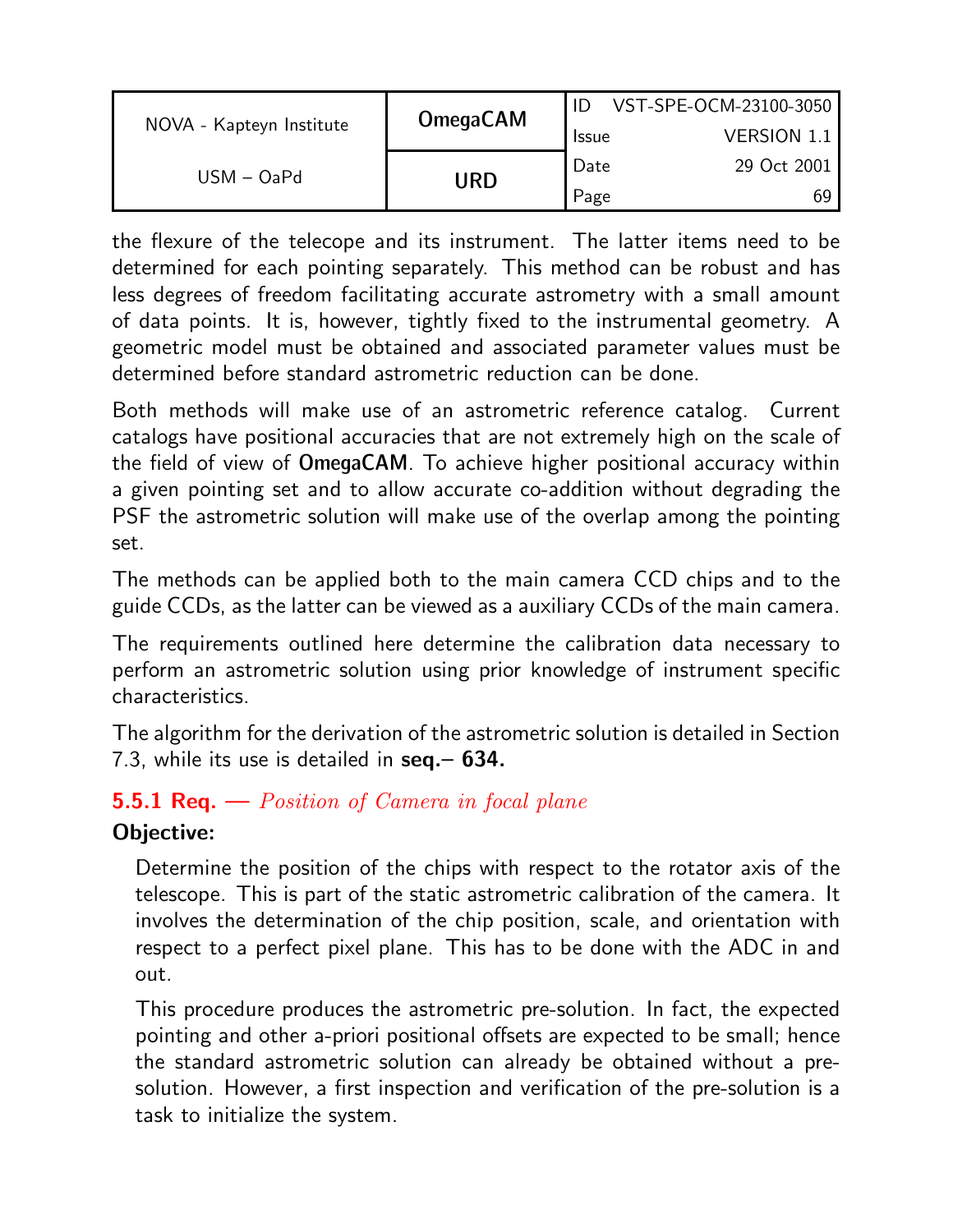|                          |                 |              | VST-SPE-OCM-23100-3050 |
|--------------------------|-----------------|--------------|------------------------|
| NOVA - Kapteyn Institute | <b>OmegaCAM</b> | <b>Issue</b> | <b>VERSION 1.1</b>     |
| $USM - OaPd$             | URD             | Date         | 29 Oct 2001            |
|                          |                 | Page         |                        |

### When performed/frequency:

Each mechanical change of the camera. Each user supplied filter, once a year.

#### Required accuracy, constraints:

Internal precision: 0.3 pixel. External precision limited by reference catalog Priority:

Desirable

## **5.5.2 Req.**  $\rightarrow$  *Telescope Pointing and offsetting*

## Objective:

Verify the pointing and the offsetting of the telescope for both optical configurations (ADC in and out).

The pointing model is provided independent of the OmegaCAM S/W, but a verification of both the pointing and the offsetting accuracy is required.

Perform on-site spot checks of the pointing model. The data from the Guider CCD can be used for this.

Also in the data reduction pipeline, as a standard check in the astrometric solution, the pointing error is determined.

#### When performed/frequency:

Commissioning, after each change of the pointing model, and to be determined by experience.

#### Required accuracy, constraints:

1 arc second

#### Priority:

Very important

## 5.5.3 Req. — Telescope and Field Rotator tracking

#### Objective:

Verify that the rotator performs properly and simultaneously that the telescope is tracking correctly.

Up to Zenith distances of 60 degrees and wind speed of 18 m/s with a dynamical component of 30%, the free tracking of the telescope shall be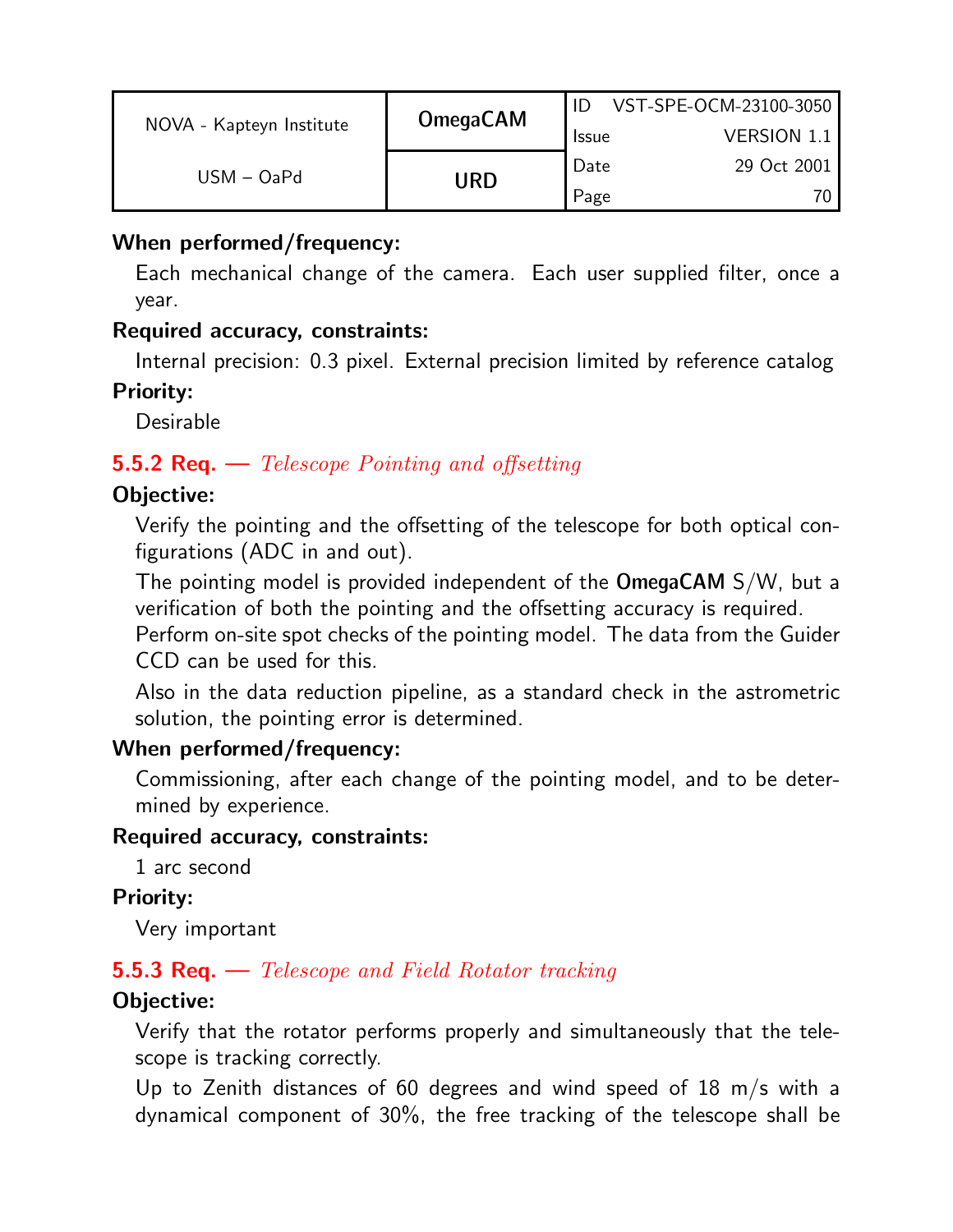| NOVA - Kapteyn Institute | <b>OmegaCAM</b> | VST-SPE-OCM-23100-3050 |                    |  |
|--------------------------|-----------------|------------------------|--------------------|--|
|                          |                 | <b>Issue</b>           | <b>VERSION 1.1</b> |  |
| $USM - OaPd$             | URD             | Date                   | 29 Oct 2001        |  |
|                          |                 | Page                   |                    |  |

better than 0.2 arcsec rms. With closed-loop autoguiding, the rms deviation shall not exceed 0.05 arcsec

Two methods will fulfill this requirement.

First, check at various telescope positions the global performance of the rotator plate which is driven by the pointing model. When the rotator plate is not performing optimal, the objects are elongated in a circular pattern (concentric rings) with the rotator plate axis at the center. This inspection is closely related to the determination of the point spread function.

Second, check for the tracking of the telescope to find functional dependency with telescope position. This is purely a verification. As an internal check, do this for each OmegaCAM observing mode. Similar to the rotator plate inspection the point spread function is used as the measuring tool. When the telescope is not tracking correctly the shapes of stellar objects are systematically elongated. The amount of elongation may not exceed a certain value, corresponding to the basic tracking requirements given above.

These two functional checks are merged into one analysis as they essentially use the same technique for verification and because they are coupled. Nonconform tracking can cause non-conform rotation.

The offset information from the Guider CCD's is another element in the functional check. When offsets for guide stars are becoming too large, rotator plate errors or telescope tracking errors are apparent as different patterns of offsets during an exposure time.

## When performed/frequency:

Commissioning, at each change of the pointing model, in RP to be determined by experience. In CP check once with the ADC in and out.

## Required accuracy, constraints:

First method: 1 arcsecond in the dependencies. Second method 0.1 pixel dimension or 0.1 FWHM

## Priority:

very important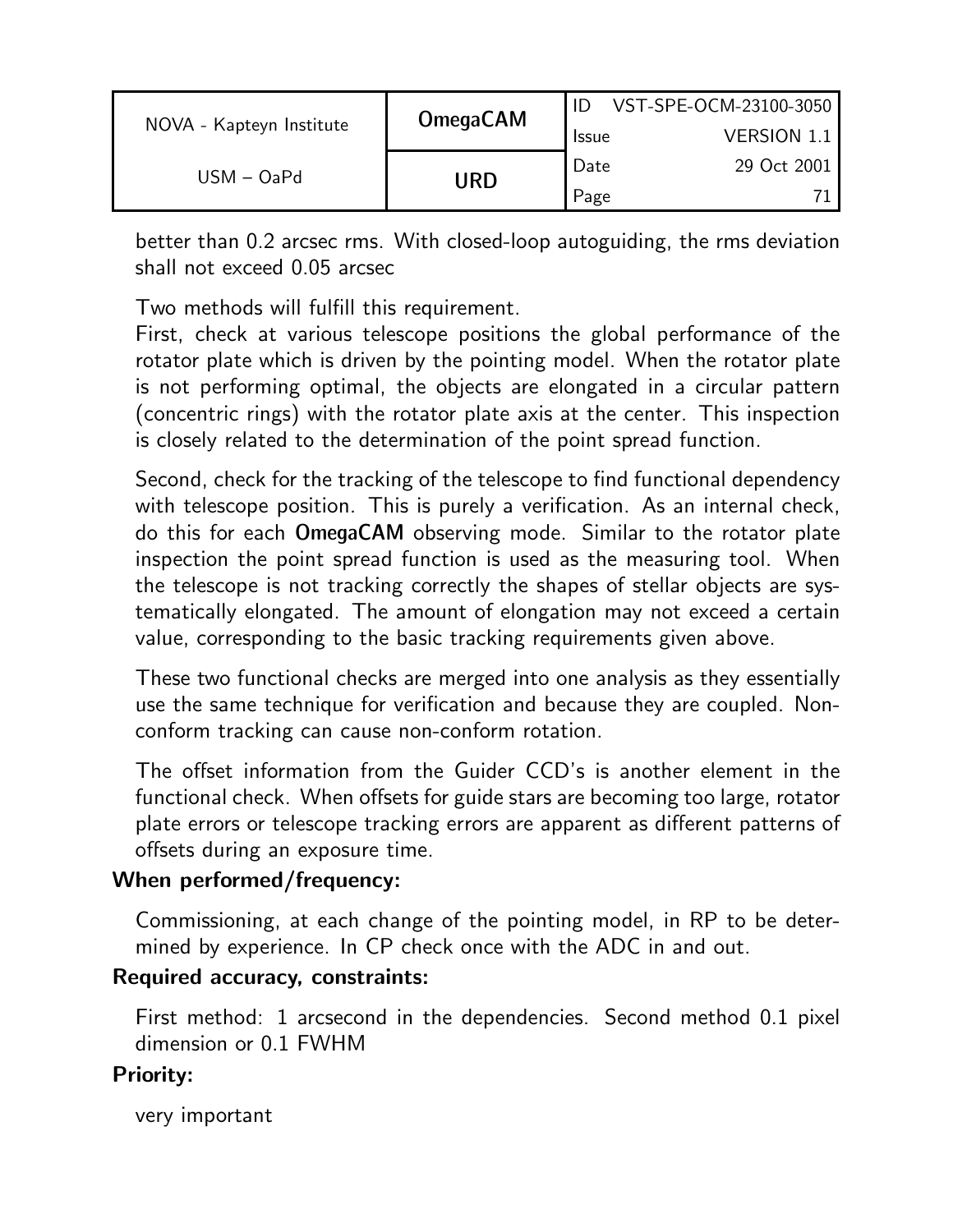|                          | <b>OmegaCAM</b> | VST-SPE-OCM-23100-3050 |                    |  |
|--------------------------|-----------------|------------------------|--------------------|--|
| NOVA - Kapteyn Institute |                 | <b>Issue</b>           | <b>VERSION 1.1</b> |  |
| $USM - OaPd$             | URD             | Date                   | 29 Oct 2001        |  |
|                          |                 | Page                   |                    |  |

## **5.5.4 Req.**  $\rightarrow$  *PSF Anisotropy*

## Objective:

Determine the PSF anisotropy.

Detailed characterization of the Point Spread Function at various positions in the focal plane shall be provided. Monitor optical defects and possible variations in time. Do this for both optical configurations of the telescope, ADC in and out.

Guide CCD recordings are used for the analysis.

#### When performed/frequency:

**Commissioning** 

Each optical change to the telescope,

Remount of the detector assembly. Once per three months.

#### Required accuracy, constraints:

better than 1%

### Priority:

desirable

## **5.5.5 Req.** — The astrometric solution for templates - doit -see 6.3.4

## **5.5.6 Req.**  $\rightarrow$  The astrometric solution for Guide CCD's

## Objective:

Perform astrometric solutions for the Guide CCD's and hand over the solution to the Instrument S/W for locating Guide stars.

Note, the Guide CCDs can be read out separately and 'stand alone'.

## When performed/frequency:

Commissioning.

## Required accuracy, constraints:

1 arcsec rms for the accuracy with respect to the external standard; External precision is driven by the position reference catalog. This is in the case of the USNO-A2 catalog of the order 0.3" with possible systematic excursions to 1".

#### Priority:

Essential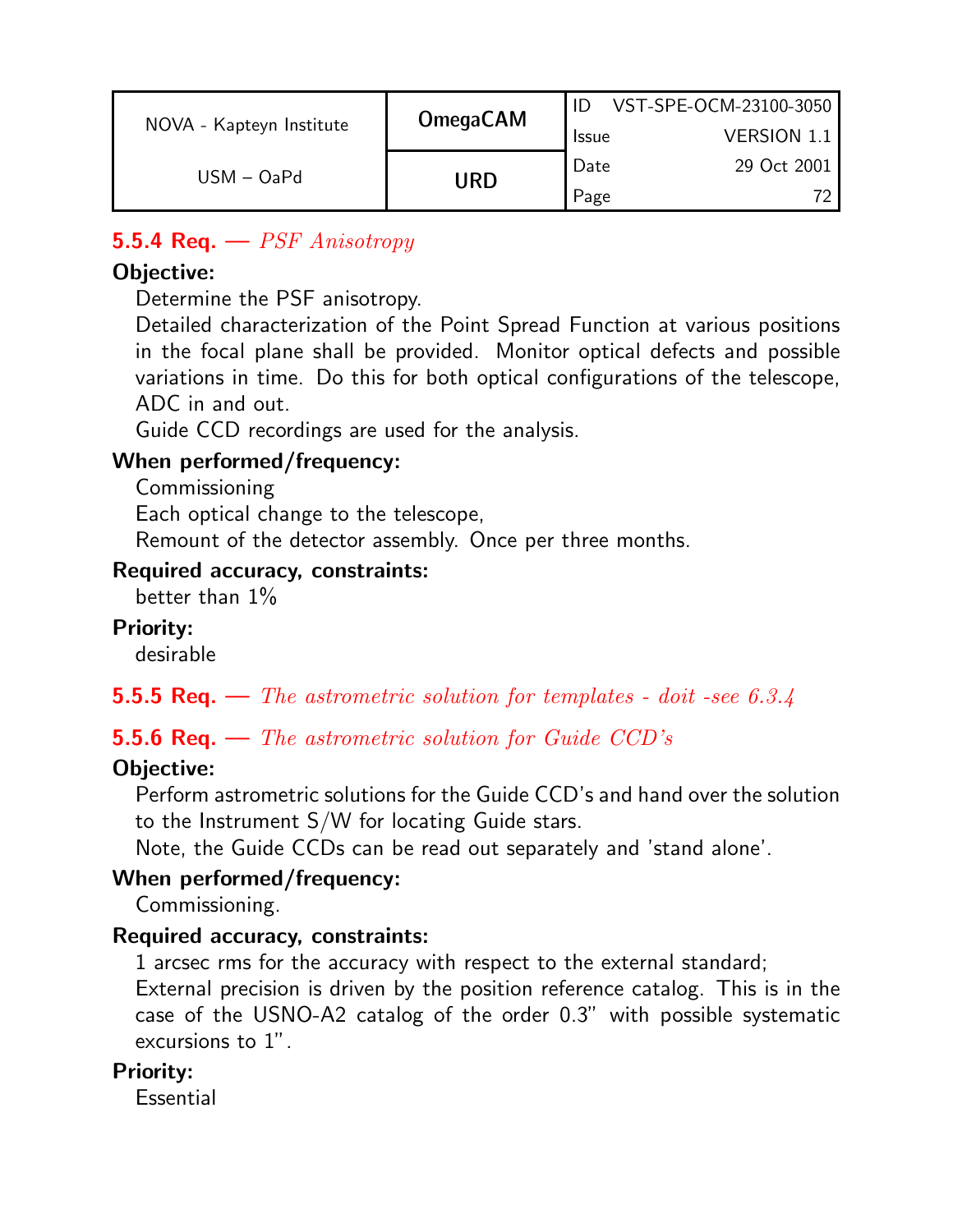|                          | <b>OmegaCAM</b> |              | VST-SPE-OCM-23100-3050 |
|--------------------------|-----------------|--------------|------------------------|
| NOVA - Kapteyn Institute |                 | <b>Issue</b> | <b>VERSION 1.1</b>     |
| $USM - OaPd$             |                 | Date         | 29 Oct 2001            |
|                          | URD             | Page         |                        |

## 5.6 Photometric Calibration

The basic requirement for the photometric calibration of the broad-band filters is to achieve an accuracy of better than 5% on the photometric scale in 'instrumental magnitudes' as assigned to the units of the resultant output image of the "image pipeline". The accuracy of the colour transformation terms of instrumental to standard systems should be better than 10% on the photometric scale.

In order to maintain this accuracy on a routine basis over years of operation, a set of requirements are specified in this section.

The descriptions of these requirements involve the following OmegaCAM specific ingredients:

- key passbands  $(X = u', B, V, A)$  and i' in Johnson  $(B, V)$  and Sloan  $(u', i')$ system)
- two lens correctors (near Zenith, the baseline, key configuration) and an atmospheric dispersion corrector -ADC for operations in User mode at larger Zenith angles.
- a composite key filter  $(X = u', B, V)$  and i' in each quadrant),
- a standard **polar field**, observable throughout the year,
- 8 equatorial fields, containing both primary and secondary standard stars (Landolt fields - see section 7.1)
- a **dome lamp** and a **fixed dome screen** equipped with a stabilized current supply,
- 32 CCD's are operated simultaneously, with the exception of the composite filter which 'feeds' 8 CCDs simultaneously in one passband.
- data rates should stay within limits that allow processing and storing of the data with the currently anticipated technology.
- A standard atmospheric extinction curve is adopted and all atmospheric extinction in various passbands is taken as a scaling of this curve.
- The photometric monitoring employs observing strategy  $-$  freq which has overriding priority on the scheduling and which employs observing  $mode$ stare and its associated trend analysis.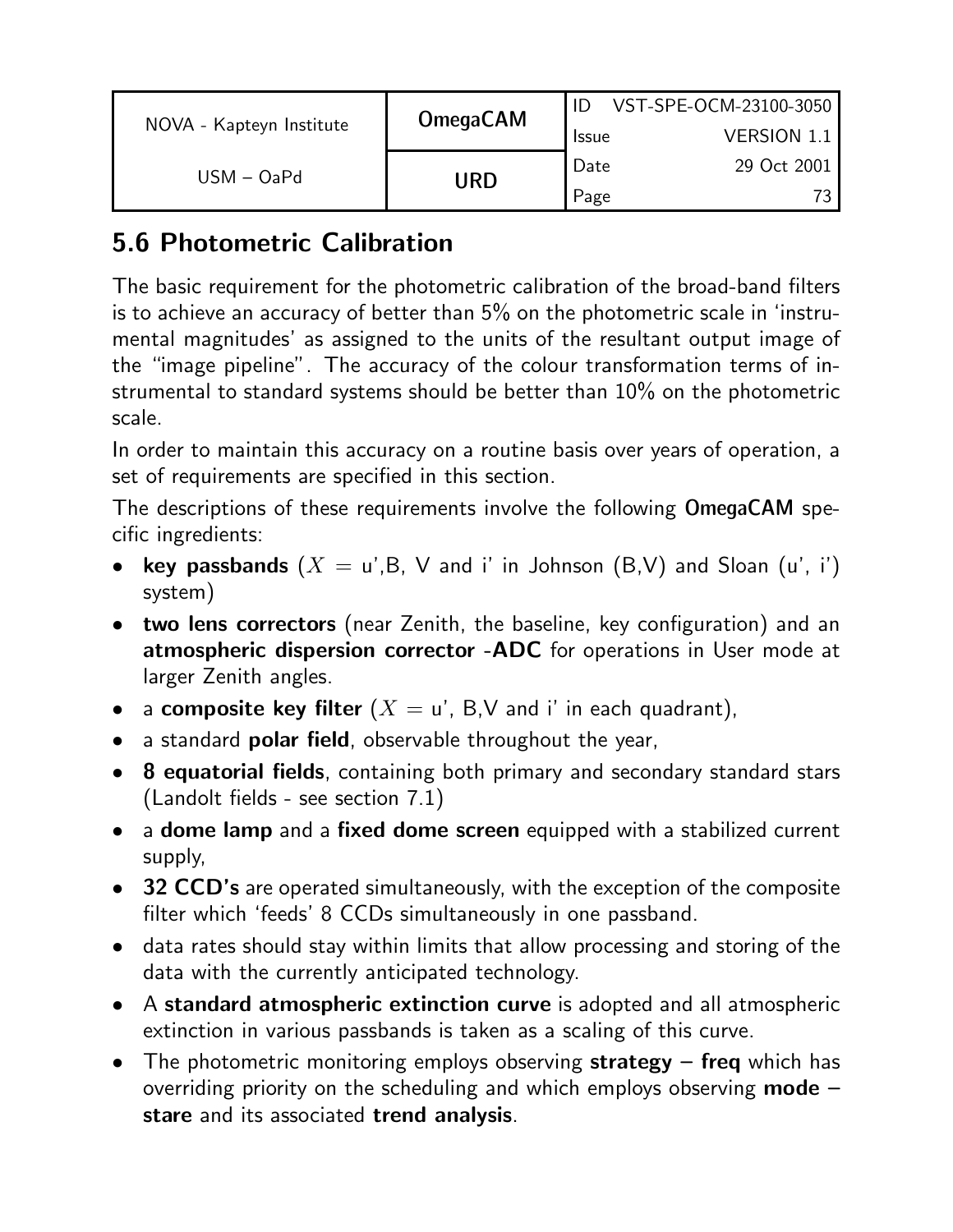|                          | <b>OmegaCAM</b> |              | VST-SPE-OCM-23100-3050 |
|--------------------------|-----------------|--------------|------------------------|
| NOVA - Kapteyn Institute |                 | <b>Issue</b> | VERSION 1.1            |
| $USM - OaPd$             |                 | Date         | 29 Oct 2001            |
|                          | URD             | Page         | 74                     |

The prime concept of the  $OmegaCAM$  photometric calibration is to  $continu$  $ously$  maintain the photometric scale in the keybands, even when the science programme does not require the usage of these passbands during a particular night or period. This continuity is used by the data reduction (calibration and its trend analysis) and is meant to ease the maintenance of the photometric system on a routine basis.

The usage of a standard extinction curve results into a high rigidity of the pipeline processing, and provides a tool for error estimates, quality checks, recognizing non-conform data and provides a framework for successful pipeline processing of incomplete data.

We model the characterization of the photometric system in terms of a series of gains, where for each aspect of the calibration we distinguish a gain  $q_0$  at a pre-determined fixed moment and the variation of that gain as function of time  $g(t)$ , the latter being mostly analyzed by a **trend analysis**.

All photometry is determined on an individual CCD chip basis ( $N =$  number of chip, 1...32), apart from the atmospheric extinction which is common for all chips.

Most gains depend on passband  $(X)$ , but not the variation of the atmospheric extinction, which is assumed to scale with the standard extinction curve.

In Figure 5.6 an overview is sketched of the various requirements which form the photometric calibration.

The fixed and variable gains of the various calibrations are defined as follows:

Atmospheric extinction: use scaling of standard extinction curve represented by  $g_{\text{sel},e}(X)$ :

middle of the night:  $g_e(0) \times g_{sel,e}(X)$  req.563 during the night :  $g_e(t)$ , t in hours req.562

Zeropoint effective DQE - req.563 middle of the night:  $g_{DQE}(0, N, X)$ on different nights:  $g_{DOE}(t, N, X)$ , t in nights

Flat field - req.542 and others for period of 7 days:  $g_{ff}(week, N, X)$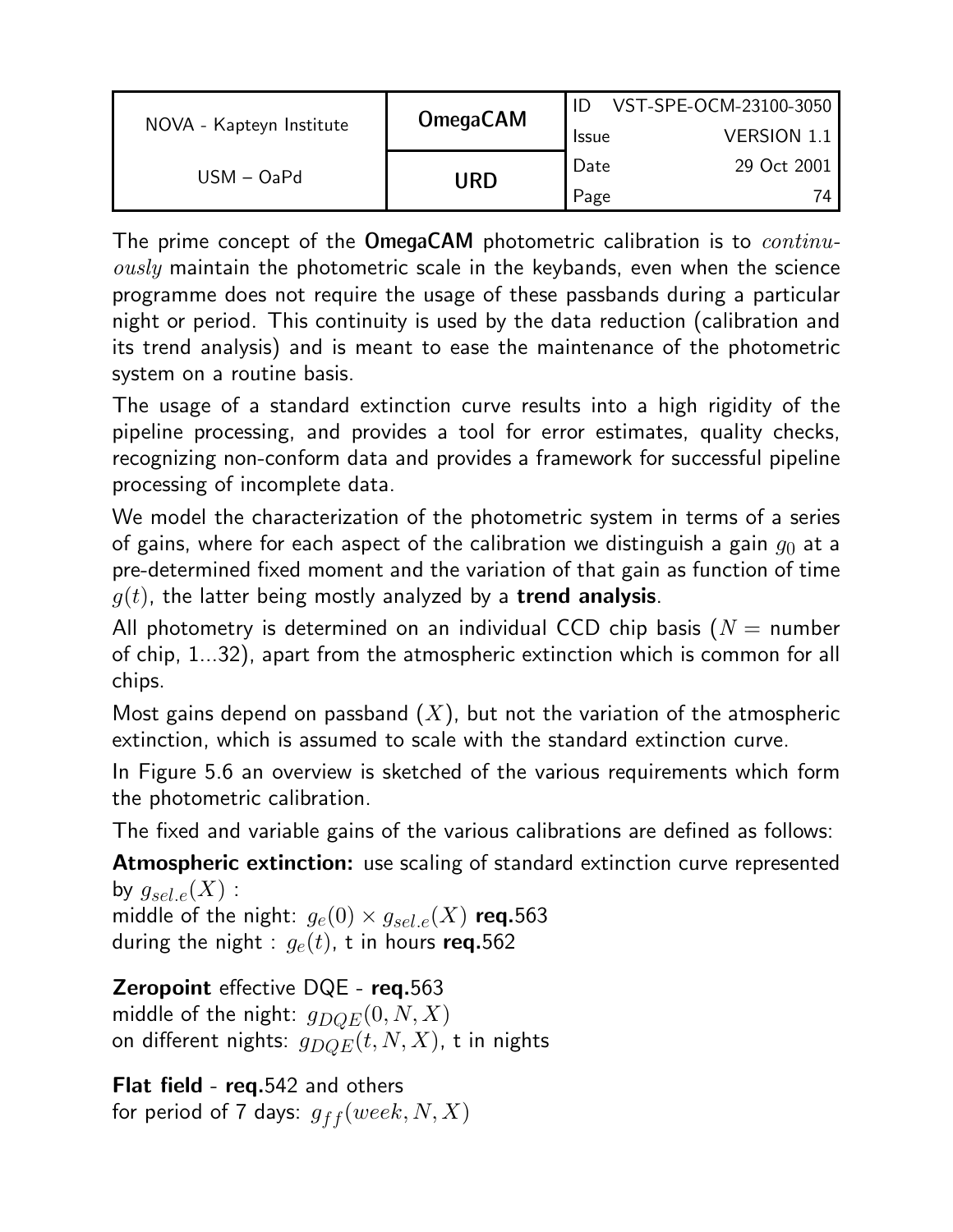|                          | <b>OmegaCAM</b> |              | VST-SPE-OCM-23100-3050 |
|--------------------------|-----------------|--------------|------------------------|
| NOVA - Kapteyn Institute |                 | <b>Issue</b> | <b>VERSION 1.1</b>     |
| $USM - OaPd$             |                 | Date         | 29 Oct 2001            |
|                          | <b>URD</b>      | Page         | 75                     |

different weeks:  $g_{ff}(t, N, X)$  t in weeks; every week a new ff is assigned, replacing  $g_{ff}(week, N, X)$ 

For a given star observed in passband  $X$  at a given position in the field of view, at a given moment (t) the relation between the output  $(I_{obs}$  of the detectors) and the zero-airmass intensity is given by the general expression:

$$
I_{obs,X} = g_e(0)g_e(t)g_{sel.e}(X) \times g_{dqe}(0,N,X)g_{dqe}(t,N,X) \times g_{ff}(week,N,X) \times I_{ref,X}
$$

Colour term:

The primary standard stars have been measured with presumably the same filter passbands, but with CCD detectors which have a different relative spectral responsivity. This implies that the effective  $g_{DOE}(0, N, X)$  when observing these primary stars depends on the colour of these stars:  $g_{DQE}(0, N, X, X-x)$ . The photometric calibration involves the solution of the general equation above along a different path, with different unknowns, and different knowns.

The initialization of photometric calibration is to carefully process backwards and forwards through the basic equation. Particularly the settling of the secondary standards, which cover a larger field of view than the primary standards is tricky. On one hand the preparatory programme will provide this information, on the other hand OmegaCAM calibrations can self-calibrate the secondary standards, which has the advantage that it avoids the extra bootstrapping via another telescope and detector system.

Normalizations:

 $g_{ff} (week, N)$  unity at central pixel of each chip  $N$  $g_e(0)$  and  $g_e(t)$  multiplication factor of standard extinction curve represented by  $g_{sel,e}(X)$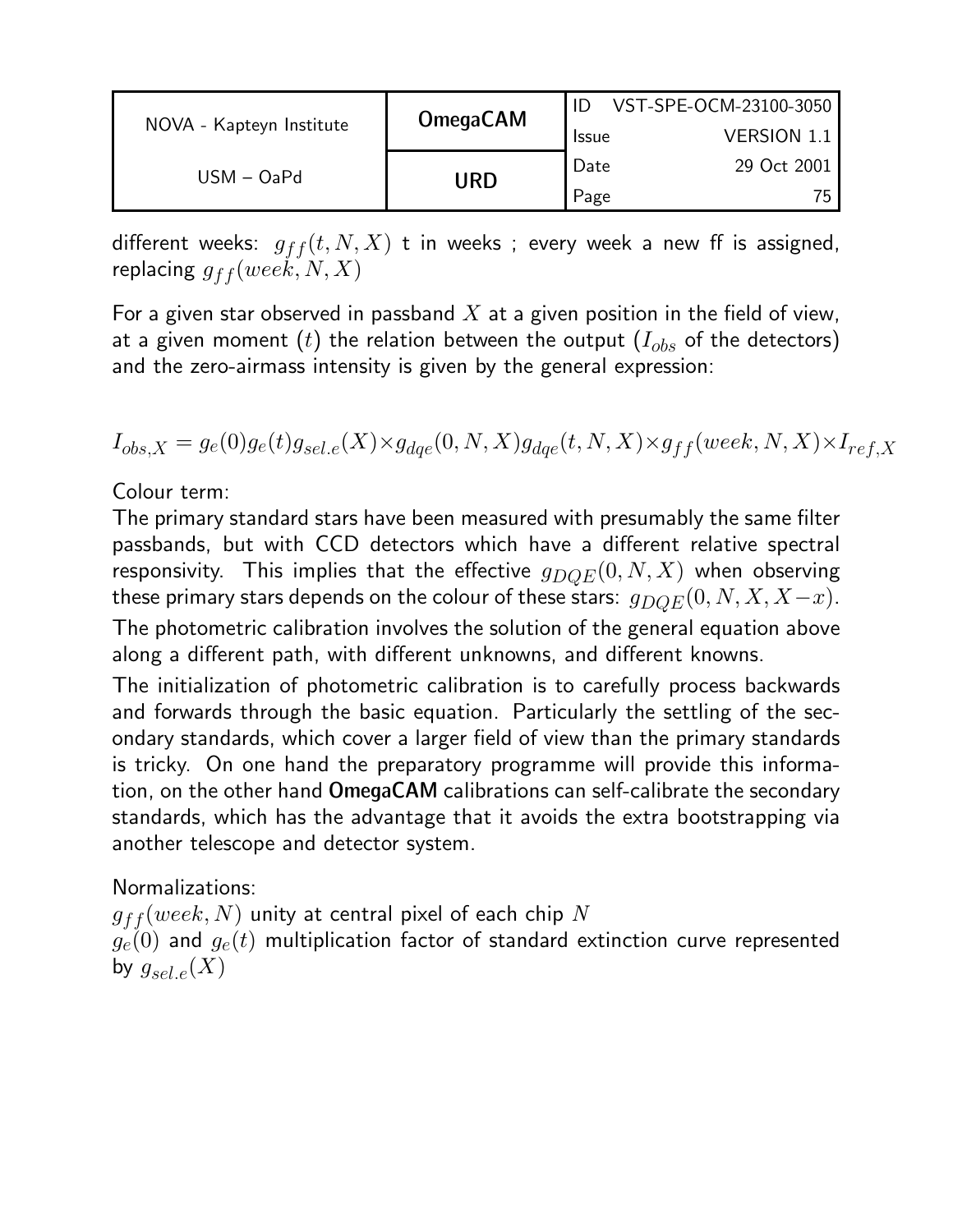|                          | <b>OmegaCAM</b> |              | VST-SPE-OCM-23100-3050 |
|--------------------------|-----------------|--------------|------------------------|
| NOVA - Kapteyn Institute |                 | <b>Issue</b> | <b>VERSION 1.1</b>     |
| $USM - OaPd$             |                 | Date         | 29 Oct 2001            |
|                          | URD             | Page         | 76                     |

## Monitoring the Photometric Calibration



Fig 5.6. Overview of tracking the photometric calibration at various time scales. From left to right, the figure indicates the requirement number, the requirement name, the used filters and standard fields. The stars indicate at which frequency the measurement is done. For further details, see text.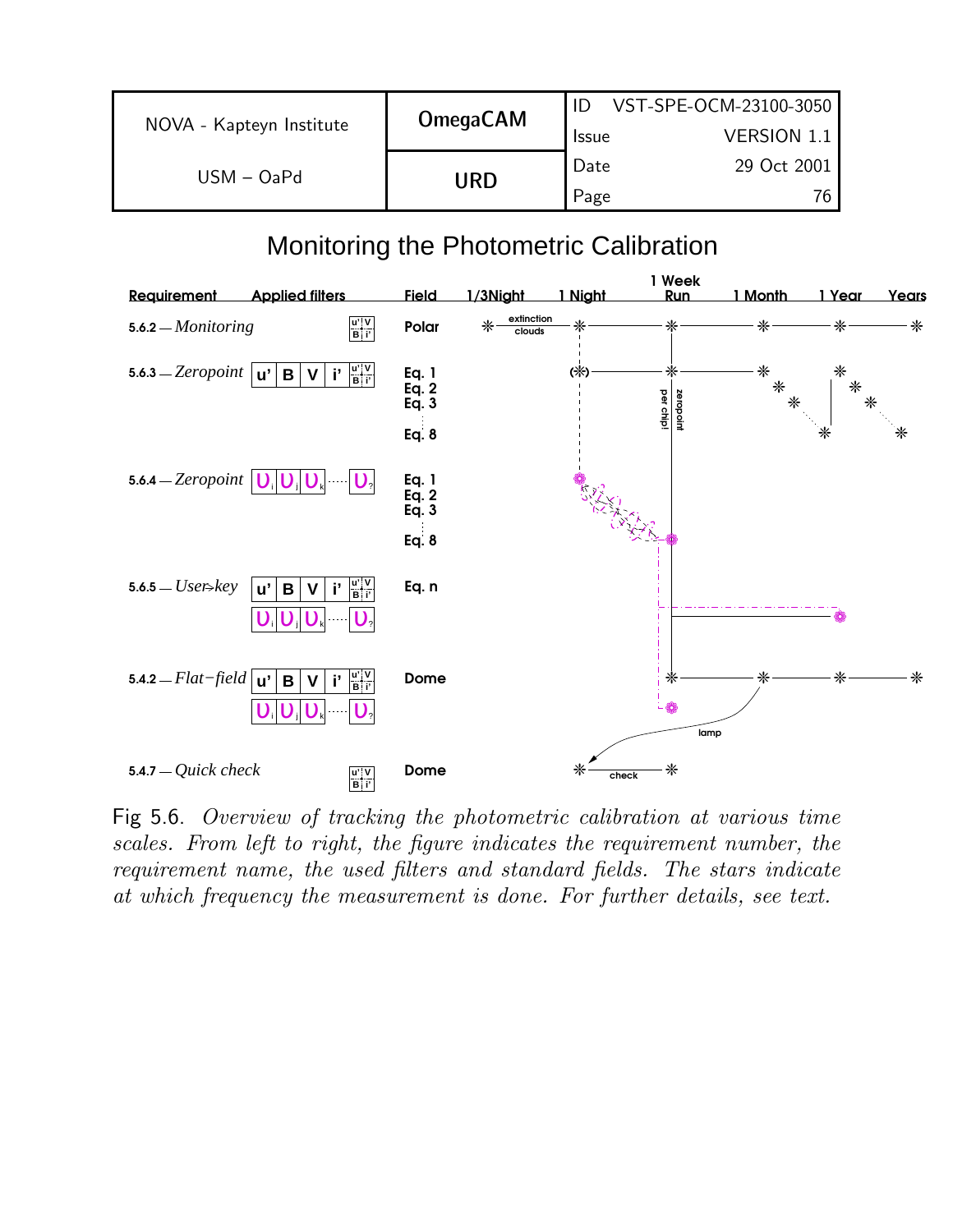|                          | <b>OmegaCAM</b> |              | VST-SPE-OCM-23100-3050 |
|--------------------------|-----------------|--------------|------------------------|
| NOVA - Kapteyn Institute |                 | <b>Issue</b> | <b>VERSION 1.1</b>     |
| $USM - OaPd$             |                 | Date         | 29 Oct 2001            |
|                          | URD             | Page         |                        |

## **5.6.1 Req.**  $\rightarrow$  *Shutter Timing*

#### Objective:

Verify the actual timing of the shutter.

Exposure timing has to be accurate to  $\pm 0.2\%$  at 1 sec exposure time at any position of the focal plane (OmegaCAM Technical Specifications). The exposure timing signal is provided by PULPO. For the following considerations we assume that the PULPO timing signal is accurate to better than 0.1 msec (i.e. it is not the dominating source of inaccuracy).

The shutter mechanism consists of a pair of chasing carbon fibre blades. Their movement is controlled by the Shutter Control Unit (Shutter CU) such that it results in an identical effective exposure time all over the frame. These two movements may or may not overlap in time depending on the exposure time and the blade traveling time.

The opening blade starts moving immediately ( $\mu$ sec's) after the falling edge of the TTL signal (provided by PULPO). This is the beginning of the exposure procedure. The closing blade starts moving immediately ( $\mu$ sec's) after the rising edge signal was detected and ends (about 1 sec later) when the closing blade completely covers the aperture, which marks the end of the exposure procedure. Therefore, the duration of an exposure procedure is always:

```
exposure time + blade travel time (ca. 1 sec)
```
Two types of delays affect the effective exposure time: The delays of the start of the blade movements after the opening/closing TTL signal edge (i.e. absolute exposure time) and position dependent delays during blade movement (i.e. exposure homogeneity).

The open/close delays are up to 0.05 msecs due to signal polling of the Shutter Control Unit software. These values are well within the requirements (shutter open time error:  $\pm 0.2\%$  at 1 sec corresponding to  $\pm 2$  msecs). Deviations from this occur only in case of a severe shutter failure which is detected by the Shutter CU and PULPO independently followed by operator actions.

Position dependent delays (requirement: 0.2% at 1 sec exposure time) will be monitored in regular intervals of 3 months.

Dome flatfields of 10 sec and 0.1 sec exposure time will be taken for both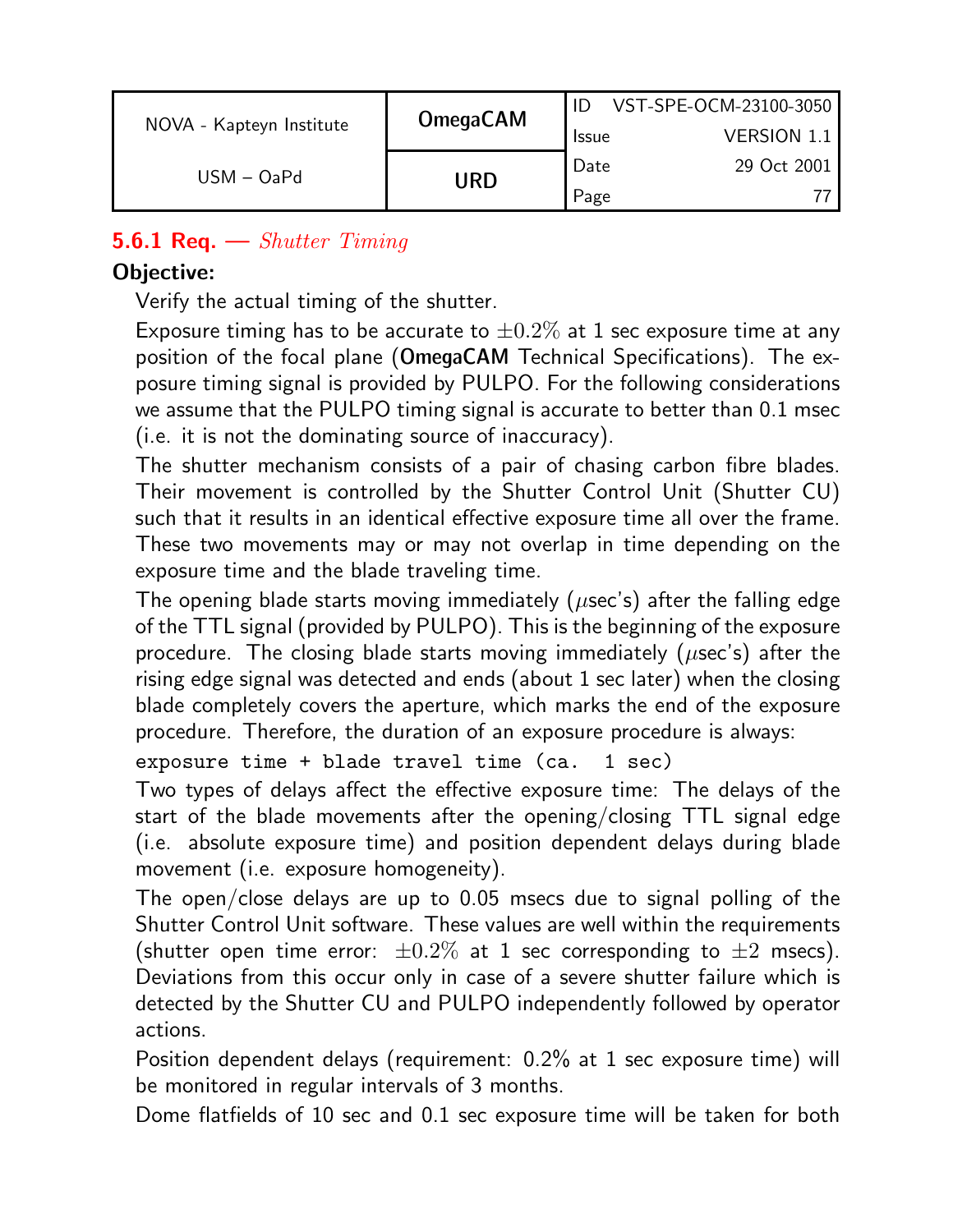|                          | <b>OmegaCAM</b> |              | VST-SPE-OCM-23100-3050 |
|--------------------------|-----------------|--------------|------------------------|
| NOVA - Kapteyn Institute |                 | <b>Issue</b> | <b>VERSION 1.1</b>     |
| $USM - OaPd$             |                 | Date         | 29 Oct 2001            |
|                          | URD             | Page         | 78 <sub>1</sub>        |

shutter blade movement directions. Illumination level shall be such that the CCD's are at about 60% to 80% full well for the 10 sec exposure. Exposure times will have to be evaluated during Commissioning.

#### When performed/frequency:

Commissioning, once per 3 month, further to determined by experience. Daytime

#### Required accuracy, constraints:

Timing error less than 0.2%.

#### Priority:

desirable

#### **5.6.2 Req.**  $\rightarrow$  *Photometric Calibration - monitoring*

#### Objective:

Monitor any **short term** variability related to the transparency of the atmosphere (atmospheric extinction) or due to instrumental instabilities (e.g. effective DQE) with a minimum sampling of at least 3 times/night. This provides a daily overall health check of the instrument and detectors. A further trend analysis has to provide information on **long term** stability.

The variation (r.m.s.) of the flux detected by the autoguider shall also be used as an indicator (put in the FITS header) of the sky conditions. This is to be done for each science observation.

This monitoring is done on a standard **polar field**, which will be repeatedly observed at the beginning, middle and end of the night with the composite key filter (u', B, V and i' band), irrespective of the passbands used for the science observations. The observations are done in the standard configuration, with the two-lens corrector. A direct comparison of the measured intensity of the stars with reference values is used to qualify the overal conditions of instrument and atmosphere, the actual zeropoint (both unit airmass extinction and instrument DQE) being determined by req.563. The composite filter will provide simultaneous measurements of the sky brightness in these bands, thus providing an accurate spectrum with a spectral resolution R of roughly 5.

The comparison of the observed signal with the expected signal from stan-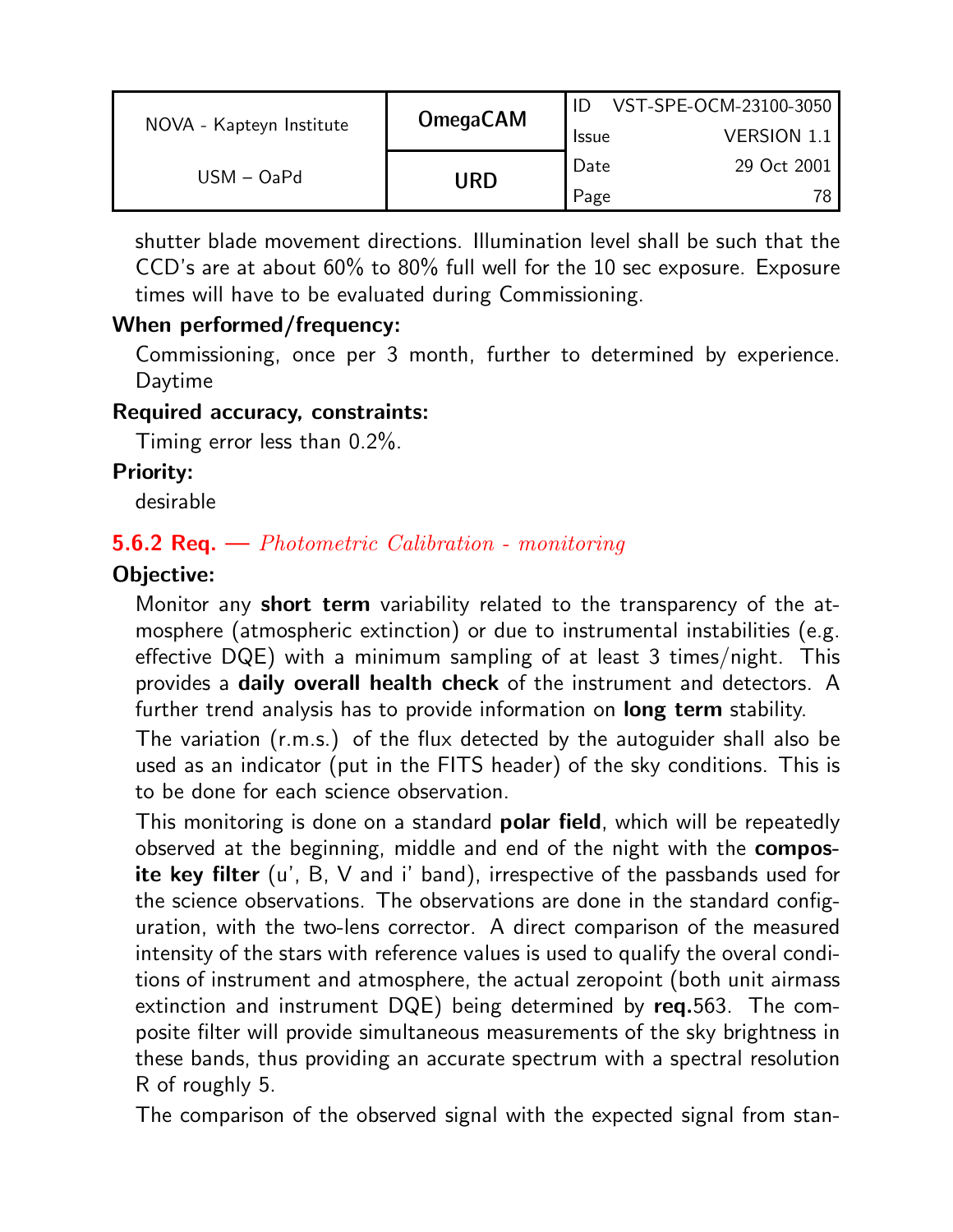|                          | <b>OmegaCAM</b> |              | VST-SPE-OCM-23100-3050 |
|--------------------------|-----------------|--------------|------------------------|
| NOVA - Kapteyn Institute |                 | <b>Issue</b> | <b>VERSION 1.1</b>     |
| $USM - OaPd$             |                 | Date         | 29 Oct 2001            |
|                          | URD             | Page         |                        |

dard stars in each of the four quadrants will lead to the determination of the product of the atmospheric extinction  $(= g_e(0) \times g_e(t) \times g_{st,e}(X)$ , (with  $g_{st,e}(X)$  the gain of the standard extinction curve at passband  $X$  ) and the overall effective DQE  $(g_{DOE})$  of the detector system including the optics. As req.563 solves both  $g_{DOE}$  and  $g_{st.e}(X) \times g_{e}(0)$ , a comparison with these measures gives  $g_e(t)$ , the variation of the overall gain during the night. The thus derived values of  $g_e(t)$  at  $t =$  beginning, middle and end of the night (could be more if the observer so wishes) provides the required monitoring. Excursions from the standard extinction curve, due to extraordinary meteorological conditions, can be traced by computing the standard deviation of observed minus standard curve values in the various bands.

The sky spectrum shall be derived on line from the data, as a quality check on the health of the instrument and the clearness of the atmosphere, as clouds or cirrus will be immediately notable in the spectral shape. A reference table containing the expected sky brightness (and thus colour) as function of lunar phase will be used in the evaluation of the data.

The repetitive measurements on the same field, with the same filter will also be used in trend analysis to monitor the overall long term stability of the instrumentation and atmosphere. The redundancy of these measurements with req. 563 *zeropoint* and req. 542 Flat field -dome will be used as a cross-check on the validity of the photometric system.

In addition, the repetitive nature of these observations, make them ideally suited for the health check as specified in requirement 3.7.3.4 of the Technical Specification. In order to facilitate rapid analysis at Paranal an additional fast analysis recipe is proposed, based on a predefined catalog of standard objects in each CCD. This recipe assumes that the pointing accuracy, achieved when guiding, is better than 6 arcsec. The recipe identifies regions of interest in each CCD for each object in the input catalog. These regions are then extracted after which a simple moment analysis of the brightest object in the region will determine total flux in ADU, position and FWHM for each object of interest, as well as the background flux in ADU.

#### Fulfilling or fulfilled by:

Selfstanding; a corresponding requirement on detector level is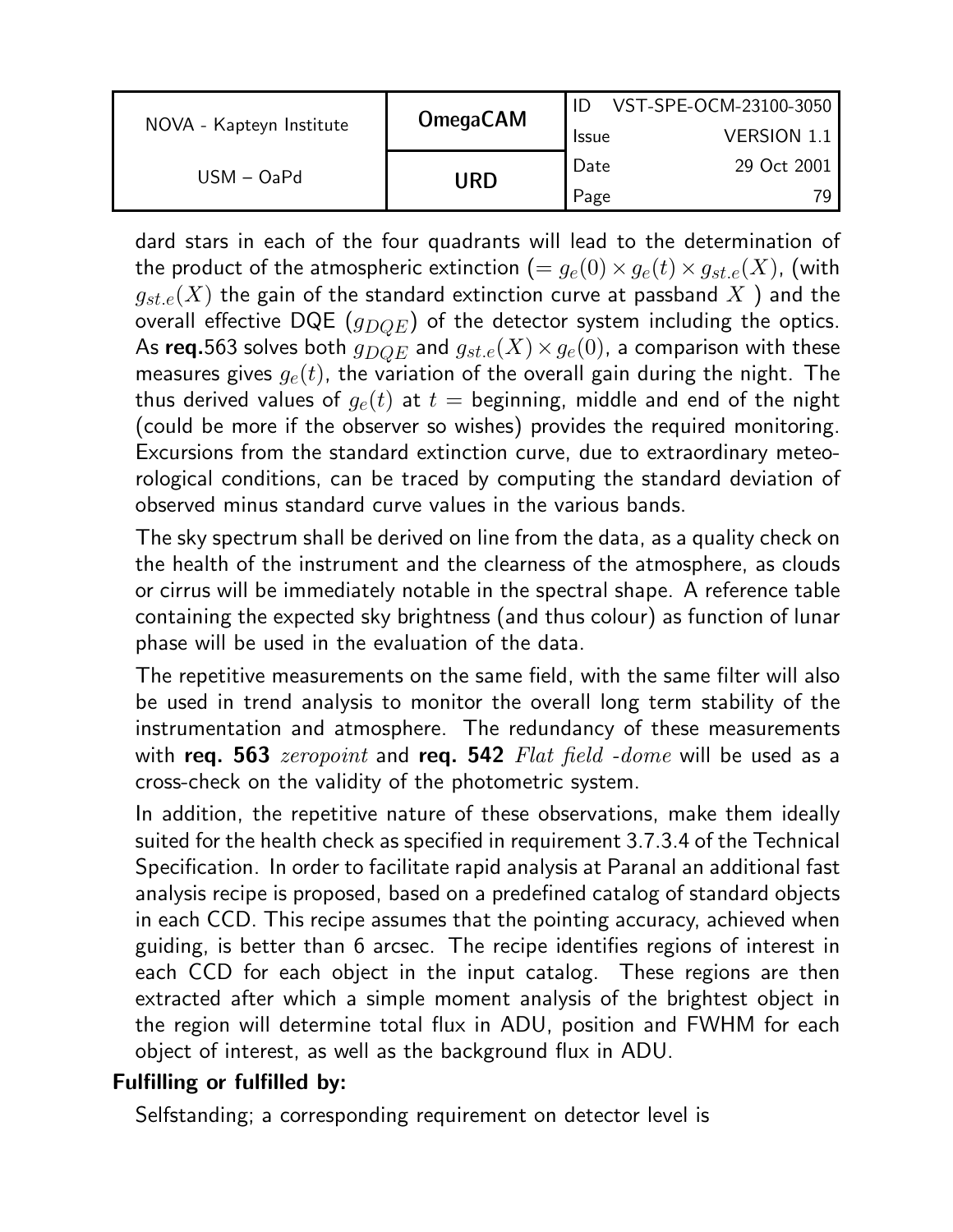|                          | <b>OmegaCAM</b> |              | VST-SPE-OCM-23100-3050 |
|--------------------------|-----------------|--------------|------------------------|
| NOVA - Kapteyn Institute |                 | <b>Issue</b> | <b>VERSION 1.1</b>     |
| $USM - OaPd$             |                 | Date         | 29 Oct 2001            |
|                          | URD             | Page         | 80                     |

req. 546 Quick check

#### When performed/frequency:

beginning, middle and end of night; any moment atmospheric conditions are suspect. QC1, CA

#### Required accuracy, constraints:

all photometry better than 1-2% on the photometric scale; the zeropoint of the night should be determined first req.563.

#### Priority:

night monitoring: essential, long term trendanalysis: important

#### **5.6.3 Req.** — *Photometric Calibration - zeropoint keybands - doit*

#### Objective:

Determine the zeropoint of the overall detector chain, separately for each CCD chip, in all four keybands (no composite filter) and the true atmospheric extinction at midnight by measuring standard stars in the 4 key passbands in one of the eight equatorial fields and the polar field. Do this every night whatever the science programme on the telescope may be. Optionally, add one observation of another equatorial standard field with higher airmass to obtain a redundant, classical, measurement of the atmospheric extinction.

The keybands plus the two-lens corrector form the standard for this requirement, the use of the ADC is considered as User mode (see req.564).

The zeropoint corresponding to the DQE of each of the 32 CCD chips will be determined on an individual chip basis  $g_{DOE}(0, N, X)$ . Thus the composite filter can not be used for this. However, additional data will be acquired with the composite filter for redundacy. In case the relative gain variations of individual CCD chips appear small and well characterized by the overall flatfield (which is not really expected) then the req. might be fulfilled with only the composite filter, substantially releaving the data rate and workload. The combination of the data of req. 562 *Monitoring* taken at the middle of the night with the present zeropoint data will be used to solve separately for the effect of the extinction and DQE at the middle of the night. A standard extinction curve will be used as a reference, for error analysis, and to support the derivation of the solutions in the pipeline processing.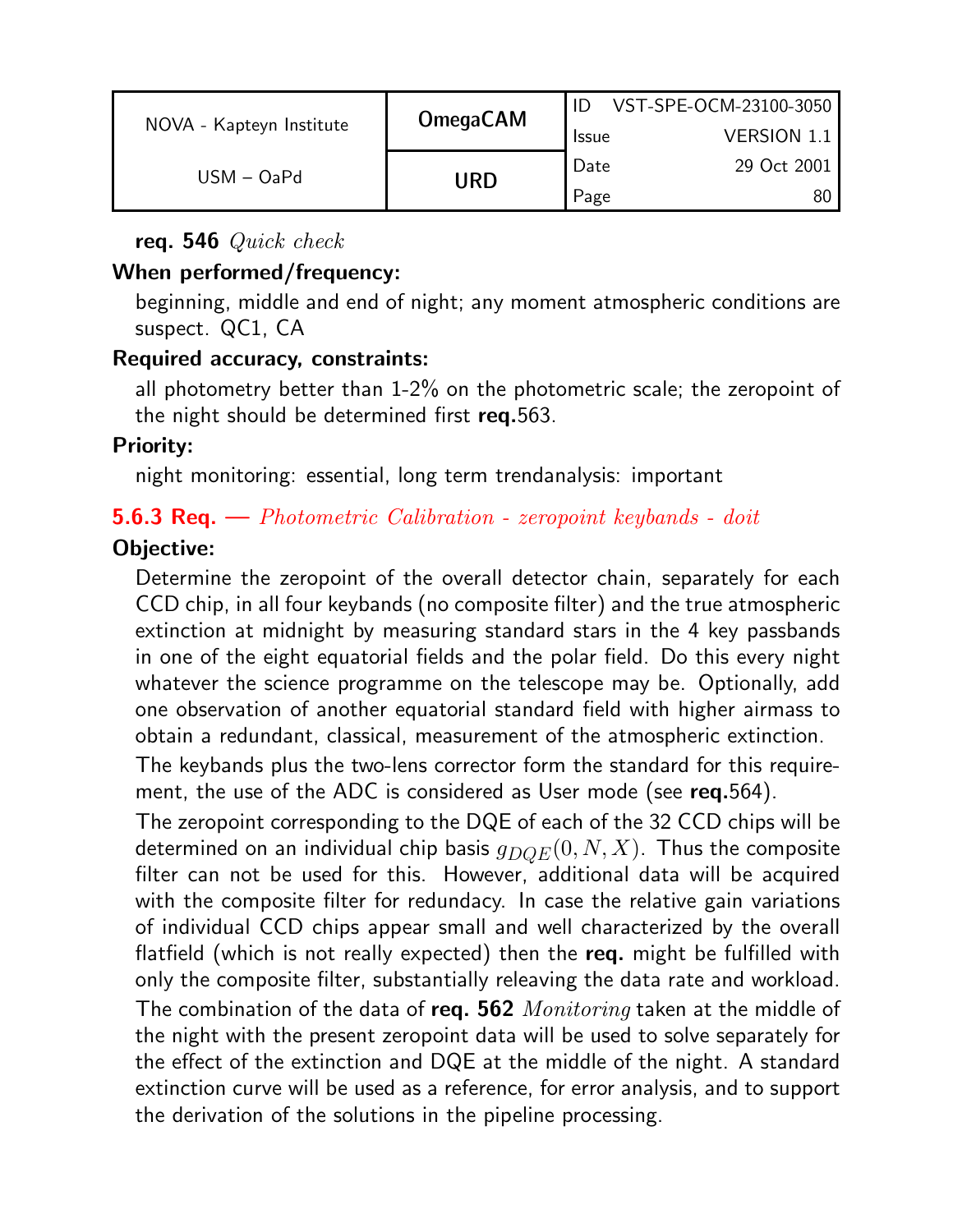|                          | <b>OmegaCAM</b> |              | VST-SPE-OCM-23100-3050 |
|--------------------------|-----------------|--------------|------------------------|
| NOVA - Kapteyn Institute |                 | <b>Issue</b> | <b>VERSION 1.1</b>     |
| $USM - OaPd$             |                 | Date         | 29 Oct 2001            |
|                          | URD             | Page         |                        |

As **primary standards** the Landolt equatorial fields will be used, possibly extended with the WFI@2.2m preparatory programme results (Section 7 of CP). For each of the 8 equatorial fields a solution for secondary standard stars will be made for a larger, one degree, field of view. The acquisition of catalogues of secondary standards is discussed in req.569. These secondary standards data will be used for the nightly determination of the zeropoint.

During commissioning the reproducibility of the zeropoint determination should be verified for the different observing modes **Mode– jitter**  $N=5$  and Mode– dither  $N=5$ . This also serves as an end-to-end-test.

Note that the fast extraction procedure defined in req.562 can also be adapted to these standard star observations of the equatorial fields.

#### When performed/frequency:

Once in the middle of each night. The linking of external (primary) to internal (secondary) standards will be done once during commissioning, and the first year of operation for each standard field; after that to be determined by experience.

It is to be determined by experience (stability of the system) whether the nightly zeropoint measurements can be relaxed as follows: in case the keyfilters are not used for science observations in a particular night, it is sufficient to only take an exposure with the composite filter.

During commissioning the Mode– dither  $N=$  and Mode– jitter  $N=$  have to be verified.

#### Required accuracy, constraints:

1% on the photometric scale

#### Priority:

essential

#### **5.6.4 Req.** — *Photometric Calibration - zeropoint user bands*

#### Objective:

Determine the zeropoint of the overall detector chain and the atmosphere by measuring standard stars in the User passbands.

The zeropoints of the photometric calibration in the User bands will only be determined for the nights that the User bands are actually used for scientific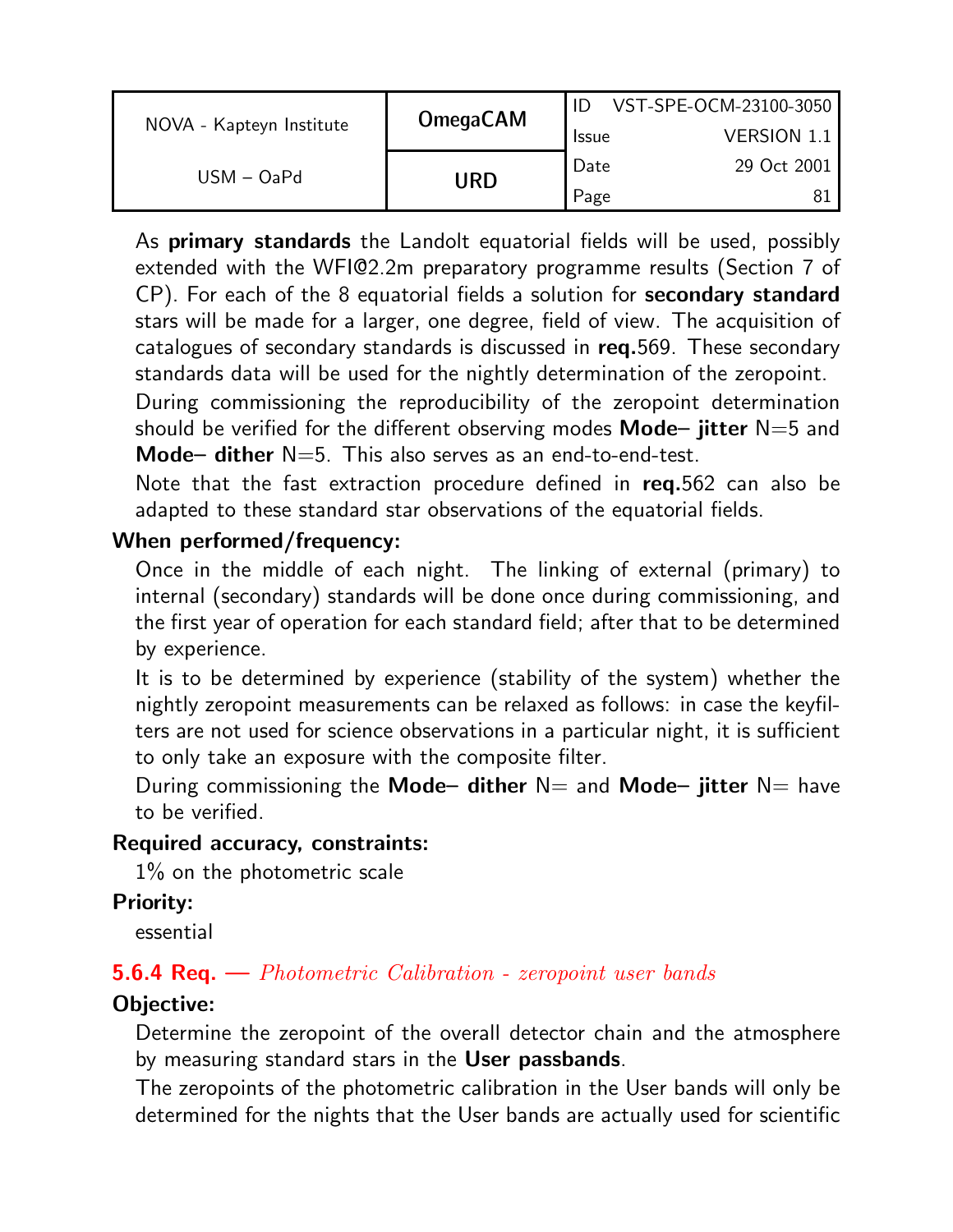|                          | <b>OmegaCAM</b> |              | VST-SPE-OCM-23100-3050 |
|--------------------------|-----------------|--------------|------------------------|
| NOVA - Kapteyn Institute |                 | <b>Issue</b> | <b>VERSION 1.1</b>     |
| $USM - OaPd$             |                 | Date         | 29 Oct 2001            |
|                          | URD             | Page         | 82                     |

observations. The measurements will be done on one of the eight equatorial fields.

The atmospheric extinction will be determined in the keybands through req. 562 *monitoring* on the polar field. These data are appended here (like req.563) with a composite key exposure at the equatorial field at midnight, to settle  $g_e(0, uBV i)$ . The extinction curve will be used to transform measured atmospheric extinction at the keybands to the User bands.

The transformation (colour term) of the user passband to the key passbands is determined for a limited set of filters and the ADC with the keybands in req.565.

By combining the extinction results in keybands, the passband transformation coefficients and the direct zeropoint measurements in the User bands the zeropoint corresponding to the DQE of each of the 32 CCD chips will be determined on an individual chip basis.

Trend analysis on these data is not required. The instrumental magnitudes of standard stars in each of the userbands will not be solved.

#### When performed/frequency:

Once in the middle of each night.

#### Required accuracy, constraints:

2% on the photometric scale for broad bands and 5% for narrow band filters.

#### Priority:

essential

#### **5.6.5 Req.**  $\rightarrow$  Filter band passes - user bands vs key bands

#### Objective:

Characterize the transformation coefficients, including the colour term for the OmegaCAM user passbands to the OmegaCAM key passband.

The standard keybands are calibrated in req.563 with the two lens corrector; the characterization of the ADC at the keybands and its transformation to the standard configuration is part of the present requirement.

#### When performed/frequency:

Once commissioning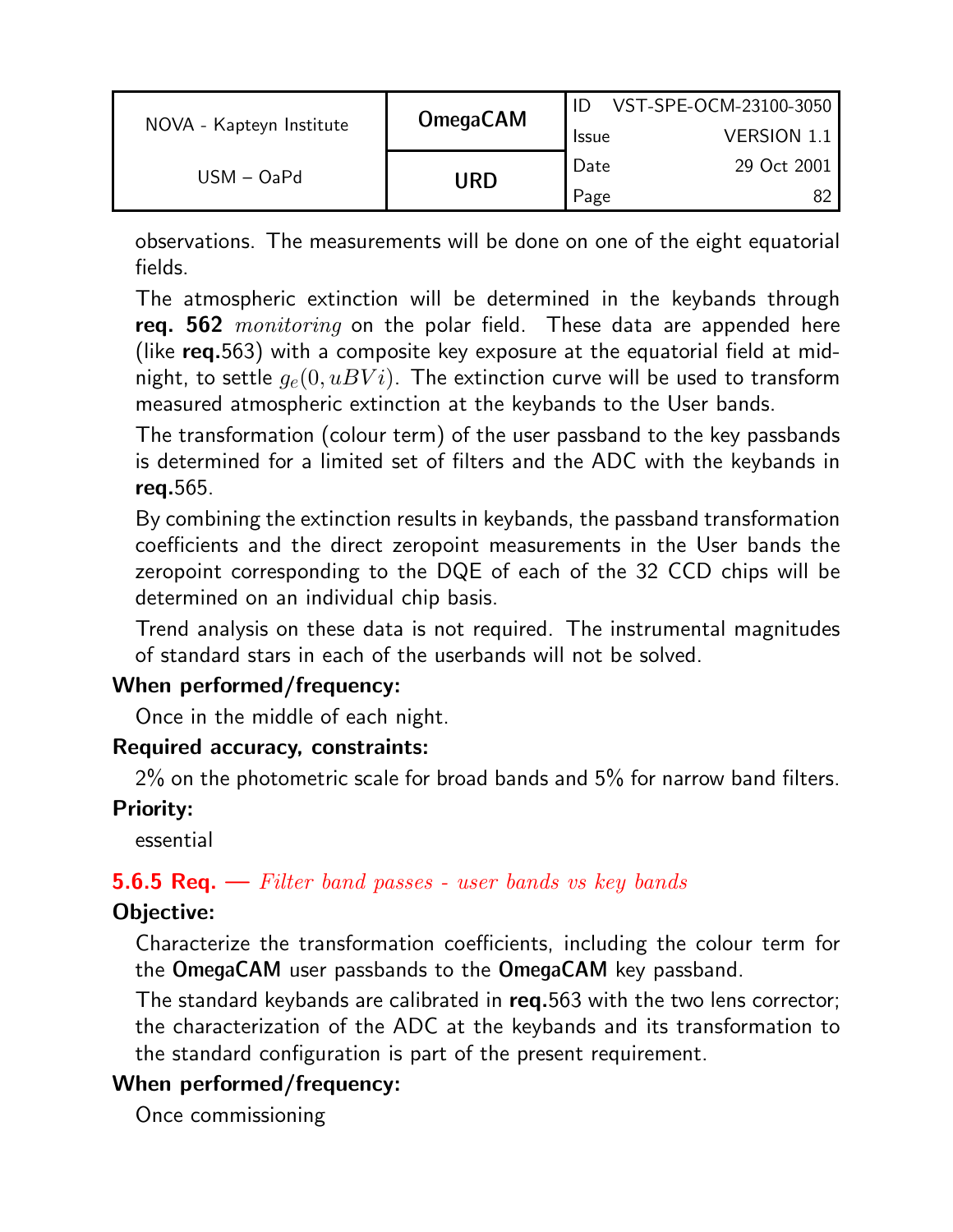|                          | <b>OmegaCAM</b> |              | VST-SPE-OCM-23100-3050 |
|--------------------------|-----------------|--------------|------------------------|
| NOVA - Kapteyn Institute |                 | <b>Issue</b> | <b>VERSION 1.1</b>     |
| $USM - OaPd$             |                 | Date         | 29 Oct 2001            |
|                          | URD             | Page         |                        |

#### Required accuracy, constraints:

10% on the photometric scale (formal spec) and 2% (goal) for broad band filters

#### Priority:

very important

#### **5.6.6 Req.** — Dependency on rotator angle/reproducibility

#### Objective:

Verify the dependency of the photometric calibration on the angle of the field rotator.

Measure dome flatfield at 12 field rotator angles.

Measure the polar field with 12 field rotator angles.

This also verifies the reproducibility and provides an end-to-end test.

#### When performed/frequency:

Commissioning

#### Required accuracy, constraints:

1% on the photometric scale

#### Priority:

desirable

## **5.6.7 Req.** — Linearity (as a function of flux)

#### Objective:

Verify the linearity (ratio of input over output) of the overall detector amplificationdata reduction chain for the three different observing modes as an end-to-end test.

Compare the resultant magnitudes derived by the image pipeline by taking short and long exposures of the same standard field.

#### When performed/frequency:

Commissioning

#### Required accuracy, constraints:

Better than 1% on the photometric scale

#### Priority:

desirable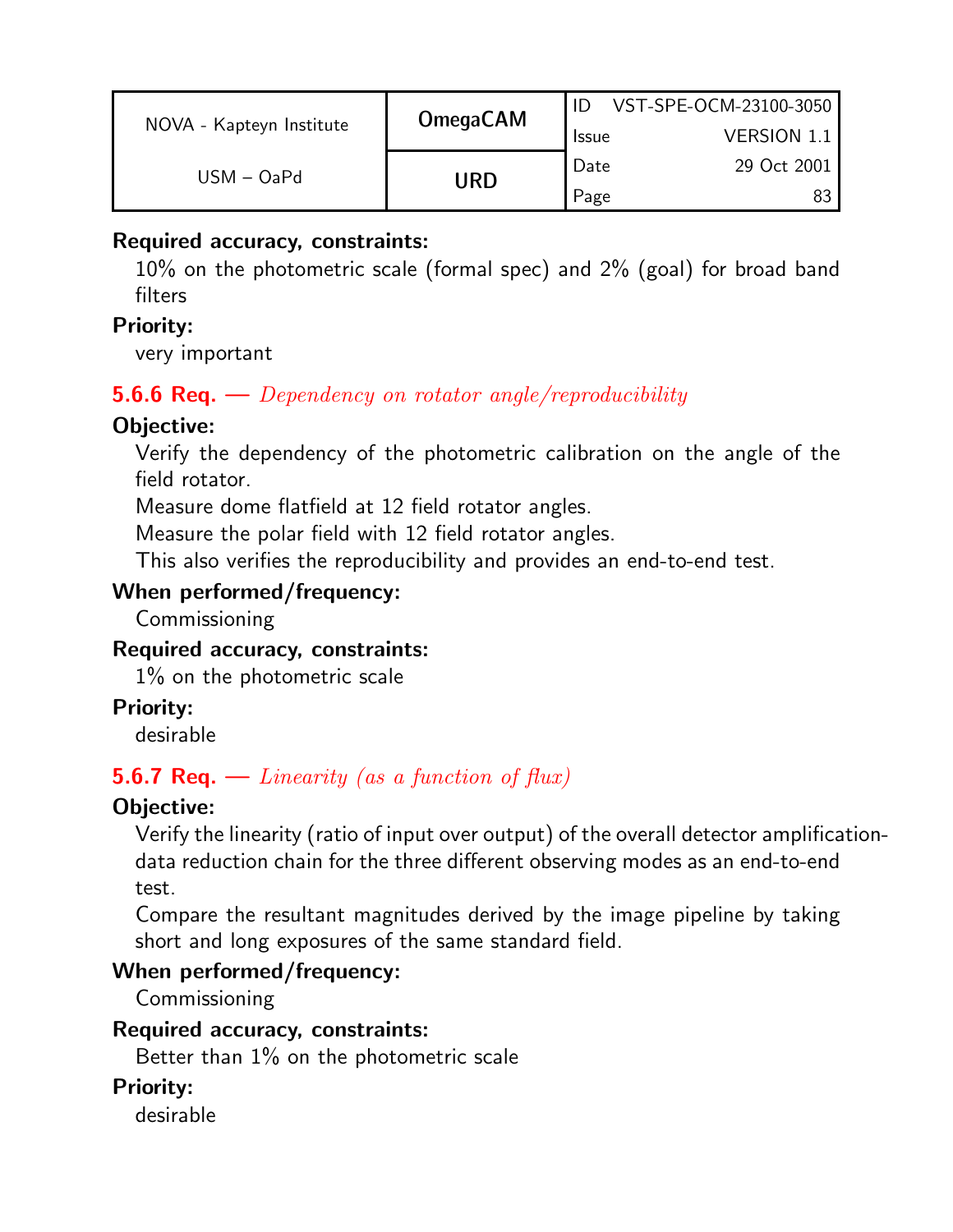|                          | <b>OmegaCAM</b> |              | VST-SPE-OCM-23100-3050 |
|--------------------------|-----------------|--------------|------------------------|
| NOVA - Kapteyn Institute |                 | <b>Issue</b> | <b>VERSION 1.1</b>     |
| $USM - OaPd$             |                 | Date         | 29 Oct 2001            |
|                          | URD             | Page         | 84                     |

**5.6.8 Req.**  $\rightarrow$  *Detection limit and ETC calibrations* 

#### Objective:

Verify the effective detection limit/ overall througput of  $VST + \epsilon$  camera and subsequently the parameter values used for the Exposure Time Calculator.

#### When performed/frequency:

**Commissioning** 

#### Required accuracy, constraints:

10 % in detection limit

#### Priority:

essential

## **5.6.9 Req.**  $\rightarrow$  *Secondary Standards*

## Objective:

Build catalogs of secondary photometric standards, by observing Landaolt fields, centered on each individual CCD.

A fundamental concept in the calibration of OmegaCAM data is separate photometric calibration for each CCD. To obtain this calibration with a single observation this requires photometric standards covering the entire FOV of the instrument. There are currently no catalogs of photometric standard stars satisfying this requirement. Hence, obtaining such catalogs of secondary standards for the equatorial fields and the polar field will be part of the calibration observations to be performed during operations.

Obtaining the necessary observations of secondary standards is a time-consuming operation (see below). Moreover, because these observations should cover all 8 equatorial fields (ref seq.– 563),approximately two (bright) nights each month will have to be reserved for these observations, at least in the first year of operations.

The set of observations of secondary standards will also be used to determine the illumination correction (req.548). Note, that this constitutes a bootstrap problem, because determining accurate zeropoints of the secondary standards requires that the illumination correction is already known.

Because of this bootstrap problem, a straightforward determination of the zeropoint requires that for each CCD the zeropoint and illumination cor-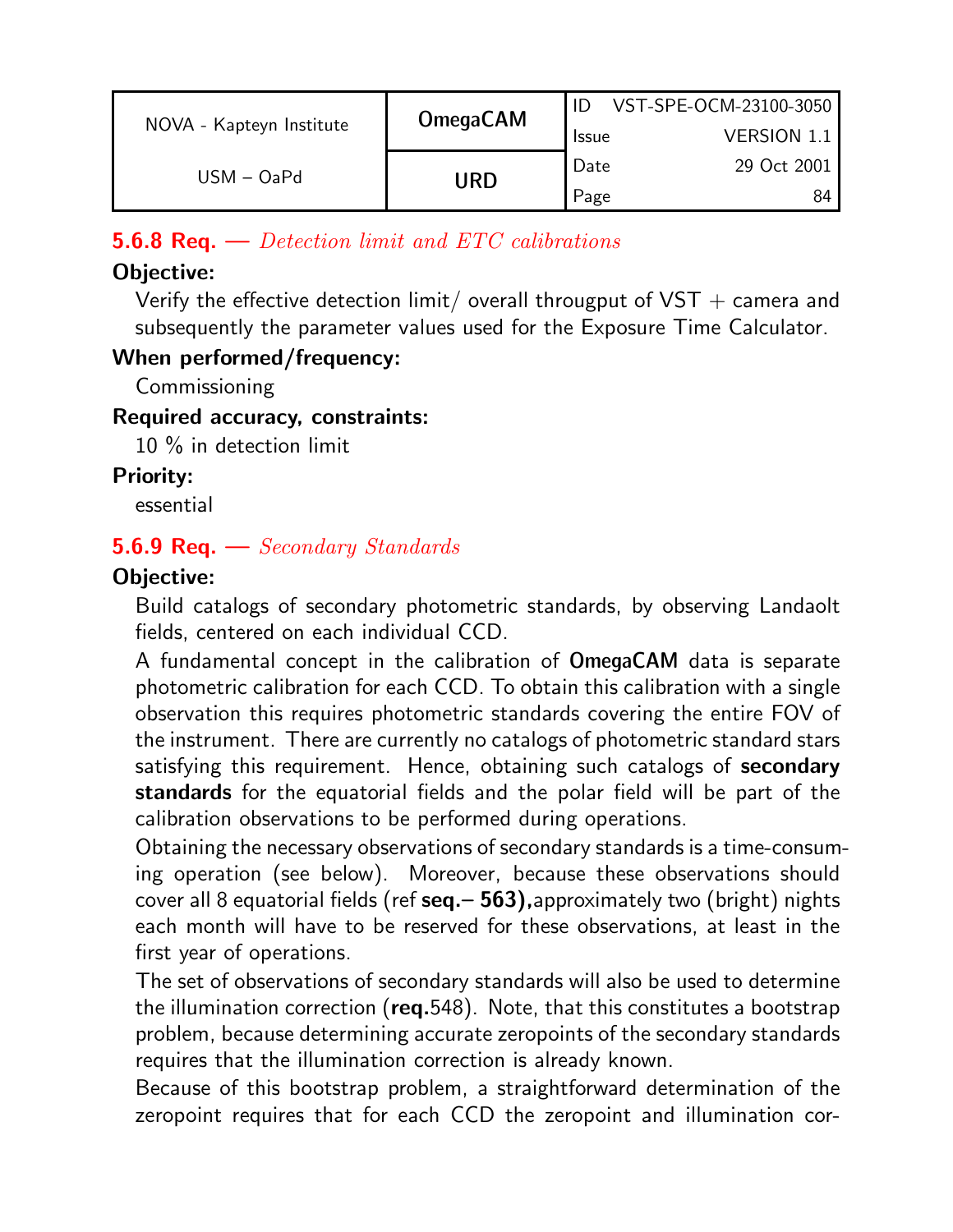|                          | <b>OmegaCAM</b> |              | VST-SPE-OCM-23100-3050 |
|--------------------------|-----------------|--------------|------------------------|
| NOVA - Kapteyn Institute |                 | <b>Issue</b> | <b>VERSION 1.1</b>     |
| $USM - OaPd$             | URD             | Date         | 29 Oct 2001            |
|                          |                 | Page         |                        |

rection are determined simultaneously using primary standards. Therefore, obtaining measurements of secondary standards requires a sequence of observations that positions the primary standards in each CCD, i.e. 32 pointings per field, per filter. Techniques for reducing this observational burden are under investigation.

The order of priority of determining standards is first the key bands followed by the composite filter.

#### When performed/frequency:

Commissioning, 2 nights of bright time, each month in the first year.

#### Required accuracy, constraints:

0.02 mag in individual secondary standards stars.

#### Priority:

essential

## 5.7 Internal alignments, optics etc

#### 5.7.1 Req.  $\leftarrow$  Camera focus/tilt

#### Objective:

Determine and verify the camera focus.

The tilt of the detector plane with respect to the focal plane and its dependency on the orientation of the telescope shall be determined both from:

#### CalFile– 554 PSF anisotropy

and from the matrix of PSF;s provided by the present requirement.

Verify once for each filter that they have the same optical thickness (15mm physical thickness). Do this by measuring the "filter focus offset".

#### When performed/frequency:

CP, also filter thickness only once during comissioning

#### Priority:

essential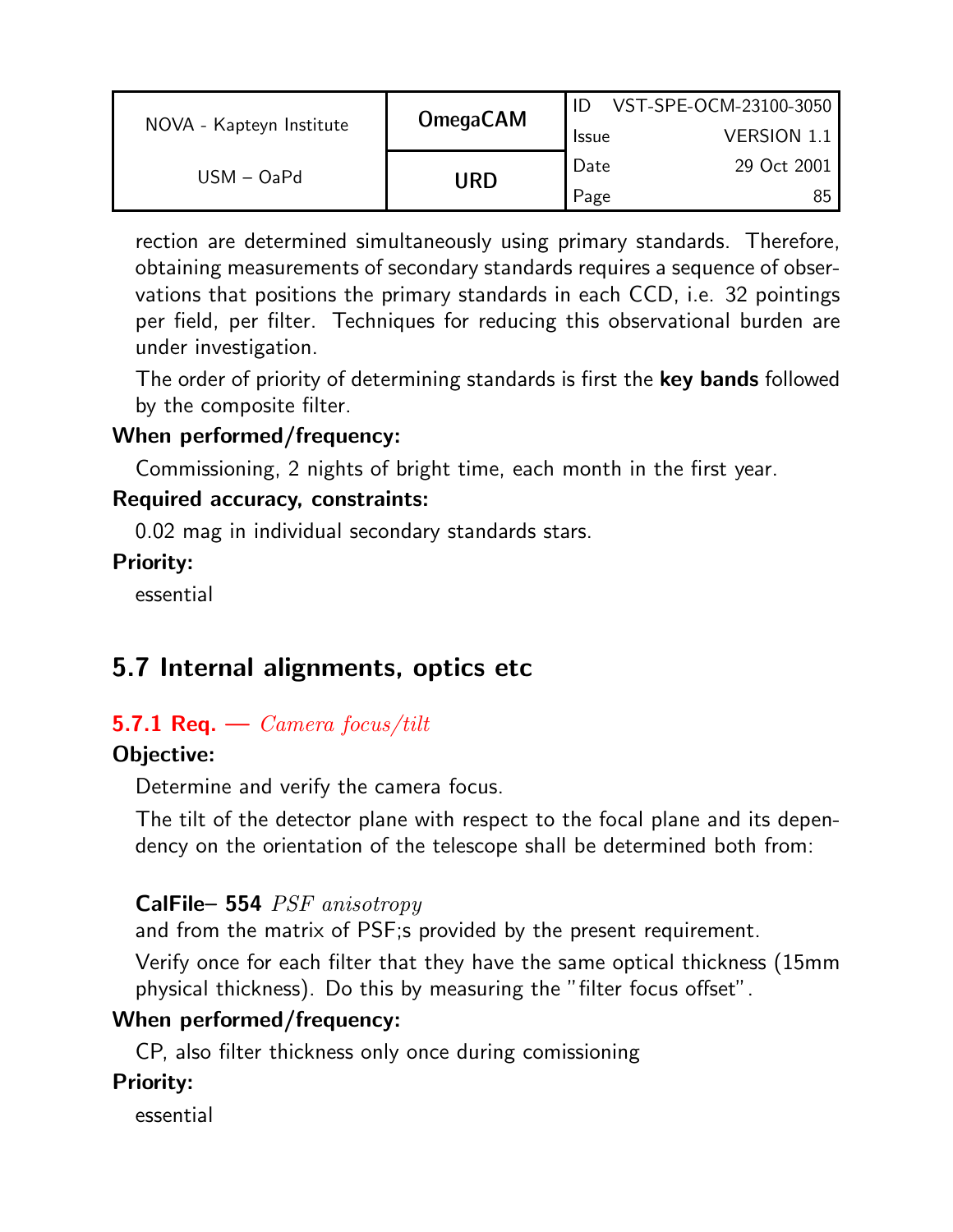|                          | <b>OmegaCAM</b> |              | VST-SPE-OCM-23100-3050 |
|--------------------------|-----------------|--------------|------------------------|
| NOVA - Kapteyn Institute |                 | <b>Issue</b> | VERSION 1.1            |
| $USM - OaPd$             |                 | Date         | 29 Oct 2001            |
|                          | URD             | Page         | 86                     |

## 5.7.2 Req.  $\rightarrow$  Ghosts - ADC

#### Objective:

Verify the absence/presence of ghosts.

For each available filter inspect the presence of ghosts by making several exposures near a very bright star at various angular distances from the field center. Do this for both correctors.

The inspection will be done in first instance visually on the RTD.

Off-line the images will be fed to the standard pipeline for closer inspections.

#### When performed/frequency:

CP

#### Required accuracy, constraints:

#### Priority:

desirable

## 5.8 Effect of Telescope

The various effects of the telescope on the quality of the images produced by the camera have been addressed by the following req.'s:

- req. 524 Electromagnetic compatibility
- req. 551 Position of camera in focal plane
- req. 552 Telescope pointing
- req. 553 Telescope and rotator tracking
- req. 554 PSF anisotropy
- req. 566 Dependency on rotation angle field rotator, ADC
- req. 572 Ghosts

This list appears rather complete and no additional requirements are specified.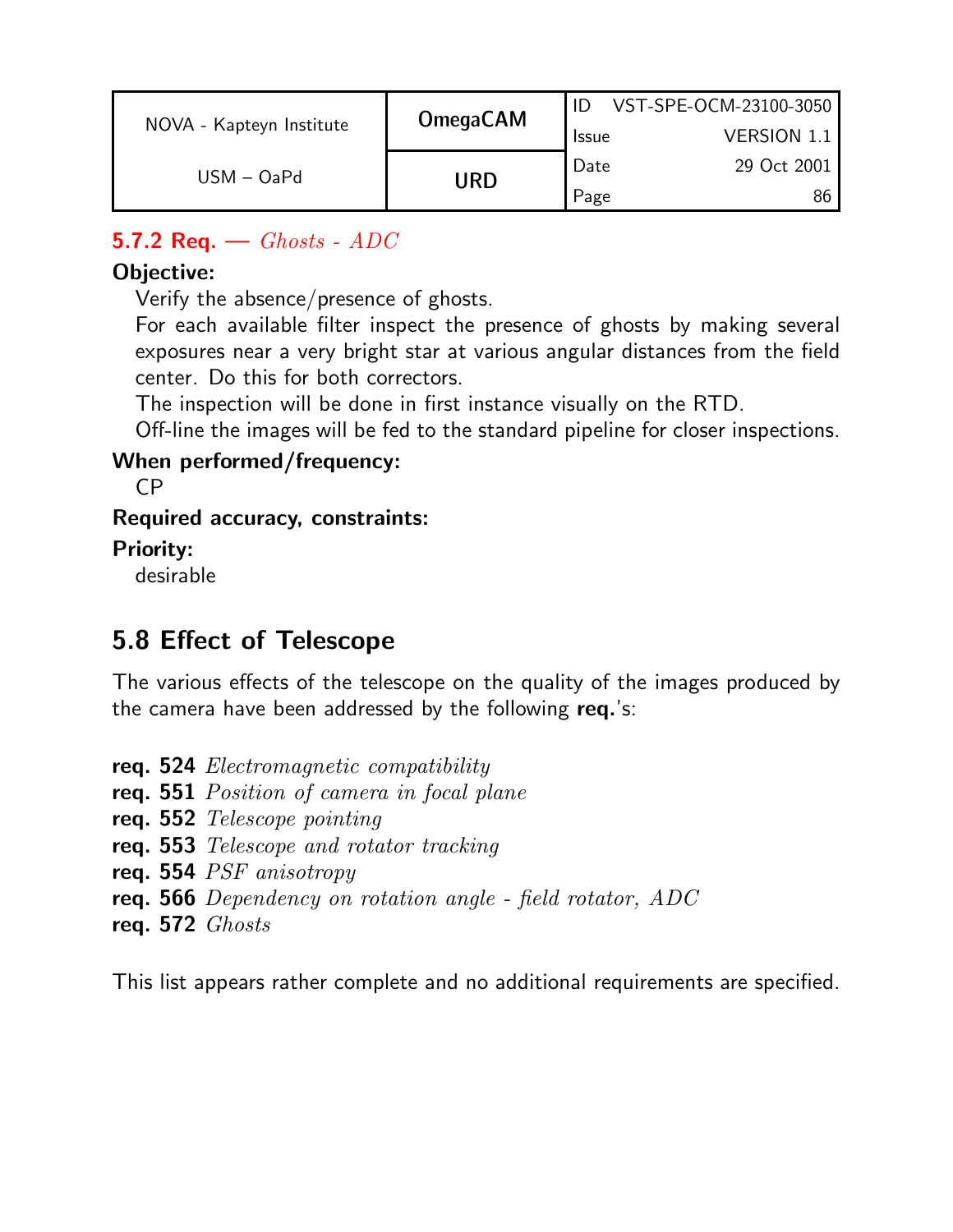|                          | <b>OmegaCAM</b> |              | VST-SPE-OCM-23100-3050 |
|--------------------------|-----------------|--------------|------------------------|
| NOVA - Kapteyn Institute |                 | <b>Issue</b> | VERSION 1.1            |
| $USM - OaPd$             |                 | Date         | 29 Oct 2001            |
|                          | URD             | Page         |                        |

## 5.9 Workhorses and End to end tests

## **WORKHORSES**

The following 'work horses' or 'doit' requirements are specified:

req. 521 CCD read noise - doit req. 531 CCD Dark Current - doit req. 541  $Bias - doit$ req. 547 Quick detector responsivity check - doit req. 555 The astrometric solution for templates - doit req. 563 Photometric Calibration - zeropoint keybands - doit

The following **end-to-end tests** (i.e. observational data which employ many different aspects of the system and which can be used to trace reproducibility) have been specified:

req. 566 Dependency on rotation angle - ADC, rotator/ reproducibility req. 567 Linearity (as a function of flux) req. 562 Photometric calibration - Monitoring/ Health check

## 5.10 On-site quick look analysis

Requirements for the Real Time Display, essentially requirements on how to perform visual health checks on the acquired data, are given in the Instrument S/W User requirement document.

Here req.'s are listed which require analysis on the site.

The first list gives the requirements for which on-site analysis is essential (listed in order of priority).

req. 562 \*Photometric calibration- Monitoring req. 547  $*Quick$  detector responsivity check - doit req. 521  $*CCD$  read noise - doit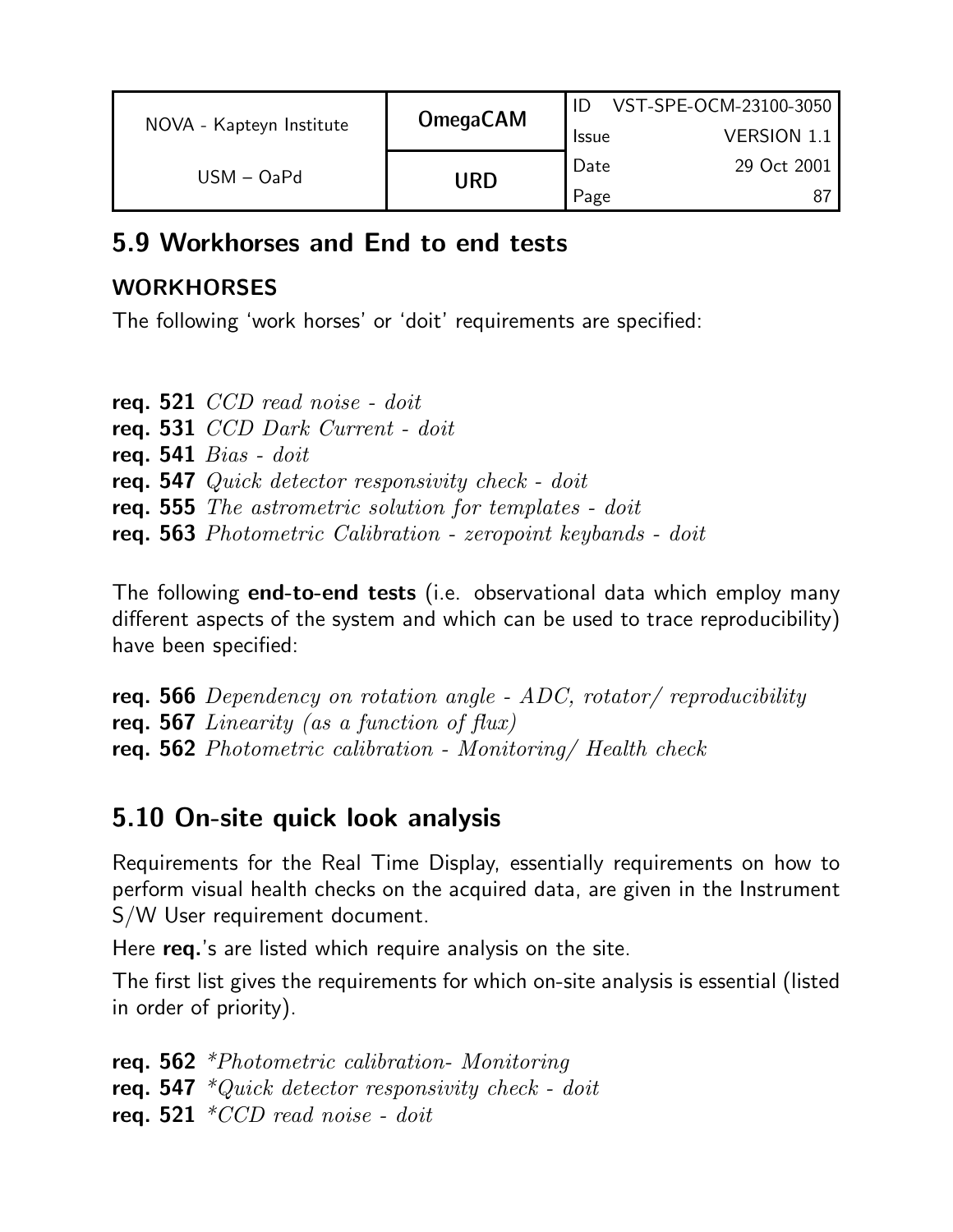|                          | <b>OmegaCAM</b> |              | VST-SPE-OCM-23100-3050 |
|--------------------------|-----------------|--------------|------------------------|
| NOVA - Kapteyn Institute |                 | <b>Issue</b> | <b>VERSION 1.1</b>     |
| $USM - OaPd$             | Date            | 29 Oct 2001  |                        |
|                          | URD             | Page         | 88                     |

req. 531  $*CCD$  Dark Current - doit

The second list gives the requirements for which on-site analysis is desirable/most practical (listed in order of priority). On-site, these activities will output go/no-go flags.

- req. 571 Camera focus/tilt
- req. 552 Telescope pointing
- req. 553 Telescope and rotator tracking
- req. 566 Dependency on rotation angle field rotator, ADC
- req. 524 Electromagnetic compatibility
- req. 551 \*Position of camera in focal plane
- req. 554  $*PSF$  anisotropy
- req. 572 Ghosts

In the lists above the req.'s which produce a CalFile– are marked with a  $*$ . These req.'s have also to be processed off-line at ESO HQ (e.g. DFS pipeline, DFS operations, calibration pipeline, QC1, Quality control, trendanalysis).

DFS-pipeline modules, extracted from the off-line ESO HQ version, (including thosee used for calibration pipeline and QC1) could fulfill these task on-site with relative limited extra effort. Such modules will run with a stripped Calfiledate base As a desirable side effect, this creates the possibility to also quickly verify any other req.'s with extracted DFS-pipeline modules in the case of un-expected events.

The filling of the calibration database (CalFile-)should however be exclusively handled by the off-line pipeline at HQ.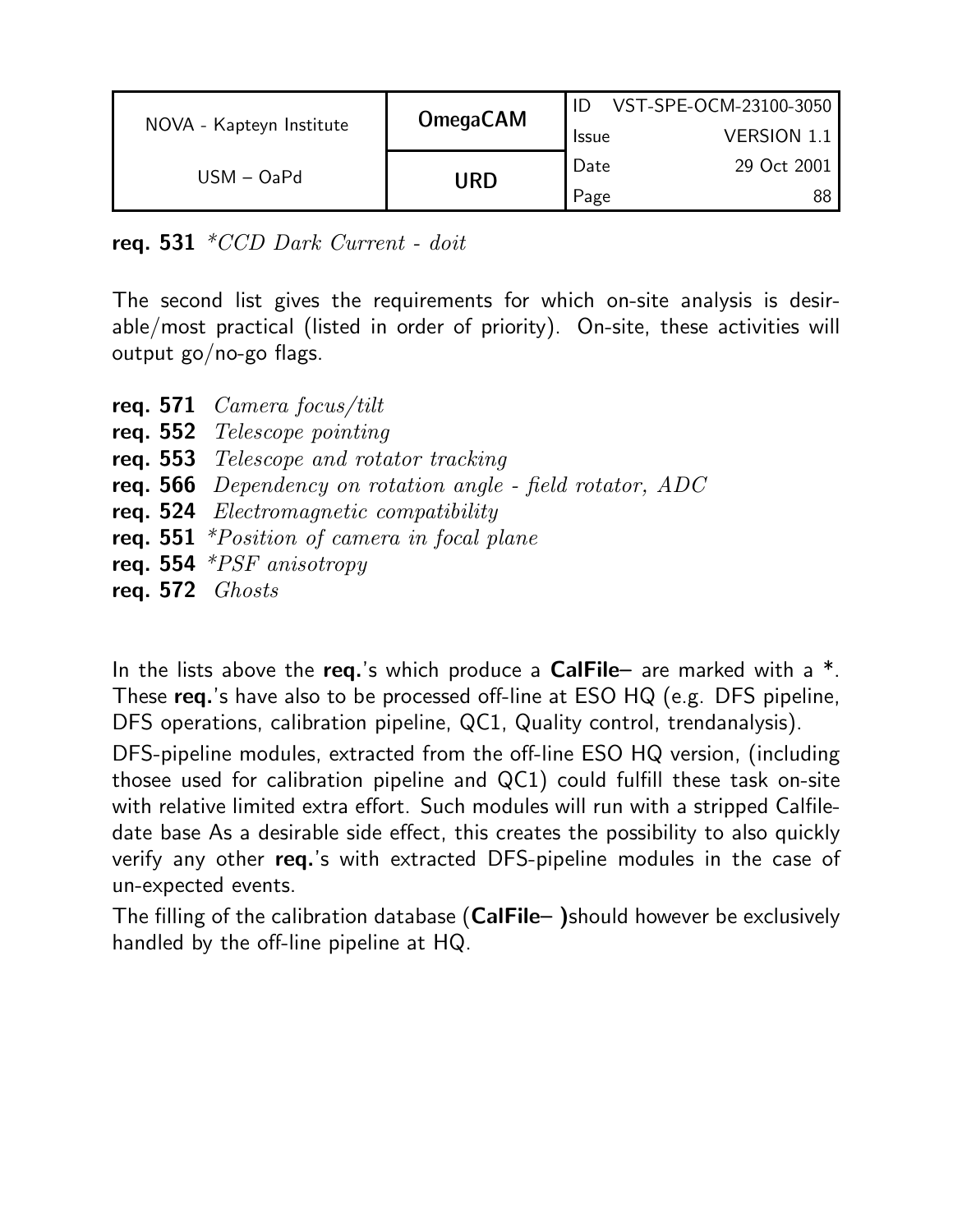|                          | <b>OmegaCAM</b> |              | VST-SPE-OCM-23100-3050 |
|--------------------------|-----------------|--------------|------------------------|
| NOVA - Kapteyn Institute |                 | <b>Issue</b> | <b>VERSION 1.1</b>     |
| $USM - OaPd$             | URD             | Date         | 29 Oct 2001            |
|                          |                 | Page         | 89                     |

## Fig 6. Data Flow of Science and Calibration data

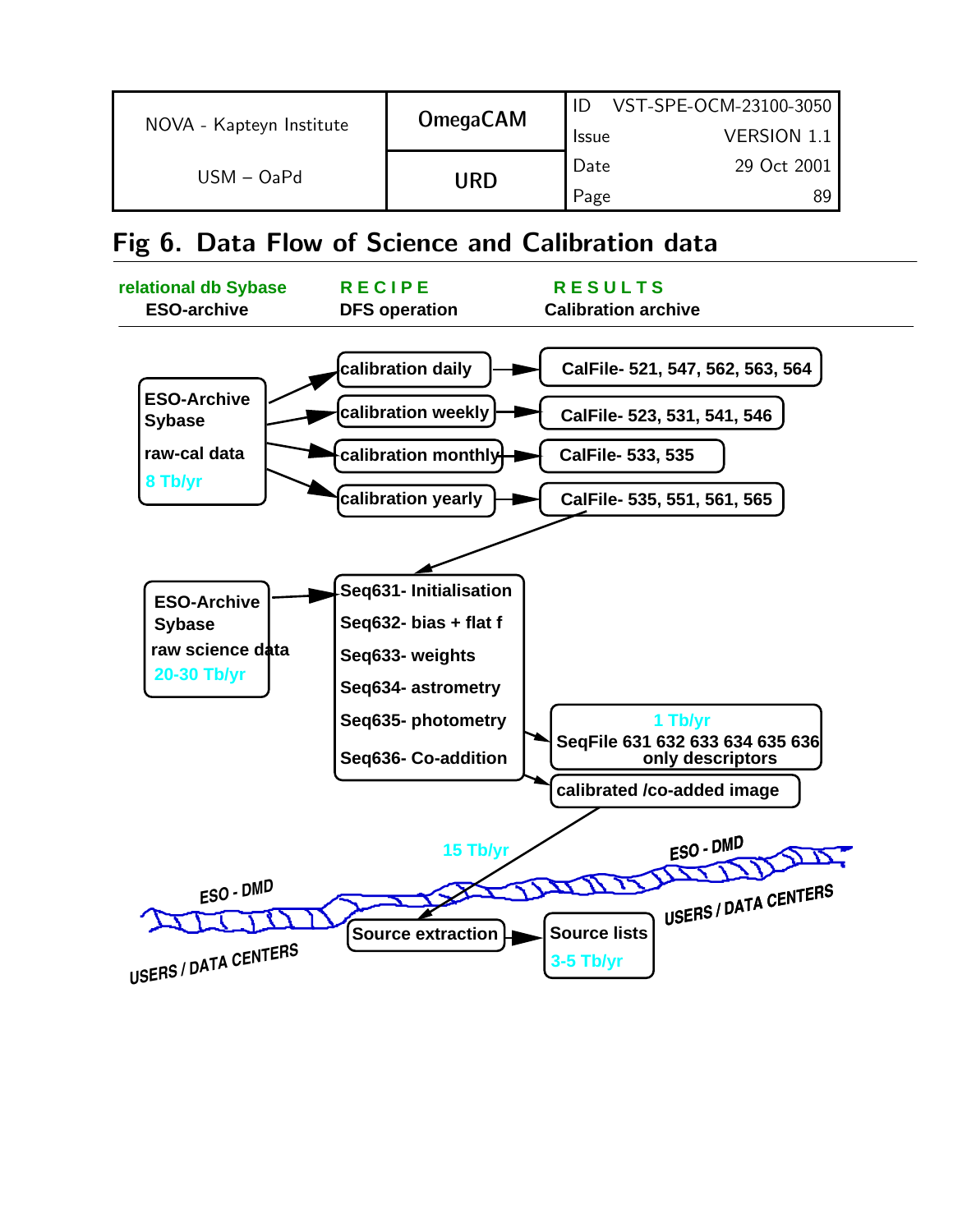|                          | <b>OmegaCAM</b> |              | VST-SPE-OCM-23100-3050 |
|--------------------------|-----------------|--------------|------------------------|
| NOVA - Kapteyn Institute |                 | <b>Issue</b> | <b>VERSION 1.1</b>     |
| $USM - OaPd$             | Date            | 29 Oct 2001  |                        |
|                          | URD             | Page         | 90                     |

# 6 DATA REDUCTION SOFTWARE SPECIFICS

## 6.1 Data reduction software requirements

This section is printed both in the User requirement document (URD) and the data reduction specification document (DRS). It is meant to summarize the general framework, requirements and limitations of the OmegaCAM data reduction.

The MoU refers to the OmegaCAM pipeline:

- .... a pipeline, the operation of which can be driven entirely by the information available in the raw file headers
- the pipeline shall be able to combine without operator intervention all exposures obtained of one field through one filter and during one night
- on the computer platform provided by the consortium, the pipeline shall be able to fully reduce an average day worth of science and calibration exposures within 12 hours elapsed time. Operator preparation of the execution shall not exceed half an hour
- The data products of the pipeline shall be images with the above astrometric and photometric calibrations.

Following VLT-SPE-ESO-19000-1618, the following deliveries shall be prepared by the Consortium:

• Descriptions and implementations of **calibration req**.'s needed for the support of the instrument modes described in Section 4 .

The baseline requirements for these calibration procedures are specified in Section 5 of the URD while details of the implementations are given in Section 5 of the Calibration Plan. The consortium will specify the req.'s and the implementations, and will deliver **modules** and recipes. Integration will be done under ESO responsibility. Detailed specifications of the implementations are given in the Data Reduction Specification document (DRS).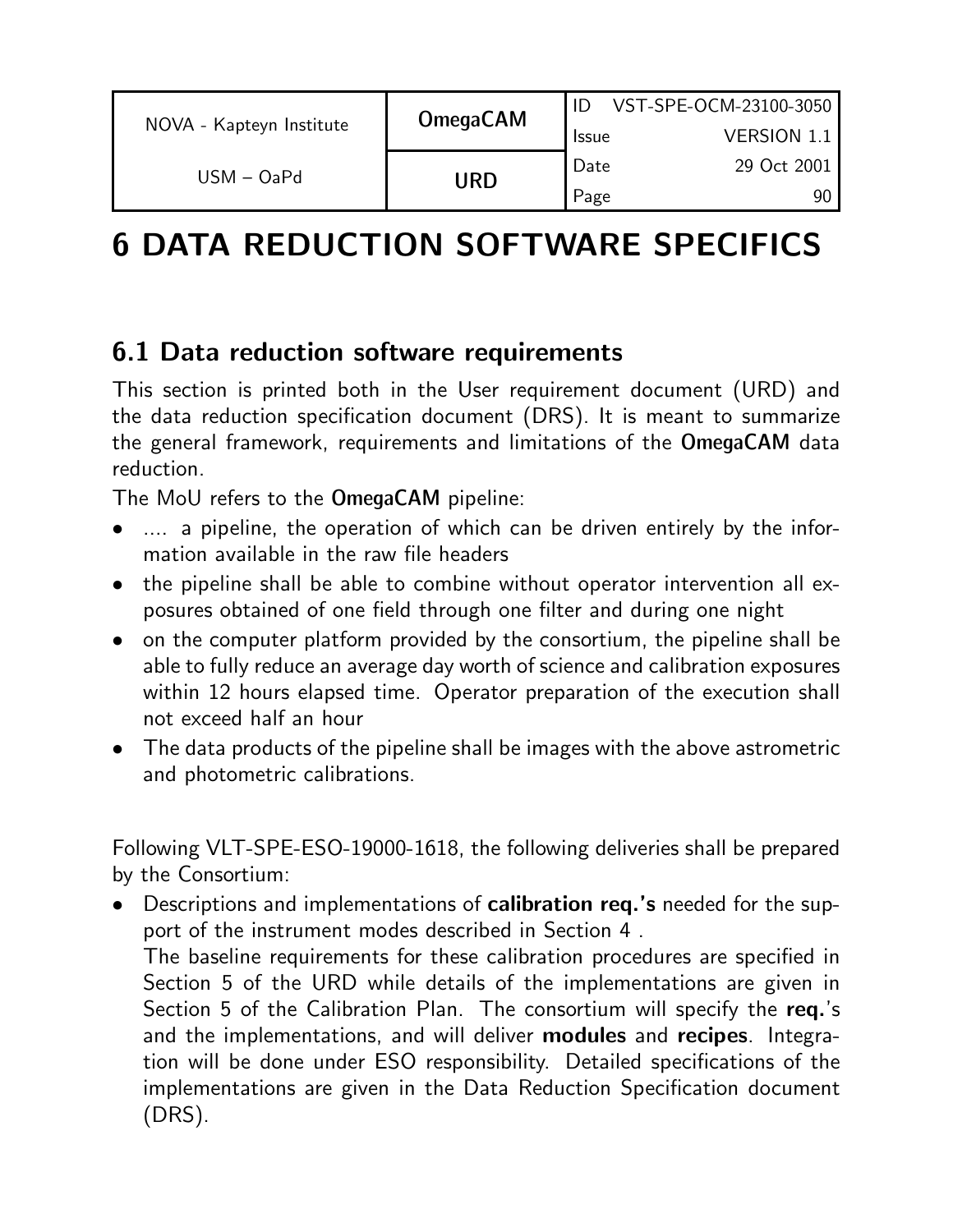|                          | <b>OmegaCAM</b> |              | VST-SPE-OCM-23100-3050 |
|--------------------------|-----------------|--------------|------------------------|
| NOVA - Kapteyn Institute |                 | <b>Issue</b> | <b>VERSION 1.1</b>     |
| $USM - OaPd$             | URD             | Date         | 29 Oct 2001            |
|                          |                 | Page         |                        |

• Support for a Quality Control System The consortium will provide the necessary routines/procedures, as components of the DFS pipeline infrastructure, but not for QC0 which is generic for all VLT compliant instruments and which will be provided by ESO. The integration of the quality control routines will be done under ESO responsibility. The execution of quality control will be done on at least two 'platforms' within the context of the DFS. Currently, the DFS infrastructure does not support the storage of QC parameters, neither its trend analysis. It is highly desirable to improve upon this situation.

The **Quality Control** will involve the following:

- QCO on-site, on-line consistency check The primary function of the QC0 quality check is to confirm that a given exposure is consistent with the definition of the Observing Block (Observing Description, Target Package, Constraint Set), of which the exposure is a part. To this end relevant keywords from the FITS header are compared to relevant parameters of the OD, TP, and CS. In addition, the size of the FITS file is checked, to verify that the data transfer was completed succesfully. Passage of QC0 is assumed to be a necessary and sufficient precondition for input into the calibration or image pipeline. Implementation will require a full specification of the possible ODs, TPs, and CSs.
- **QC1** off-line Quality Control provides a full assessment of the quality of the raw data and the derived data products. QC1 includes both the measurement of Qualitity Control Parameters (including image statistics, seeing, and errors on astrometry and photometry) and the subsequent assessment of these parameters to arrive at an overall statement of the quality of the data. It is useful to distinguish between QC1 measurements at different processing stages:
- pre-calib off-line quality check of incoming raw calibration data.
- **pre-image** off-line quality check of incoming raw science data. The data coming from the telescope should be checked for consistency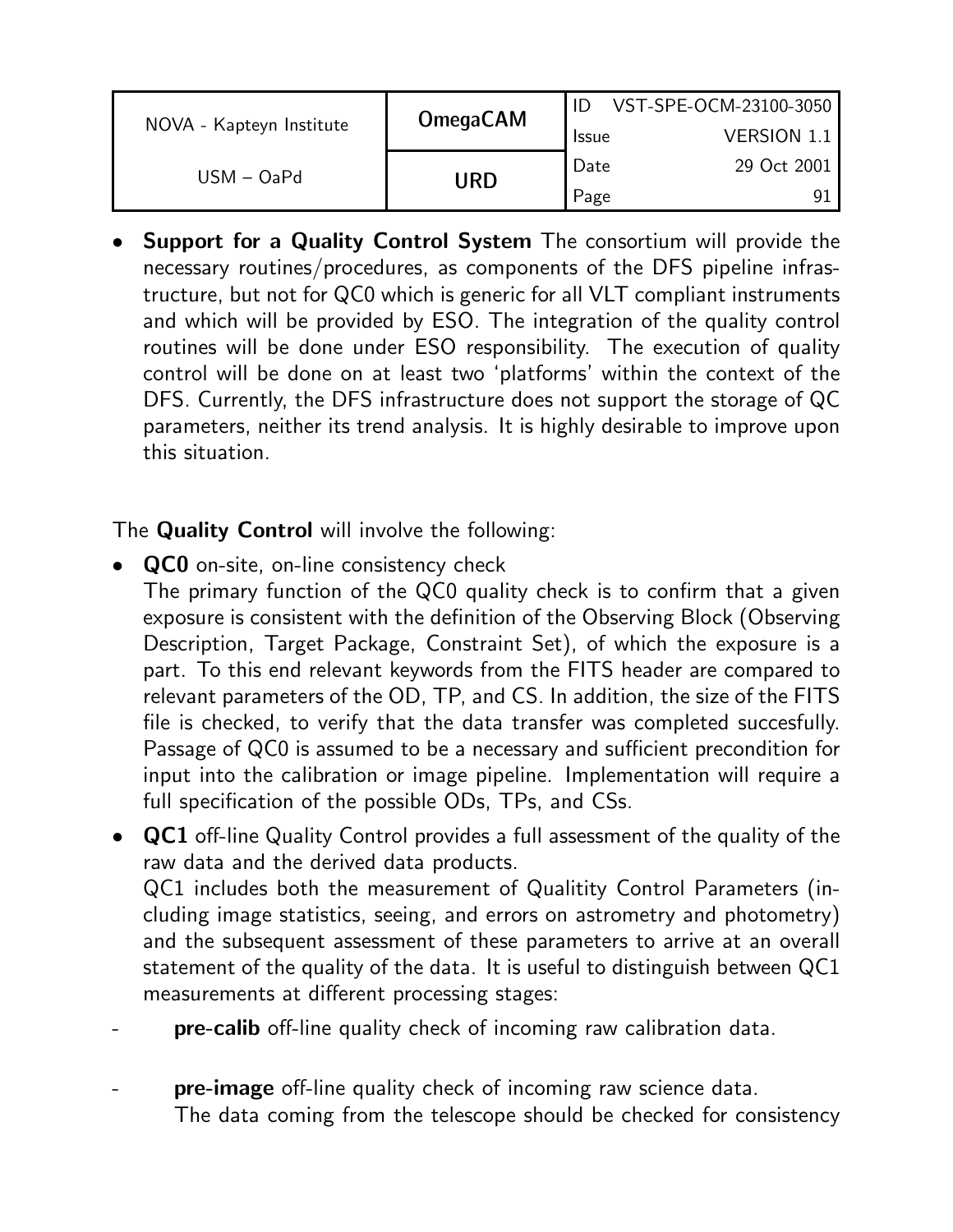|                          | <b>OmegaCAM</b> |              | VST-SPE-OCM-23100-3050 |
|--------------------------|-----------------|--------------|------------------------|
| NOVA - Kapteyn Institute |                 | <b>Issue</b> | <b>VERSION 1.1</b>     |
| $USM - OaPd$             | Date            | 29 Oct 2001  |                        |
|                          | URD             | Page         | 92                     |

with expected values. These checks include: i) check that global illumination (median) is within a range expected for that observation ( $seq -$ **631**), and ii) check that image quality (PSF) is consistent with seeing (to detect tracking problems, for instance,  $seq - 633$ )

#### post-calib off-line quality check of CalFile- .

The CalFile– produced by the calibration pipeline should be checked for validity as specified in the req.s before being put into the Calibration data base, thus securing that only valid CalFile– sare used by the image pipeline. Trend analysis will be the main tool for monitoring the validity of CalFile– s.Trend analysis is run outside the pipeline. It is used as a tool to monitor the behaviour of the instrument. The results of trend analyis are not used to interpolate entries in the db to be fed back to the pipeline.

#### **post-image** off-line quality check of reduced science data.

The final characterization of the quality of the reduced science data includes the following items.

- Validity of the processing operations.
- Quality of the processed data (sensitivity and resolution)
- Photometric check (consistency between different CCDs)

By comparing the quality of the processed data, with the quality of the input data, the validity of the processing steps can be assessed. By comparing the quality of the processed data with the expectations as determined by the ETC and seeing-statistics, overall performance of the instrument and ambient observing conditions can be determined.

 $Example:$  a powerful check on the astrometry, seeing, image quality, tracking rotator, tracking alt-az, co-addition is given in seq. - 636 which for Mode– dither  $N=$  and Mode– jitter  $N=$  compares the PSF over the FOV between the input and output images.

A different projection of the various planned quality control tasks is:

**Operational checks** verify on a low level whether, people, machines and computer recipes are operating according to expectations (e.g. not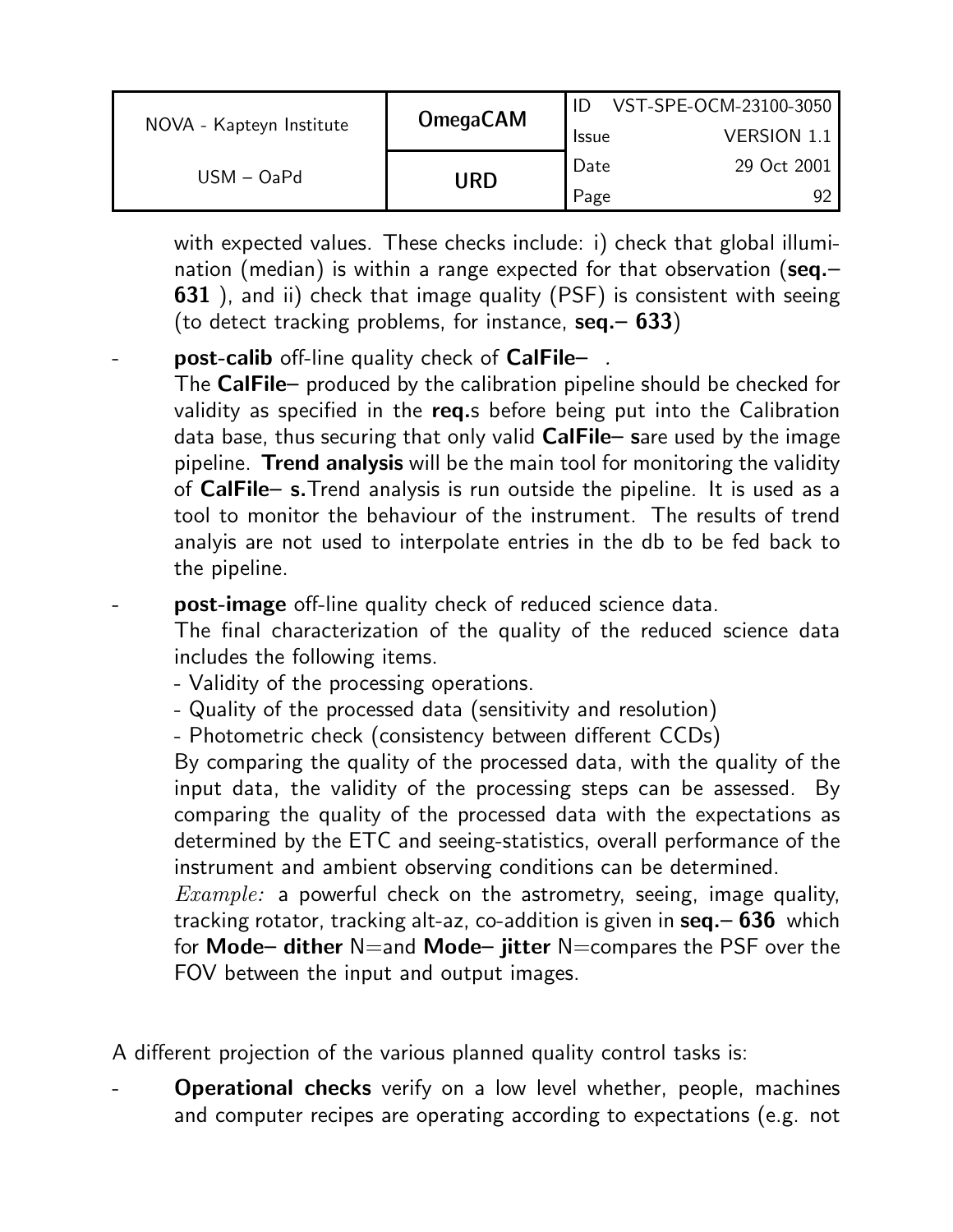|                          | <b>OmegaCAM</b> |              | VST-SPE-OCM-23100-3050 |
|--------------------------|-----------------|--------------|------------------------|
| NOVA - Kapteyn Institute |                 | <b>Issue</b> | <b>VERSION 1.1</b>     |
| $USM - OaPd$             |                 | Date         | 29 Oct 2001            |
|                          | <b>URD</b>      | Page         | 93                     |

down). These items relate to the execution of implementations and will be specified in ESO's operations plans, but not in the URD or the Calibration Plan.

- **Functional and maintenance checks on mechanical and electronic** components on the engineering level, which generally have the character of a go/no-go result. These checks are given in the maintenance manual.
- **Instrument S/W** self-supporting checks. The instrument  $S/W$  performs various self-checks. Malfunctions are displayed on the Instrument workstation.
- **Routine** (day-week-month-year) calibration procedures, as listed in detail as req.'s in Section 5. These will be handled by the calibration recipes. E.g. for daily checks the URD specifies req. 533  $Quick \, detec$ tor responsivity check.

#### • Automatic Pipeline Processing

The OmegaCAM pipeline is the collection of modules and recipes integrated in ESO's DFS pipeline infrastructure environment.

The pipeline produces data corrected for the instrument signature.

It is useful to distinguish between the **calibration pipeline** and the **image** pipeline.

The calibration pipeline produces calfiles (CalFile-), as outlined in Section 5. The calibration pipeline operation schedule is driven by the specifications given in each requirement about the frequency at which the characterizations have to be executed at the telescope. Assuming a smooth dataflow from telescope to ESO HQ the processing of these calibration data will follow the telscope schedule. CalFile– s are valid for a certain period as specified by the requirements and they are timestamped by the validation and implementation procedures. It is at the moment not clear whether the current DFS infrastructure can run the calibration pipeline in an automatic mode, or whether it should be run "by hand"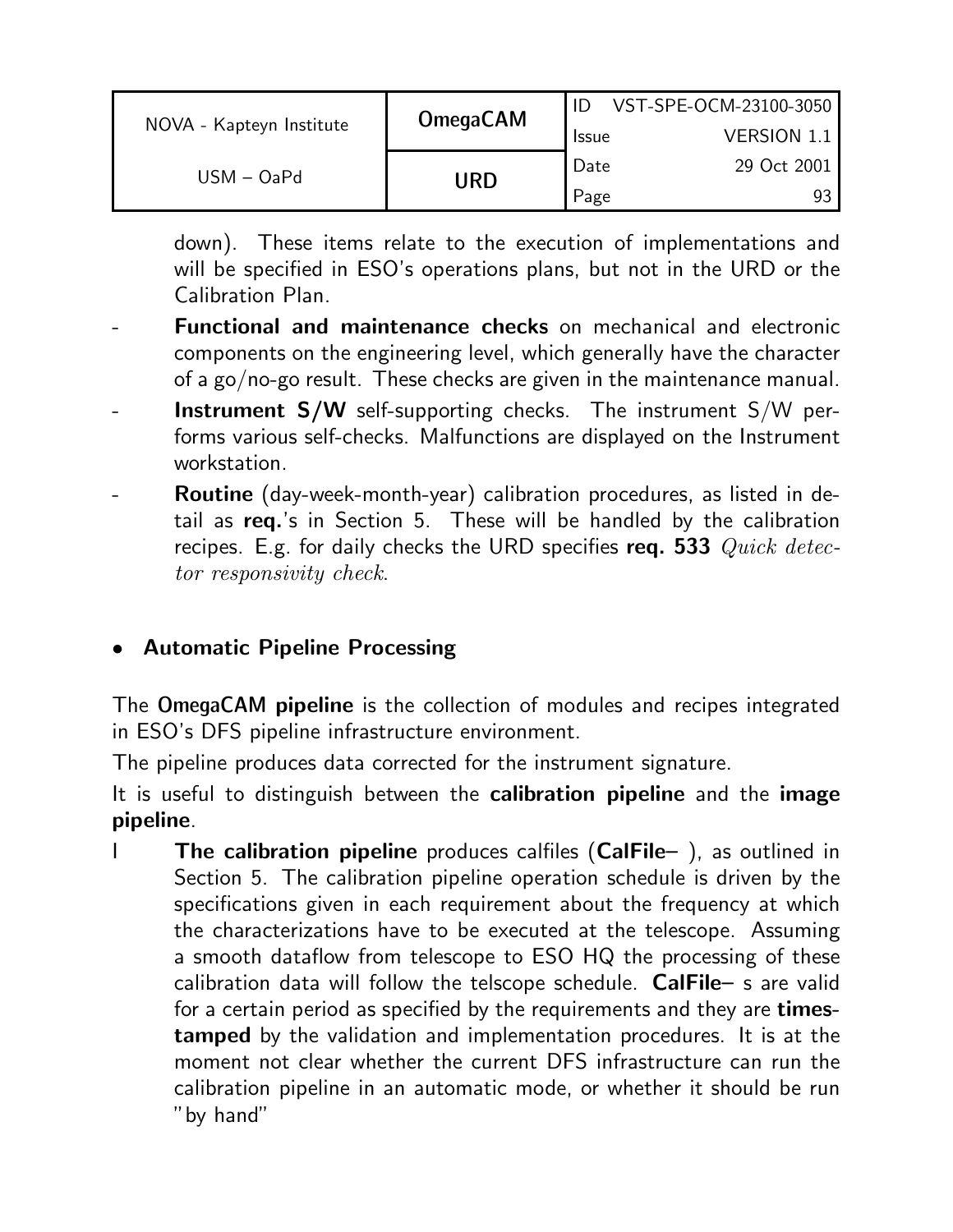|                          | <b>OmegaCAM</b> |              | VST-SPE-OCM-23100-3050 |
|--------------------------|-----------------|--------------|------------------------|
| NOVA - Kapteyn Institute |                 | <b>Issue</b> | VERSION 1.1            |
| $USM - OaPd$             |                 | Date         | 29 Oct 2001            |
|                          | URD             | Page         | 94                     |

- II **The image pipeline**  $applies$  the calfiles to raw science data, to produce astrometrically and photometrically calibrated science data. The image pipeline is designed to operate as much as possible as a single process (in spite of its many sub-processes, as a  $black$  box, with a minimum of storage of intermediate results in order to constrain the OmegaCAM data storage requirements within acceptable volumes, and to further facilitate parallel processing on external platforms with a minimum of interdependence). The sequential steps of the image pipeline are specified in Section  $6.3$  and are named  $seq -$  and involve:
	- Image arithmetic (de-bias, flat field)
	- Cosmic ray and bad pixels correction
	- Image statistics
	- Astrometric solutions
	- Image combination (co-addition)
	- Flux calibration

The integration of the pipeline will be done under ESO responsibility.

Part of the Data Reduction Software is a set of instrument sample data and calibration data to be processed as representative cases. Results of the processing of such data in a test environment will also be delivered.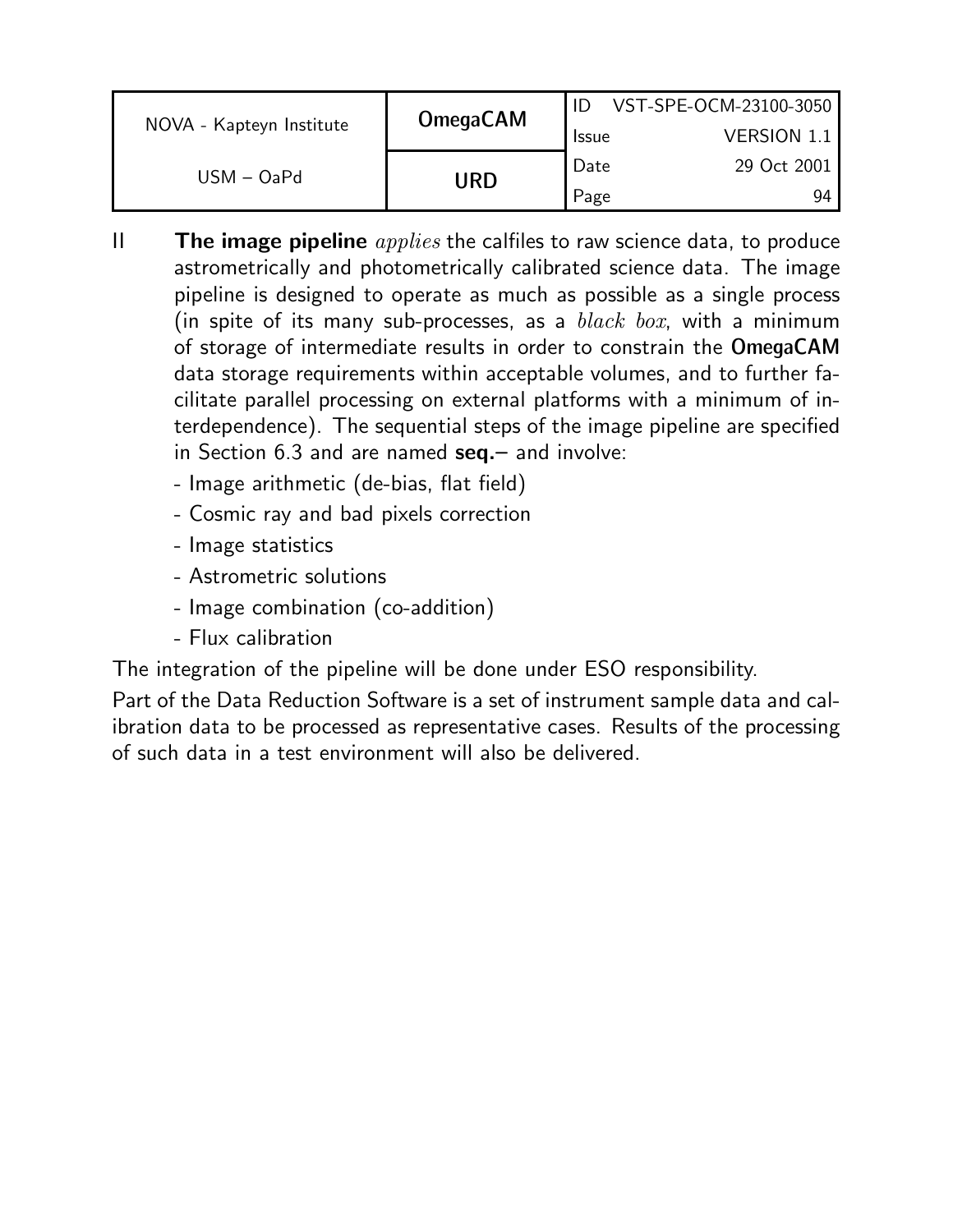|                          | <b>OmegaCAM</b> |              | VST-SPE-OCM-23100-3050 |
|--------------------------|-----------------|--------------|------------------------|
| NOVA - Kapteyn Institute |                 | <b>Issue</b> | <b>VERSION 1.1</b>     |
| $USM - OaPd$             |                 | Date         | 29 Oct 2001            |
|                          | URD             | Page         | 95                     |

#### Coding standards:

The software developments shall be made in ANSI C, according to programming conventions, data structures, and low-level functionalities provided by ESO. A list will be established further (low-level) ESO-provided functionalities.

The complete description of a **recipe** includes:

- 1. Definition
- 2. General description
	- 2.1 Context of utilisation
	- 2.2 Observing procedure
	- 2.3 Calibration data
	- 2.4 Resulting data format
	- 2.5 Expected pre-processing, post-processing
	- 2.6 Pipeline calibration

#### 3. Mathematical description

- 3.1 Mathematical justification
- 3.2 Error propagation/evaluation
- 3.3 Articles publication
- 4. Pseudo-code
- 5. Validation

Of course, this only applies for "complex" recipes, there is no need to produce a so detailed algorithmic description for trivial tasks.

As examples of high-level algorithm description, the calibration and operation plans for already existing VLT instruments are a good reference. The instrument scientist tried in each case to describe the process to apply to both calibration and observation data, to produce acceptable and useful pipeline products.

The recipe description above matches well to the more formal Odoco format employed here for the subsequent documentation of both the basic requirements, the implementation and data analysis of req.'s. The present set of all Odoco items reads: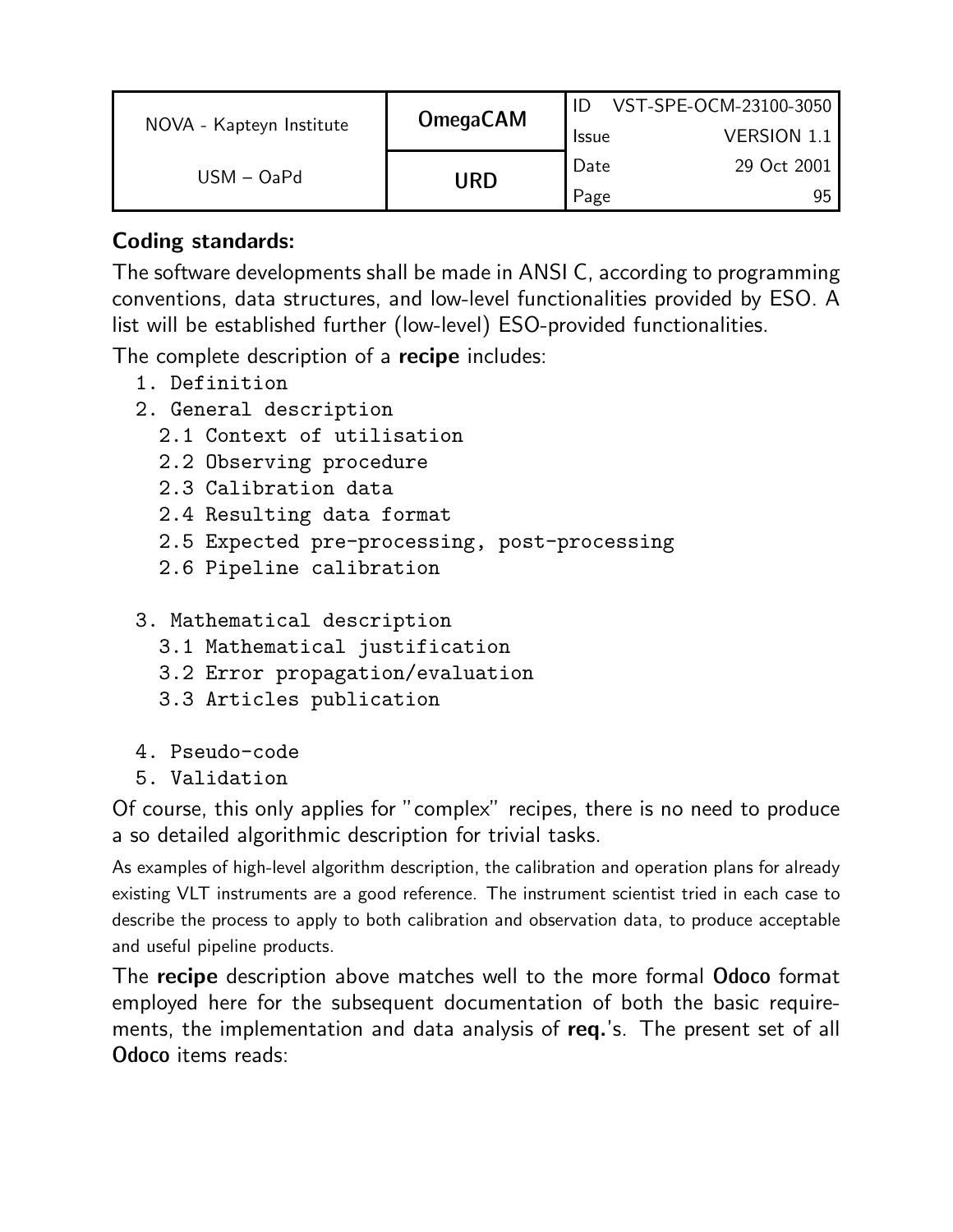|                          | <b>OmegaCAM</b> |              | VST-SPE-OCM-23100-3050 |
|--------------------------|-----------------|--------------|------------------------|
| NOVA - Kapteyn Institute |                 | <b>Issue</b> | <b>VERSION 1.1  </b>   |
| $USM - OaPd$             |                 | Date         | 29 Oct 2001            |
|                          | URD             | Page         | 96                     |

#### **Title**

**Objective** oneliner  $+$  description

Fulfilling or fulfilled by when selfstanding there is a TSF

When performed/frequency

Sources, observations, instrument configurations

Inputs dependencies CalFile– ,pre-processing

Outputs CalFile– ,post-processing

Required accuracy, constraints

Estimated time needed both for observing and data reduction

**Priority** desirable, very important, essential

TSF - name

Recipe - name

CA description of calibration analysis (also mathematical, error propagation)

Needed Functionalities

CAP implementation of calibration analysis (or pseudo code)

**Status of Req.** management tool

FLAG management tool

A good example of algorithmic documentation is given in the document: "Infrared jitter imaging data reduction algorithms"

http://www.eso.org/projects/dfs/papers/jitter99/

The coding standards and recommendations followed by ESO and external consortia is a set of rules issued by the C programming community. It can be found on the Web from:

Recommended C Style and Coding Standards

http://www.apocalypse.org/pub/u/paul/docs/cstyle/cstyle.htm

The pipeline software shall be exportable to POSIX-compliant systems. In the case of OmegaCAM, because the target platform is based on Linux (Beowulf clusters), this requirement could be narrowed down to: the software shall be running on Linux workstations. However, making POSIX-compliant software in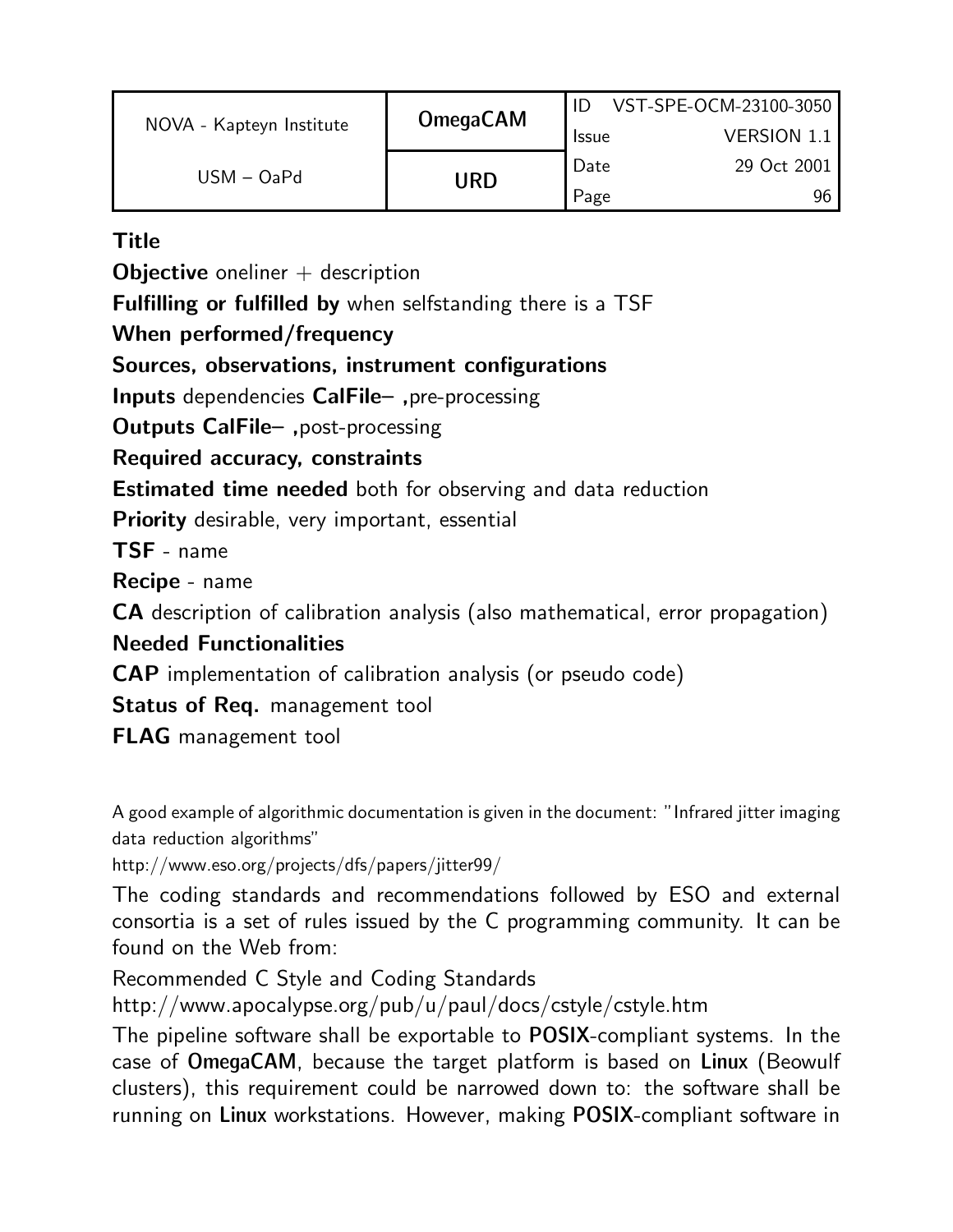|                          | <b>OmegaCAM</b> |              | VST-SPE-OCM-23100-3050 |
|--------------------------|-----------------|--------------|------------------------|
| NOVA - Kapteyn Institute |                 | <b>Issue</b> | <b>VERSION 1.1</b>     |
| $USM - OaPd$             |                 | Date         | 29 Oct 2001            |
|                          | <b>URD</b>      | Page         | -97                    |

general and not attaching the software to any system's specifics is a good idea to preserve portability in the future.

On-line documentation for this software shall be in HTML format.

Additional documents:

[2] Recommended C Style and Coding Standards see URL above.

[3] "ISAAC calibration plan" by PA Duc and JG Cuby VLT-PLA-ESO-14100-1384

[4] "Infrared jitter imaging data reduction algorithms" see URL above.

The standard software needed to execute the pipeline consists of the following packages:

- FITS data reduction–eclipse, LDACtools, cfitsio.
- Source extraction–Sextractor.
- Astrometry–LDACtools.
- Co-addition–SWARP.

The consortium will support and maintain the LDACtools. eclipse is a package maintained by ESO. All other packages are in common use. These packages provide for all computationally expensive operations to be performed on the data. All these packages are written in C.

To integrate this set of sophisticated data reduction and analysis tools, the consortium currently uses the Python scripting language. This language provides a high level easy-to-maintain glue. All recipes and procedures are written using this language as a layer on top of the aforementioned packages, providing transparent, common interfaces to these diverse packages. Prototypes of the recipes will be delivered to ESO using Python. It is recognized that final delivery may require recoding these in C.

The consortium prepares for a scripting of the pipeline modules offering all required functionalities with a generic database interface. To this interface functional programming (files) or object oriented (objects) databases could be attached. These modules can be integrated by ESO in its DFS environment, without using these interfaces.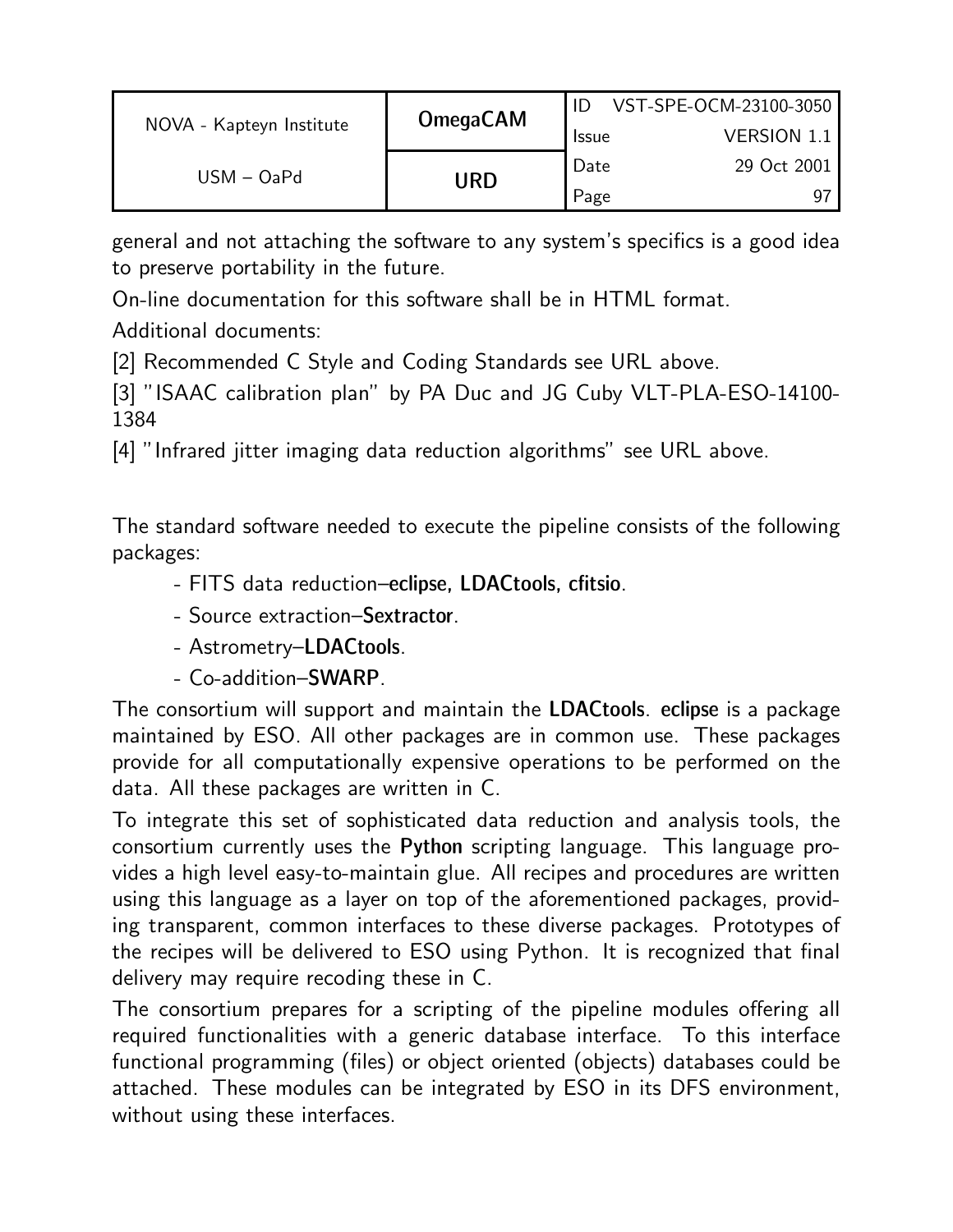|                          | <b>OmegaCAM</b> |              | VST-SPE-OCM-23100-3050 |
|--------------------------|-----------------|--------------|------------------------|
| NOVA - Kapteyn Institute |                 | <b>Issue</b> | <b>VERSION 1.1</b>     |
| $USM - OaPd$             |                 | Date         | 29 Oct 2001            |
|                          | URD             | Page         | 98                     |

Internally, the Consortium uses CVS for its versioning control of code, recipe's, dictionaries and documentation and it considers to use Objectivity for storing and distributing all calibration and source-list data.

An Interface document specifying all data items to be forwarded by ESO to the Consortium is planned for (FDR).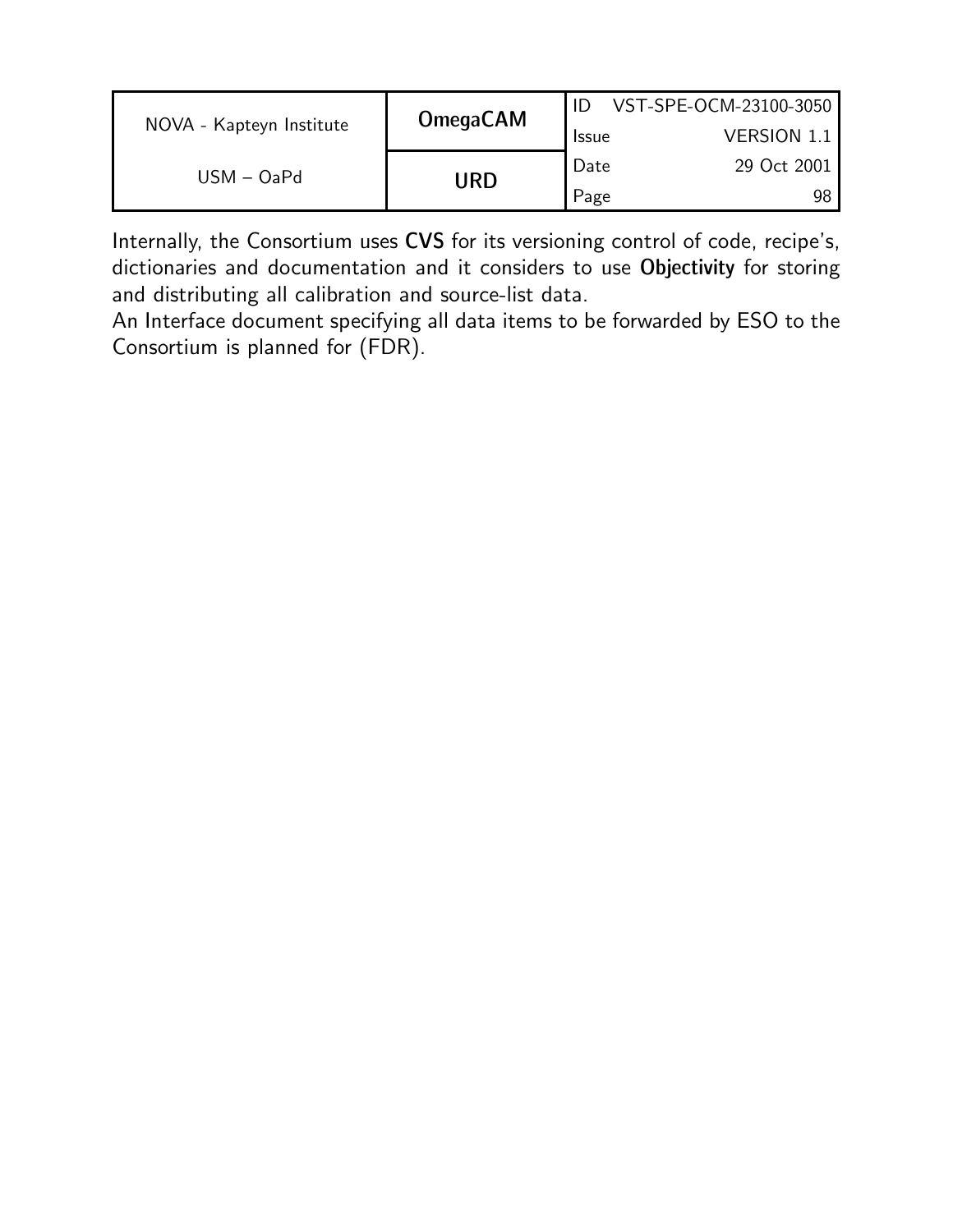|                          | <b>OmegaCAM</b> |              | VST-SPE-OCM-23100-3050 |
|--------------------------|-----------------|--------------|------------------------|
| NOVA - Kapteyn Institute |                 | <b>Issue</b> | <b>VERSION 1.1</b>     |
| $USM - OaPd$             |                 | Date         | 29 Oct 2001            |
| URD                      |                 | Page         | 99.                    |

## 6.2 Estimate of data volumes

The planned observing strategies, particularly the widely used dithering and jittering techniques have a large impact on the eventual datavolume of both raw and processed data. As first estimates of the amount of science data and calibration data indicate data volumes and data rates at the edge of the storing and processing capabilities, these items might force some high level constraints on the data handling.

#### Example image data volumes:

OmegaCAM contains 256 Megapixels which are read-out with 16 bit integers. Thus one read-out produces 0.5 Gbyte of raw data. A standard dither will do 5 read-outs at various positions on the target, with integration times of 4-6 min each, leading to a total of 20-30 min of integration on the target. In these 20-30 minutes 2.5 Gbyte of raw data is acquired. In a 10 hour night this corresponds to 50 - 75 Gbyte of raw data. For 300 nights a year this is  $15$  - 22.5 Tb of raw data.

The flatfielding and de-biasing of the raw data require (32bit) floating point output images and when applied bluntly would double (in fact triple) the total data volume to  $45 - 67$  Tb a year. However, de-dithering will produce one floating point output image out of 5 input images and thus leads to a datareduction by a factor of five. In this case, the overall reduction of the data volume will be a factor  $(5/2)=2.5$  and the total data volume of de-dithered, flatfielded, debiased images will be  $6-9$  Tb.

Clearly, it is desirable to process the de-biasing, flatfielding and de-dithering in one go without the archiving of intermediate steps. Alternatively, one might consider to do this process on the fly, in which case the total data volume stays as the original raw data of  $15 - 22.5Tb$  a year.

#### SCIENCE IMAGE DATA VOLUME 5 DITHERS in 20 - 30 min

raw data flat fielded co-added raw+ co-add NIGHT 50 - 75 Gb 100 -150 Gb 20 -30 Gb 70 - 105 Gb 300 NIGHTS 15 - 23 Tb 30 - 45 Tb 6 - 9 Tb 21 - 31 Tb  $+$  CALIBRATION RAW IMAGE DATA - see A2 - current estimate  $8Tb$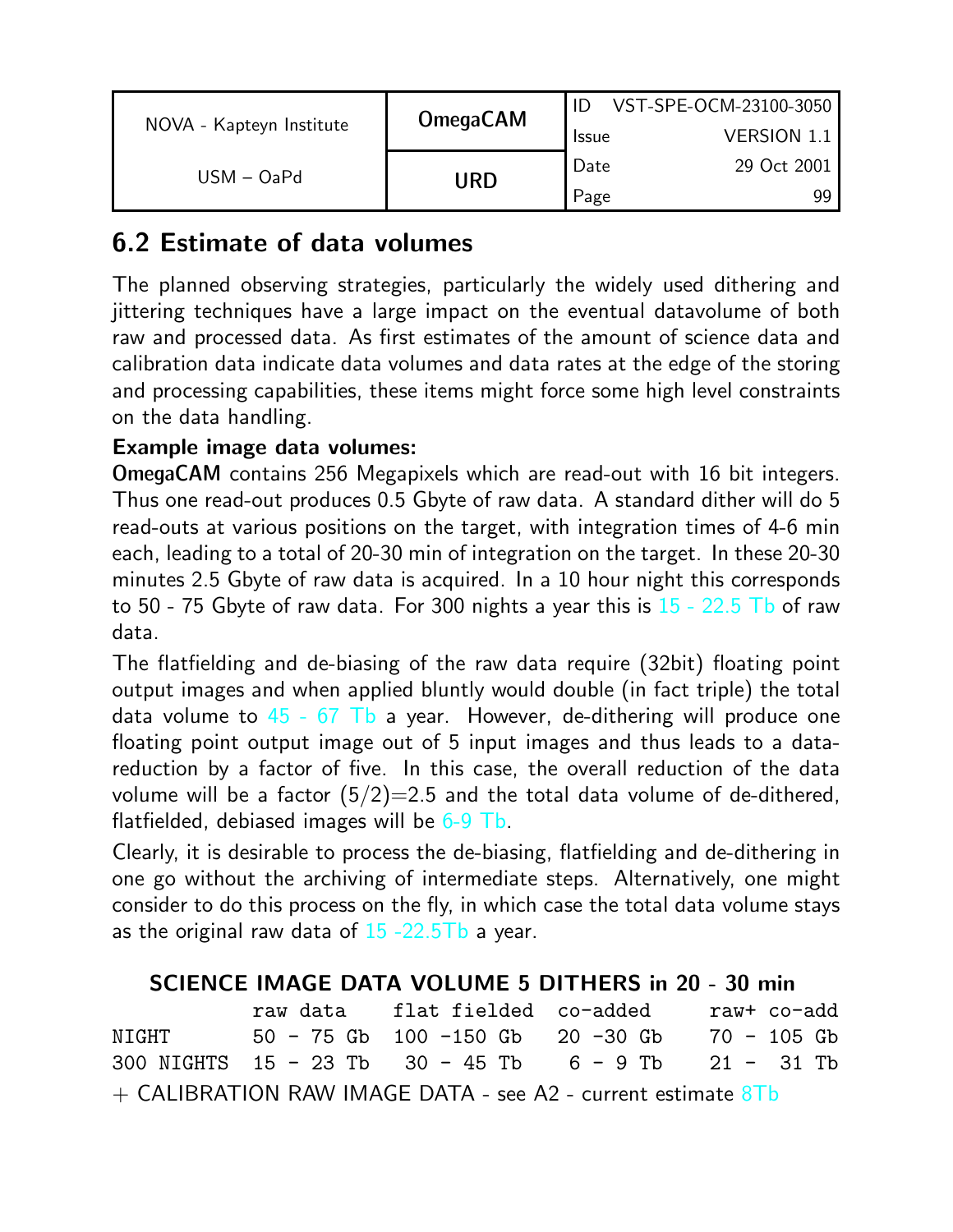|                          | <b>OmegaCAM</b><br><b>Issue</b> |                    | VST-SPE-OCM-23100-3050 |
|--------------------------|---------------------------------|--------------------|------------------------|
| NOVA - Kapteyn Institute |                                 | <b>VERSION 1.1</b> |                        |
| $USM - OaPd$             |                                 | Date               | 29 Oct 2001            |
|                          | <b>URD</b>                      | Page               | 100                    |

## ASTRONOMICAL SOURCE LIST DATA VOLUME

## NOMINAL USING CO-ADDED FRAMES

25 sources per square arcmin  $\rightarrow\;10^5$  sources/degree $^2$ (CFHT reckons 2  $10^5$  for 4m telesc.  $4^2/2.5^2 = 2.5$  )

20 - 30 parameters per source  $\rightarrow 2{-}3 \ 10^6$  real\*4/degree $^2$   $=$  8 - 12 Mbyte /field

10 hour night (20 -30 CO-ADDED fields)  $\rightarrow$  160 - 360 Mbyte

330 night/year  $\rightarrow$  53 - 120 Gbyte (when not using co-added frames factor 5 more  $\rightarrow$  0.5 Tb)

#### ABSOLUTE MAXIMUM

- Crowded fields
- 0.5 arcsec seeing
- reliable source decomposition on 2.5 arcsec scale
- 576 sources per square arcmin

23 times more than the nominal example  $\rightarrow$  184 - 276 Mbyte /field

10h night (20 -30 CO-ADDED fields)  $\rightarrow$  3.7 - 8.3 Gbyte/night

(when not using co-added frames factor 5 more)

So, a run of 10 nights on crowded field can result in  $10 \times 8.3 \times 5 = 0.4$  Tb of source data on non co-added frames

few observing runs end up in  $\mathsf{I}$  b regime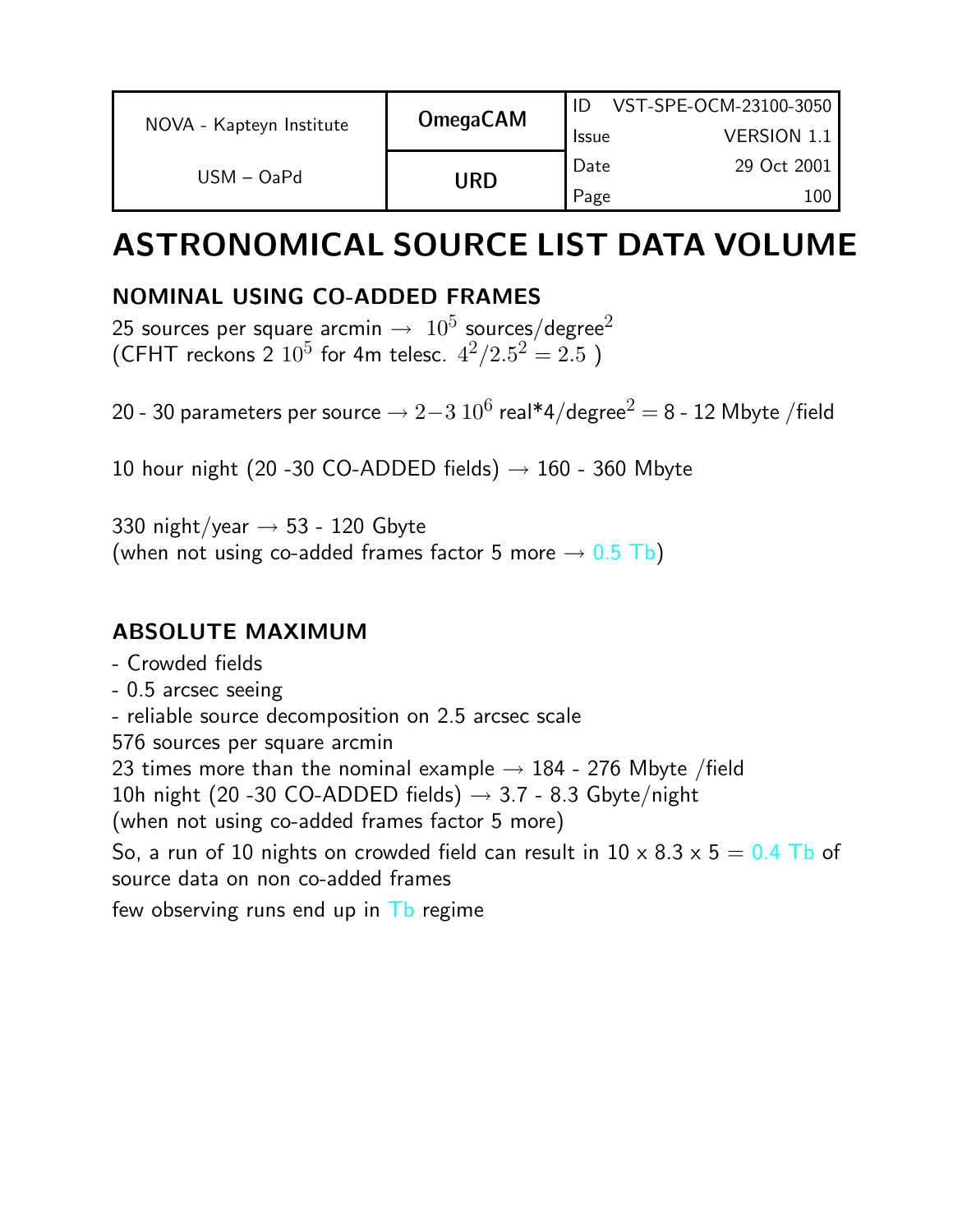|                          |                 | VST-SPE-OCM-23100-3050 |                    |
|--------------------------|-----------------|------------------------|--------------------|
| NOVA - Kapteyn Institute | <b>OmegaCAM</b> | <b>Issue</b>           | <b>VERSION 1.1</b> |
| $USM - OaPd$             |                 | Date                   | 29 Oct 2001        |
|                          | URD             | Page                   |                    |

## 6.3 Baseline Requirements for the Image Pipeline

As noted previously, it is useful to distinguish between the **calibration pipeline** and the **image pipeline**. Here we provide more detail on the operation of the image pipeline

The image pipeline applies calfiles to raw science data, to produce astrometrically and photometrically calibrated science data. The DFS pipeline applies different *recipes* to raw science data, based on the observing template used. There are currently three observing templates for science data envisioned for OmegaCAM. These templates (see also Section 4 CP), and their corresponding recipes are:

- TSF- OCM\_img\_obs\_stare, Recipe- Science\_Stare(N=1), or Recipe-Science Jitter(N>1)
- TSF– OCM img obs jitter, Recipe– Science Jitter
- TSF– OCM img obs dither, Recipe– Science Dither

The recipes (Science Stare, Science Jitter, Science Dither) combine a series of processing steps that are specified by their (intermediate) data product in seq.– 631-seq.– 636.These can be summarized by:

- Initialization and image statistics Create a new entry in the database of derived products for each raw image. Include image statistics in the entry  $(\text{seq} - 631)$ .
- de-biasing and flatfielding This step removes the gain-variation within images  $(\text{seq} - 632)$ .
- Constructing weights, incorporating the detection of cosmic rays, and satellite tracks (seq. - 633).
- Astrometry, measuring the astrometric distortions and offsets (seq. 634).
- Apply photometry (seq.– 635)
- Dedithering, combining the images to construct a clean, maximally uniform, image of the FOV of OmegaCAM and perform a quality check (seq.-636) .

The detailed specification of each seq is analogous to the specification of the req's in Section 5. It should however be understood that within the context of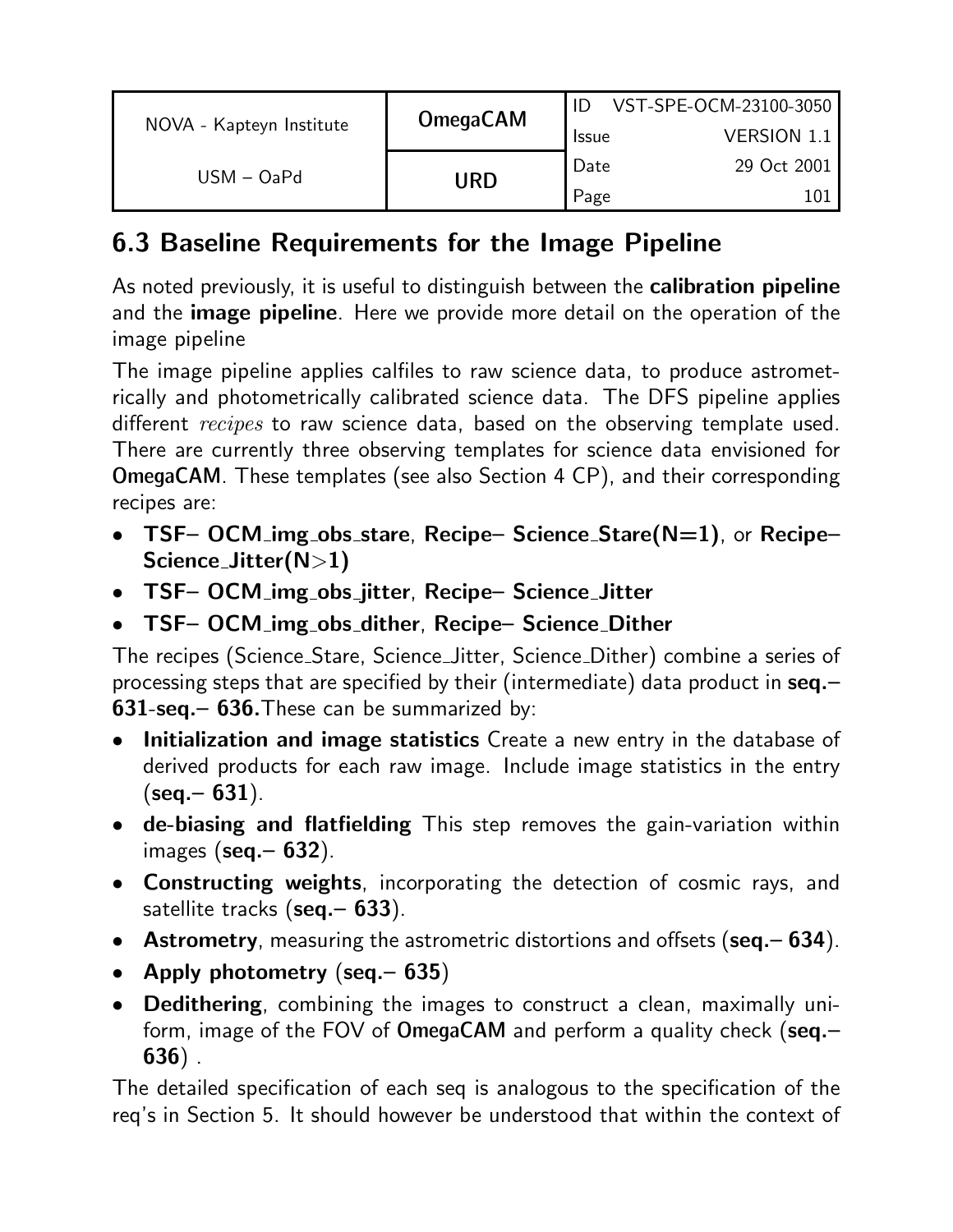|                          | <b>OmegaCAM</b> |              | VST-SPE-OCM-23100-3050 |
|--------------------------|-----------------|--------------|------------------------|
| NOVA - Kapteyn Institute |                 | <b>Issue</b> | VERSION 1.1            |
| $USM - OaPd$             |                 | Date         | 29 Oct 2001            |
|                          | URD             | Page         |                        |

the DFS pipeline, the recipes for the individual seq's are to be combined into one recipe for each Observing template (so-called superscripts). An overview of the data flow within a recipe is given in Fig. 6.3.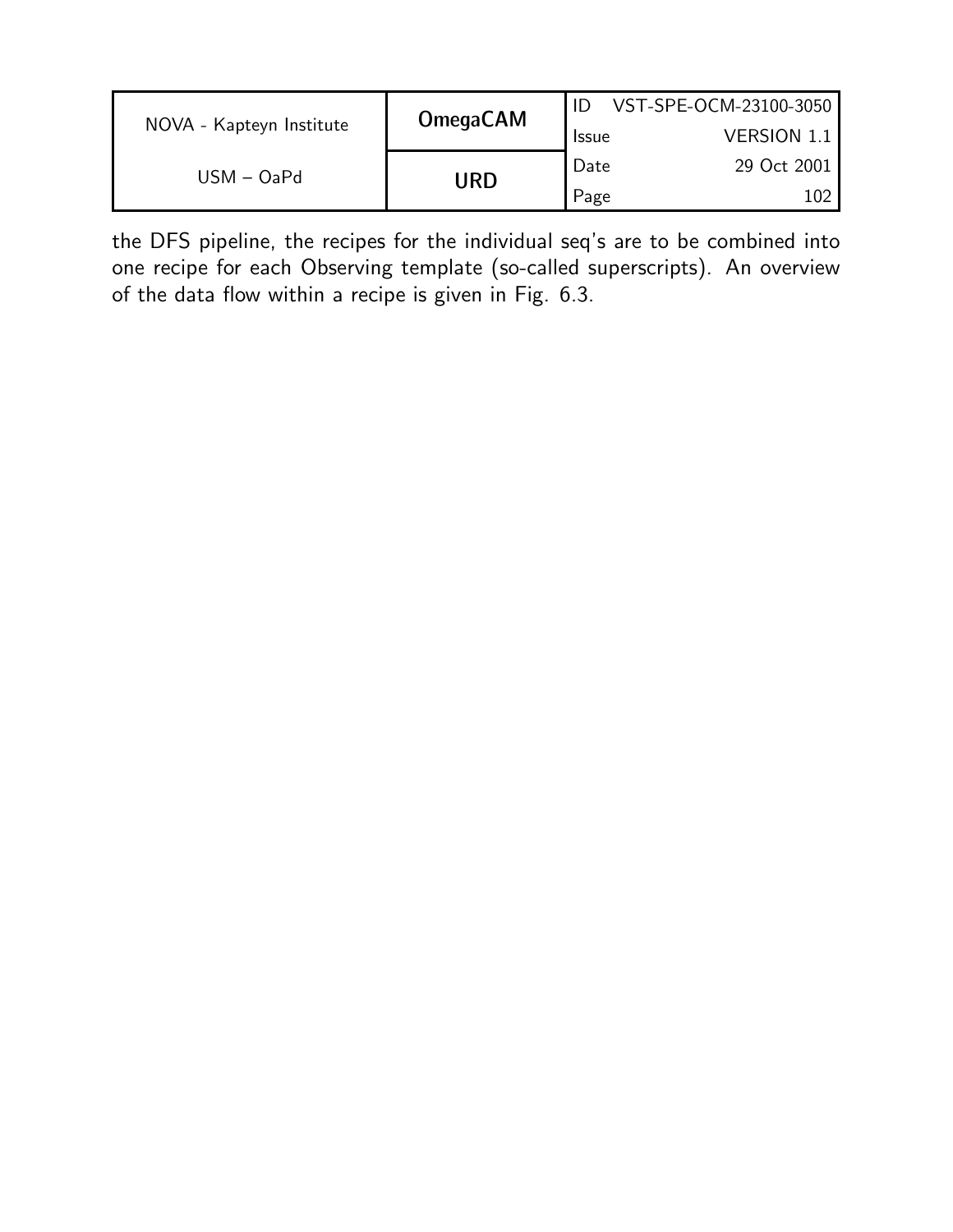|                          | <b>OmegaCAM</b>            |              | VST-SPE-OCM-23100-3050 |
|--------------------------|----------------------------|--------------|------------------------|
| NOVA - Kapteyn Institute |                            | <b>Issue</b> | <b>VERSION 1.1</b>     |
|                          | $USM - OaPd$<br><b>URD</b> | Date         | 29 Oct 2001            |
|                          |                            | Page         | 103                    |

#### Image pipeline dataflow

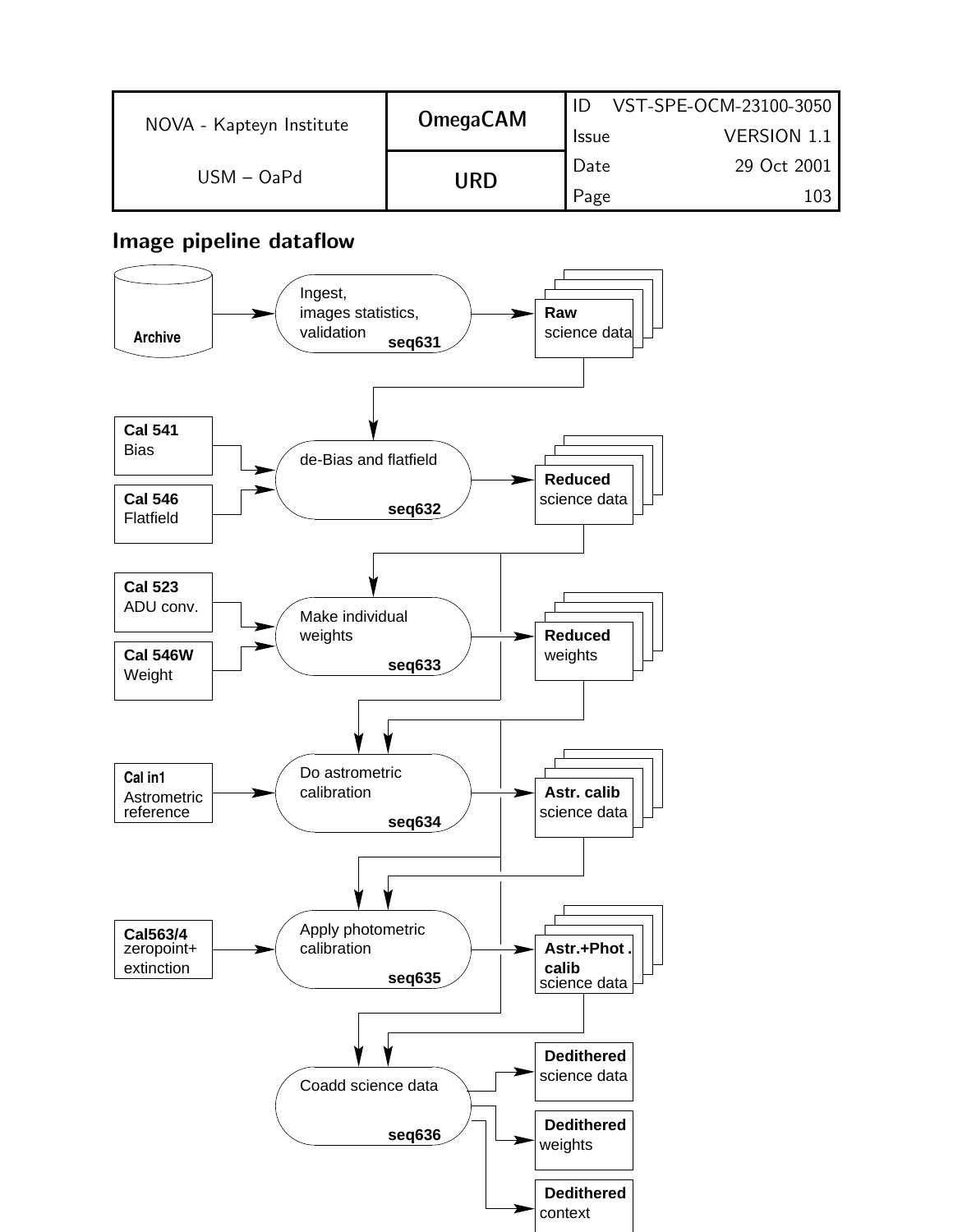|                          | <b>OmegaCAM</b><br><b>Issue</b> |      | VST-SPE-OCM-23100-3050 |
|--------------------------|---------------------------------|------|------------------------|
| NOVA - Kapteyn Institute |                                 |      | VERSION 1.1            |
|                          |                                 | Date | 29 Oct 2001            |
| $USM - OaPd$             | URD                             | Page | 104                    |

The recipe Science Stare differs from the recipes Science Jitter and Science Dither in that the co-addition step ( $seq - 636$ ) is not included. Furthermore, Science Dither produces one co-added image combining data from all chips, while Science Jitter produces one co-added image per chip.

Operations  $seq - 632$ -seq.  $- 635$  are performed on individual chips. The format of the raw data will be one FITS file per observation including the data for 32 chips in 32 extensions.  $seq - 631$  separates these raw data in FITS files for individual chips. Only in seq. – 636 the data from individual chips are combined. Note that  $seq - 631$ -seq.  $- 636$  can also be used within various recipes for the calibration pipeline.

Clearly, the image pipeline will determine parameter values which are  $specific$ for individual raw data frames or their 32 CCD frames, and these could be viewed as transient calibration data. Most of this transient calibration data is uninteresting or could be easily re-constructed, while other data have persistent scientific value (such as seeing, PSF, astrometric solution, zeropoint, sky-brightness, etc.), while other data have potential, but unspecified, value for trend analysis or trouble-shooting. Output files of the image pipeline (flatfielded data, astronomically calibrated data, individual weight maps, etc.) are called SeqFile– 's, e.g. SeqFile– 633 individual weight map. The image data recorded in a SeqFile- may be discarded when the data is no longer needed. Care has been taken to propagate intermediate information from the headers of the SeqFile– 's to header of the pipeline product, whenever appropriate. The ESO-DMD - OmegaCAM Interface control document discusses in more detail the requirements for maintaining this intermediate informaation.

Both the image pipeline and the calibration pipeline shall obey the accuracies and errors as listed in Section 5. Propagation of errors shall be computed, where applicable.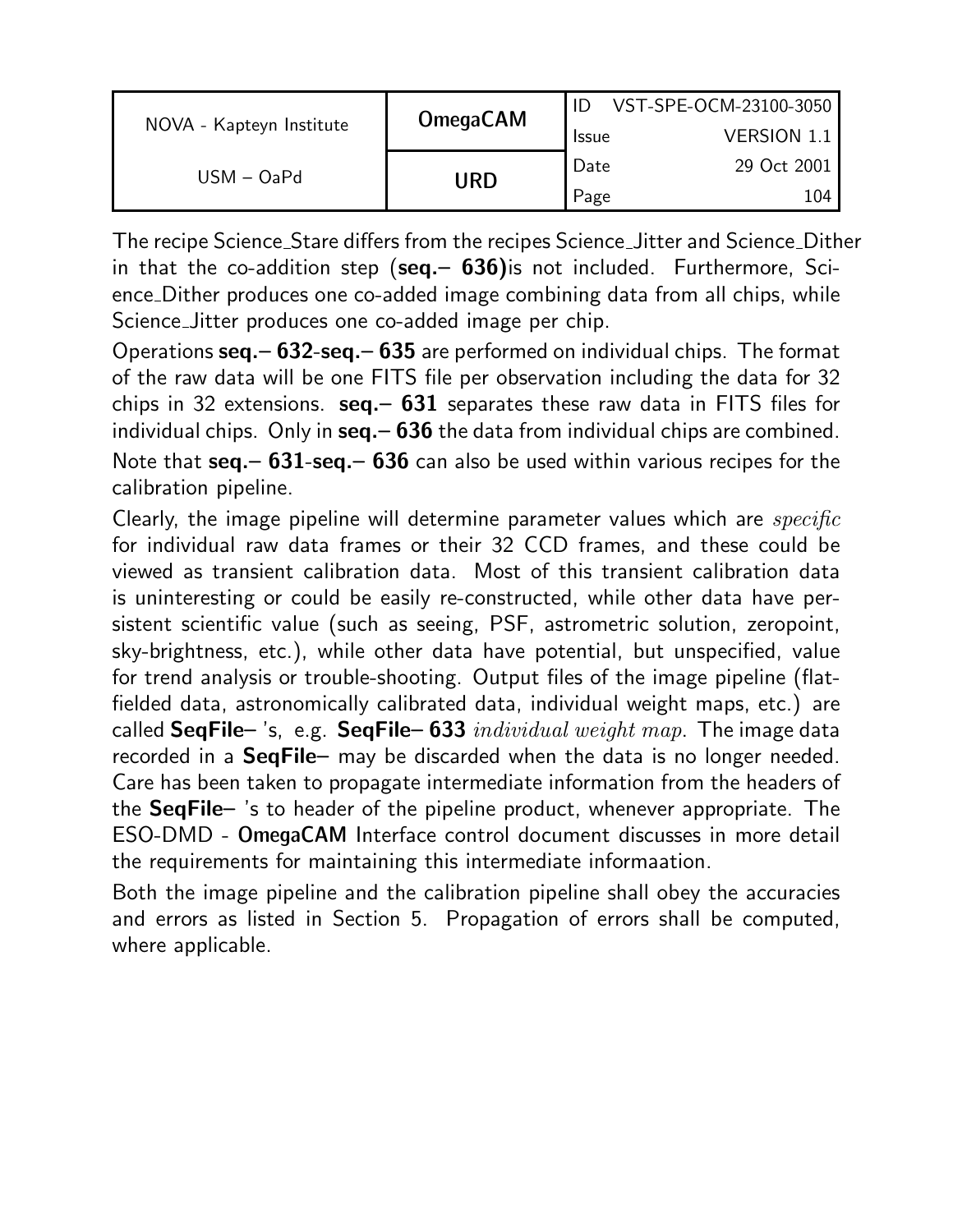|                          | <b>OmegaCAM</b> |              | VST-SPE-OCM-23100-3050 |
|--------------------------|-----------------|--------------|------------------------|
| NOVA - Kapteyn Institute |                 | <b>Issue</b> | <b>VERSION 1.1</b>     |
| $USM - OaPd$             | <b>URD</b>      | Date         | 29 Oct 2001            |
|                          |                 | Page         | 105                    |

## A1 LIST of CALIBRATION REQUIREMENTS

|                       |                                                                                    | 48 |
|-----------------------|------------------------------------------------------------------------------------|----|
|                       |                                                                                    | 49 |
|                       |                                                                                    |    |
|                       |                                                                                    |    |
|                       |                                                                                    |    |
|                       |                                                                                    |    |
|                       |                                                                                    |    |
|                       |                                                                                    |    |
|                       |                                                                                    |    |
|                       |                                                                                    |    |
|                       |                                                                                    |    |
|                       |                                                                                    |    |
|                       | 5.4.2 Req.- $Flat-field$ - dome key bands + user bands - doit 61                   |    |
|                       |                                                                                    |    |
|                       |                                                                                    |    |
|                       |                                                                                    |    |
|                       |                                                                                    |    |
|                       | 5.4.7 Req. – <i>Quick detector responsivity check</i> - $dot$ 66                   |    |
|                       |                                                                                    |    |
|                       |                                                                                    |    |
| $5.5.2 \text{ Req} -$ |                                                                                    |    |
|                       |                                                                                    |    |
|                       |                                                                                    | 71 |
|                       | 5.5.5 Req. – The astrometric solution for templates - doit -see 6.3.4 72           |    |
|                       |                                                                                    |    |
|                       |                                                                                    |    |
|                       | 5.6.2 Req.- Photometric Calibration - monitoring  78                               |    |
|                       | 5.6.3 Req.- <i>Photometric Calibration - zeropoint keybands - doit</i> $\ldots$ 80 |    |
|                       | 5.6.4 Req.- <i>Photometric Calibration - zeropoint user bands</i> 81               |    |
|                       | 5.6.5 Req. – Filter band passes - user bands vs key bands 82                       |    |
|                       | 5.6.6 Req. – Dependency on rotator angle/reproducibility 83                        |    |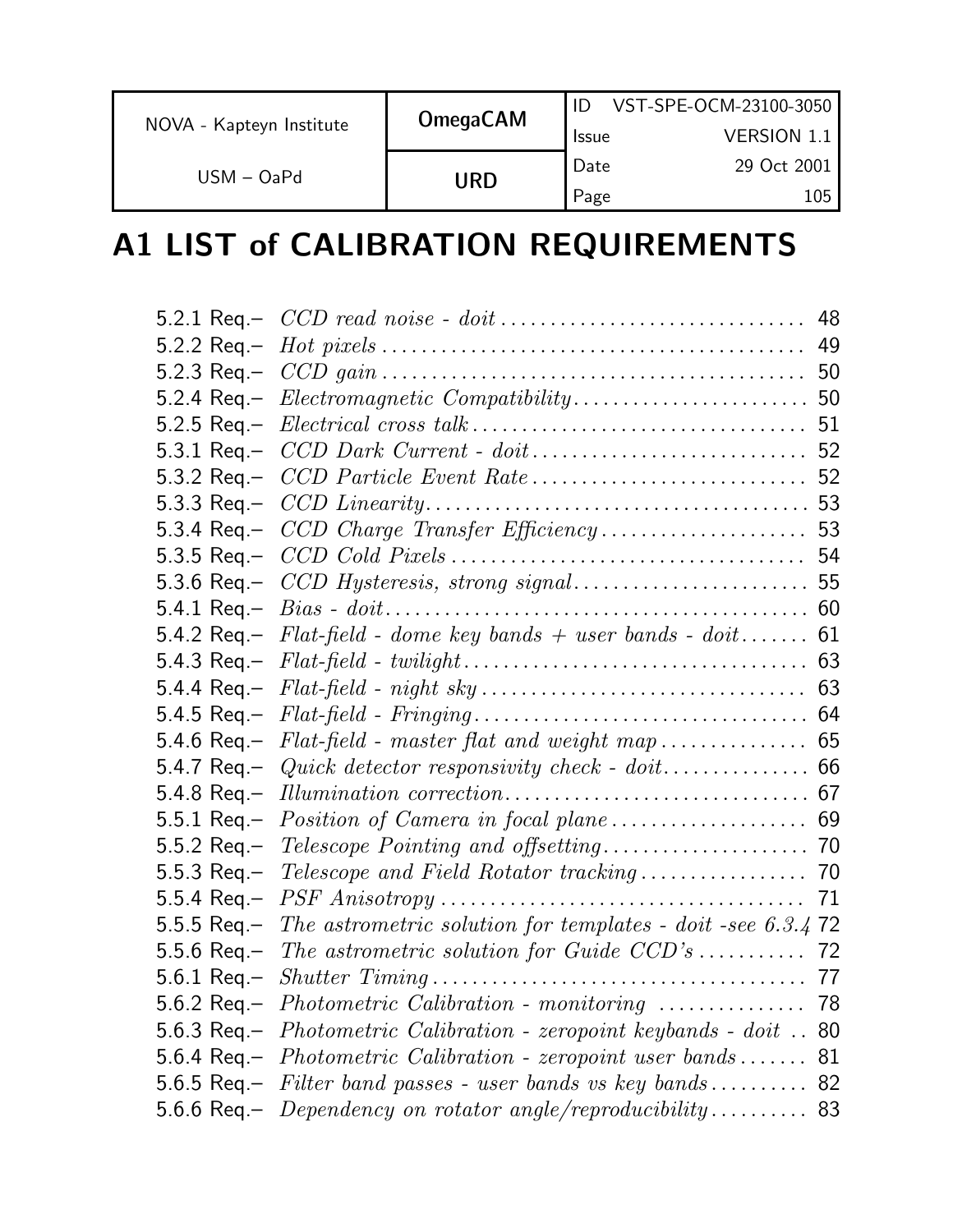|                          | <b>OmegaCAM</b> |              | VST-SPE-OCM-23100-3050 |
|--------------------------|-----------------|--------------|------------------------|
| NOVA - Kapteyn Institute |                 | <b>Issue</b> | <b>VERSION 1.1</b>     |
|                          |                 | Date         | 29 Oct 2001            |
|                          |                 | Page         | 106                    |
| USM – OaPd               | URD             |              |                        |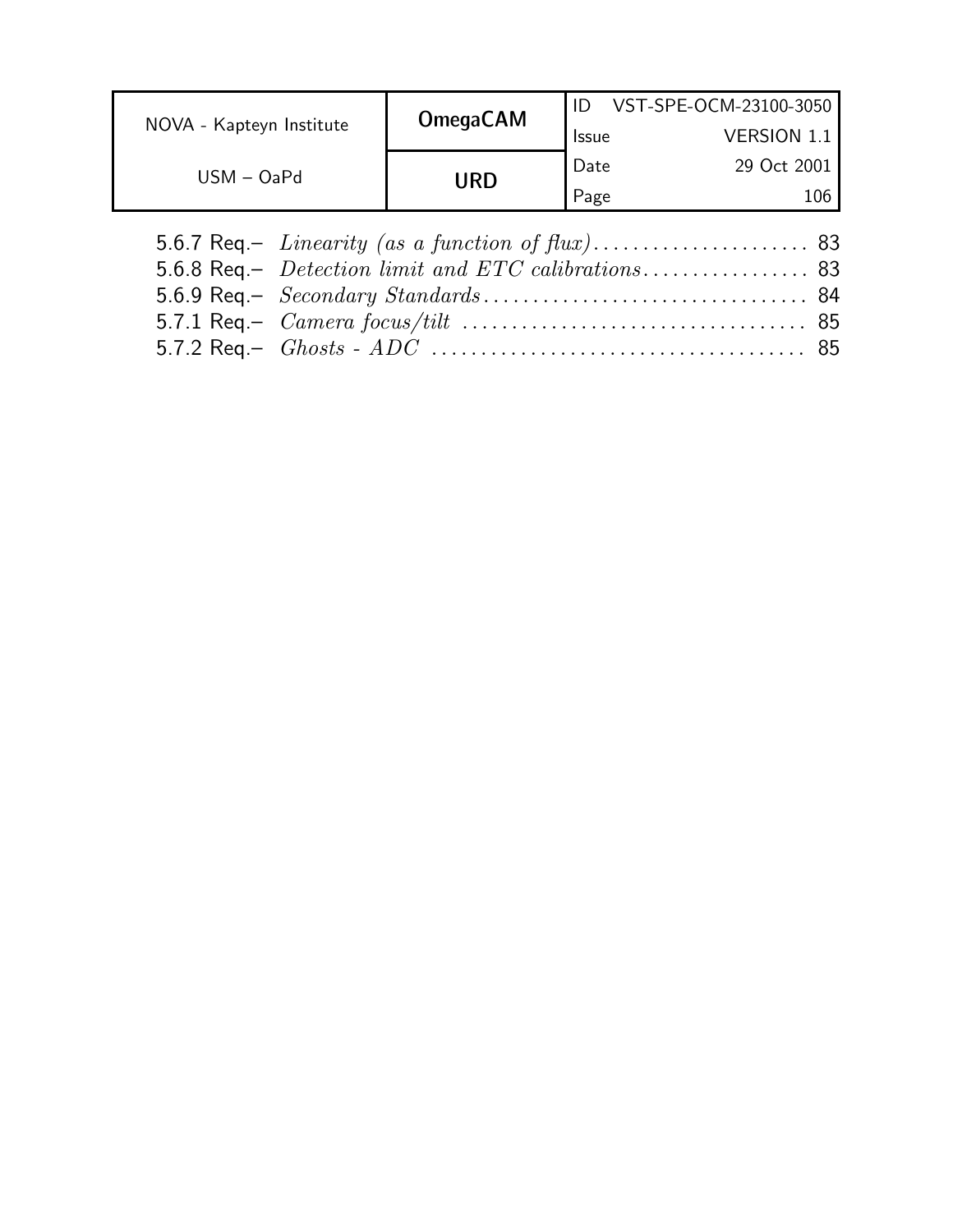|                          | <b>OmegaCAM</b> |              | VST-SPE-OCM-23100-3050 |
|--------------------------|-----------------|--------------|------------------------|
| NOVA - Kapteyn Institute |                 | <b>Issue</b> | <b>VERSION 1.1</b>     |
| $USM - OaPd$             | URD             | Date         | 29 Oct 2001            |
|                          |                 | Page         |                        |

## A2 LIST of RAW CALIBRATION DATA

|                                 | volume per req.run and per year |
|---------------------------------|---------------------------------|
| RawData-523 $CCD$ gain          | 10Gb 0.52Tb                     |
| RawData-531 Dark current        | $0.75Gb$ 40 $Gb$                |
| RawData-533 CCD Linearity       | 2Gb 24Gb                        |
| RawData-541 Raw Bias frame      | 5Gb 0.51Tb                      |
| RawData-542 Dome flat frame     | $2Gb$ 0.66 $Tb$                 |
| RawData-543 Twilightflat frame  | 10Gb 3.3Tb                      |
| RawData-547 Quick check         | 0.5Gb 115Gb                     |
| RawData-562 Monitor             | $0.5Gb$ $0.5Tb$                 |
| RawData-563 Zeropoint-Key       | $2.5Gb$ $0.8Tb$                 |
| RawData-564 Zeropoint - User    | $2.5Gb$ $0.8Tb$                 |
| RawData-565 $User -$ > $key$    | 25Gb 25Gb                       |
| RawData-569 Secondary Standards | $32$ Gb $4$ T <sub>b</sub>      |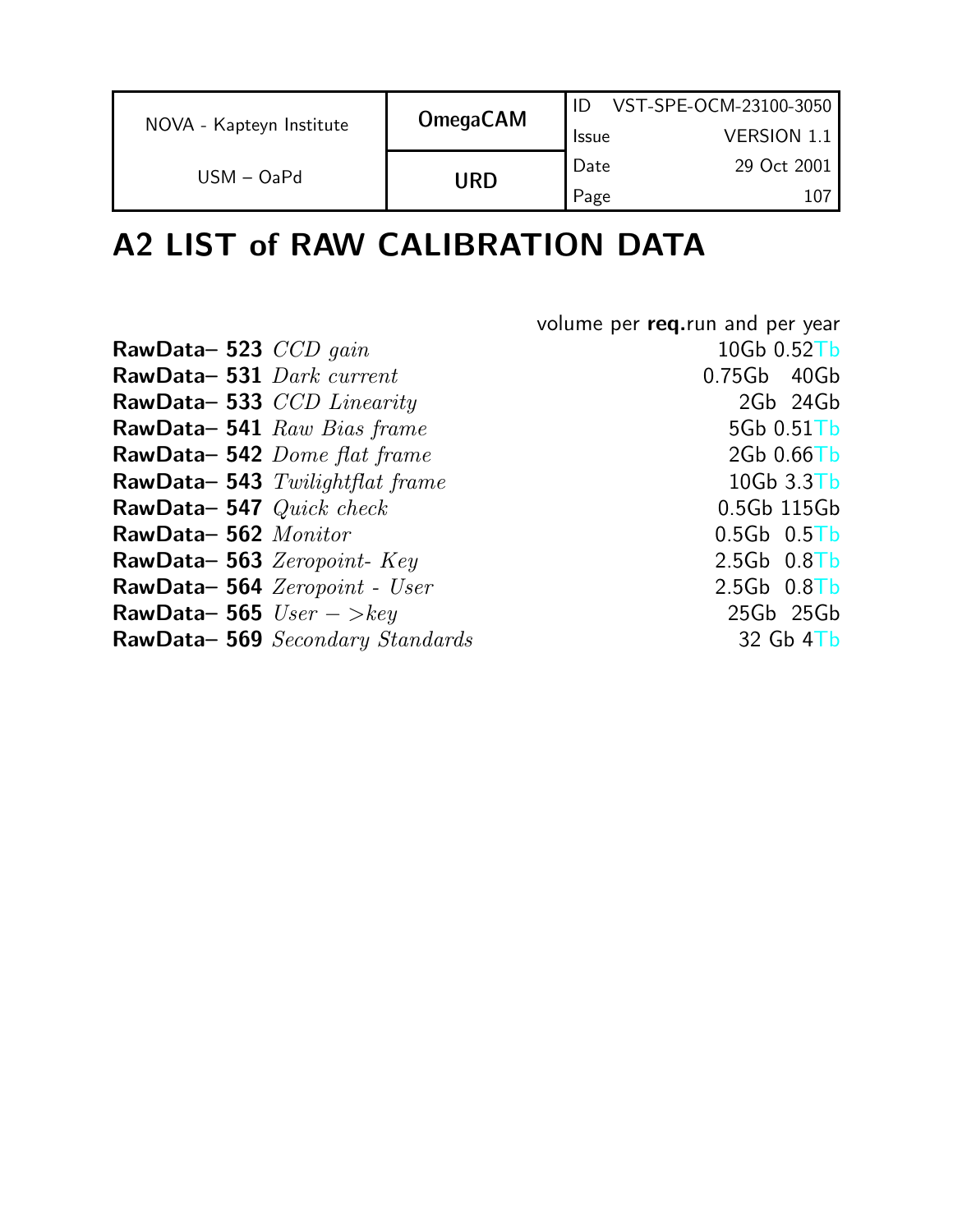|                          | <b>OmegaCAM</b> |              | VST-SPE-OCM-23100-3050 |
|--------------------------|-----------------|--------------|------------------------|
| NOVA - Kapteyn Institute |                 | <b>Issue</b> | <b>VERSION 1.1</b>     |
| $USM - OaPd$             | URD             | Date         | 29 Oct 2001            |
|                          |                 | Page         | 108                    |

# A3 LIST of DFS I/O CALIBRATION FILES

| volume per file and per year                    |                |
|-------------------------------------------------|----------------|
| CalFile-521 Readout noise                       | $2$ kb, $1$ Mb |
| CalFile-522 bad/hot pixel map                   | 0.25Gb 25Gb    |
| <b>CalFile-523</b> conversion factor $e^-$ /ADU | 2kb.1Mb        |
| <b>CalFile-531</b> dark count rate for each CCD | 2kb.1Mb        |
| <b>CalFile-532</b> Particle event rate          | 2kb.1Mb        |
| CalFile-533 CCD Linearity                       | 2kb.1Mb        |
| CalFile-534 charge transfer efficiency factors  | .2Mb .4Mb      |
| CalFile-535 cold pixel map                      | .25Gb 1Gb      |
| CalFile-536 CCD Hysteresis                      | 2kb 2kb        |
| <b>CalFile-541</b> Master Bias frame            | 1Gb 104Gb      |
| CalFile- 542 Master Domeflat frame              | 1Gb 0.330Tb    |
| CalFile-542L Dome Lamp                          | 2kb 1Mb        |
| CalFile-543 Master Twilightflat frame           | $4Gb$ $1.3Tb$  |
| <b>CalFile- 544</b> Nightsky flat frame         | 1Gb1Tb         |
| CalFile- 545 ff-fringe                          | $1Gb$ 0.3 $Tb$ |
| CalFile-546 Master flatfield                    | $1Gb$ 0.3 $Tb$ |
| CalFile- 546W $Weightmap$                       | 1Gb 0.3Tb      |
| CalFile- 547 $Quick$ check                      | 1Gb 0.33Tb     |
| CalFile-547r Quick check - day report           | 3kb 1Mb        |
| CalFile-548 Illumination correction             | 1Gb 10Gb       |
| CalFile-551 Astrometric camera/chip solution    | 2kb .1Mb       |
| CalFile- 554 $PSF$ anisotropy                   | .1Mb1Mb        |
| CalFile-556 Astrometric solution - Guide CCD    | $2kb$ 1 Mb     |
| CalFile-562S Sky brightness                     | $1kb$ $1kb$    |
| CalFile-562 Extinction-night report             | $2 kb$ $1 Mb$  |
| CalFile-562u $Photom + Sky$                     | 10Mb 10Gb      |
| <b>CalFile- 562B</b> $Photom + Sky$             | 10Mb 10Gb      |
| <b>CalFile- 562V</b> $Photon + Sky$             | 10Mb 10Gb      |
| <b>CalFile- 562i</b> $Photom + Sky$             | 10Mb 10Gb      |
| CalFile- 563Z Zeropoint - key bands             | 4kb 1.2Mb      |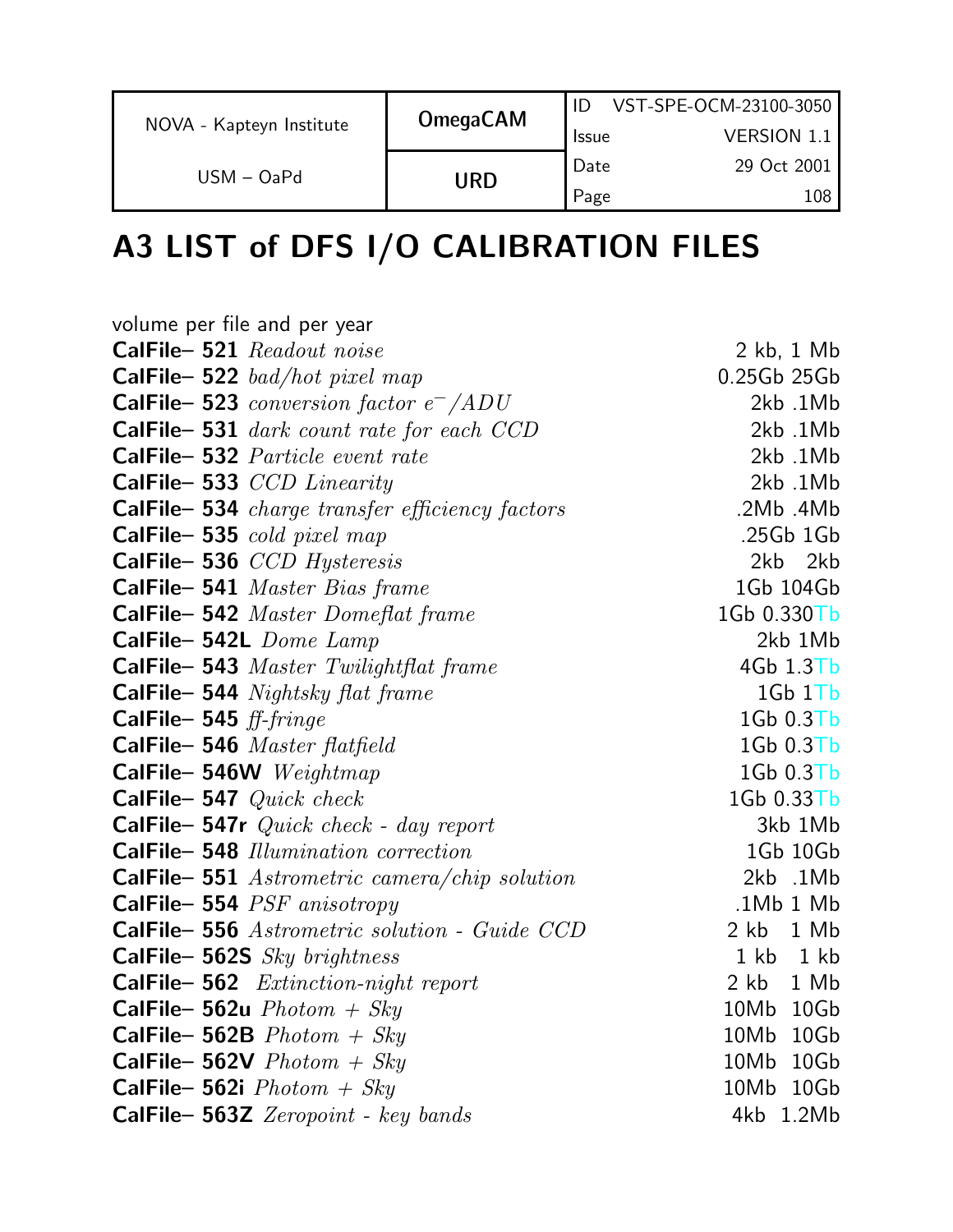| NOVA - Kapteyn Institute | <b>OmegaCAM</b> |              | VST-SPE-OCM-23100-3050 |
|--------------------------|-----------------|--------------|------------------------|
|                          |                 | <b>Issue</b> | VERSION 1.1            |
| $USM - OaPd$             | URD             | Date         | 29 Oct 2001            |
|                          |                 | Page         | 109                    |

| <b>CalFile- 564</b> $zeropoint - User bands$ | 4kb 1.2Mb |
|----------------------------------------------|-----------|
| <b>CalFile-565</b> $User->key$               | 4kb 1Mb   |
| <b>CalFile- 569E</b> Primary Standard stars  | 1 Mb 1 Mb |
| <b>CalFile-569</b> Standard Catalog          | 1 Mb 1 Gb |